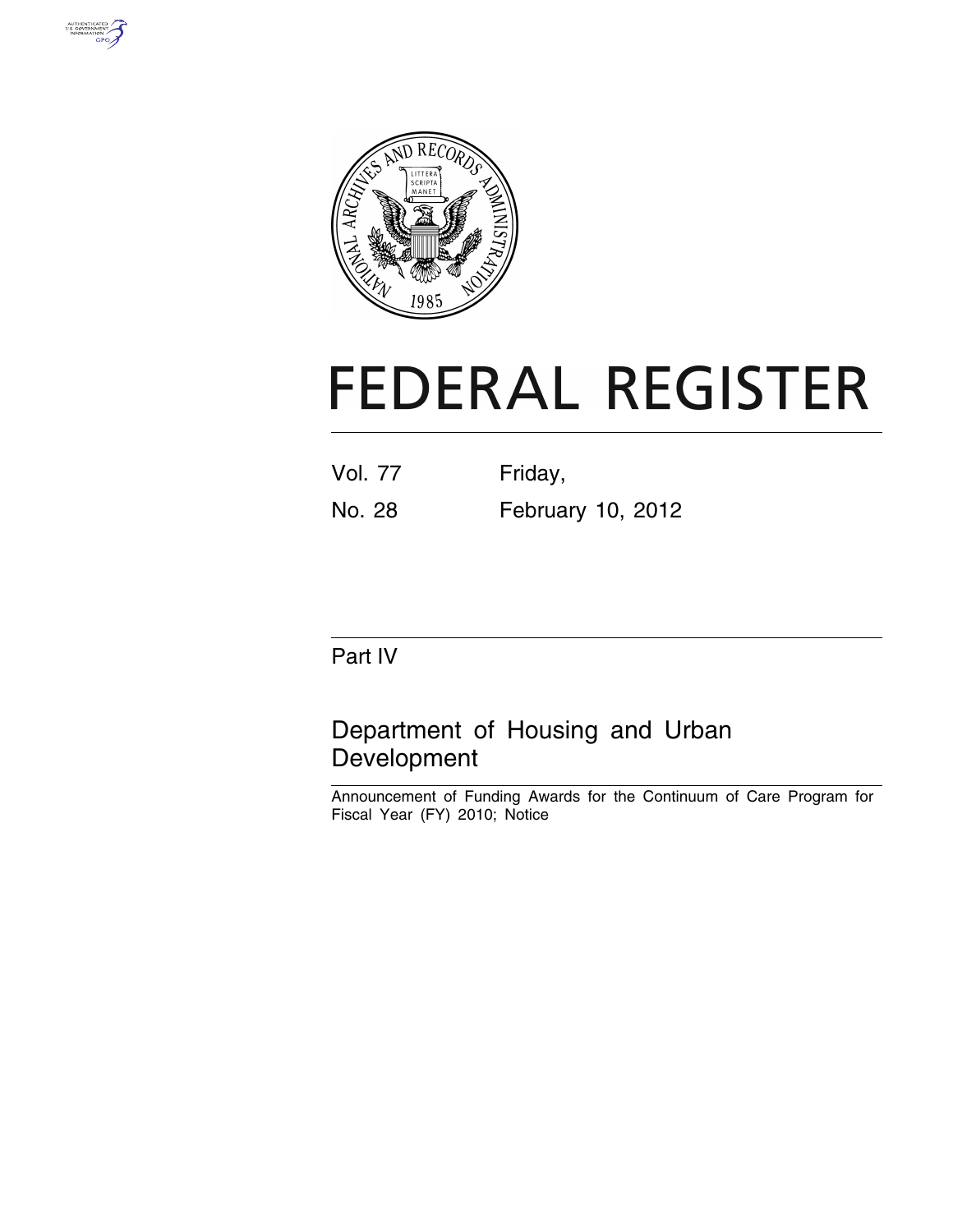#### **DEPARTMENT OF HOUSING AND URBAN DEVELOPMENT**

**[Docket No. FR–5415–FA–17]** 

#### **Announcement of Funding Awards for the Continuum of Care Program for Fiscal Year (FY) 2010**

**AGENCY:** Office of the Assistant Secretary for Community Planning and Development, HUD.

**ACTION:** Announcement of funding awards.

**SUMMARY:** In accordance with Section 102(a)(4)(C) of the Department of Housing and Urban Development Reform Act of 1989, this announcement notifies the public of past funding decisions made by the Department in a competition for funding under the FY2010 Notice of Funding Availability (NOFA) for the Homeless Assistance Grants program. This announcement contains the names of the awardees and the amounts of the awards made available by HUD in 2010. A **Federal Register** notice on this action was not published at the time; however, the public was advised of these grant selections since they were posted on HUD's Web site. The posting contained a listing of the selected applicants, including descriptions of the projects. **FOR FURTHER INFORMATION CONTACT:** Ann M. Oliva, Director, Office of Special Needs Assistance Programs, Office of Community Planning and Development, 451 Seventh Street, SW., Room 7262,

Washington, DC 20410–7000; telephone (202) 708–4300 (this is not a toll-free number). Hearing- and speech-impaired persons may access this number via TTY by calling the Federal Relay Service toll-free at (800) 877–8339. For general information on this and other HUD programs, call Community Connections at (800) 998–9999 or visit the HUD Web site at *[http://](http://www.hud.gov)  [www.hud.gov](http://www.hud.gov)* or *[http://](http://www.hudhre.info) [www.hudhre.info](http://www.hudhre.info)*.

**SUPPLEMENTARY INFORMATION:** HUD's Homeless Assistance Grants provide Federal support to one of the nation's most vulnerable populations while working to reduce overall homelessness and end chronic homelessness. Competitive Homeless Assistance Grants include the Supportive Housing Program, Shelter Plus Care, and the Section 8 Moderate Rehabilitation Single Room Occupancy Program, which are distributed through a competitive process called the Continuum of Care (CoC) in which Federal funding is driven by the local decisionmaking. The CoC system is a community-based process that provides a coordinated housing and service delivery system that enables communities to plan for and provide a comprehensive response to homeless individuals and families. It is an inclusive process that is coordinated with nonprofit organizations, state and local government agencies, service providers, private foundations, faithbased organizations, law enforcement, local businesses, and homeless or formerly homeless persons.

The FY2010 awards announced in this Notice were selected for funding in the competition announced in the **Federal Register** on September 14, 2010, (FR–5415–N–17) and posted at *[http://](http://archives.hud.gov/funding/2010/grpcoc.cfm) [archives.hud.gov/funding/2010/](http://archives.hud.gov/funding/2010/grpcoc.cfm) [grpcoc.cfm](http://archives.hud.gov/funding/2010/grpcoc.cfm)*. Applications were scored and selected for funding based on the selection criteria in the General Section and the CoC program section.

HUD awarded a total of 7,433 competitive Homeless Assistance Grants HUD grants totaling \$1,628,387,474 for FY2010. Subsequent to HUD's announcement of the FY2010 awards on January 19, 2011, HUD awarded one additional renewal grant in North Dakota which has been included in the funding awards. The additional award was made based on the further review by HUD of specific circumstances surrounding its renewal request.

In accordance with Section 102(a)(4)(C) of the Department of Housing and Urban Development Reform Act of 1989 (103 Stat. 1987, 42 U.S.C. 3545), the Department is publishing the details of these funding grant announcements in Appendix A.

Dated: February 3, 2012.

**Mercedes M. Márquez,** 

*Assistant Secretary for Community Planning and Development.* 

#### **Appendix A**

| Recipient | State     | Amount    |
|-----------|-----------|-----------|
|           | AK        | \$298.560 |
|           | AK        | 214,392   |
|           | AK        | 11.542    |
|           | AK        | 98.208    |
|           | AK        | 55,584    |
|           | AK        | 120,864   |
|           | AK        | 98.472    |
|           | AK        | 104.496   |
|           | AK        | 18,460    |
|           | AK        | 104.665   |
|           | AK        | 203.464   |
|           | AK        | 646.563   |
|           | AK        | 84.578    |
|           | AK        | 245.629   |
|           | AK        | 32,824    |
|           | AK        | 48.090    |
|           | AK        | 50.965    |
|           | AK        | 296,714   |
|           | AK        | 502.241   |
|           | AK        | 26,350    |
|           | AK        | 73,791    |
|           | AK        | 28.212    |
|           | AK        | 102.499   |
|           | AK        | 13,170    |
|           | <b>AL</b> | 149.300   |
|           | AL        | 245,600   |
|           | AL        | 186.873   |
|           |           | 262.903   |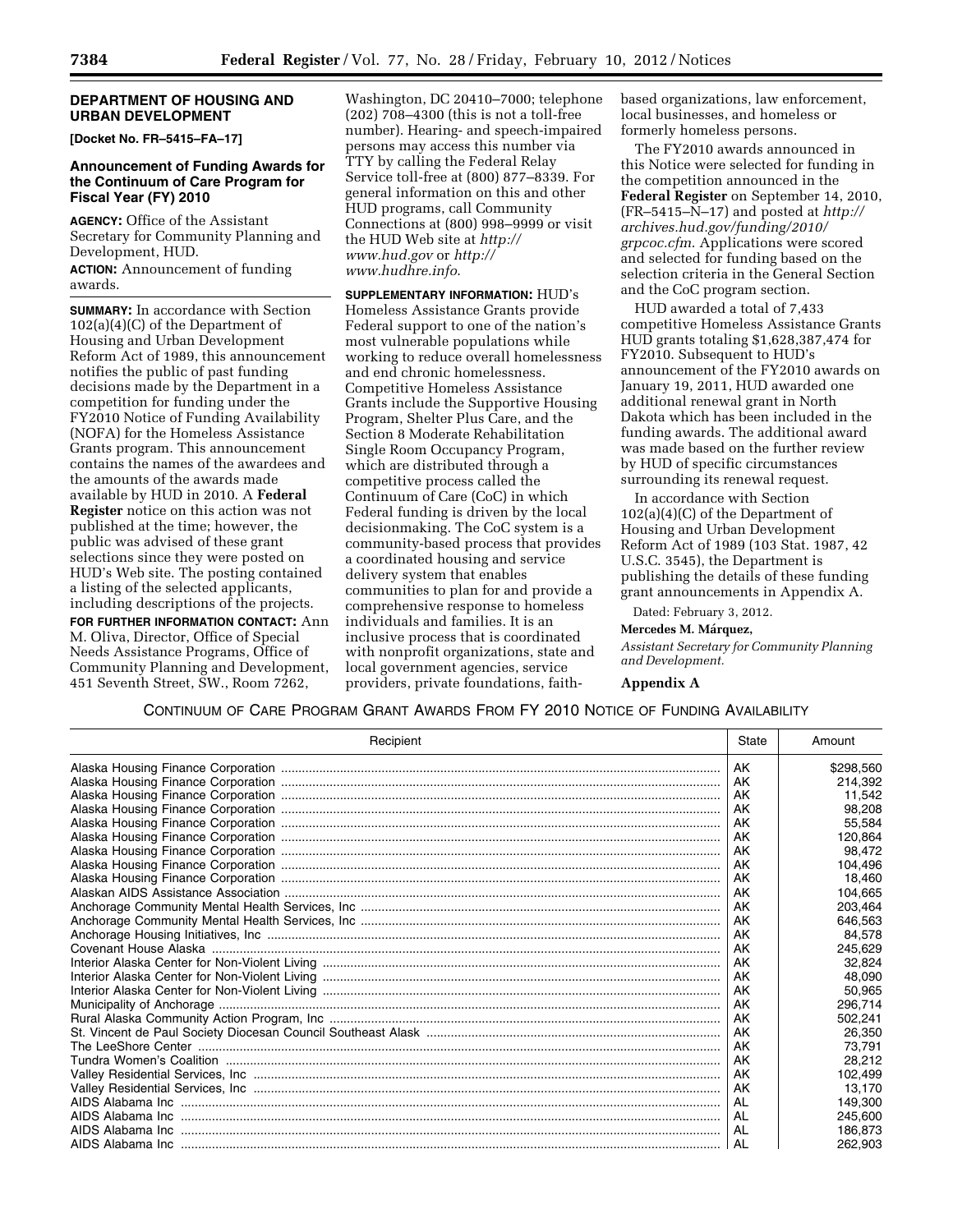| Recipient | State    | Amount             |
|-----------|----------|--------------------|
|           | AL       | 128,638            |
|           | AL       | 314,705            |
|           | AL       | 108,857            |
|           | AL<br>AL | 29,297<br>28,000   |
|           | AL       | 63,626             |
|           | AL       | 59,902             |
|           | AL       | 86,068             |
|           | AL       | 82,368             |
|           | AL<br>AL | 245,600<br>81,009  |
|           | AL       | 319,329            |
|           | AL       | 105,000            |
|           | AL       | 146.187            |
|           | AL       | 94,756             |
|           | AL<br>AL | 244,386<br>123,060 |
|           | AL       | 120,860            |
|           | AL       | 479,261            |
|           | AL       | 135,881            |
|           | AL<br>AL | 103,751<br>25,261  |
|           | AL       | 175,061            |
|           | AL       | 148,732            |
|           | AL       | 235.521            |
|           | AL       | 163,077            |
|           | AL       | 86,100<br>160,019  |
|           | AL<br>AL | 123,088            |
|           | AL       | 78,178             |
|           | AL       | 90,284             |
|           | AL       | 384,573            |
|           | AL<br>AL | 307,008<br>26,460  |
|           | AL       | 264,804            |
|           | AL       | 3,886,032          |
|           | AL       | 238,439            |
|           | AL       | 181,414            |
|           | AL<br>AL | 197,854<br>293,602 |
|           | AL       | 131,593            |
|           | AL       | 138,600            |
|           | AL       | 138,606            |
|           | AL       | 164,652            |
|           | AL<br>AL | 212,695<br>64,147  |
|           | AL       | 493,838            |
|           | AL       | 134.678            |
|           | AL       | 56,393             |
|           | AL       | 128,181            |
|           | AL<br>AL | 168,453<br>520,531 |
|           | AL       | 243,708            |
|           | AL       | 146,917            |
|           | AL       | 47,835             |
|           | AL       | 126,426            |
|           | AL<br>AL | 219,089<br>54,752  |
|           | AL       | 69,087             |
|           | AL       | 159,973            |
|           | AL       | 200,520            |
|           | AL       | 60,156             |
|           | AL<br>AL | 70,327<br>250,510  |
|           | AL       | 246,975            |
|           | AL       | 245,540            |
|           | AL       | 83,867             |
|           | AL       | 369,415            |
|           | AR<br>AR | 411,996<br>408,492 |
|           | AR       | 967,332            |
|           | AR       | 28,092             |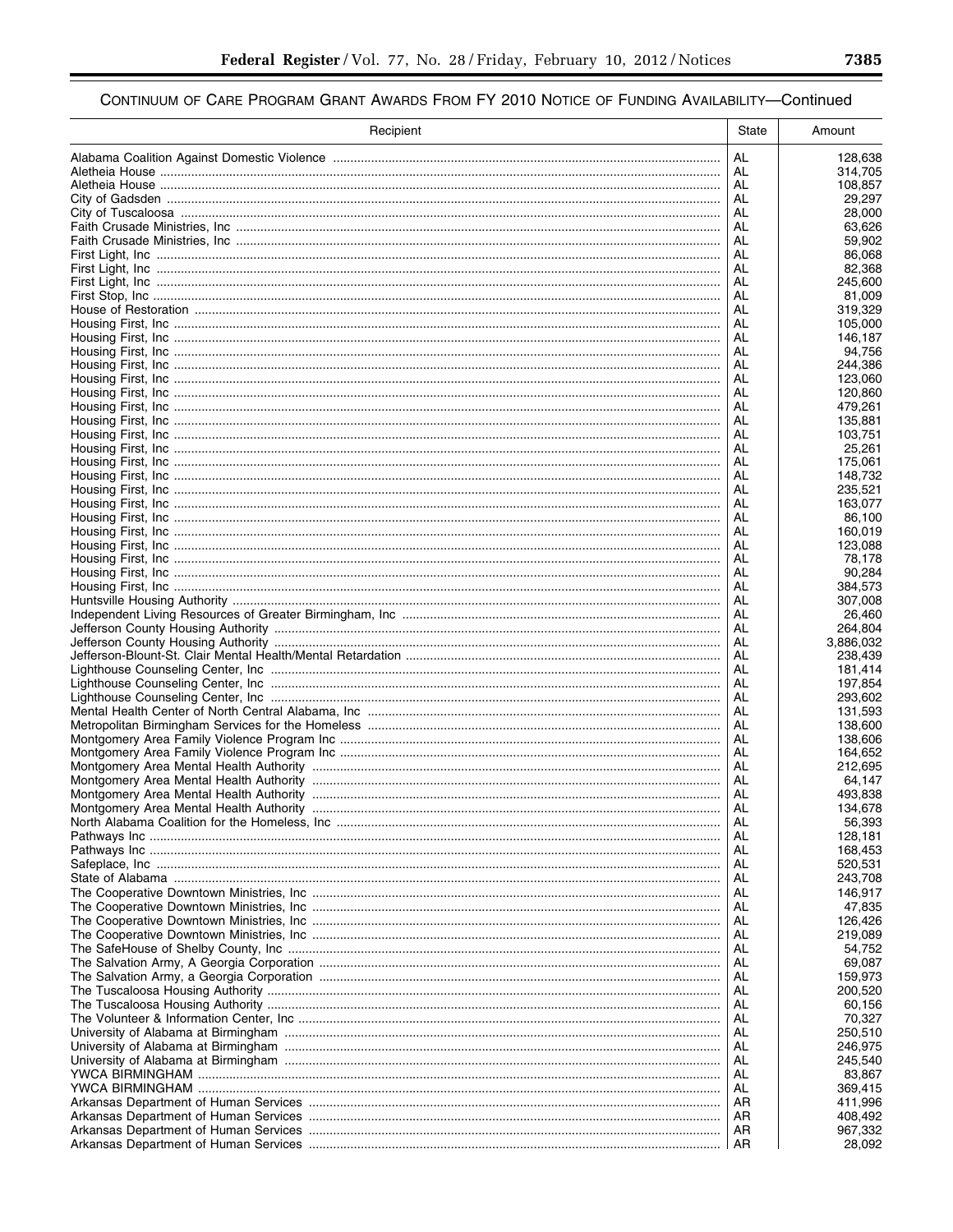▀

| Recipient | State    | Amount               |
|-----------|----------|----------------------|
|           | AR.      | 200,000              |
|           | AR.      | 21,600               |
|           | AR       | 110,125              |
|           | AR<br>AR | 137,758<br>40,306    |
|           | AR       | 237,426              |
|           | AR       | 33,648               |
|           | AR       | 31,307               |
|           | AR       | 170,224              |
|           | AR<br>AR | 133,596<br>96,912    |
|           | AR       | 43,104               |
|           | AR       | 225,955              |
|           | AR       | 45.896               |
|           | AR<br>AR | 287,729<br>36,311    |
|           | AR       | 562,993              |
|           | AR       | 96,088               |
|           | AR       | 99,210               |
|           | AR       | 40,800               |
|           | AR<br>AR | 36,370<br>162,568    |
|           | AR       | 68.331               |
|           | AR       | 349,495              |
|           | AR       | 68,310               |
|           | AR       | 20,412               |
|           | AR<br>AR | 93,058<br>93,485     |
|           | AZ       | 510.688              |
|           | AZ       | 58,878               |
|           | AZ       | 60,735               |
|           | AZ       | 126,575              |
|           | AZ<br>AZ | 63,064<br>693,793    |
|           | AZ       | 687,027              |
|           | AZ       | 373,993              |
|           | AZ       | 903,424              |
|           | AZ       | 1,801,534            |
|           | AZ<br>AZ | 202,030<br>1,114,795 |
|           | AZ       | 938,788              |
|           | AZ       | 20,775               |
|           | AZ       | 519,019              |
|           | AZ       | 685,755              |
|           | AZ<br>AZ | 70,456<br>125,647    |
|           | AZ       | 195.943              |
|           | AZ       | 30,332               |
|           | AZ       | 3,064,080            |
|           | AZ       | 347,504              |
|           | AZ<br>AZ | 235,320<br>93,186    |
|           | AZ       | 34,187               |
|           | AZ       | 78,175               |
|           | AZ       | 913,068              |
|           | AZ       | 129,747              |
|           | AZ<br>AZ | 157,500<br>68,358    |
|           | AZ       | 80,660               |
|           | AZ       | 78,422               |
|           | AZ       | 34,604               |
|           | AZ       | 108.701              |
|           | AZ<br>AZ | 51,640               |
|           | AZ       | 131,686<br>102,534   |
|           | AZ       | 164,877              |
|           | AZ       | 91,236               |
|           | AZ       | 222,084              |
|           | AZ       | 259,404              |
|           | AZ<br>AZ | 76,685<br>48,937     |
|           | AZ       | 1,573,692            |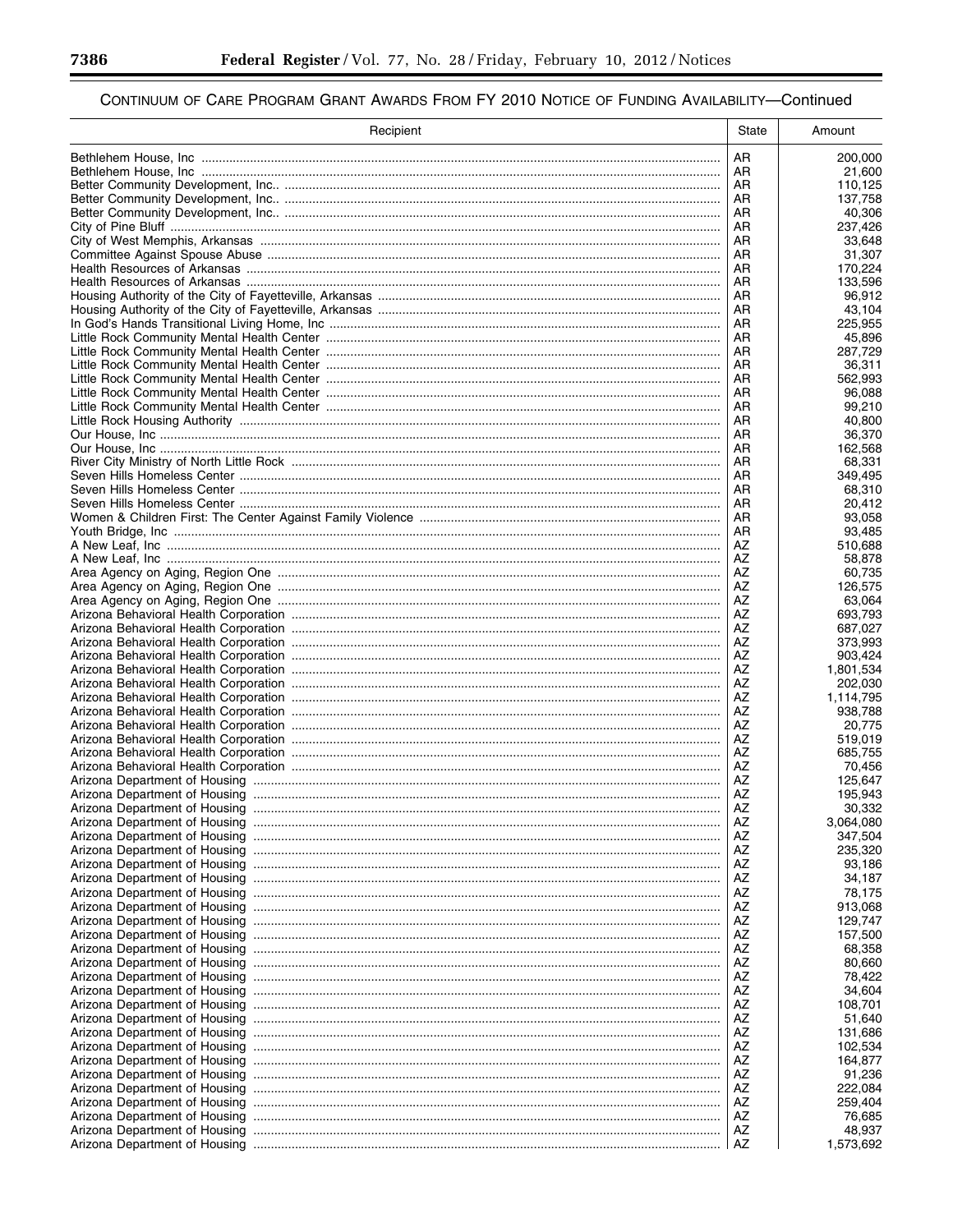| Recipient | <b>State</b> | Amount             |
|-----------|--------------|--------------------|
|           | AZ           | 99,805             |
|           | AZ           | 1,985,232          |
|           | AZ           | 130,600            |
|           | AZ<br>AZ     | 129,225<br>187,656 |
|           | AZ           | 78,663             |
|           | AZ           | 58,025             |
|           | AZ           | 24,039             |
|           | AZ           | 101,737            |
|           | AΖ<br>AZ     | 24,269<br>418,740  |
|           | AZ           | 741,272            |
|           | AZ           | 60,385             |
|           | AZ           | 322,572            |
|           | AZ<br>AΖ     | 330,084<br>830,916 |
|           | AZ           | 91,037             |
|           | AZ           | 453,826            |
|           | AZ           | 171,443            |
|           | AZ           | 221,118            |
|           | AZ<br>AZ     | 344,610<br>400.921 |
|           | AZ           | 176,752            |
|           | AΖ           | 156,274            |
|           | AZ           | 222.646            |
|           | AZ<br>AZ     | 26,250<br>313.761  |
|           | AZ           | 639.424            |
|           | AZ           | 425,148            |
|           | AZ           | 279,594            |
|           | AZ           | 333,370            |
|           | AZ<br>AZ     | 163,178<br>35,000  |
|           | AZ           | 91,043             |
|           | AZ           | 99,105             |
|           | AZ           | 221,516            |
|           | AZ<br>AZ     | 68,391             |
|           | AZ           | 60,789<br>34,599   |
|           | AZ           | 221,935            |
|           | AΖ           | 428,470            |
|           | AZ           | 387,476            |
|           | AZ<br>AZ     | 461,425<br>181,089 |
|           | AΖ           | 434,713            |
|           | AZ           | 990,010            |
|           | AΖ           | 420,100            |
|           | AZ           | 215,406            |
|           | AZ<br>AZ     | 417,763<br>86,499  |
|           | AΖ           | 28,373             |
|           | AZ           | 87,783             |
|           | AΖ           | 205,977            |
|           | AZ<br>AZ     | 133,487<br>103,306 |
|           | AZ           | 112,486            |
|           | AΖ           | 45,360             |
|           | AZ           | 73,080             |
|           | AZ           | 318,729            |
|           | AZ<br>AZ     | 439,700<br>214,429 |
|           | AZ           | 80,126             |
|           | AΖ           | 187,584            |
|           | AZ           | 201,671            |
|           | AZ<br>AZ     | 347,382            |
|           | AΖ           | 152,948<br>496,557 |
|           | AZ           | 46,862             |
|           | CA           | 521,823            |
|           | CА           | 52,250             |
|           | CA<br>CA     | 175,000            |
|           |              | 213,003            |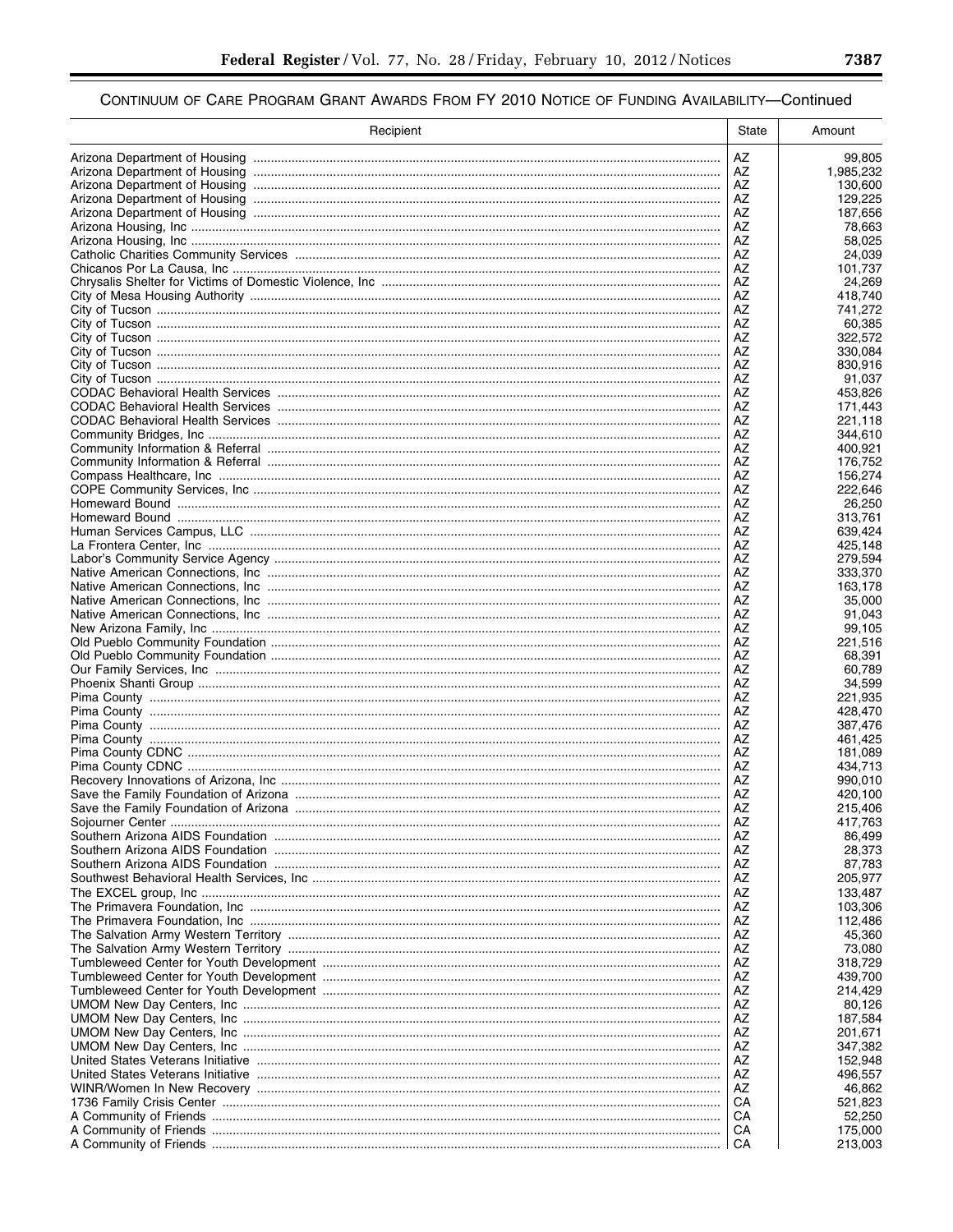| Recipient | State    | Amount               |
|-----------|----------|----------------------|
|           | CA       | 529,612              |
|           | CА       | 133,333              |
|           | CА       | 827,904              |
|           | CА       | 36,665               |
|           | CА       | 517,548              |
|           | CА<br>CА | 1,090,393            |
|           | CA       | 181,335<br>1,042,272 |
|           | CА       | 4,307,424            |
|           | CA       | 184,771              |
|           | CА       | 157,189              |
|           | CA       | 384,582              |
|           | CА       | 44,122               |
|           | CА<br>CА | 140,028<br>287,040   |
|           | CA       | 42,170               |
|           | CА       | 687,732              |
|           | CА       | 192,266              |
|           | CА       | 79,800               |
|           | CА       | 35.490               |
|           | CА<br>CА | 303,173<br>326,848   |
|           | CА       | 159,345              |
|           | CА       | 39,900               |
|           | CА       | 30,819               |
|           | CА       | 315,478              |
|           | CА       | 286,276              |
|           | CА       | 419,662              |
|           | CА       | 935,491              |
|           | CА<br>CА | 139,020<br>93,000    |
|           | CА       | 155,027              |
|           | CА       | 121,776              |
|           | CА       | 105,311              |
|           | CА       | 494,271              |
|           | CА       | 143,911              |
|           | CА       | 108,844              |
|           | CА<br>CA | 37,606<br>27,562     |
|           | CА       | 60,714               |
|           | CA       | 149,813              |
|           | CА       | 279,972              |
|           | CА       | 242,217              |
|           | CА       | 253,627              |
|           | CA       | 141,019              |
|           | CА<br>CA | 176,881<br>90.000    |
|           | CА       | 269,408              |
|           | CА       | 141,910              |
|           | CА       | 548.476              |
|           | CA       | 303,562              |
|           | CА       | 33,080               |
|           | CA       | 196,698              |
|           | CА<br>CA | 53,436<br>66,659     |
|           | CА       | 27,476               |
|           | CA       | 164,490              |
|           | CА       | 170,040              |
|           | CA       | 74,500               |
|           | CА       | 96,147               |
|           | CA       | 164,038              |
|           | CА<br>CA | 274,259<br>114,997   |
|           | CА       | 736,155              |
|           | CA       | 185,727              |
|           | CА       | 26,835               |
|           | CA       | 57,043               |
|           | CА       | 52,510               |
|           | CA       | 136,216              |
|           | CА       | 48,547               |
|           | CA<br>CA | 60,725<br>32,409     |
|           |          |                      |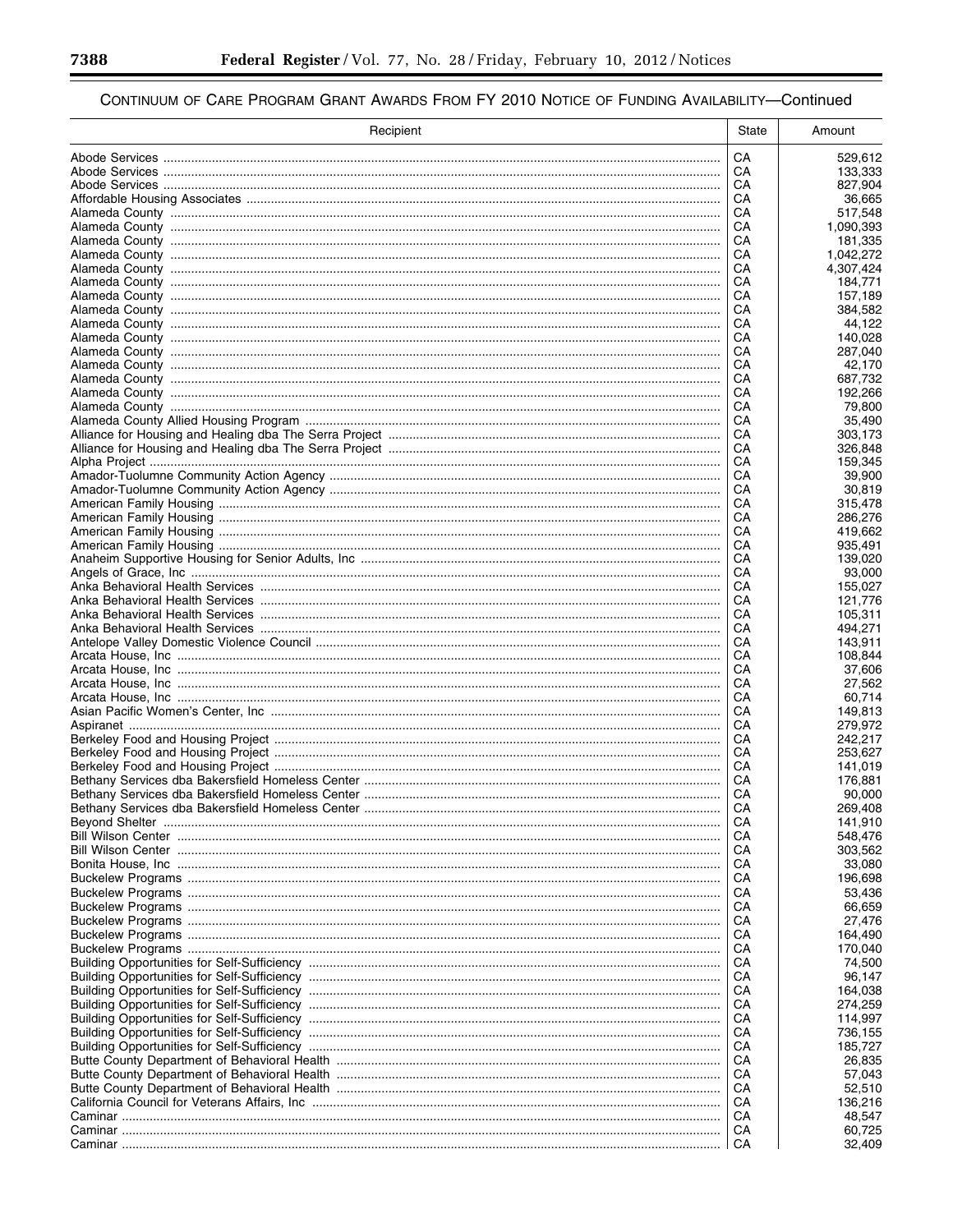| Recipient | State    | Amount               |
|-----------|----------|----------------------|
|           | CA       | 25,000               |
|           | CA       | 140,267              |
|           | CA       | 142,900              |
|           | CA<br>CA | 703,549<br>378,173   |
|           | CA       | 488.880              |
|           | CA       | 464,444              |
|           | CA       | 80,424               |
|           | CА       | 74,963               |
|           | CA<br>CA | 33,333<br>134,943    |
|           | CA       | 42,879               |
|           | CА       | 479,316              |
|           | CA       | 42,210               |
|           | CA<br>CA | 75,046<br>67,630     |
|           | CA       | 129,312              |
|           | CA       | 684,014              |
|           | CA       | 508,873              |
|           | CA<br>CA | 372,678              |
|           | CA       | 923,892<br>127,185   |
|           | CA       | 80.724               |
|           | CА       | 314,424              |
|           | CА       | 85.752               |
|           | CА       | 132,117              |
|           | CA<br>CА | 240,685<br>857,280   |
|           | CА       | 331,020              |
|           | CА       | 52.740               |
|           | CА       | 562,692              |
|           | CА<br>CA | 83,568<br>954,809    |
|           | CA       | 964,440              |
|           | CA       | 1,173,199            |
|           | CА       | 160,740              |
|           | CA       | 134,607              |
|           | CA<br>CA | 214,320<br>192,888   |
|           | CА       | 1,071,900            |
|           | CA       | 234,609              |
|           | CА       | 621,528              |
|           | CA       | 312,144              |
|           | CА<br>CA | 114,640<br>303,572   |
|           | CA       | 107,160              |
|           | CA       | 390,552              |
|           | CA       | 359,777              |
|           | CA       | 381,721              |
|           | CА<br>CA | 179,026<br>270,923   |
|           | CА       | 515,868              |
|           | CA       | 75,407               |
|           | CА       | 883,824              |
|           | CA       | 180,074              |
|           | CА<br>CA | 703,824<br>760,152   |
|           | CА       | 355,787              |
|           | CA       | 637,884              |
|           | CА       | 126,624              |
|           | CA<br>CА | 1,952,112<br>455,196 |
|           | CA       | 123,192              |
|           | CА       | 106,752              |
|           | CA       | 269,790              |
|           | CА       | 21,420               |
|           | CA<br>CA | 185,425<br>160,560   |
|           | CA       | 217,292              |
|           | CA       | 299,100              |
|           | CA       | 753,330              |
|           | CA       | 74,624               |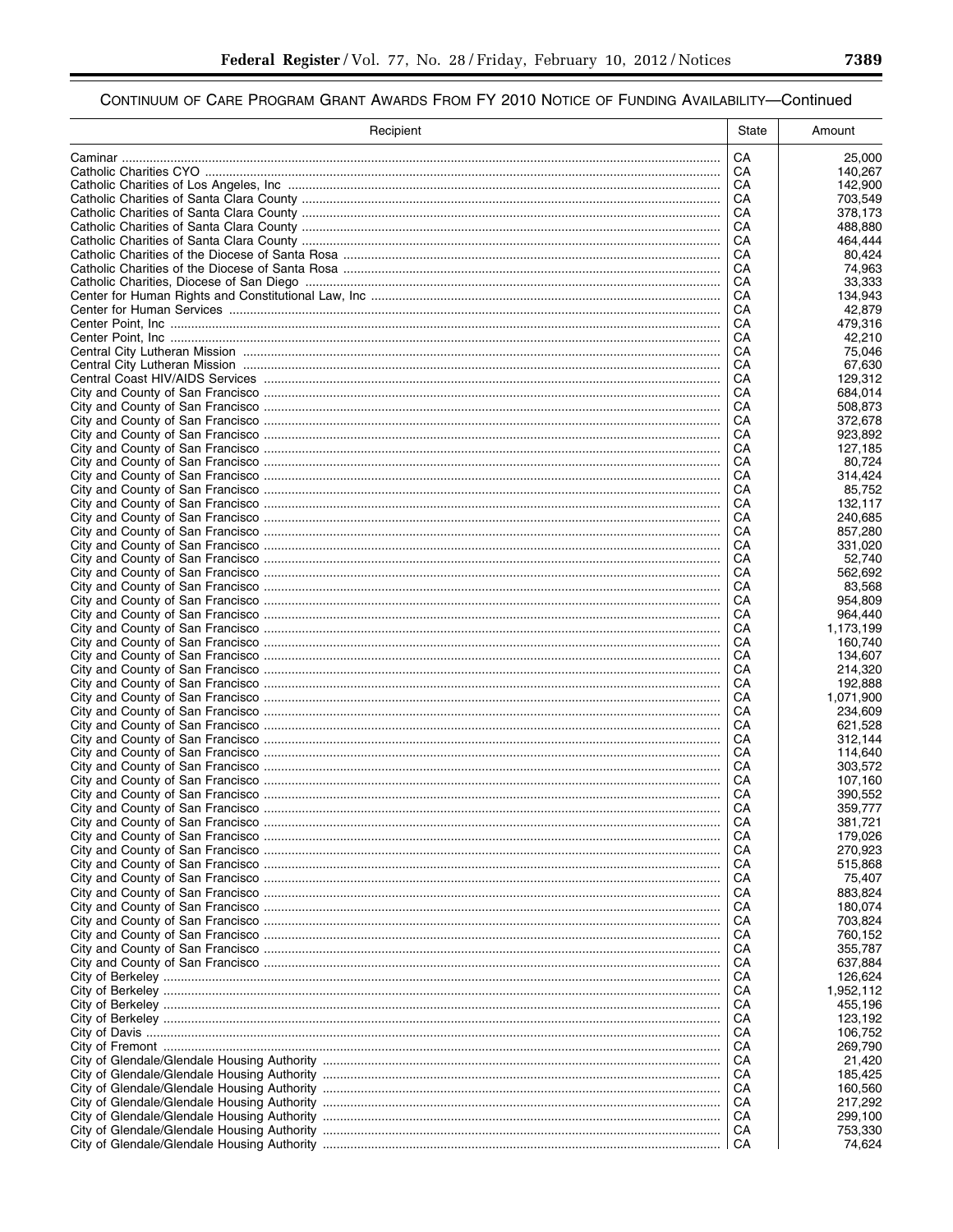▀

| Recipient | State    | Amount             |
|-----------|----------|--------------------|
|           | CA       | 154,776            |
|           | CA       | 93,000             |
|           | CA       | 148,156            |
|           | CA       | 153,802            |
|           | CA       | 181,966            |
|           | CA       | 102,363            |
|           | CA<br>CA | 452,460<br>50,085  |
|           | CA       | 165,122            |
|           | CA       | 650,823            |
|           | CA       | 168,912            |
|           | CA       | 220,638            |
|           | CA       | 50,017             |
|           | CA       | 102,327            |
|           | CA<br>CA | 182,128            |
|           | CA       | 241,279<br>284,097 |
|           | CA       | 128,436            |
|           | CA       | 367,278            |
|           | CA       | 88,299             |
|           | CA       | 378,202            |
|           | CA       | 350,396            |
|           | CA       | 105,084            |
|           | CА<br>CA | 46,998<br>45,178   |
|           | CA       | 218,639            |
|           | CA       | 222,721            |
|           | CА       | 256,340            |
|           | CA       | 105,870            |
|           | CA       | 285,838            |
|           | CA       | 52,209             |
|           | CА       | 132,884            |
|           | CA<br>CA | 196,623<br>245,196 |
|           | CA       | 244,998            |
|           | CA       | 343,145            |
|           | CA       | 102,379            |
|           | CA       | 351,900            |
|           | CA       | 351,508            |
|           | CA       | 146,702            |
|           | CA<br>CA | 52,747             |
|           | CA       | 13,490<br>123,348  |
|           | CA       | 162.154            |
|           | CA       | 1,065,192          |
|           | CA       | 491,791            |
|           | CA       | 78,840             |
|           | CA       | 1,763,016          |
|           | CА       | 494,340            |
|           | CA<br>CA | 177,660<br>46,240  |
|           | CA       | 177,343            |
|           | CA       | 662,832            |
|           | CA       | 93,903             |
|           | CA       | 70,875             |
|           | CA       | 127,309            |
|           | CA       | 163,898            |
|           | CA       | 157,278            |
|           | CA<br>CA | 163,898            |
|           | CA       | 137,882<br>75,000  |
|           | CA       | 78,359             |
|           | CA       | 16,000             |
|           | CA       | 29,744             |
|           | CA       | 45,880             |
|           | CA       | 53,946             |
|           | CA       | 105,000            |
|           | CA       | 26,938             |
|           | CA<br>CA | 175,107<br>250,158 |
|           | CA       | 40,624             |
|           | CA       | 107,000            |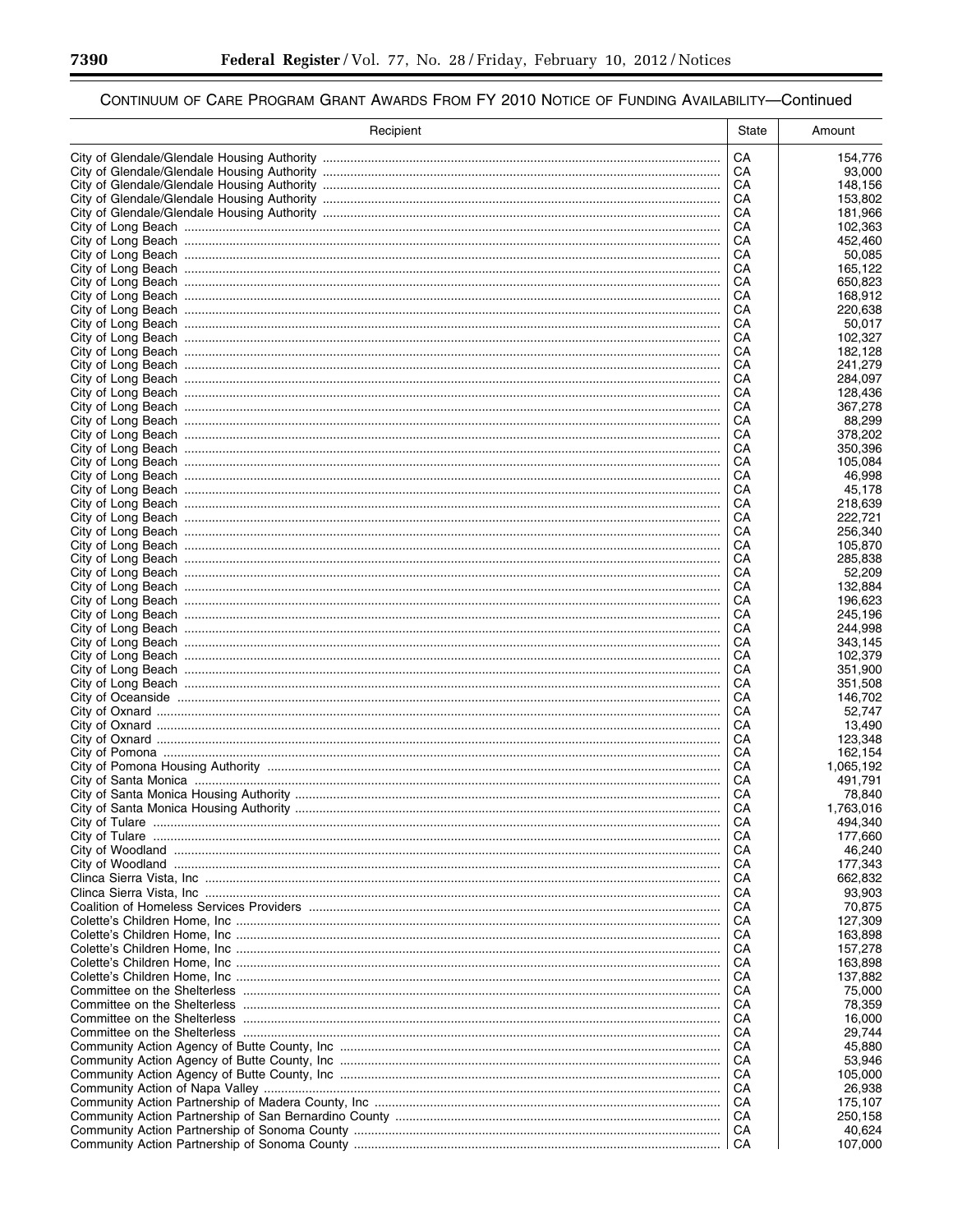| Recipient | State    | Amount               |
|-----------|----------|----------------------|
|           | CA       | 47,158               |
|           | СA       | 348,153              |
|           | СA       | 47,712               |
|           | CA<br>CA | 1,424,820<br>68,341  |
|           | СA       | 95,313               |
|           | СA       | 157,490              |
|           | CA       | 132,078              |
|           | CA<br>СA | 104,559<br>63,000    |
|           | СA       | 43,557               |
|           | CA       | 581,744              |
|           | СA       | 55,000               |
|           | СA<br>СA | 40,842<br>151,926    |
|           | CA       | 303,716              |
|           | CA       | 89,985               |
|           | CA       | 43,100               |
|           | CA       | 295,006              |
|           | CA<br>СA | 513,028<br>177,477   |
|           | СA       | 158,041              |
|           | CA       | 290.355              |
|           | CA       | 225,375              |
|           | CA<br>CA | 74,592<br>82,050     |
|           | CA       | 197.621              |
|           | CA       | 384,676              |
|           | CA       | 89,062               |
|           | СA<br>CA | 274,400<br>673,500   |
|           | CA       | 336,084              |
|           | CA       | 1,263,468            |
|           | CA       | 556,308              |
|           | CA<br>СA | 316,560<br>2,975,976 |
|           | СA       | 2,815,200            |
|           | CA       | 265,860              |
|           | CA       | 470,352              |
|           | СA<br>CA | 351,168<br>288,528   |
|           | CA       | 182,988              |
|           | CA       | 325,104              |
|           | СA       | 186,816              |
|           | СA<br>СA | 439,500<br>744,756   |
|           | CA       | 125,794              |
|           | CA       | 13,500               |
|           | CA       | 19,950               |
|           | CA       | 134,160              |
|           | CA<br>CA | 135,756<br>200,277   |
|           | CA       | 136,166              |
|           | CA       | 325,277              |
|           | CA       | 476,070              |
|           | CA<br>CA | 216,871<br>72,654    |
|           | CA       | 350,857              |
|           | CA       | 260,498              |
|           | CA<br>CA | 59,440               |
|           | CA       | 646,847<br>275,000   |
|           | CA       | 80,591               |
|           | CA       | 42,192               |
|           | CA<br>CA | 523,248              |
|           | CA       | 141,261<br>89,373    |
|           | CA       | 525,000              |
|           | CA       | 218,484              |
|           | CA       | 349,200              |
|           | CA<br>CA | 408,234<br>226,000   |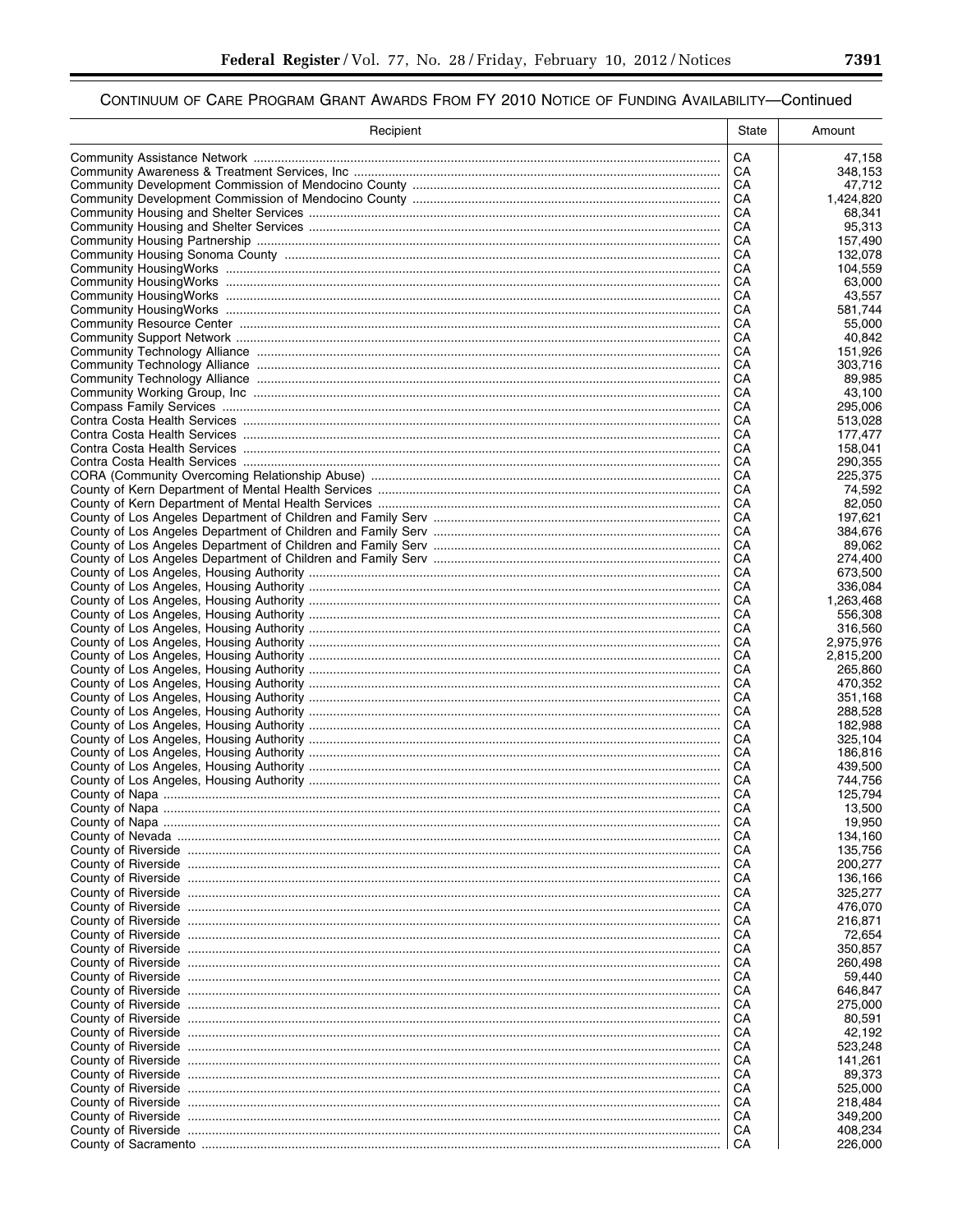▀

| Recipient | State    | Amount             |
|-----------|----------|--------------------|
|           | CA       | 4,213,380          |
|           | CA       | 3,061,636          |
|           | CА       | 362,022            |
|           | CA       | 128,148            |
|           | CА<br>CA | 89.932<br>187,714  |
|           | CА       | 102,107            |
|           | CА       | 163,512            |
|           | CA       | 154,345            |
|           | CA       | 499,037            |
|           | CA<br>CА | 275,838<br>99,959  |
|           | CА       | 81,746             |
|           | CА       | 314,738            |
|           | CА       | 497,726            |
|           | CА<br>CА | 154,110            |
|           | CА       | 123,496<br>316,033 |
|           | CА       | 398,509            |
|           | CА       | 259,830            |
|           | CА       | 630,636            |
|           | CА       | 327,869            |
|           | CA<br>CА | 178,849<br>229,107 |
|           | CA       | 312,138            |
|           | CА       | 256,032            |
|           | CA       | 222,240            |
|           | CА       | 205,368            |
|           | CA       | 149,208            |
|           | CА<br>CA | 162,996<br>611,436 |
|           | CА       | 48,091             |
|           | CA       | 473,981            |
|           | CА       | 107,100            |
|           | CA       | 211,395            |
|           | CА<br>CA | 55,000<br>126,163  |
|           | CА       | 361,339            |
|           | CА       | 66,074             |
|           | CA       | 217,276            |
|           | CA       | 31,214             |
|           | CА<br>CА | 163,795<br>49.085  |
|           | CА       | 129.736            |
|           | CА       | 189,081            |
|           | CА       | 445,011            |
|           | CА       | 76,219             |
|           | CА<br>CА | 79,240<br>262,722  |
|           | CА       | 58,747             |
|           | CА       | 93,866             |
|           | CА       | 509,328            |
|           | CА       | 557,110            |
|           | CА       | 186,290            |
|           | CА<br>CА | 17,823<br>132,941  |
|           | CА       | 73,819             |
|           | CА       | 182,448            |
|           | CА       | 181,158            |
|           | CА       | 1,131,661          |
|           | CА<br>CА | 97,368<br>46,036   |
|           | CА       | 201,927            |
|           | CА       | 211,231            |
|           | CА       | 190,449            |
|           | CА       | 89,038             |
|           | CА       | 34,125             |
|           | CА<br>CА | 73,816<br>26,250   |
|           | CА       | 651,460            |
|           | CА       | 585,863            |
|           | CA       | 288,978            |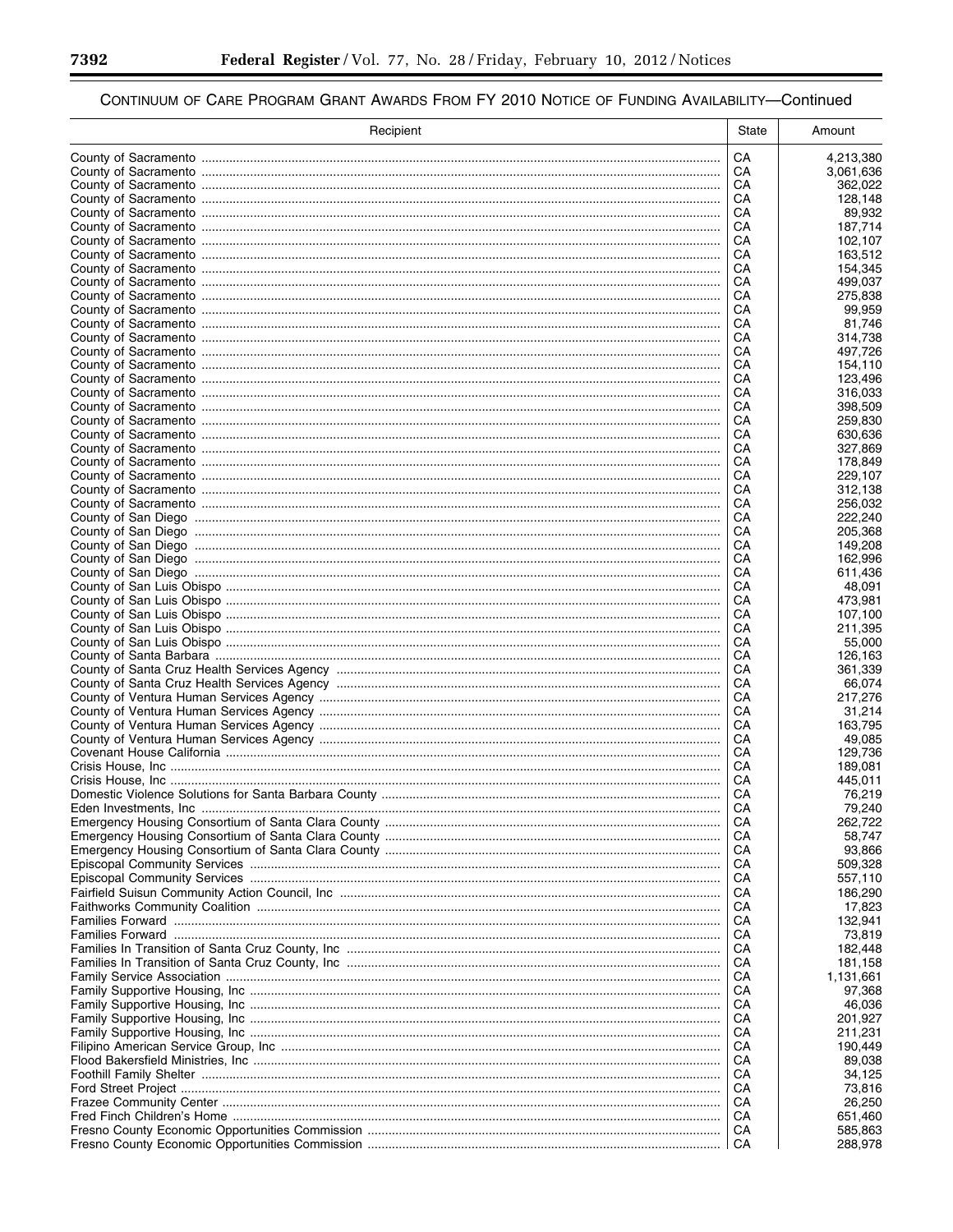| Recipient | State    | Amount               |
|-----------|----------|----------------------|
|           | CA       | 180,569              |
|           | CA       | 68,136               |
|           | CA       | 252,000              |
|           | CA       | 224,870              |
|           | CA<br>CA | 30.000<br>863,257    |
|           | CA       | 210,960              |
|           | CA       | 120,044              |
|           | CA       | 97,817               |
|           | CA       | 75,306               |
|           | CA       | 127,673              |
|           | CA<br>CA | 389,625<br>713,464   |
|           | CA       | 142,591              |
|           | CA       | 337,589              |
|           | CA       | 72,067               |
|           | CA       | 197,531              |
|           | CA       | 50,148               |
|           | CA       | 30,503               |
|           | CA<br>CA | 326,216<br>15,394    |
|           | CA       | 915,181              |
|           | CA       | 645.047              |
|           | CA       | 75,000               |
|           | CA       | 642,288              |
|           | CA       | 173,628              |
|           | CA       | 311,712              |
|           | CA<br>CA | 135,000<br>2,957,976 |
|           | CA       | 211,680              |
|           | CA       | 423,360              |
|           | CA       | 56,448               |
|           | CA       | 823,272              |
|           | CA       | 502,068              |
|           | CA<br>CA | 233,520<br>280,224   |
|           | CA       | 56,304               |
|           | CA       | 334,200              |
|           | CA       | 450,312              |
|           | CA       | 157,680              |
|           | CA       | 3,084,720            |
|           | CA<br>CA | 211,140<br>3,094,140 |
|           | CA       | 1,313,220            |
|           | CA       | 738,816              |
|           | CA       | 1,774,980            |
|           | CA       | 473,604              |
|           | CA       | 1,909,680            |
|           | CA<br>CA | 152,436<br>308,568   |
|           | CA       | 363,768              |
|           | CA       | 563,040              |
|           | CA       | 332,448              |
|           | CA       | 3,041,964            |
|           | CA       | 233,520              |
|           | CA       | 116,760              |
|           | CA<br>CA | 1,261,656<br>163,464 |
|           | CA       | 422,280              |
|           | CA       | 657,000              |
|           | CA       | 605,268              |
|           | CA       | 338,604              |
|           | CA       | 590,160              |
|           | CA<br>CA | 405,012<br>287,508   |
|           | CA       | 2,409,000            |
|           | CA       | 393,156              |
|           | CA       | 225,216              |
|           | CA       | 911,688              |
|           | CA       | 405,012              |
|           | CA       | 525,420              |
|           | CA       | 65,160               |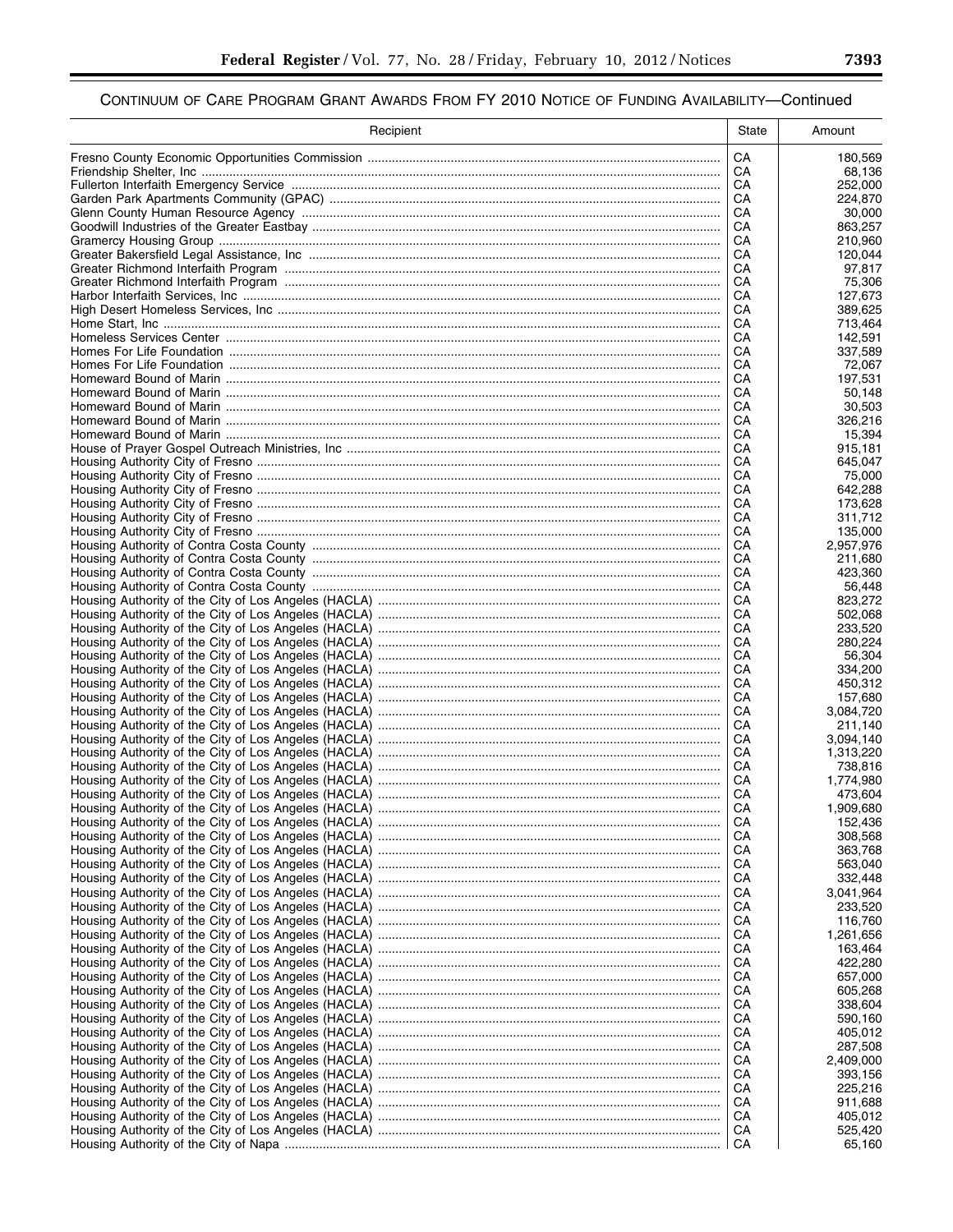▀

| Recipient | State    | Amount               |
|-----------|----------|----------------------|
|           | CA       | 127,140              |
|           | СA       | 117,360              |
|           | CА       | 566,460              |
|           | CA       | 117,360              |
|           | CА       | 94,152<br>414.660    |
|           | CA<br>CА | 440,880              |
|           | CA       | 1,302,900            |
|           | CА       | 497,880              |
|           | CA       | 272,664              |
|           | CА       | 292,656              |
|           | CA       | 924,648              |
|           | CА       | 52,740<br>159,768    |
|           | CA<br>CА | 367,867              |
|           | СA       | 2,243,280            |
|           | CА       | 434,904              |
|           | СA       | 52,740               |
|           | CА       | 1,546,020            |
|           | CA       | 214,380              |
|           | CA       | 763,433              |
|           | CA<br>CA | 1,044,756<br>157,212 |
|           | CА       | 281.880              |
|           | CА       | 3,085,116            |
|           | CА       | 450,696              |
|           | CА       | 29.424               |
|           | CА       | 56,000               |
|           | CА       | 563,340              |
|           | CА<br>CА | 138,240              |
|           | CА       | 111,122<br>30,793    |
|           | CA       | 53,903               |
|           | CА       | 82,353               |
|           | CA       | 76,192               |
|           | CА       | 40,000               |
|           | CA       | 367,063              |
|           | CА<br>CA | 38,395<br>54,531     |
|           | CА       | 424,835              |
|           | CA       | 128,173              |
|           | CА       | 163,719              |
|           | CA       | 103,408              |
|           | CА       | 28,530               |
|           | CA       | 74.078               |
|           | CА       | 228,335<br>74,266    |
|           | CA<br>CА | 140,741              |
|           | CА       | 88,714               |
|           | CA       | 131,928              |
|           | CA       | 164,635              |
|           | CА       | 348,831              |
|           | CA       | 24,780               |
|           | CА       | 44,536               |
|           | CA<br>CА | 61,134<br>97,407     |
|           | CA       | 138,168              |
|           | CА       | 189,264              |
|           | CA       | 73,268               |
|           | CА       | 400,000              |
|           | CA       | 180,498              |
|           | CА       | 308,999              |
|           | CA<br>CА | 230,418<br>158,008   |
|           | CА       | 355,664              |
|           | CА       | 363,659              |
|           | CA       | 110,624              |
|           | CА       | 365,610              |
|           | CA       | 539,398              |
|           | CА       | 36,565               |
|           | CA<br>CA | 49,875<br>156,635    |
|           |          |                      |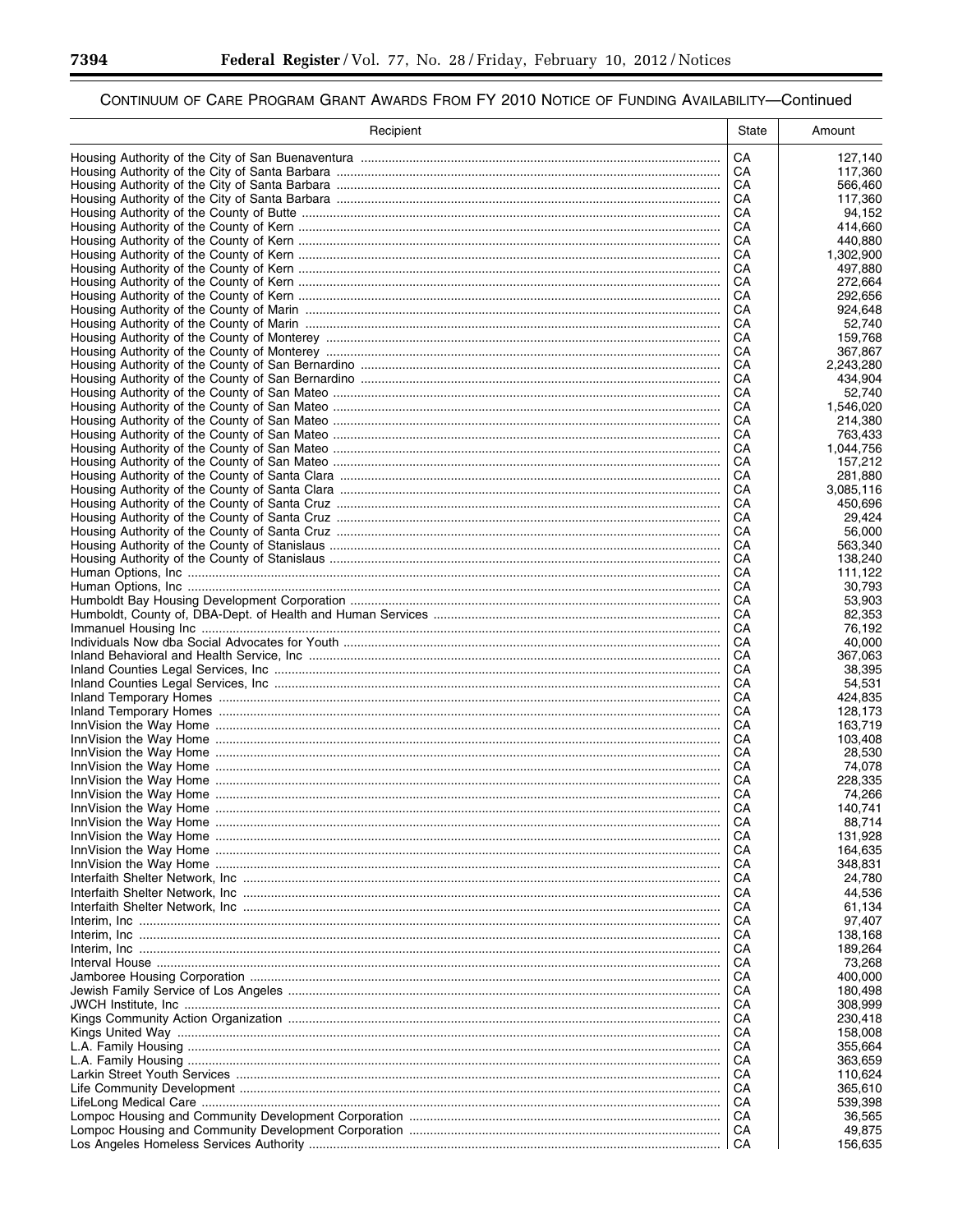| Recipient | <b>State</b> | Amount             |
|-----------|--------------|--------------------|
|           | CA           | 110,824            |
|           | СA           | 286,999            |
|           | CА           | 381,940            |
|           | CA           | 113,971            |
|           | CА           | 130,971            |
|           | CA<br>CА     | 125,824            |
|           | CA           | 149,846<br>71,796  |
|           | CА           | 402,558            |
|           | CА           | 223,552            |
|           | CА           | 366,345            |
|           | CА           | 51,771             |
|           | CА           | 331,546            |
|           | CА           | 140,300            |
|           | CА           | 263,401            |
|           | CА<br>CА     | 259,875<br>282,429 |
|           | CА           | 61,041             |
|           | CА           | 201,506            |
|           | CА           | 206,461            |
|           | CА           | 282,734            |
|           | CА           | 198,507            |
|           | CА           | 199,999            |
|           | CА           | 220,461            |
|           | CA           | 209,799            |
|           | CА<br>CA     | 249,361<br>140,466 |
|           | CА           | 121,874            |
|           | CA           | 337,805            |
|           | CА           | 385,943            |
|           | CA           | 178,238            |
|           | CА           | 147,775            |
|           | CA           | 262,085            |
|           | CА           | 253,423            |
|           | CA           | 198,095            |
|           | CА<br>CA     | 186,956            |
|           | CА           | 489,638<br>134,592 |
|           | CА           | 106,479            |
|           | CА           | 157,436            |
|           | CA           | 258,248            |
|           | CА           | 34,999             |
|           | CА           | 147,972            |
|           | CА           | 259,701            |
|           | CA           | 244,623            |
|           | CА<br>CА     | 149,706<br>387,581 |
|           | CА           | 68,320             |
|           | CA           | 120,164            |
|           | CA           | 112,450            |
|           | CA           | 267,828            |
|           | CА           | 476,401            |
|           | CA           | 151,802            |
|           | CА           | 241,135            |
|           | CА           | 76,059             |
|           | CА<br>CА     | 161,539<br>137,485 |
|           | CА           | 70,031             |
|           | CА           | 364,882            |
|           | CА           | 223,929            |
|           | CА           | 169,419            |
|           | CА           | 59,052             |
|           | CА           | 193,880            |
|           | CА           | 189,000            |
|           | CА           | 362,250            |
|           | CА           | 248,942            |
|           | CА<br>CA     | 182,955<br>54,498  |
|           | CA           | 162,775            |
|           | CA           | 629,647            |
|           | CA           | 287,114            |
|           | CA           | 256,710            |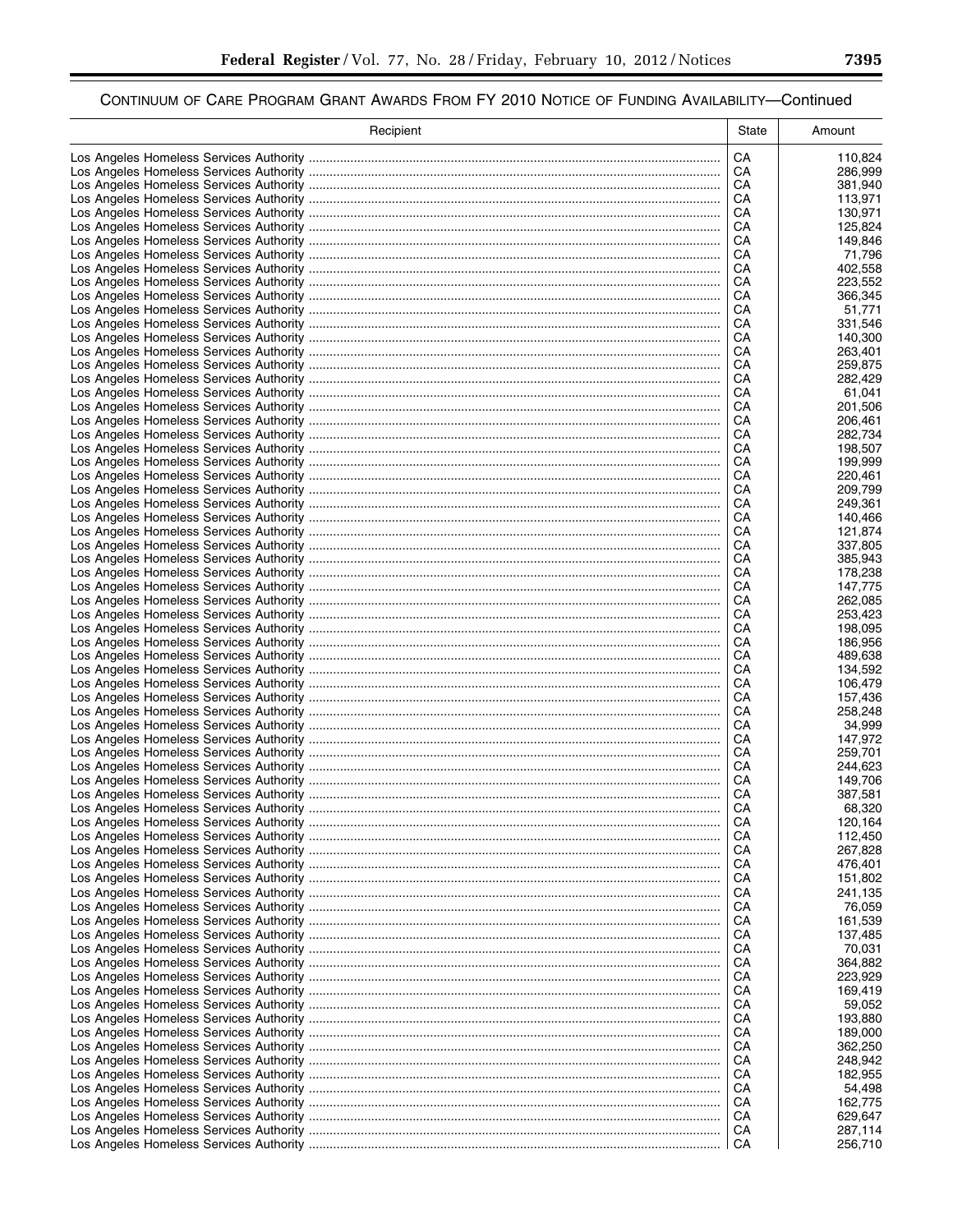▀

| Recipient | State    | Amount             |
|-----------|----------|--------------------|
|           | CA       | 118,346            |
|           | CA       | 119,280            |
|           | CA       | 177,929            |
|           | CA       | 196,350            |
|           | CA       | 66,685             |
|           | CA       | 83,913             |
|           | CA       | 575,164            |
|           | CA       | 63,687             |
|           | CA       | 200,258            |
|           | CA       | 63,655             |
|           | CA<br>CA | 400,000<br>246,780 |
|           | CA       | 573,405            |
|           | CA       | 93,310             |
|           | CA       | 157,706            |
|           | CA       | 94,295             |
|           | CA       | 168,843            |
|           | CA       | 50,225             |
|           | CA       | 675,466            |
|           | CА       | 349,666            |
|           | CA       | 527,602            |
|           | CA       | 385,943            |
|           | CA       | 210.433            |
|           | CA       | 92,217             |
|           | CA       | 225.355            |
|           | CA       | 570,870            |
|           | CA<br>CA | 400,000<br>249,999 |
|           | CA       | 154,997            |
|           | CA       | 24,331             |
|           | CA       | 131,286            |
|           | CA       | 143,432            |
|           | CA       | 159,179            |
|           | CA       | 96,975             |
|           | CA       | 344,504            |
|           | CA       | 97,677             |
|           | CA       | 40,528             |
|           | CA       | 59,911             |
|           | CA       | 60,952             |
|           | CA       | 61,600             |
|           | CA       | 239,499            |
|           | CA<br>CA | 39.998<br>64.540   |
|           | CA       | 55,642             |
|           | CA       | 65.482             |
|           | CA       | 445.000            |
|           | CA       | 108,086            |
|           | CA       | 287,840            |
|           | CA       | 442,317            |
|           | CA       | 200,412            |
|           | CA       | 28,008             |
|           | CA       | 130,736            |
|           | CA       | 39,530             |
|           | CA       | 73,271             |
|           | CA       | 273,283            |
|           | CA       | 287,042            |
|           | CA<br>CA | 74,843<br>279,307  |
|           | CA       | 81,163             |
|           | CA       | 128,063            |
|           | CA       | 287,576            |
|           | CA       | 589,493            |
|           | CA       | 118,000            |
|           | CA       | 90,240             |
|           | CA       | 574,640            |
|           | CA       | 155,254            |
|           | CA       | 66,675             |
|           | CA       | 109,727            |
|           | CA       | 43,588             |
|           | CA       | 82,129             |
|           | CA<br>CA | 64,214<br>103,415  |
|           |          |                    |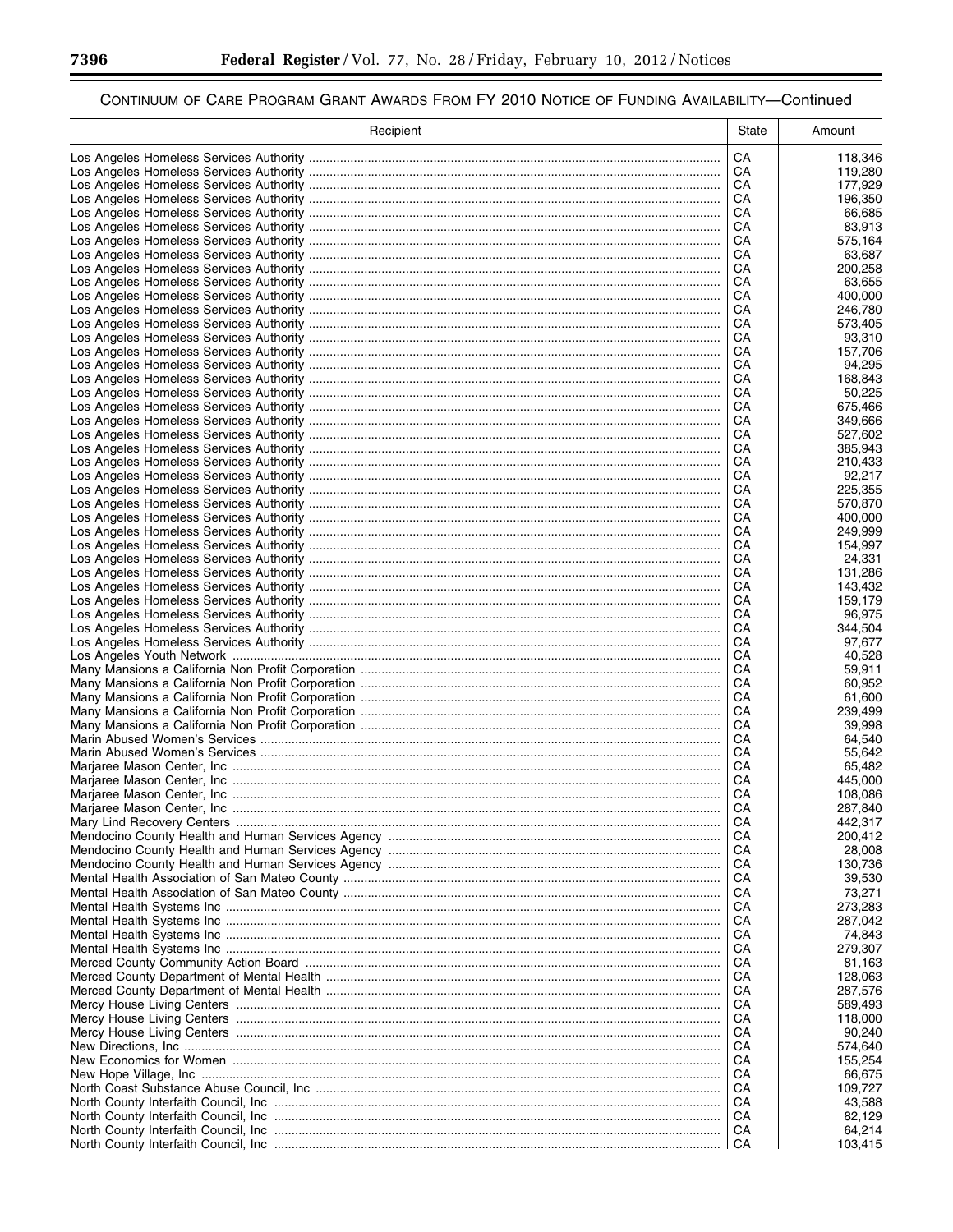| Recipient | <b>State</b> | Amount             |
|-----------|--------------|--------------------|
|           | CA           | 42,370             |
|           | СA           | 346,689            |
|           | CA           | 26,661             |
|           | CA           | 91,096             |
|           | CA           | 129,868            |
|           | CA<br>CA     | 433,263<br>305,938 |
|           | CA           | 283,129            |
|           | CА           | 1,047,960          |
|           | CА           | 697,620            |
|           | CА           | 1,007,556          |
|           | CА           | 3.100.644          |
|           | CА           | 408,900            |
|           | CА           | 502,788            |
|           | CА           | 547,632            |
|           | CА           | 144,000            |
|           | CА           | 960,122            |
|           | CА<br>CА     | 13,623<br>43,724   |
|           | CА           | 733,764            |
|           | CА           | 116,760            |
|           | CА           | 235,695            |
|           | CА           | 122,097            |
|           | CА           | 53,904             |
|           | CA           | 119,382            |
|           | CА           | 155,416            |
|           | CA           | 121,404            |
|           | CА           | 163,700            |
|           | CA           | 137,754            |
|           | CА           | 106,095            |
|           | CA           | 114,529            |
|           | CА<br>CA     | 100,275<br>209,161 |
|           | CA           | 174,969            |
|           | CA           | 299,927            |
|           | CА           | 298,716            |
|           | CA           | 217,898            |
|           | CА           | 111,173            |
|           | CA           | 354,169            |
|           | CА           | 53,642             |
|           | CA           | 255,012            |
|           | CА           | 38,359             |
|           | CA           | 118,074            |
|           | CА<br>CA     | 108.914            |
|           | CА           | 89,798<br>222,007  |
|           | CA           | 70,187             |
|           | CА           | 55,392             |
|           | CА           | 75,528             |
|           | CА           | 97,876             |
|           | CA           | 41,650             |
|           | CА           | 1,018,766          |
|           | CА           | 221,628            |
|           | CА           | 94,500             |
|           | CА           | 44,013             |
|           | CА           | 204,120            |
|           | CА           | 654,229            |
|           | CА<br>CА     | 102,008            |
|           | CА           | 105,000<br>216,696 |
|           | CА           | 365,196            |
|           | CА           | 275,496            |
|           | CА           | 413,640            |
|           | CА           | 134,976            |
|           | CА           | 1,026,684          |
|           | CА           | 87,571             |
|           | CА           | 70,749             |
|           | CА           | 1,581,288          |
|           | CА           | 231,595            |
|           | CА           | 398,821            |
|           | CA           | 342,120            |
|           | CA           | 354,644            |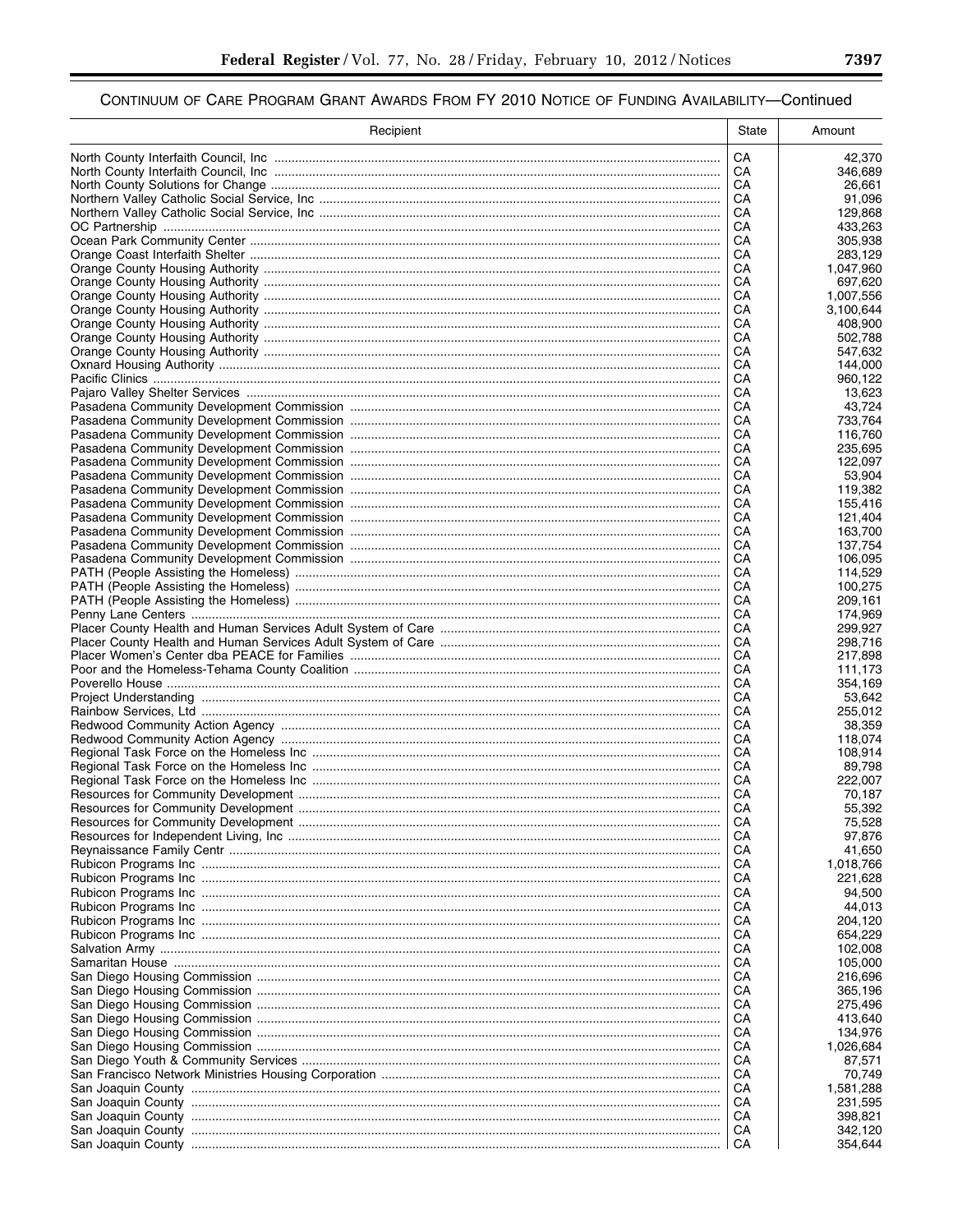▀

| Recipient | State    | Amount             |
|-----------|----------|--------------------|
|           | CA       | 419,040            |
|           | CA       | 255,328            |
|           | CА       | 60,000             |
|           | CА       | 99,444             |
|           | CA       | 17,850             |
|           | CA<br>CA | 160,585<br>102,809 |
|           | CА       | 115,315            |
|           | CА       | 200,534            |
|           | CА       | 351,150            |
|           | CА       | 514,196            |
|           | CА       | 15,353             |
|           | CА       | 41,540             |
|           | CА       | 146,700            |
|           | CА       | 44,996             |
|           | CА<br>CA | 52,500<br>494,788  |
|           | CA       | 131,250            |
|           | CA       | 225,750            |
|           | CA       | 381,471            |
|           | CA       | 131,250            |
|           | CА       | 104,895            |
|           | CA       | 166,599            |
|           | CА       | 121,832            |
|           | CA       | 115,999            |
|           | CA       | 277,845            |
|           | CA<br>CА | 254,417            |
|           | СA       | 407,333<br>692,099 |
|           | CА       | 80,797             |
|           | СA       | 90,395             |
|           | CА       | 75,472             |
|           | CА       | 92,610             |
|           | CА       | 279,510            |
|           | CA       | 369,601            |
|           | CA       | 80,502             |
|           | CA       | 102,317            |
|           | CA<br>CА | 109,925<br>199,246 |
|           | CА       | 215,976            |
|           | CА       | 73,728             |
|           | CА       | 135.329            |
|           | CА       | 91,008             |
|           | CА       | 794.256            |
|           | CА       | 96,843             |
|           | CА       | 96.832             |
|           | CА       | 86,951             |
|           | CA       | 225,479            |
|           | CA       | 91,011             |
|           | CА<br>CА | 175,959<br>50,191  |
|           | CА       | 355,942            |
|           | CА       | 380,345            |
|           | CА       | 47,246             |
|           | CА       | 287,217            |
|           | CА       | 132,544            |
|           | CА       | 619,024            |
|           | CА       | 402,182            |
|           | CА       | 1,699,096          |
|           | CА       | 45,099             |
|           | CА       | 890,000            |
|           | CА       | 513,712            |
|           | CА<br>CА | 75,571<br>156,929  |
|           | CА       | 262,085            |
|           | CА       | 118,333            |
|           | CА       | 291,998            |
|           | CА       | 196,085            |
|           | CА       | 126,727            |
|           | CA       | 165,207            |
|           | CА       | 52,463             |
|           | CA       | 232,623            |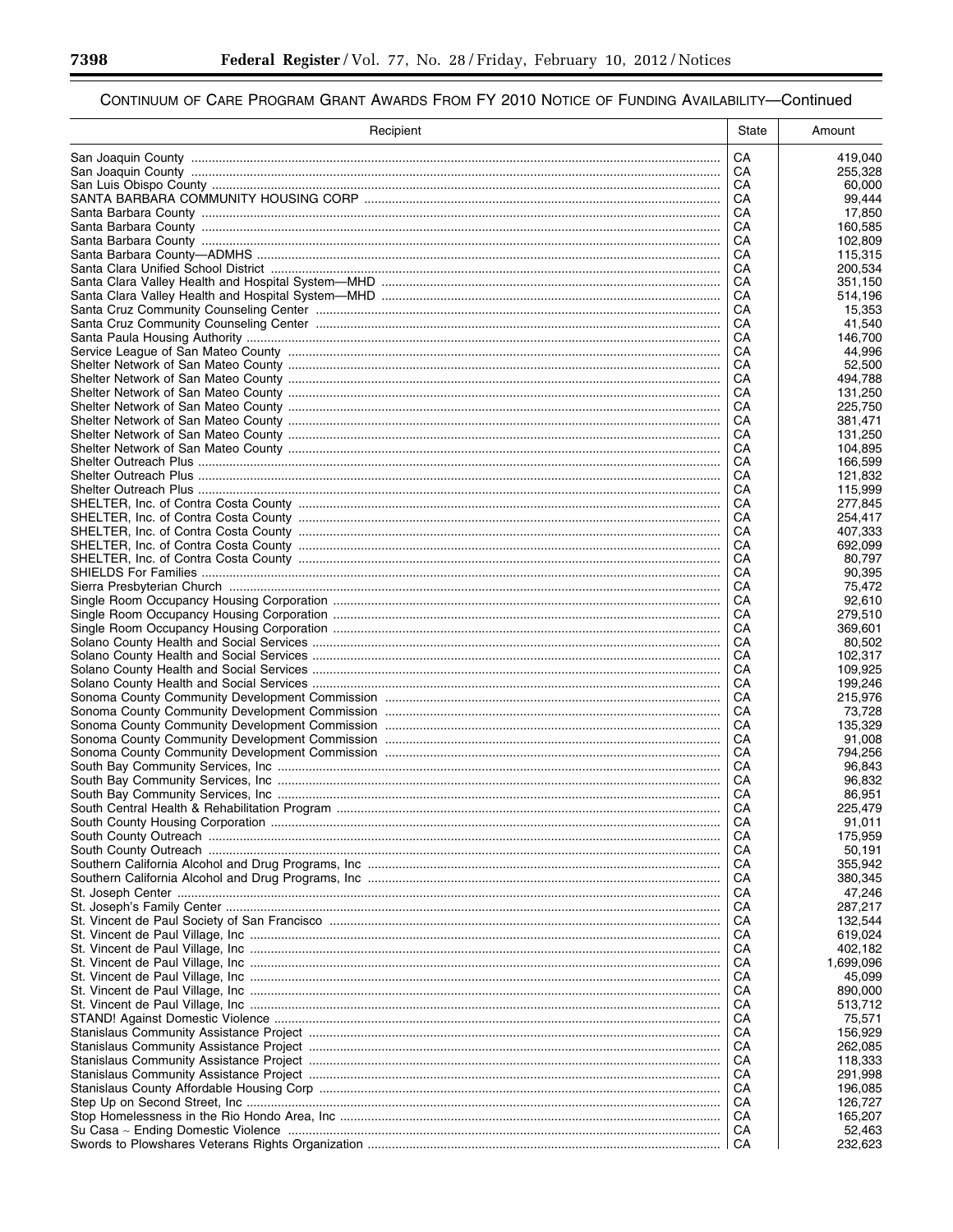| Recipient | State    | Amount             |
|-----------|----------|--------------------|
|           | CA       | 254,335            |
|           | СA       | 188,491            |
|           | CA       | 136,887            |
|           | CA<br>CA | 208,502<br>73,500  |
|           | CA       | 113,400            |
|           | CA       | 699,770            |
|           | CA       | 259,824            |
|           | CA       | 1,829,618          |
|           | CA       | 245,146            |
|           | CA<br>CA | 524,275<br>146,369 |
|           | CA       | 62,165             |
|           | CA       | 367.493            |
|           | CA       | 165,559            |
|           | CA       | 158,521            |
|           | CA<br>CA | 430,824<br>83,137  |
|           | CA       | 86,437             |
|           | CА       | 218,221            |
|           | CA       | 172,089            |
|           | CА       | 360,500            |
|           | CA       | 169,948            |
|           | CА<br>CA | 221,485<br>174,133 |
|           | CA       | 360,500            |
|           | CA       | 276,039            |
|           | CА       | 204,637            |
|           | CA       | 87,833             |
|           | CA       | 119,545            |
|           | CA<br>CА | 55,792<br>61,763   |
|           | CA       | 246,855            |
|           | CA       | 256,849            |
|           | CA       | 305,666            |
|           | CА       | 72,384             |
|           | CA<br>CA | 400,090<br>97,292  |
|           | CA       | 249,999            |
|           | CA       | 35,410             |
|           | CA       | 26,074             |
|           | CA       | 31,361             |
|           | CA<br>CA | 74,602<br>524,585  |
|           | CA       | 424,116            |
|           | CA       | 173,564            |
|           | CA       | 274,893            |
|           | CA       | 46,527             |
|           | CА       | 295,657            |
|           | CA<br>CA | 289,795            |
|           | CA       | 44,541<br>44,541   |
|           | CA       | 281,424            |
|           | CA       | 42,600             |
|           | CA       | 33,112             |
|           | CA       | 30,048             |
|           | CA       | 81,170             |
|           | CA<br>CA | 284,842<br>214,608 |
|           | CA       | 159,700            |
|           | CA       | 211,664            |
|           | CA       | 254,804            |
|           | CA       | 81,115             |
|           | CA       | 194,525            |
|           | CA<br>CA | 283,537<br>83,107  |
|           | CA       | 265,807            |
|           | CA       | 202,850            |
|           | CA       | 209,600            |
|           | CA       | 301,164            |
|           | CA<br>CA | 298,453            |
|           |          | 314,478            |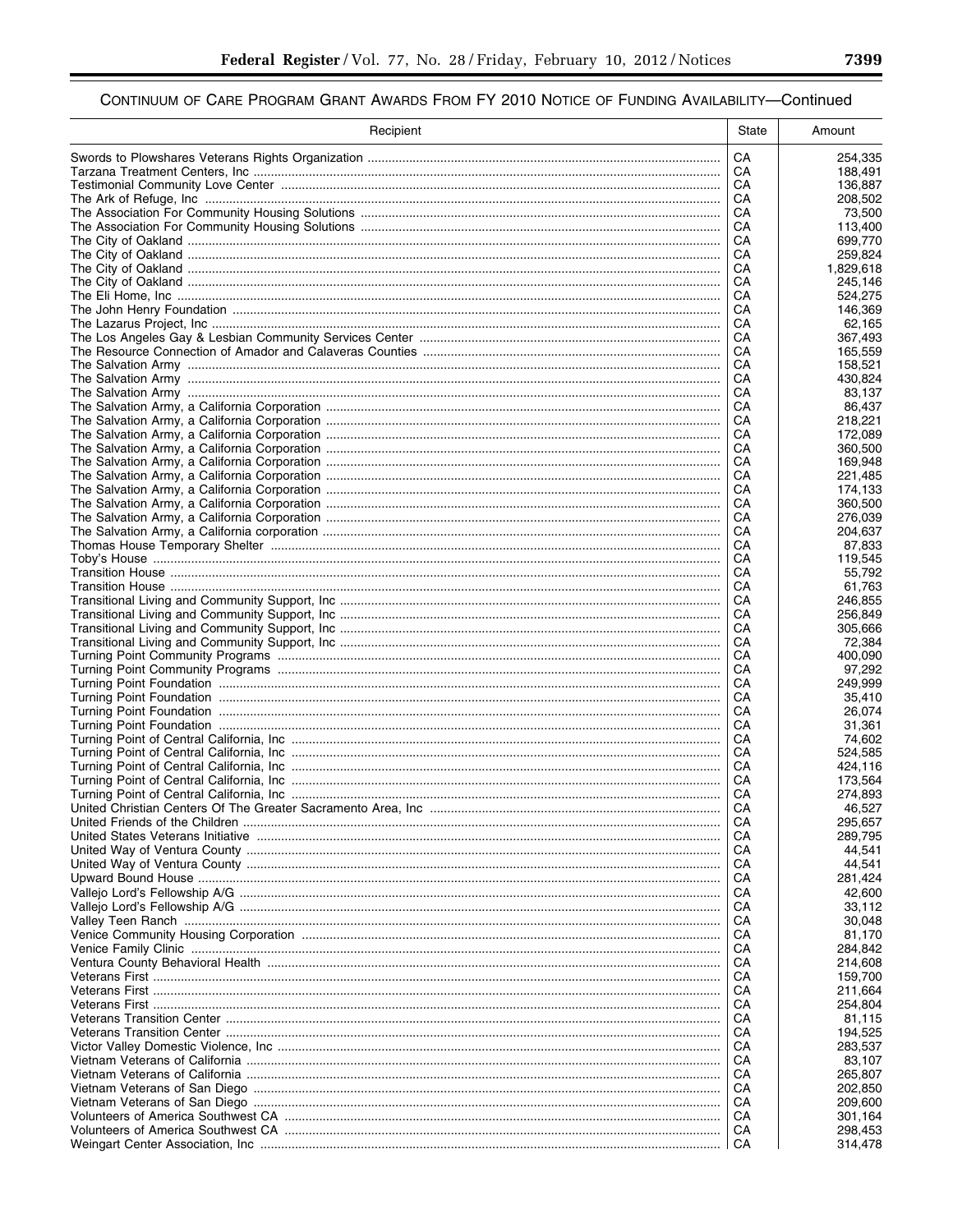▀

| Recipient | <b>State</b>        | Amount              |
|-----------|---------------------|---------------------|
|           | CA                  | 170,760             |
|           | СA                  | 82,533              |
|           | CА                  | 884,051             |
|           | CA                  | 100,593             |
|           | CА<br>CА            | 169,864<br>68,975   |
|           | CА                  | 74,559              |
|           | CA                  | 42,083              |
|           | CА                  | 177,486             |
|           | CА                  | 178,739             |
|           | CА                  | 84,423              |
|           | CА<br>CА            | 93,880<br>553,691   |
|           | CA                  | 52,500              |
|           | CO                  | 59,267              |
|           | CO                  | 66,267              |
|           | CO                  | 168,852             |
|           | CO<br>CO            | 146,856<br>137,292  |
|           | CO                  | 413,642             |
|           | CO                  | 457.654             |
|           | CO                  | 319,609             |
|           | CO                  | 114,994             |
|           | CO<br>CO            | 182,725             |
|           | CO                  | 341,335<br>48,548   |
|           | CO                  | 19,415              |
|           | CO                  | 60,529              |
|           | CO                  | 132.363             |
|           | CO                  | 228,382             |
|           | CO<br>CO            | 198,187<br>107,439  |
|           | CO                  | 690,000             |
|           | CO                  | 19,151              |
|           | CO                  | 40,320              |
|           | CO                  | 78,500              |
|           | CO                  | 619,334             |
|           | CO<br>CO            | 84,135<br>184,889   |
|           | CO                  | 289,760             |
|           | CO                  | 91,065              |
|           | CO                  | 73,821              |
|           | CO                  | 507,627             |
|           | CO<br>CO            | 117,967             |
|           | CO                  | 479,236<br>85,521   |
|           | CO                  | 132,768             |
|           | CO                  | 109,944             |
|           | CO                  | 108,293             |
|           | CO                  | 276,339             |
|           | CO<br>CO            | 2,845,872<br>87,396 |
|           | CO                  | 368,856             |
|           | CO                  | 260,184             |
|           | CO                  | 138,312             |
|           | CO                  | 95,472              |
|           | CO                  | 970,595             |
|           | CO<br>CO            | 832,033<br>131,136  |
|           | CO                  | 478,176             |
|           | CO                  | 171,936             |
|           | CO                  | 391,632             |
|           | CO                  | 191,040             |
|           | CO                  | 114,624             |
|           | CO<br>CO            | 75,456<br>114,624   |
|           | CO                  | 341,520             |
|           | CO                  | 358,560             |
|           | CO                  | 952,680             |
|           | CO                  | 136,224             |
|           | <sub>CO</sub><br>CO | 80,085<br>25,000    |
|           |                     |                     |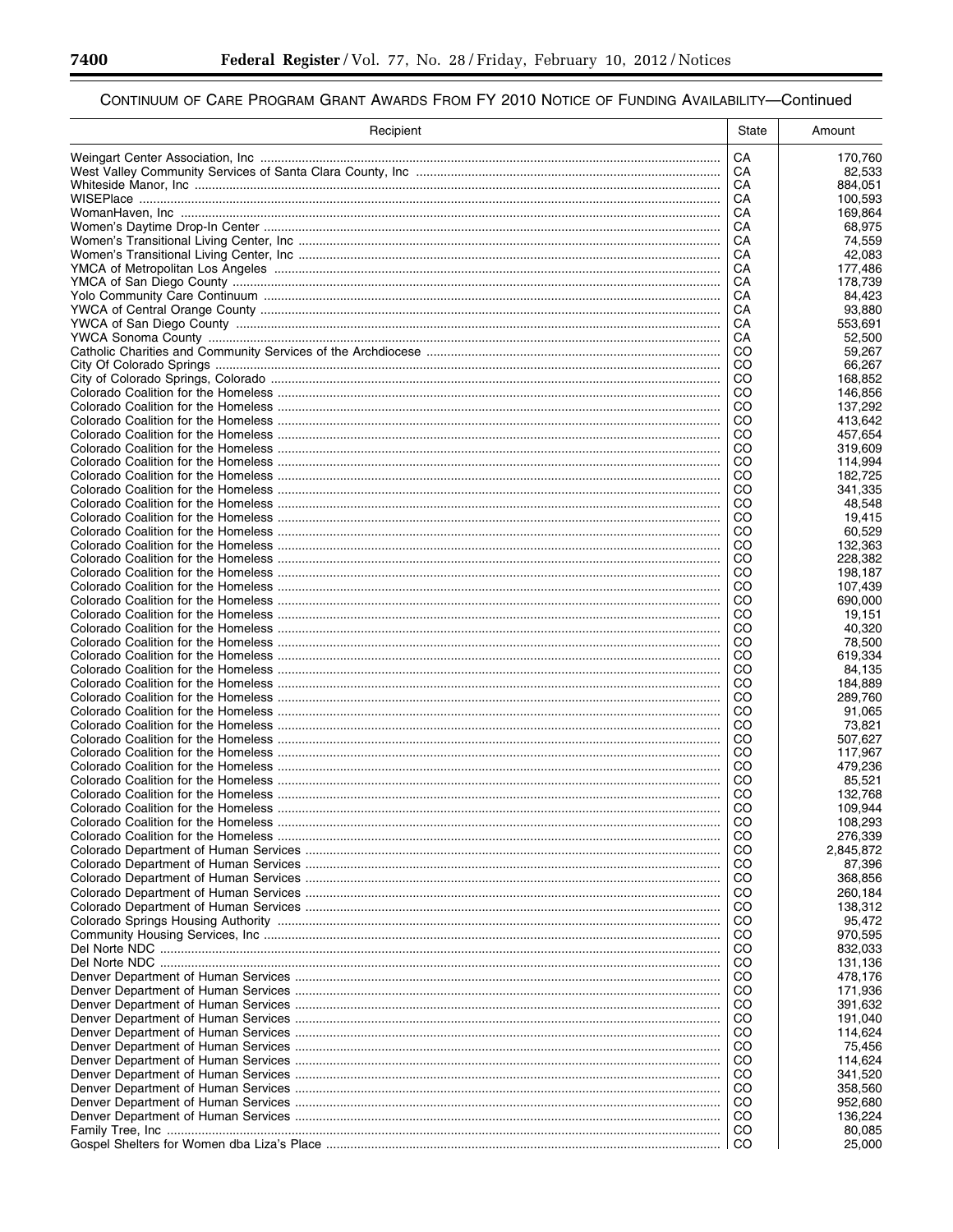| Recipient | State                          | Amount               |
|-----------|--------------------------------|----------------------|
|           | CO.                            | 251,061              |
|           | CO.                            | 99,477               |
|           | CO                             | 97,151               |
|           | CO<br>CO                       | 84,165<br>64,315     |
|           | CO                             | 30,893               |
|           | CO                             | 148,615              |
|           | CO                             | 19,008               |
|           | CO                             | 54,827               |
|           | <sub>CO</sub><br><sub>CO</sub> | 109,543<br>47,998    |
|           | CO                             | 24,149               |
|           | CO                             | 88,784               |
|           | <sub>CO</sub>                  | 50,710               |
|           | CO                             | 32,510               |
|           | <sub>CO</sub><br>CO            | 81,838<br>90,330     |
|           | <sub>CO</sub>                  | 196,776              |
|           | CO                             | 249,900              |
|           | CO                             | 274,260              |
|           | CO                             | 29,903               |
|           | <sub>CO</sub><br><sub>CO</sub> | 19,050               |
|           | <sub>CO</sub>                  | 59,333<br>107,000    |
|           | <sub>CO</sub>                  | 116,538              |
|           | <sub>CO</sub>                  | 104,160              |
|           | <sub>CO</sub>                  | 298,484              |
|           | CO                             | 514,783              |
|           | <sub>CO</sub><br>CТ            | 166.245<br>34,311    |
|           | СT                             | 34,083               |
|           | CТ                             | 75,678               |
|           | СT                             | 133,000              |
|           | СT                             | 99,878               |
|           | СT<br>СT                       | 63,604<br>8,065      |
|           | СT                             | 87,528               |
|           | СT                             | 86,984               |
|           | СT                             | 133,633              |
|           | СT                             | 381,026              |
|           | СT<br>СT                       | 202,514<br>200,025   |
|           | CТ                             | 211,747              |
|           | СT                             | 175,140              |
|           | СT                             | 30,902               |
|           | СT                             | 189,533              |
|           | CТ<br>СT                       | 107,184              |
|           | CТ                             | 197,940<br>475,913   |
|           | CТ                             | 576,997              |
|           | CТ                             | 207,117              |
|           | CТ                             | 369,918              |
|           | CТ                             | 50.000               |
|           | CТ<br>CТ                       | 49,999<br>55,860     |
|           | CТ                             | 33,089               |
|           | CТ                             | 173,249              |
|           | СT                             | 56,358               |
|           | CТ                             | 221,676              |
|           | СT<br>CТ                       | 108,612<br>182,400   |
|           | СT                             | 430,752              |
|           | CТ                             | 151,032              |
|           | СT                             | 543,636              |
|           | CТ                             | 100,887              |
|           | СT                             | 193,687              |
|           | CТ<br>CТ                       | 144,888<br>1,818,636 |
|           | CТ                             | 199,920              |
|           | CТ                             | 115,440              |
|           | CТ                             | 72,408               |
|           | CТ                             | 505,008              |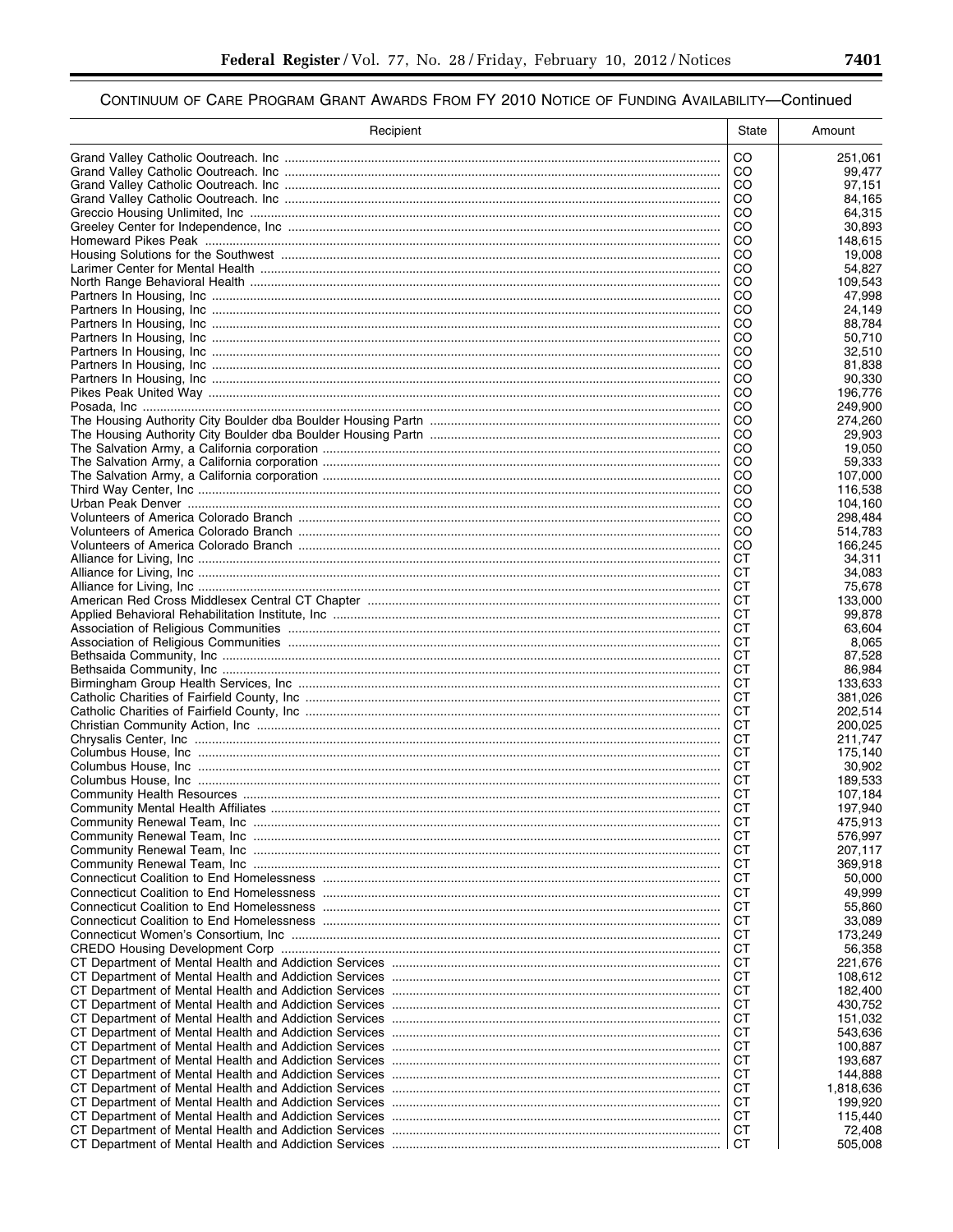Ξ

▀

| Recipient | State     | Amount             |
|-----------|-----------|--------------------|
|           | <b>CT</b> | 174,720            |
|           | СT        | 1,398,228          |
|           | СT        | 1,770,336          |
|           | СT        | 199,920            |
|           | СT        | 416.863            |
|           | СT        | 237,344            |
|           | СT<br>СT  | 79,920<br>242,988  |
|           | СT        | 205,800            |
|           | СT        | 441,252            |
|           | СT        | 54,720             |
|           | СT        | 300,300            |
|           | СT        | 74,304             |
|           | СT        | 367,680            |
|           | СT        | 213,379            |
|           | СT        | 141,960            |
|           | СT<br>СT  | 207,480<br>508,704 |
|           | СT        | 179,772            |
|           | СT        | 270,939            |
|           | CТ        | 65.520             |
|           | СT        | 30,240             |
|           | СT        | 211,644            |
|           | CТ        | 119,616            |
|           | СT        | 163,800            |
|           | СT        | 116,373            |
|           | СT        | 132.882            |
|           | СT        | 44,890             |
|           | СT<br>СT  | 146,176            |
|           | СT        | 210,007<br>48,059  |
|           | СT        | 48,136             |
|           | СT        | 384,203            |
|           | СT        | 309,029            |
|           | СT        | 938,078            |
|           | CТ        | 16,461             |
|           | СT        | 62,084             |
|           | СT        | 125,631            |
|           | СT        | 173,880            |
|           | СT<br>СT  | 72,408<br>155,160  |
|           | СT        | 227,160            |
|           | СT        | 151,440            |
|           | СT        | 81,936             |
|           | СT        | 214,824            |
|           | СT        | 245,436            |
|           | СT        | 168,432            |
|           | СT        | 602,466            |
|           | СT        | 98,000             |
|           | CT        | 224,057            |
|           | СT        | 49,693             |
|           | СT<br>СT  | 44,400<br>109,405  |
|           | СT        | 19,703             |
|           | СT        | 179,626            |
|           | СT        | 1,049,464          |
|           | СT        | 292,500            |
|           | СT        | 241,190            |
|           | СT        | 73,909             |
|           | СT        | 73,501             |
|           | СT        | 24,700             |
|           | СT        | 24,748             |
|           | СT        | 123,200            |
|           | СT<br>СT  | 165,900            |
|           | СT        | 249,999<br>374,784 |
|           | СT        | 39,285             |
|           | СT        | 47,830             |
|           | СT        | 193,914            |
|           | СT        | 95,855             |
|           | CТ        | 19,838             |
|           | CT        | 184,999            |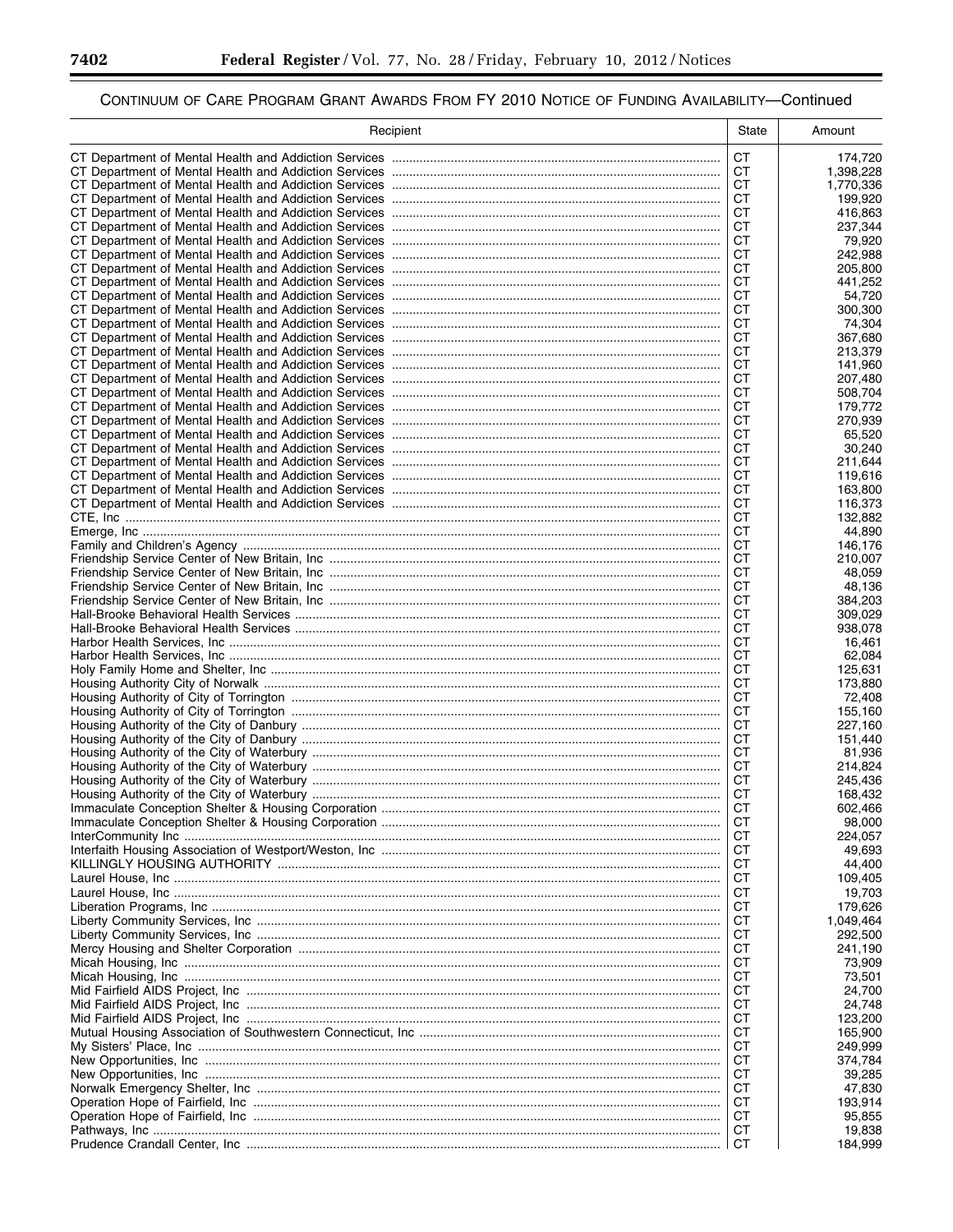| Recipient | State     | Amount             |
|-----------|-----------|--------------------|
|           | <b>CT</b> | 187,950            |
|           | CT.       | 147,288            |
|           | СT        | 143,220            |
|           | СT<br>СT  | 188,191<br>261,196 |
|           | СT        | 85,024             |
|           | СT        | 84,051             |
|           | CТ        | 284,288            |
|           | CТ        | 19,724             |
|           | CТ<br>СT  | 398.715<br>40.277  |
|           | CТ        | 165,569            |
|           | СT        | 27,018             |
|           | СT        | 321,830            |
|           | СT        | 293,325            |
|           | СT<br>СT  | 11,879<br>11,894   |
|           | <b>CT</b> | 195,983            |
|           | СT        | 137,094            |
|           | <b>CT</b> | 73,150             |
|           | СT        | 673,047            |
|           | СT<br>СT  | 95,735<br>39,999   |
|           | CТ        | 113,654            |
|           | СT        | 140,145            |
|           | СT        | 279,758            |
|           | СT        | 50,584             |
|           | CТ<br>СT  | 166.666<br>304,160 |
|           | DC        | 432,844            |
|           | DC        | 171,453            |
|           | DC        | 98,751             |
|           | DC        | 106,863            |
|           | DC<br>DC  | 140,205<br>327,792 |
|           | DC        | 247,488            |
|           | DC        | 910,908            |
|           | DC        | 3,138,528          |
|           | DC        | 234,862            |
|           | DC<br>DC  | 207,041<br>148,115 |
|           | DC        | 114,586            |
|           | DC        | 84,383             |
|           | DC        | 144,083            |
|           | DC<br>DC  | 321,806            |
|           | DC        | 514,025<br>189,057 |
|           | DC        | 67,628             |
|           | DC        | 129,593            |
|           | DC        | 101,333            |
|           | DC        | 513,940            |
|           | DC<br>DC  | 323,673<br>121,727 |
|           | DC        | 275,106            |
|           | DC        | 123,530            |
|           | DC        | 592,184            |
|           | DC        | 239,506            |
|           | DC<br>DC  | 188,312<br>285,457 |
|           | DC        | 86,003             |
|           | DC        | 350,173            |
|           | DC        | 204,747            |
|           | DC        | 931,345            |
|           | DC<br>DC  | 143,742<br>141,366 |
|           | DC        | 132,300            |
|           | DC        | 109,725            |
|           | DC        | 110,674            |
|           | DC        | 899,866            |
|           | DC<br>DC  | 141,214<br>149,203 |
|           | DC        | 148,924            |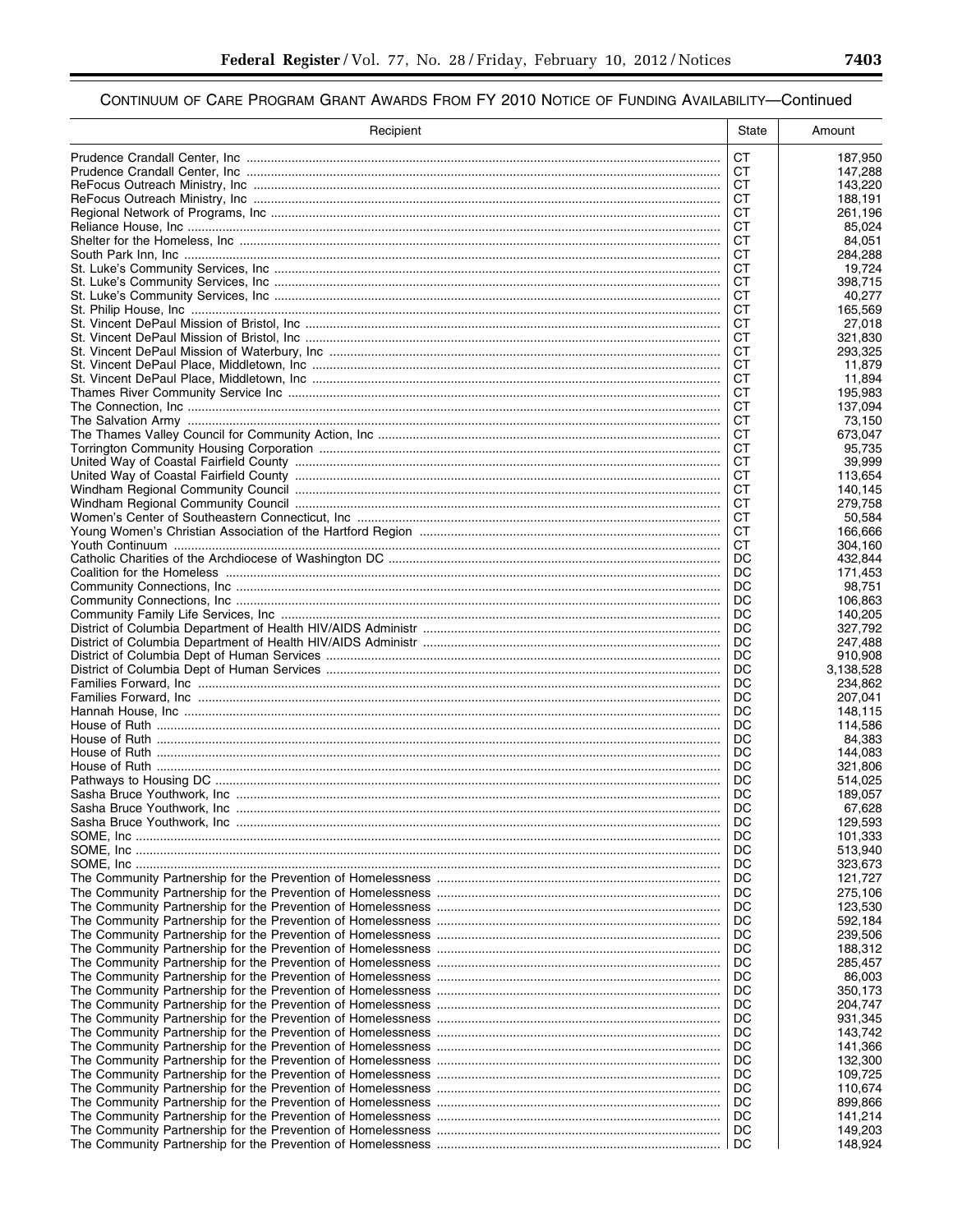▀

| Recipient | <b>State</b> | Amount             |
|-----------|--------------|--------------------|
|           | DC.          | 189,000            |
|           | DC.          | 117,600            |
|           | DC           | 430,837            |
|           | DC           | 201,038            |
|           | DC           | 150,000            |
|           | DC<br>DC     | 78,342<br>102,199  |
|           | DC           | 477,676            |
|           | DC           | 211,621            |
|           | DC           | 75,000             |
|           | DC           | 232,879            |
|           | DC<br>DC     | 144,758<br>257,260 |
|           | DC           | 134,834            |
|           | DC           | 420,000            |
|           | DC           | 245,421            |
|           | DC           | 541,313            |
|           | DC<br>DC     | 414,028<br>165,819 |
|           | DC           | 181,025            |
|           | DC           | 100,905            |
|           | DC           | 475,935            |
|           | DC           | 127,720            |
|           | DE<br>DE     | 399,128<br>298,324 |
|           | DE           | 539,231            |
|           | DE           | 228,512            |
|           | DE           | 291,161            |
|           | DE           | 212,970            |
|           | DE<br>DE     | 152,421            |
|           | DE           | 249,240<br>149,429 |
|           | DE           | 128,049            |
|           | DE           | 26,596             |
|           | DE           | 95,000             |
|           | DE<br>DE     | 647,696            |
|           | DE           | 66,467<br>145,034  |
|           | DE           | 212,357            |
|           | DE           | 129,874            |
|           | DE           | 45,612             |
|           | DE<br>DE     | 182,584<br>374,174 |
|           | DE           | 200,408            |
|           | DE           | 252,207            |
|           | DE           | 323,967            |
|           | FL.          | 76,751             |
|           | FL.          | 155,077            |
|           | FL<br>FL.    | 172,454<br>157,359 |
|           | FL.          | 23,900             |
|           | FL           | 198,380            |
|           | FL.          | 207,038            |
|           | FL           | 207,811            |
|           | FL.<br>FL    | 396,503<br>182,305 |
|           | FL.          | 114,483            |
|           | FL           | 403,035            |
|           | FL.          | 168,190            |
|           | FL           | 50,400             |
|           | FL.<br>FL    | 133,334<br>93.181  |
|           | FL.          | 367,604            |
|           | FL           | 171,597            |
|           | FL.          | 106,540            |
|           | FL           | 80,569             |
|           | FL.<br>FL    | 78,720<br>136,500  |
|           | FL.          | 69,888             |
|           | FL           | 68,819             |
|           | FL.          | 83,013             |
|           | FL.          | 77,219             |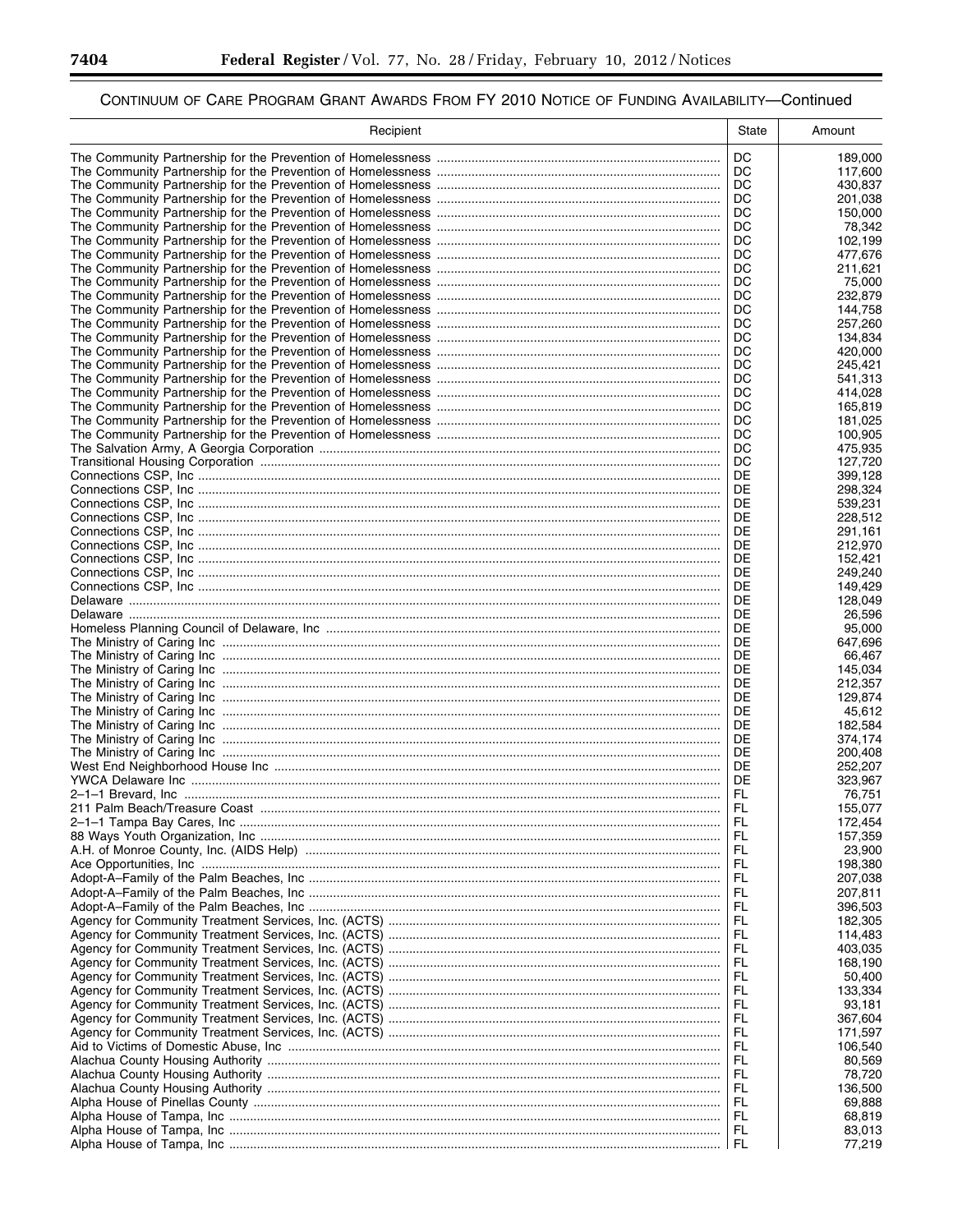| Recipient | <b>State</b> | Amount               |
|-----------|--------------|----------------------|
|           | FL.          | 70,325               |
|           | FL.          | 76,231               |
|           | FL           | 345,538              |
|           | FL.          | 311,104              |
|           | FL.<br>FL.   | 270.463<br>142,143   |
|           | FL           | 66,528               |
|           | FL.          | 263,943              |
|           | FL.          | 133,928              |
|           | FL.          | 253,778              |
|           | FL.<br>FL    | 356,438<br>77,362    |
|           | FL           | 82,554               |
|           | FL           | 190.080              |
|           | FL           | 484,704              |
|           | FL           | 581,560              |
|           | FL           | 327,898              |
|           | FL<br>FL     | 33,167<br>197,249    |
|           | FL           | 98,430               |
|           | FL           | 949,272              |
|           | FL           | 275,424              |
|           | FL.          | 246,891              |
|           | FL           | 346,049              |
|           | FL.          | 421,488              |
|           | FL<br>FL.    | 316,500<br>964.262   |
|           | FL.          | 245,237              |
|           | FL.          | 288,229              |
|           | FL.          | 1,229,688            |
|           | FL.          | 388,548              |
|           | FL           | 284,042              |
|           | FL.          | 948,025              |
|           | FL<br>FL.    | 128,280<br>1,403,892 |
|           | FL           | 409,479              |
|           | FL.          | 189,928              |
|           | FL           | 172,516              |
|           | FL.          | 79,166               |
|           | FL.          | 120,137              |
|           | FL.<br>FL    | 40,333               |
|           | FL           | 49,395<br>26,707     |
|           | FL           | 129.156              |
|           | FL           | 168,396              |
|           | FL.          | 105,098              |
|           | FL.          | 98,849               |
|           | FL.          | 132,038              |
|           | FL<br>FL     | 13,856<br>19,950     |
|           | FL.          | 4,810                |
|           | FL           | 151,788              |
|           | FL           | 171,054              |
|           | FL           | 137,327              |
|           | FL           | 230,453              |
|           | FL           | 81,840               |
|           | FL<br>FL     | 113,000<br>104,645   |
|           | FL           | 113,116              |
|           | FL           | 241,031              |
|           | FL           | 250,859              |
|           | FL           | 532,794              |
|           | FL           | 162,380              |
|           | FL<br>FL     | 228,950<br>142,499   |
|           | FL           | 185,329              |
|           | FL           | 88,088               |
|           | FL           | 62,815               |
|           | FL           | 125,488              |
|           | FL           | 70,498               |
|           | FL           | 62,790               |
|           | FL           | 89,610               |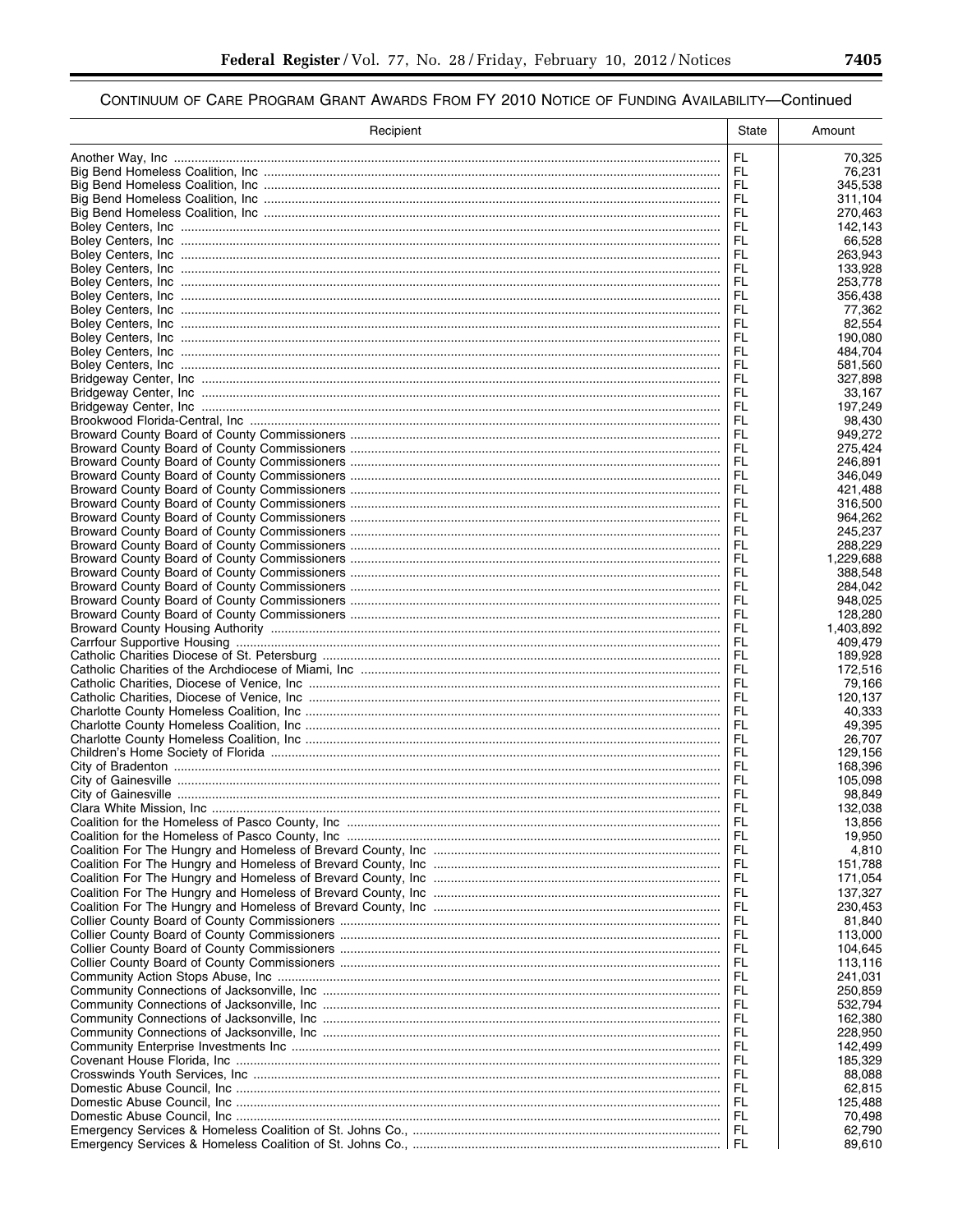▀

| Recipient | <b>State</b> | Amount             |
|-----------|--------------|--------------------|
|           | FL.          | 64,374             |
|           | FL.          | 75,042             |
|           | FL.          | 463,275            |
|           | FL.          | 18.892             |
|           | FL.<br>FL    | 108,273<br>52.980  |
|           | FL           | 19,045             |
|           | FL           | 73,167             |
|           | FL.          | 175,879            |
|           | FL.          | 144,876            |
|           | FL.          | 88,992             |
|           | FL           | 61,705             |
|           | FL.<br>FL    | 54,727<br>284,588  |
|           | FL.          | 134,036            |
|           | FL           | 990,218            |
|           | FL.          | 60,249             |
|           | FL           | 23,012             |
|           | FL           | 171,920            |
|           | FL           | 45,858             |
|           | FL<br>FL     | 129,273<br>138,422 |
|           | FL           | 191,250            |
|           | FL           | 45,222             |
|           | FL           | 278,843            |
|           | FL           | 499,745            |
|           | FL.          | 44,191             |
|           | FL           | 116,531            |
|           | FL.<br>FL    | 33,101             |
|           | FL.          | 71,000<br>57,953   |
|           | FL.          | 283,455            |
|           | FL.          | 118,324            |
|           | FL.          | 121,949            |
|           | FL.          | 52,500             |
|           | FL           | 98,043             |
|           |              | 136,832            |
|           | FL<br>FL     | 123,134<br>37,203  |
|           | FL.          | 84,630             |
|           | FL           | 92,302             |
|           | FL.          | 123.553            |
|           | FL           | 48,999             |
|           | FL.          | 175,988            |
|           | FL           | 219,009            |
|           | FL           | 269,745            |
|           | FL<br>FL.    | 78,352<br>118,542  |
|           | FL           | 124,388            |
|           | FL           | 42,105             |
|           | FL           | 363,480            |
|           | FL           | 168,345            |
|           | FL           | 127,839            |
|           | FL           | 96,448             |
|           | FL           | 181,989            |
|           | FL<br>FL     | 61,950<br>156,661  |
|           | FL           | 51,747             |
|           | FL           | 81,885             |
|           | FL           | 94,852             |
|           | FL           | 210,000            |
|           | FL           | 25,862             |
|           | FL           | 67,680             |
|           | FL           | 181,032            |
|           | FL<br>FL     | 174,144<br>190,080 |
|           | FL           | 62,587             |
|           | FL           | 237,169            |
|           | FL           | 157,460            |
|           | FL           | 344,160            |
|           | FL.          | 117,000            |
|           |              | 99,000             |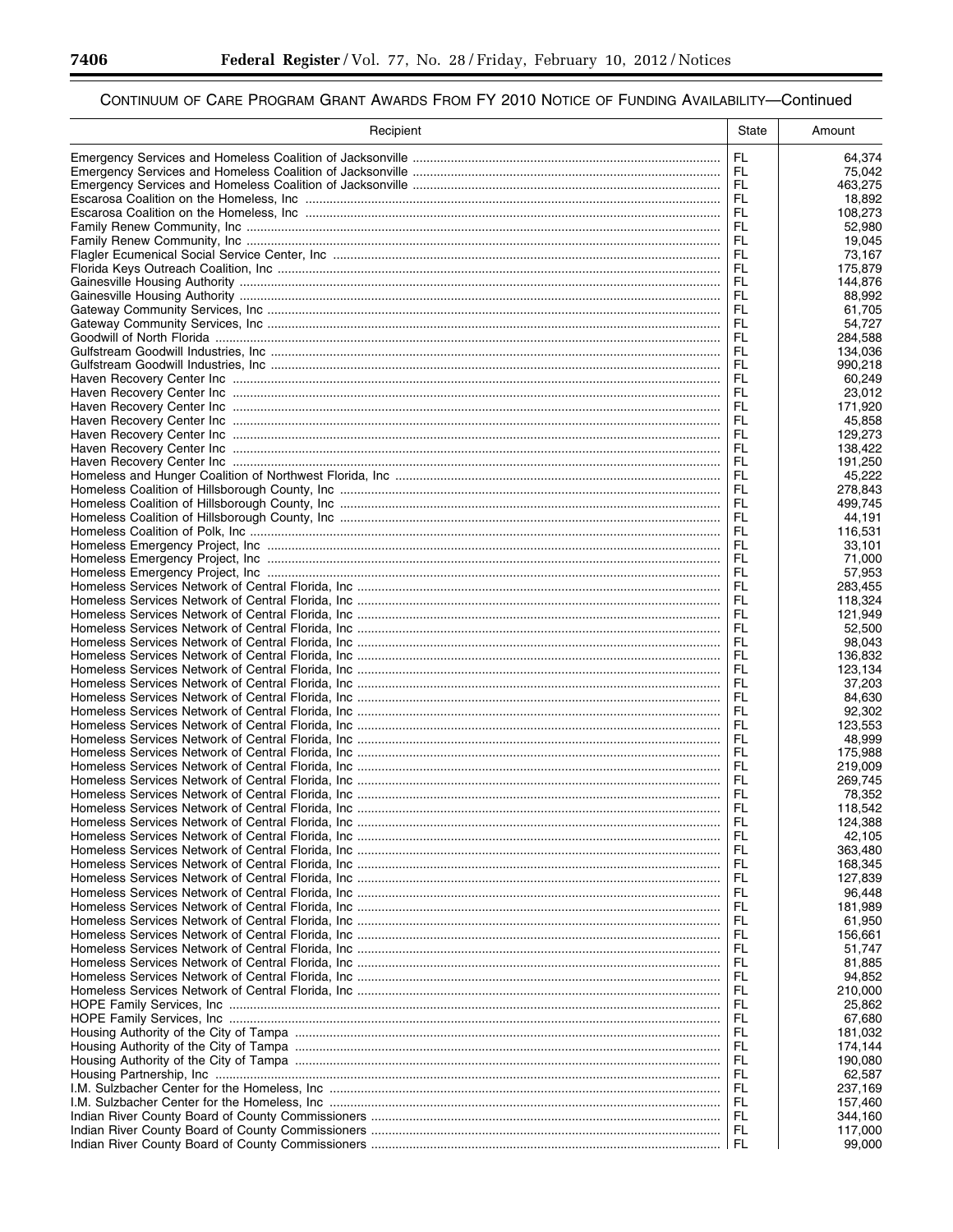| Recipient | State      | Amount              |
|-----------|------------|---------------------|
|           | FL.        | 171,000             |
|           | FL         | 70.063              |
|           | FL.        | 25,856              |
|           | FL.        | 36,177              |
|           | FL.<br>FL. | 76,944              |
|           | FL.        | 205,656<br>158,701  |
|           | FL.        | 307,887             |
|           | FL.        | 105,777             |
|           | FL.        | 119,722             |
|           | FL.        | 1,286,206           |
|           | FL.        | 89,668              |
|           | FL.<br>FL. | 32,777<br>111,000   |
|           | FL         | 122,604             |
|           | FL         | 180,510             |
|           | FL         | 13,125              |
|           | FL         | 82,140              |
|           | FL         | 52,978              |
|           | FL<br>FL.  | 76,008              |
|           | FL         | 248,672<br>62.160   |
|           | FL         | 109,488             |
|           | FL         | 107,064             |
|           | FL.        | 99.792              |
|           | FL         | 295,333             |
|           | FL.        | 199,500             |
|           | FL<br>FL.  | 839,791<br>252,317  |
|           | FL         | 118.393             |
|           | FL.        | 85,677              |
|           | FL         | 279,504             |
|           | FL         | 336,002             |
|           | FL         | 434,726             |
|           | FL         | 620,640             |
|           | FL<br>FL.  | 251,071<br>84,000   |
|           | FL.        | 580,020             |
|           | FL         | 357,790             |
|           | FL.        | 151,582             |
|           | FL.        | 106,992             |
|           | FL         | 668,088             |
|           | FL<br>FL   | 852,655<br>219,943  |
|           | FL         | 321,509             |
|           | FL.        | 40,533              |
|           | FL.        | 217,060             |
|           | FL.        | 376,666             |
|           | FL         | 154,980             |
|           | FL<br>FL   | 158,448             |
|           | FL.        | 63,993<br>1,310,616 |
|           | FL         | 177,066             |
|           | FL         | 313,121             |
|           | FL         | 348,234             |
|           | FL         | 231,504             |
|           | FL         | 57,668              |
|           | FL<br>FL   | 363,478<br>311,678  |
|           | FL         | 199,224             |
|           | FL         | 124,621             |
|           | FL         | 129,138             |
|           | FL         | 737,089             |
|           | FL         | 292,800             |
|           | FL<br>FL   | 687,505             |
|           | FL         | 174,998<br>712,327  |
|           | FL         | 149,891             |
|           | FL.        | 923,833             |
|           | FL         | 534,832             |
|           | FL         | 351,360             |
|           | FL.        | 158,095             |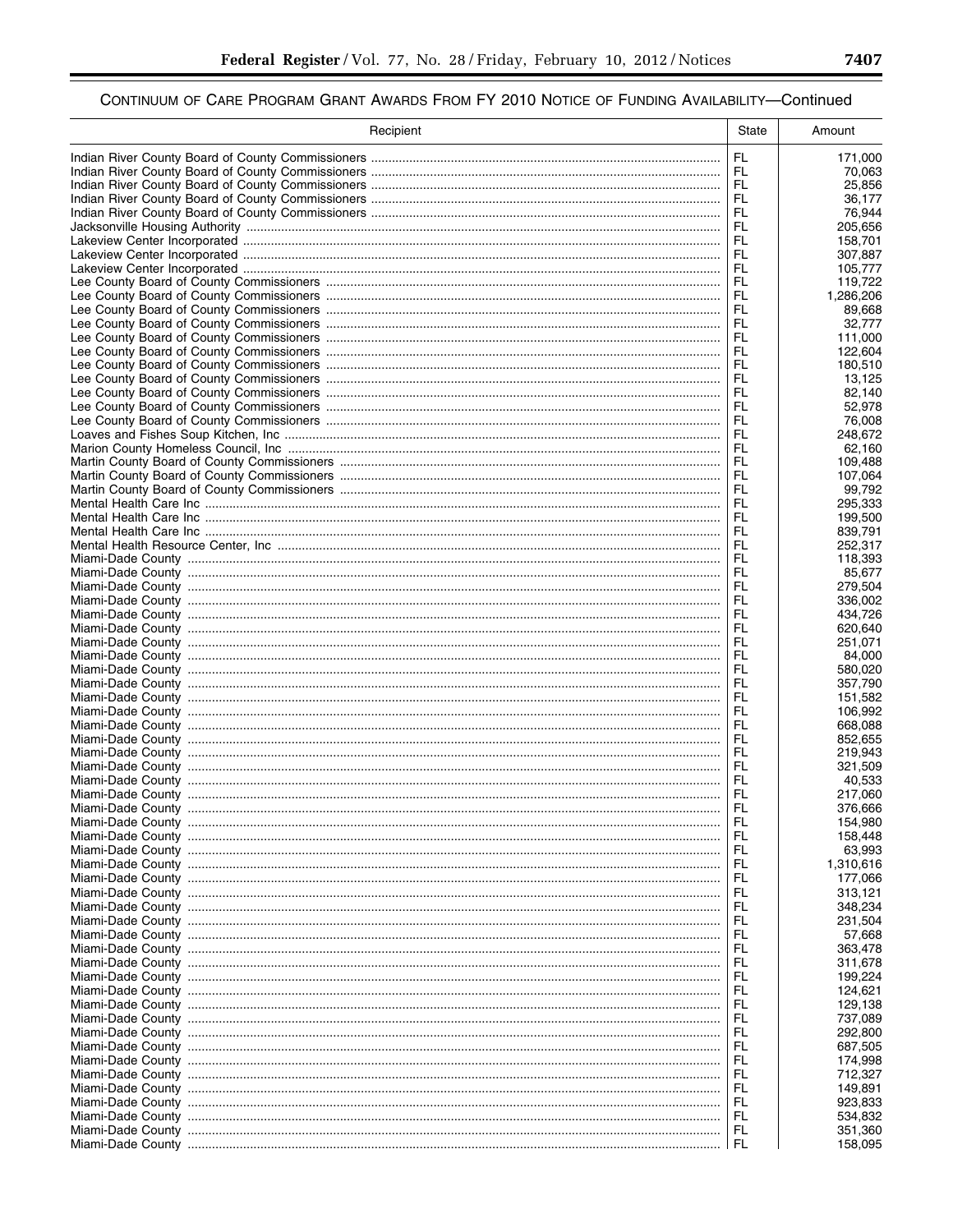▀

| Recipient | State      | Amount             |
|-----------|------------|--------------------|
|           | <b>FL</b>  | 304,512            |
|           | FL         | 443,376            |
|           | FL         | 433,344            |
|           | FL<br>FL.  | 270,288<br>568,920 |
|           | FL.        | 879,311            |
|           | FL         | 775,406            |
|           | FL.        | 178,171            |
|           | FL         | 162,929            |
|           | FL.        | 389,996            |
|           | FL<br>FL.  | 192,664<br>425.391 |
|           | FL.        | 234,240            |
|           | FL.        | 33.957             |
|           | FL.        | 356,160            |
|           | FL.        | 117,120            |
|           | FL<br>FL.  | 46,964<br>347,128  |
|           | FL.        | 714,079            |
|           | FL.        | 53,112             |
|           | FL.        | 892,989            |
|           | FL.        | 339,721            |
|           | FL.<br>FL  | 150,685<br>108,612 |
|           | FL.        | 273.807            |
|           | FL         | 296,020            |
|           | FL         | 113,661            |
|           | FL         | 292,660            |
|           | FL         | 227,568            |
|           | FL<br>FL.  | 138,789<br>215,001 |
|           | FL         | 796,488            |
|           | FL         | 394,999            |
|           | FL         | 262,174            |
|           | FL.        | 124,996            |
|           | FL         | 467,304            |
|           | FL.<br>FL  | 125,000<br>79,479  |
|           | FL.        | 494,016            |
|           | FL         | 34,188             |
|           | FL.        | 528,062            |
|           | FL         | 12,075             |
|           | FL<br>FL.  | 348,014<br>169,798 |
|           | FL         | 78,143             |
|           | FL.        | 102,268            |
|           | FL.        | 132,255            |
|           | FL.        | 137,615            |
|           | FL         | 386,104            |
|           | FL.<br>FL. | 61,853<br>100,452  |
|           | FL.        | 134,940            |
|           | FL         | 259,500            |
|           | FL.        | 554,760            |
|           | FL         | 442,158            |
|           | FL<br>FL   | 199,080            |
|           | FL         | 225,624<br>105,000 |
|           | FL         | 99,574             |
|           | FL         | 184,688            |
|           | FL.        | 84,974             |
|           | FL         | 124,981            |
|           | FL.<br>FL  | 153,956<br>110,448 |
|           | FL.        | 110,054            |
|           | FL         | 140,025            |
|           | FL.        | 258,775            |
|           | FL         | 249,120            |
|           | FL.        | 45,198             |
|           | FL<br>FL   | 145,752<br>37,698  |
|           | FL.        | 37,993             |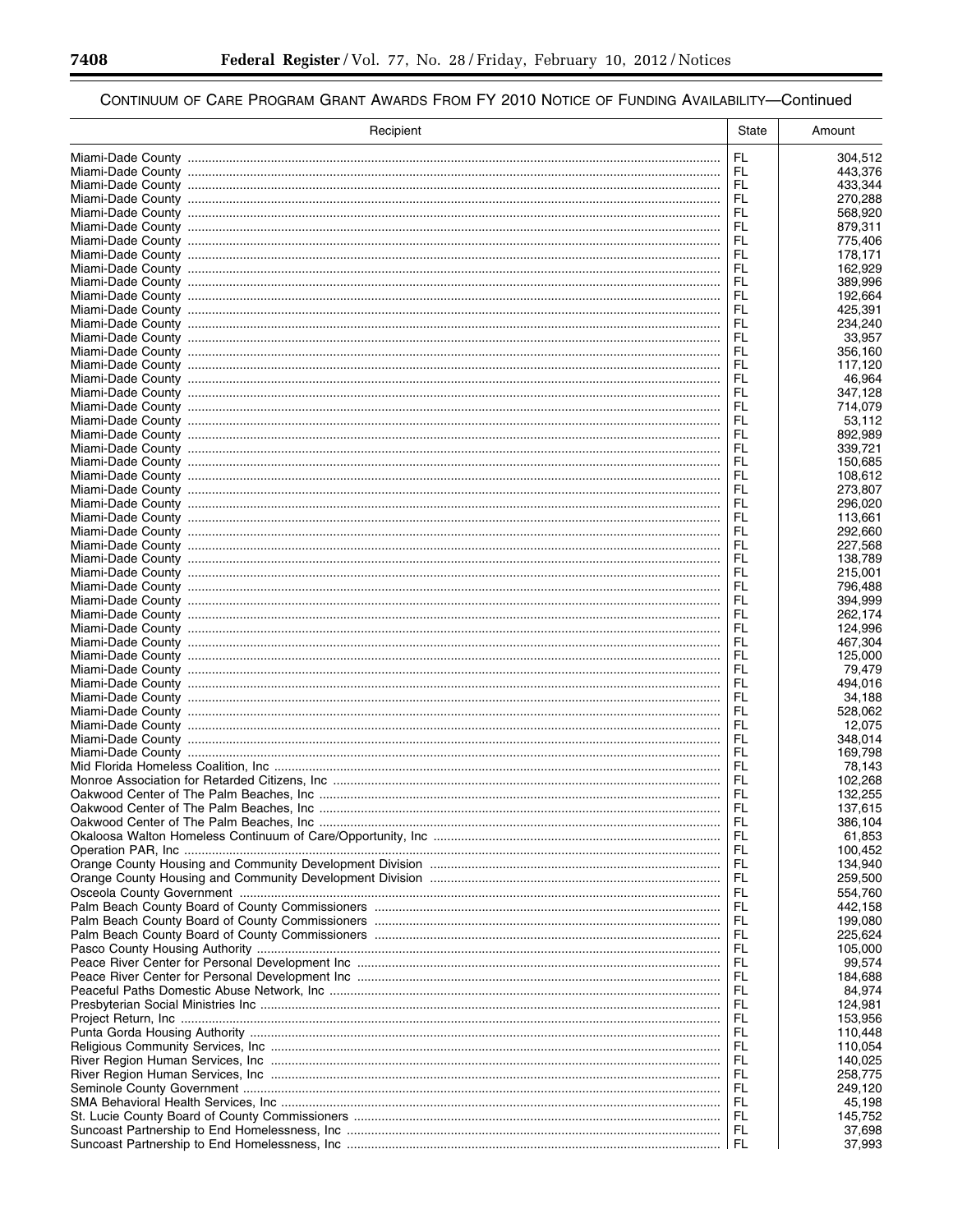| Recipient | State      | Amount             |
|-----------|------------|--------------------|
|           | FL.        | 255,925            |
|           | FL.        | 47,374             |
|           | FL.        | 131,171            |
|           | FL.<br>FL  | 182,984<br>283.023 |
|           | FL.        | 603.641            |
|           | FL         | 144,467            |
|           | FL.        | 244,745            |
|           | FL         | 107,625            |
|           | FL<br>FL   | 71,045<br>127,780  |
|           | FL.        | 233.735            |
|           | FL         | 170,432            |
|           | FL         | 177,557            |
|           | FL<br>FL   | 96,337<br>76,052   |
|           | FL.        | 96,337             |
|           | FL         | 253,688            |
|           | FL.        | 76,199             |
|           | FL         | 32.146             |
|           | FL.<br>FL. | 217.549<br>125,789 |
|           | FL.        | 344,110            |
|           | FL         | 382,628            |
|           | FL.        | 698,113            |
|           | FL         | 354,510            |
|           | FL.<br>FL  | 358,313<br>85,286  |
|           | FL.        | 54,566             |
|           | FL.        | 273,000            |
|           | FL.        | 176.237            |
|           | FL.        | 229,547            |
|           | GA<br>GA   | 157,728<br>486,342 |
|           | GA         | 244,587            |
|           | GА         | 70,014             |
|           | GА         | 167,095            |
|           | GA         | 157,408            |
|           | GА<br>GА   | 60,344<br>181,027  |
|           | GА         | 34,545             |
|           | GА         | 82,800             |
|           | GА         | 203,326            |
|           | GА<br>GА   | 223,661<br>179,256 |
|           | GА         | 265,464            |
|           | GА         | 116,217            |
|           | GA         | 64,929             |
|           | GА         | 291,048            |
|           | GА<br>GА   | 275,640            |
|           | GА         | 30,000<br>35,000   |
|           | GА         | 198,902            |
|           | GА         | 18,517             |
|           | GА         | 46,423             |
|           | GА<br>GА   | 39,039<br>314,228  |
|           | GА         | 122,198            |
|           | GА         | 31,058             |
|           | GА         | 105,639            |
|           | GА         | 220,500            |
|           | GА<br>GА   | 172,492<br>211,368 |
|           | GА         | 300,000            |
|           | GА         | 686,487            |
|           | GА         | 373,951            |
|           | GА         | 70,009             |
|           | GА<br>GА   | 350,406<br>136,500 |
|           | GА         | 295,200            |
|           | GА         | 342,584            |
|           | GA         | 91,072             |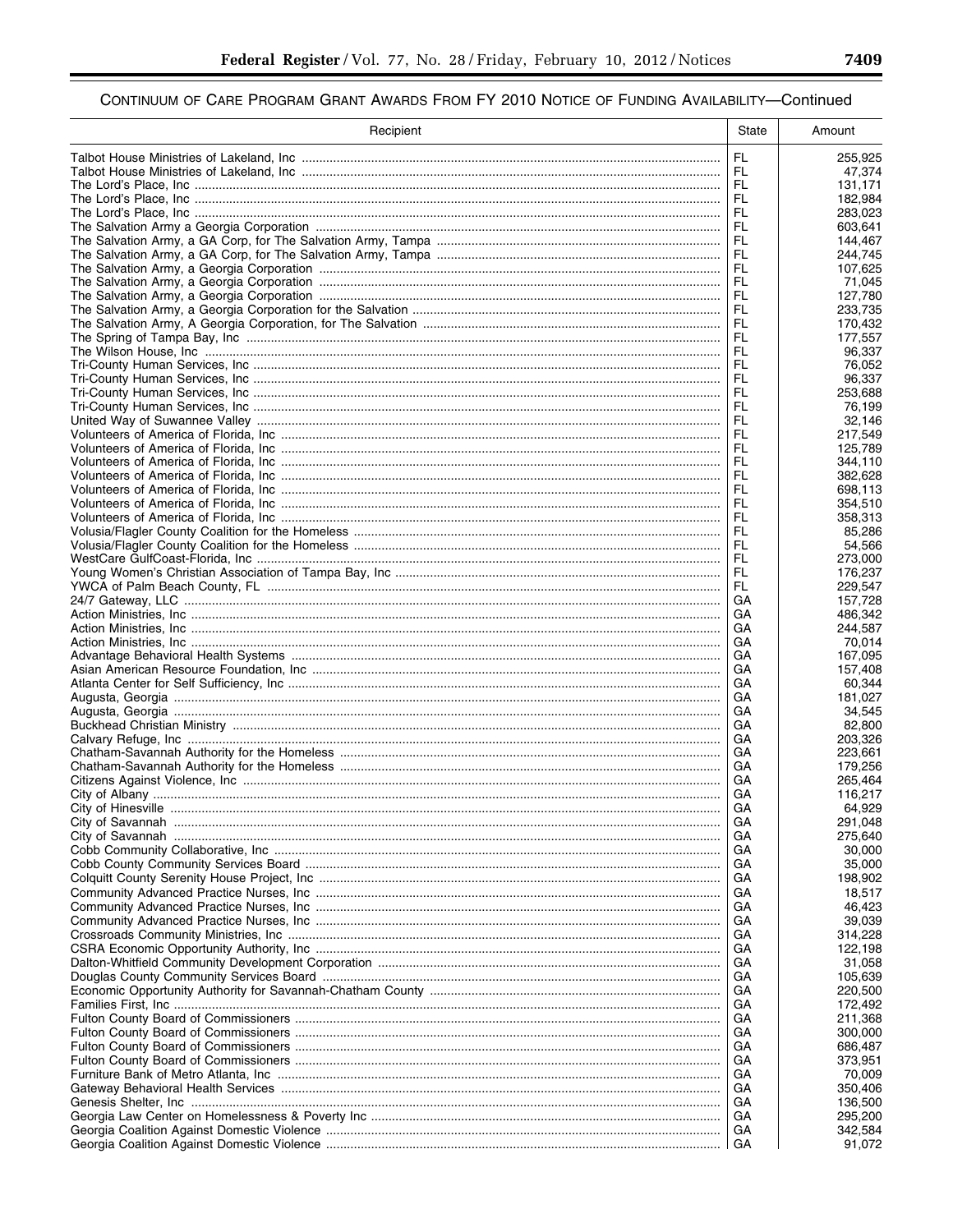-

▀

| GA<br>276,984<br>GA<br>216,024<br>GA<br>96,936<br>GA<br>291,780<br>GA<br>166,908<br>GA<br>517,128<br>GA<br>163,056<br>GA<br>124,788<br>GA<br>185,760<br>GA<br>104,760<br>GA<br>74,364<br>GA<br>108,696<br>GA<br>1,167,900<br>GA<br>198,288<br>GA<br>588,000<br>GA<br>330,540<br>GA<br>169,560<br>GA<br>296,556<br>GA<br>145,656<br>GA<br>328,800<br>GA<br>342,348<br>GA<br>145,440<br>GA<br>234,360<br>GA<br>63,000<br>GA<br>32,520<br>GA<br>190,224<br>GA<br>457,080<br>GA<br>233,700<br>GA<br>82,248<br>GA<br>118,368<br>GA<br>148,284<br>GA<br>170,040<br>GA<br>150,876<br>GA<br>245,616<br>GA<br>282,864<br>GA<br>175,440<br>GA<br>189,264<br>GA<br>497,160<br>GA<br>76,296<br>GA<br>86,304<br>GA<br>478,836<br>GA<br>31,008<br>GA<br>274,884<br>GA<br>209,832<br>GA<br>89,761<br>GA<br>110,310<br>GA<br>148,066<br>GA<br>398,424<br>GA<br>183,928<br>GA<br>146,895<br>GA<br>73,447<br>GA<br>42,891<br>GA<br>58,842<br>GА<br>123,060<br>GA<br>347,079<br>GA<br>1,119,720<br>GA<br>23,632<br>GА<br>321,418<br>GA<br>193,704<br>GА<br>23,230<br>GA<br>74,199<br>GА<br>140,571<br>GA<br>145,917<br>GА<br>94,500<br>GA<br>99,750<br>GА<br>60,178<br>GA<br>121,680<br>GA<br>228,096<br>GA<br>557,830<br>GA<br>287,254<br>GA<br>292,265<br>GA<br>35,000 | Recipient | State | Amount |
|-------------------------------------------------------------------------------------------------------------------------------------------------------------------------------------------------------------------------------------------------------------------------------------------------------------------------------------------------------------------------------------------------------------------------------------------------------------------------------------------------------------------------------------------------------------------------------------------------------------------------------------------------------------------------------------------------------------------------------------------------------------------------------------------------------------------------------------------------------------------------------------------------------------------------------------------------------------------------------------------------------------------------------------------------------------------------------------------------------------------------------------------------------------------------------------------------------------------------------------------------------|-----------|-------|--------|
|                                                                                                                                                                                                                                                                                                                                                                                                                                                                                                                                                                                                                                                                                                                                                                                                                                                                                                                                                                                                                                                                                                                                                                                                                                                       |           |       |        |
|                                                                                                                                                                                                                                                                                                                                                                                                                                                                                                                                                                                                                                                                                                                                                                                                                                                                                                                                                                                                                                                                                                                                                                                                                                                       |           |       |        |
|                                                                                                                                                                                                                                                                                                                                                                                                                                                                                                                                                                                                                                                                                                                                                                                                                                                                                                                                                                                                                                                                                                                                                                                                                                                       |           |       |        |
|                                                                                                                                                                                                                                                                                                                                                                                                                                                                                                                                                                                                                                                                                                                                                                                                                                                                                                                                                                                                                                                                                                                                                                                                                                                       |           |       |        |
|                                                                                                                                                                                                                                                                                                                                                                                                                                                                                                                                                                                                                                                                                                                                                                                                                                                                                                                                                                                                                                                                                                                                                                                                                                                       |           |       |        |
|                                                                                                                                                                                                                                                                                                                                                                                                                                                                                                                                                                                                                                                                                                                                                                                                                                                                                                                                                                                                                                                                                                                                                                                                                                                       |           |       |        |
|                                                                                                                                                                                                                                                                                                                                                                                                                                                                                                                                                                                                                                                                                                                                                                                                                                                                                                                                                                                                                                                                                                                                                                                                                                                       |           |       |        |
|                                                                                                                                                                                                                                                                                                                                                                                                                                                                                                                                                                                                                                                                                                                                                                                                                                                                                                                                                                                                                                                                                                                                                                                                                                                       |           |       |        |
|                                                                                                                                                                                                                                                                                                                                                                                                                                                                                                                                                                                                                                                                                                                                                                                                                                                                                                                                                                                                                                                                                                                                                                                                                                                       |           |       |        |
|                                                                                                                                                                                                                                                                                                                                                                                                                                                                                                                                                                                                                                                                                                                                                                                                                                                                                                                                                                                                                                                                                                                                                                                                                                                       |           |       |        |
|                                                                                                                                                                                                                                                                                                                                                                                                                                                                                                                                                                                                                                                                                                                                                                                                                                                                                                                                                                                                                                                                                                                                                                                                                                                       |           |       |        |
|                                                                                                                                                                                                                                                                                                                                                                                                                                                                                                                                                                                                                                                                                                                                                                                                                                                                                                                                                                                                                                                                                                                                                                                                                                                       |           |       |        |
|                                                                                                                                                                                                                                                                                                                                                                                                                                                                                                                                                                                                                                                                                                                                                                                                                                                                                                                                                                                                                                                                                                                                                                                                                                                       |           |       |        |
|                                                                                                                                                                                                                                                                                                                                                                                                                                                                                                                                                                                                                                                                                                                                                                                                                                                                                                                                                                                                                                                                                                                                                                                                                                                       |           |       |        |
|                                                                                                                                                                                                                                                                                                                                                                                                                                                                                                                                                                                                                                                                                                                                                                                                                                                                                                                                                                                                                                                                                                                                                                                                                                                       |           |       |        |
|                                                                                                                                                                                                                                                                                                                                                                                                                                                                                                                                                                                                                                                                                                                                                                                                                                                                                                                                                                                                                                                                                                                                                                                                                                                       |           |       |        |
|                                                                                                                                                                                                                                                                                                                                                                                                                                                                                                                                                                                                                                                                                                                                                                                                                                                                                                                                                                                                                                                                                                                                                                                                                                                       |           |       |        |
|                                                                                                                                                                                                                                                                                                                                                                                                                                                                                                                                                                                                                                                                                                                                                                                                                                                                                                                                                                                                                                                                                                                                                                                                                                                       |           |       |        |
|                                                                                                                                                                                                                                                                                                                                                                                                                                                                                                                                                                                                                                                                                                                                                                                                                                                                                                                                                                                                                                                                                                                                                                                                                                                       |           |       |        |
|                                                                                                                                                                                                                                                                                                                                                                                                                                                                                                                                                                                                                                                                                                                                                                                                                                                                                                                                                                                                                                                                                                                                                                                                                                                       |           |       |        |
|                                                                                                                                                                                                                                                                                                                                                                                                                                                                                                                                                                                                                                                                                                                                                                                                                                                                                                                                                                                                                                                                                                                                                                                                                                                       |           |       |        |
|                                                                                                                                                                                                                                                                                                                                                                                                                                                                                                                                                                                                                                                                                                                                                                                                                                                                                                                                                                                                                                                                                                                                                                                                                                                       |           |       |        |
|                                                                                                                                                                                                                                                                                                                                                                                                                                                                                                                                                                                                                                                                                                                                                                                                                                                                                                                                                                                                                                                                                                                                                                                                                                                       |           |       |        |
|                                                                                                                                                                                                                                                                                                                                                                                                                                                                                                                                                                                                                                                                                                                                                                                                                                                                                                                                                                                                                                                                                                                                                                                                                                                       |           |       |        |
|                                                                                                                                                                                                                                                                                                                                                                                                                                                                                                                                                                                                                                                                                                                                                                                                                                                                                                                                                                                                                                                                                                                                                                                                                                                       |           |       |        |
|                                                                                                                                                                                                                                                                                                                                                                                                                                                                                                                                                                                                                                                                                                                                                                                                                                                                                                                                                                                                                                                                                                                                                                                                                                                       |           |       |        |
|                                                                                                                                                                                                                                                                                                                                                                                                                                                                                                                                                                                                                                                                                                                                                                                                                                                                                                                                                                                                                                                                                                                                                                                                                                                       |           |       |        |
|                                                                                                                                                                                                                                                                                                                                                                                                                                                                                                                                                                                                                                                                                                                                                                                                                                                                                                                                                                                                                                                                                                                                                                                                                                                       |           |       |        |
|                                                                                                                                                                                                                                                                                                                                                                                                                                                                                                                                                                                                                                                                                                                                                                                                                                                                                                                                                                                                                                                                                                                                                                                                                                                       |           |       |        |
|                                                                                                                                                                                                                                                                                                                                                                                                                                                                                                                                                                                                                                                                                                                                                                                                                                                                                                                                                                                                                                                                                                                                                                                                                                                       |           |       |        |
|                                                                                                                                                                                                                                                                                                                                                                                                                                                                                                                                                                                                                                                                                                                                                                                                                                                                                                                                                                                                                                                                                                                                                                                                                                                       |           |       |        |
|                                                                                                                                                                                                                                                                                                                                                                                                                                                                                                                                                                                                                                                                                                                                                                                                                                                                                                                                                                                                                                                                                                                                                                                                                                                       |           |       |        |
|                                                                                                                                                                                                                                                                                                                                                                                                                                                                                                                                                                                                                                                                                                                                                                                                                                                                                                                                                                                                                                                                                                                                                                                                                                                       |           |       |        |
|                                                                                                                                                                                                                                                                                                                                                                                                                                                                                                                                                                                                                                                                                                                                                                                                                                                                                                                                                                                                                                                                                                                                                                                                                                                       |           |       |        |
|                                                                                                                                                                                                                                                                                                                                                                                                                                                                                                                                                                                                                                                                                                                                                                                                                                                                                                                                                                                                                                                                                                                                                                                                                                                       |           |       |        |
|                                                                                                                                                                                                                                                                                                                                                                                                                                                                                                                                                                                                                                                                                                                                                                                                                                                                                                                                                                                                                                                                                                                                                                                                                                                       |           |       |        |
|                                                                                                                                                                                                                                                                                                                                                                                                                                                                                                                                                                                                                                                                                                                                                                                                                                                                                                                                                                                                                                                                                                                                                                                                                                                       |           |       |        |
|                                                                                                                                                                                                                                                                                                                                                                                                                                                                                                                                                                                                                                                                                                                                                                                                                                                                                                                                                                                                                                                                                                                                                                                                                                                       |           |       |        |
|                                                                                                                                                                                                                                                                                                                                                                                                                                                                                                                                                                                                                                                                                                                                                                                                                                                                                                                                                                                                                                                                                                                                                                                                                                                       |           |       |        |
|                                                                                                                                                                                                                                                                                                                                                                                                                                                                                                                                                                                                                                                                                                                                                                                                                                                                                                                                                                                                                                                                                                                                                                                                                                                       |           |       |        |
|                                                                                                                                                                                                                                                                                                                                                                                                                                                                                                                                                                                                                                                                                                                                                                                                                                                                                                                                                                                                                                                                                                                                                                                                                                                       |           |       |        |
|                                                                                                                                                                                                                                                                                                                                                                                                                                                                                                                                                                                                                                                                                                                                                                                                                                                                                                                                                                                                                                                                                                                                                                                                                                                       |           |       |        |
|                                                                                                                                                                                                                                                                                                                                                                                                                                                                                                                                                                                                                                                                                                                                                                                                                                                                                                                                                                                                                                                                                                                                                                                                                                                       |           |       |        |
|                                                                                                                                                                                                                                                                                                                                                                                                                                                                                                                                                                                                                                                                                                                                                                                                                                                                                                                                                                                                                                                                                                                                                                                                                                                       |           |       |        |
|                                                                                                                                                                                                                                                                                                                                                                                                                                                                                                                                                                                                                                                                                                                                                                                                                                                                                                                                                                                                                                                                                                                                                                                                                                                       |           |       |        |
|                                                                                                                                                                                                                                                                                                                                                                                                                                                                                                                                                                                                                                                                                                                                                                                                                                                                                                                                                                                                                                                                                                                                                                                                                                                       |           |       |        |
|                                                                                                                                                                                                                                                                                                                                                                                                                                                                                                                                                                                                                                                                                                                                                                                                                                                                                                                                                                                                                                                                                                                                                                                                                                                       |           |       |        |
|                                                                                                                                                                                                                                                                                                                                                                                                                                                                                                                                                                                                                                                                                                                                                                                                                                                                                                                                                                                                                                                                                                                                                                                                                                                       |           |       |        |
|                                                                                                                                                                                                                                                                                                                                                                                                                                                                                                                                                                                                                                                                                                                                                                                                                                                                                                                                                                                                                                                                                                                                                                                                                                                       |           |       |        |
|                                                                                                                                                                                                                                                                                                                                                                                                                                                                                                                                                                                                                                                                                                                                                                                                                                                                                                                                                                                                                                                                                                                                                                                                                                                       |           |       |        |
|                                                                                                                                                                                                                                                                                                                                                                                                                                                                                                                                                                                                                                                                                                                                                                                                                                                                                                                                                                                                                                                                                                                                                                                                                                                       |           |       |        |
|                                                                                                                                                                                                                                                                                                                                                                                                                                                                                                                                                                                                                                                                                                                                                                                                                                                                                                                                                                                                                                                                                                                                                                                                                                                       |           |       |        |
|                                                                                                                                                                                                                                                                                                                                                                                                                                                                                                                                                                                                                                                                                                                                                                                                                                                                                                                                                                                                                                                                                                                                                                                                                                                       |           |       |        |
|                                                                                                                                                                                                                                                                                                                                                                                                                                                                                                                                                                                                                                                                                                                                                                                                                                                                                                                                                                                                                                                                                                                                                                                                                                                       |           |       |        |
|                                                                                                                                                                                                                                                                                                                                                                                                                                                                                                                                                                                                                                                                                                                                                                                                                                                                                                                                                                                                                                                                                                                                                                                                                                                       |           |       |        |
|                                                                                                                                                                                                                                                                                                                                                                                                                                                                                                                                                                                                                                                                                                                                                                                                                                                                                                                                                                                                                                                                                                                                                                                                                                                       |           |       |        |
|                                                                                                                                                                                                                                                                                                                                                                                                                                                                                                                                                                                                                                                                                                                                                                                                                                                                                                                                                                                                                                                                                                                                                                                                                                                       |           |       |        |
|                                                                                                                                                                                                                                                                                                                                                                                                                                                                                                                                                                                                                                                                                                                                                                                                                                                                                                                                                                                                                                                                                                                                                                                                                                                       |           |       |        |
|                                                                                                                                                                                                                                                                                                                                                                                                                                                                                                                                                                                                                                                                                                                                                                                                                                                                                                                                                                                                                                                                                                                                                                                                                                                       |           |       |        |
|                                                                                                                                                                                                                                                                                                                                                                                                                                                                                                                                                                                                                                                                                                                                                                                                                                                                                                                                                                                                                                                                                                                                                                                                                                                       |           |       |        |
|                                                                                                                                                                                                                                                                                                                                                                                                                                                                                                                                                                                                                                                                                                                                                                                                                                                                                                                                                                                                                                                                                                                                                                                                                                                       |           |       |        |
|                                                                                                                                                                                                                                                                                                                                                                                                                                                                                                                                                                                                                                                                                                                                                                                                                                                                                                                                                                                                                                                                                                                                                                                                                                                       |           |       |        |
|                                                                                                                                                                                                                                                                                                                                                                                                                                                                                                                                                                                                                                                                                                                                                                                                                                                                                                                                                                                                                                                                                                                                                                                                                                                       |           |       |        |
|                                                                                                                                                                                                                                                                                                                                                                                                                                                                                                                                                                                                                                                                                                                                                                                                                                                                                                                                                                                                                                                                                                                                                                                                                                                       |           |       |        |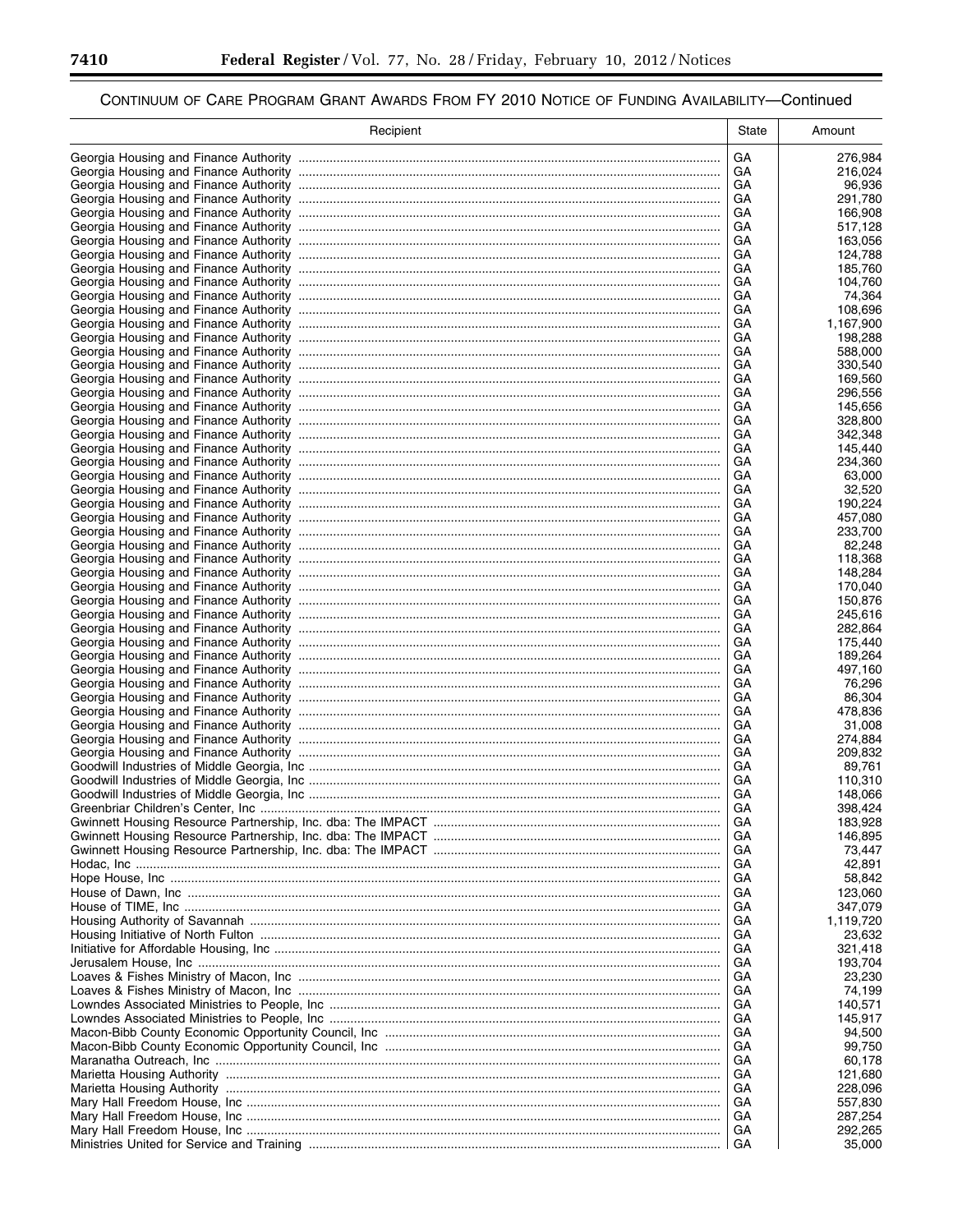| Recipient | State     | Amount                 |
|-----------|-----------|------------------------|
|           | <b>GA</b> | 35,280                 |
|           | GA.       | 70,560                 |
|           | GА        | 45,122                 |
|           | GA<br>GA  | 267,745<br>47,235      |
|           | GA        | 44,090                 |
|           | GA        | 563,245                |
|           | GA        | 504,000                |
|           | GА        | 226,295                |
|           | GА        | 128.396                |
|           | GА<br>GА  | 36,823<br>248,500      |
|           | GА        | 185,868                |
|           | GА        | 477,149                |
|           | GА        | 278,342                |
|           | GA<br>GА  | 737,988<br>285,619     |
|           | GА        | 96,700                 |
|           | GA        | 450,489                |
|           | GA        | 85,323                 |
|           | GA        | 194,061                |
|           | GА        | 104,654                |
|           | GA<br>GА  | 517,484<br>367,317     |
|           | GA        | 56,378                 |
|           | GА        | 156,541                |
|           | GA        | 56,556                 |
|           | GА        | 108,917                |
|           | GA<br>GА  | 105,991<br>77,068      |
|           | GA        | 28,080                 |
|           | GА        | 58,176                 |
|           | GA        | 26,712                 |
|           | GА        | 56,834                 |
|           | GA<br>GA  | 166,436<br>169,381     |
|           | GA        | 218,875                |
|           | GA        | 173,053                |
|           | GА        | 50,693                 |
|           | GU        | 125,415                |
|           | GU<br>GU  | 164,796<br>79.082      |
|           | GU        | 313,363                |
|           | GU        | 28.224                 |
|           | GU        | 60,019                 |
|           | GU        | 71,600                 |
|           | GU<br>HI  | 175,392<br>147,175     |
|           | HI        | 84,488                 |
|           | HI        | 1,258,848              |
|           | HI        | 185,147                |
|           | HI        | 453,120                |
|           | HI<br>HI  | 1,980,792<br>1,586,712 |
|           | HI        | 133,607                |
|           | HI        | 68,000                 |
|           | HI        | 363,080                |
|           | HI        | 136,000                |
|           | HI<br>HI  | 483,168<br>478,248     |
|           | HI        | 41,160                 |
|           | HI        | 77,536                 |
|           | HI        | 31,131                 |
|           | HI        | 166,920                |
|           | HI        | 83,460                 |
|           | HI<br>HI  | 42,288<br>650,988      |
|           | HI        | 55,132                 |
|           | HI        | 64,669                 |
|           | HI        | 91,717                 |
|           | HI        | 46,245                 |
|           | l Hi      | 876,273                |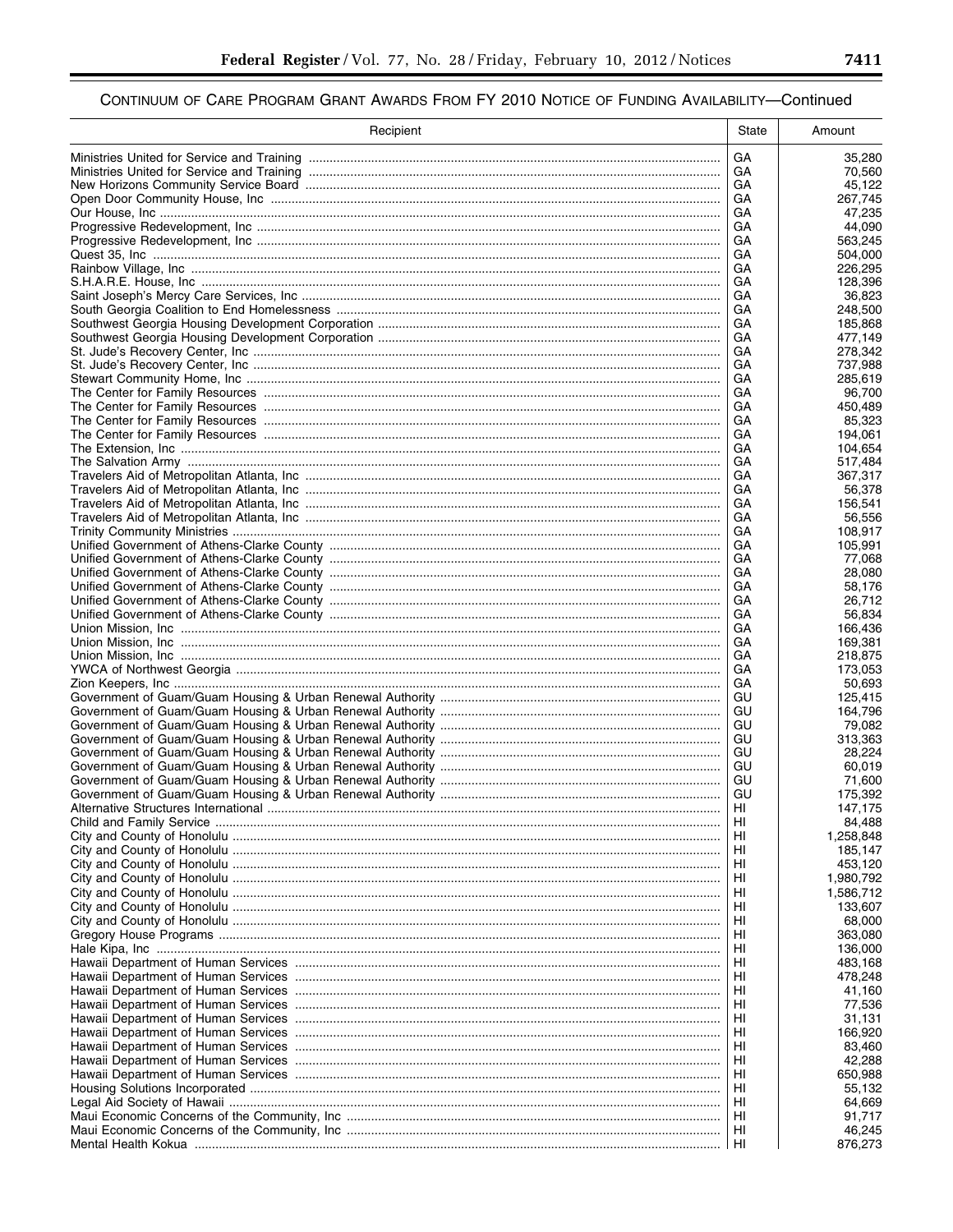۳

▀

| Recipient | State      | Amount             |
|-----------|------------|--------------------|
|           | HI         | 29,015             |
|           | HI         | 31,598             |
|           | HI         | 32,924             |
|           | HI         | 36,960             |
|           | HI         | 207,198            |
|           | HI         | 27,874             |
|           | HI<br>HI   | 29,653<br>36,384   |
|           | HI         | 33,384             |
|           | HI         | 289,302            |
|           | HI         | 183,498            |
|           | HI         | 142,282            |
|           | HI         | 341,263            |
|           | IA         | 104,223            |
|           | IA<br>IA   | 256,767<br>571,577 |
|           | IA         | 131,922            |
|           | IA         | 128,168            |
|           | IA         | 248,640            |
|           | IA         | 827,940            |
|           | IA         | 288,266            |
|           | IA         | 181,800            |
|           | IA<br>IA   | 99,390<br>30,265   |
|           | IA         | 227.468            |
|           | IA         | 110,250            |
|           | IA         | 289.732            |
|           | IA         | 85,000             |
|           | IA         | 76,136             |
|           | IA         | 254,520            |
|           | IA<br>IA   | 256,108<br>113,452 |
|           | IA         | 137,239            |
|           | IA         | 72,187             |
|           | IA         | 380,865            |
|           | IA         | 136,201            |
|           | IA         | 158,918            |
|           | IA         | 36,166             |
|           | IA<br>IA   | 184,527<br>108,759 |
|           | IA         | 39,525             |
|           | IA         | 38.946             |
|           | IA         | 26,749             |
|           | IA         | 213,827            |
|           | IA         | 466,174            |
|           | IA         | 71.538             |
|           | IA<br>IA   | 37,549<br>492,000  |
|           | IA         | 220,000            |
|           | IA         | 155,000            |
|           | IA         | 68,880             |
|           | IA         | 107,100            |
|           | IA         | 29,749             |
|           | IA         | 252,979            |
|           | IA<br>IA   | 78,828<br>42,221   |
|           | IA         | 31,570             |
|           | IA         | 448,318            |
|           | IA         | 148,666            |
|           | IA         | 129,733            |
|           | IA         | 191,096            |
|           | IA         | 49,232             |
|           | ID<br>ID   | 170,376            |
|           | ID         | 541,169<br>64,514  |
|           | ID         | 18,410             |
|           | ID         | 7,696              |
|           | ID         | 116,378            |
|           | ID         | 30,444             |
|           | ID         | 55,840             |
|           | ID<br>∣ ID | 187,929            |
|           |            | 81,539             |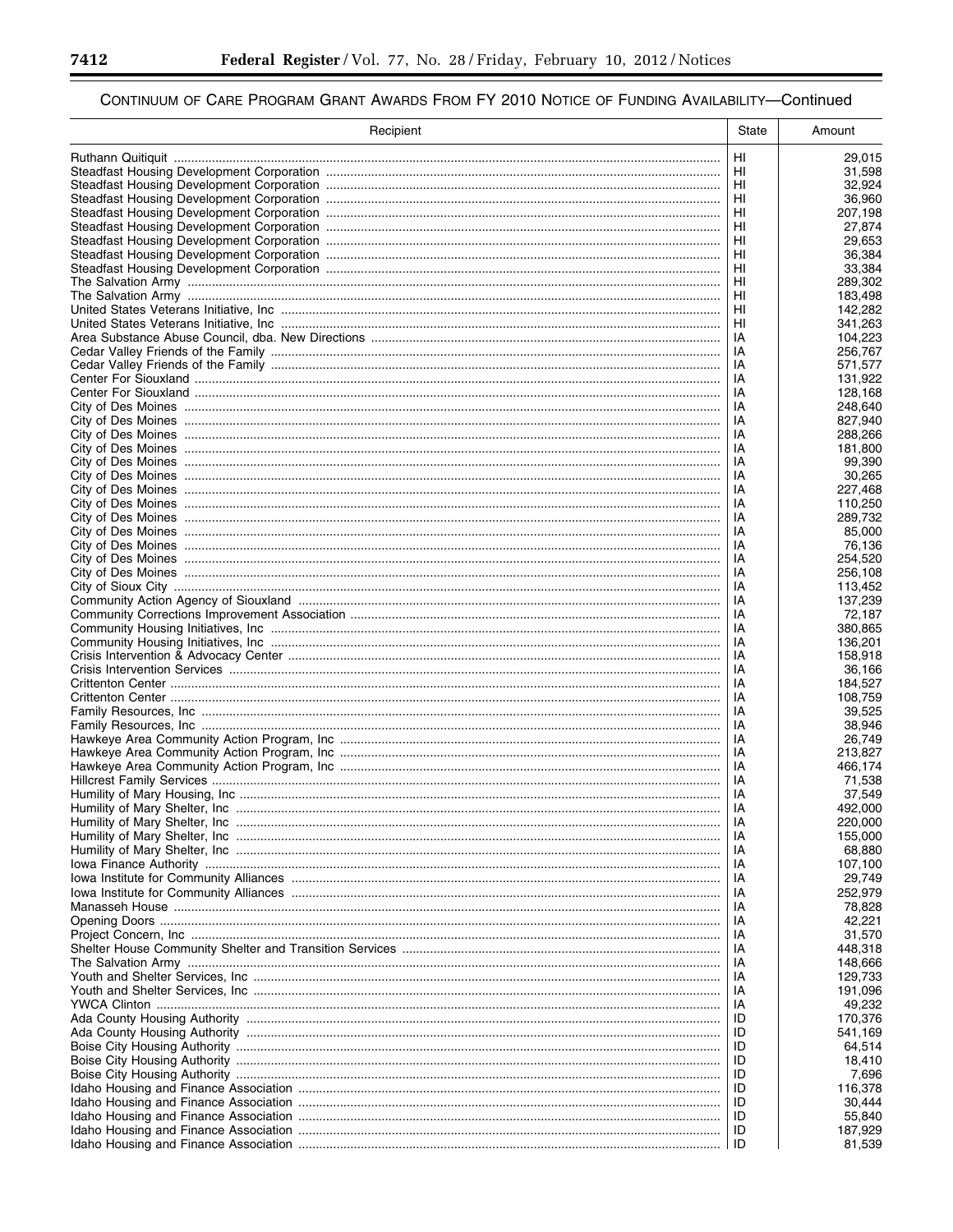| ID<br>313,056<br>ID<br>75,967<br>ID<br>102,930<br>ID<br>154,350<br>ID<br>79,539<br>ID<br>46,597<br>ID<br>81,435<br>ID<br>96,302<br>ID<br>41,576<br>ID<br>44,208<br>ID<br>74,088<br>ID<br>67,692<br>ID<br>131,250<br>ID<br>49,488<br>ID<br>116,235<br>ID<br>73,596<br>ID<br>57,308<br>ID<br>63,649<br>ID<br>69,050<br>ID<br>66,402<br>ID<br>51,888<br>ID<br>75.412<br>ID<br>193,120<br>81,735<br>ID<br>ID<br>30,135<br>24,436<br>ID<br>ID<br>112,656<br>ID<br>39,405<br>ID<br>113,450<br>IL<br>20,090<br>IL<br>13,738<br>IL<br>77,553<br>IL<br>1,269,792<br>IL<br>336,539<br>IL<br>2,140,276<br>IL<br>994,996<br>IL<br>136,533<br>IL<br>227,684<br>IL<br>38,616<br>IL<br>143,657<br>IL<br>114,539<br>IL<br>77,105<br>IL<br>123,087<br>IL<br>19,597<br>IL<br>983,922<br>IL<br>361,484<br>IL<br>48,641<br>IL<br>51,955<br>IL<br>184,231<br>IL<br>151,775<br>IL<br>139,650<br>IL<br>45,360<br>IL<br>111,376<br>IL<br>199,675<br>IL<br>133,350<br>IL<br>527,382<br>IL<br>104,141<br>IL<br>434,437<br>IL<br>383,904<br>IL<br>187,128<br>IL<br>731,105<br>IL<br>140,000<br>IL<br>1,693,872<br>IL<br>194,713<br>IL<br>107,100<br>IL<br>89,379<br>IL<br>842,965<br>IL<br>197,038<br>IL<br>754,500<br>IL<br>122,586<br>IL<br>216,230<br>ΙL<br>417,484 | Recipient | State | Amount |
|---------------------------------------------------------------------------------------------------------------------------------------------------------------------------------------------------------------------------------------------------------------------------------------------------------------------------------------------------------------------------------------------------------------------------------------------------------------------------------------------------------------------------------------------------------------------------------------------------------------------------------------------------------------------------------------------------------------------------------------------------------------------------------------------------------------------------------------------------------------------------------------------------------------------------------------------------------------------------------------------------------------------------------------------------------------------------------------------------------------------------------------------------------------------------------------------------------------------------------------------|-----------|-------|--------|
|                                                                                                                                                                                                                                                                                                                                                                                                                                                                                                                                                                                                                                                                                                                                                                                                                                                                                                                                                                                                                                                                                                                                                                                                                                             |           |       |        |
|                                                                                                                                                                                                                                                                                                                                                                                                                                                                                                                                                                                                                                                                                                                                                                                                                                                                                                                                                                                                                                                                                                                                                                                                                                             |           |       |        |
|                                                                                                                                                                                                                                                                                                                                                                                                                                                                                                                                                                                                                                                                                                                                                                                                                                                                                                                                                                                                                                                                                                                                                                                                                                             |           |       |        |
|                                                                                                                                                                                                                                                                                                                                                                                                                                                                                                                                                                                                                                                                                                                                                                                                                                                                                                                                                                                                                                                                                                                                                                                                                                             |           |       |        |
|                                                                                                                                                                                                                                                                                                                                                                                                                                                                                                                                                                                                                                                                                                                                                                                                                                                                                                                                                                                                                                                                                                                                                                                                                                             |           |       |        |
|                                                                                                                                                                                                                                                                                                                                                                                                                                                                                                                                                                                                                                                                                                                                                                                                                                                                                                                                                                                                                                                                                                                                                                                                                                             |           |       |        |
|                                                                                                                                                                                                                                                                                                                                                                                                                                                                                                                                                                                                                                                                                                                                                                                                                                                                                                                                                                                                                                                                                                                                                                                                                                             |           |       |        |
|                                                                                                                                                                                                                                                                                                                                                                                                                                                                                                                                                                                                                                                                                                                                                                                                                                                                                                                                                                                                                                                                                                                                                                                                                                             |           |       |        |
|                                                                                                                                                                                                                                                                                                                                                                                                                                                                                                                                                                                                                                                                                                                                                                                                                                                                                                                                                                                                                                                                                                                                                                                                                                             |           |       |        |
|                                                                                                                                                                                                                                                                                                                                                                                                                                                                                                                                                                                                                                                                                                                                                                                                                                                                                                                                                                                                                                                                                                                                                                                                                                             |           |       |        |
|                                                                                                                                                                                                                                                                                                                                                                                                                                                                                                                                                                                                                                                                                                                                                                                                                                                                                                                                                                                                                                                                                                                                                                                                                                             |           |       |        |
|                                                                                                                                                                                                                                                                                                                                                                                                                                                                                                                                                                                                                                                                                                                                                                                                                                                                                                                                                                                                                                                                                                                                                                                                                                             |           |       |        |
|                                                                                                                                                                                                                                                                                                                                                                                                                                                                                                                                                                                                                                                                                                                                                                                                                                                                                                                                                                                                                                                                                                                                                                                                                                             |           |       |        |
|                                                                                                                                                                                                                                                                                                                                                                                                                                                                                                                                                                                                                                                                                                                                                                                                                                                                                                                                                                                                                                                                                                                                                                                                                                             |           |       |        |
|                                                                                                                                                                                                                                                                                                                                                                                                                                                                                                                                                                                                                                                                                                                                                                                                                                                                                                                                                                                                                                                                                                                                                                                                                                             |           |       |        |
|                                                                                                                                                                                                                                                                                                                                                                                                                                                                                                                                                                                                                                                                                                                                                                                                                                                                                                                                                                                                                                                                                                                                                                                                                                             |           |       |        |
|                                                                                                                                                                                                                                                                                                                                                                                                                                                                                                                                                                                                                                                                                                                                                                                                                                                                                                                                                                                                                                                                                                                                                                                                                                             |           |       |        |
|                                                                                                                                                                                                                                                                                                                                                                                                                                                                                                                                                                                                                                                                                                                                                                                                                                                                                                                                                                                                                                                                                                                                                                                                                                             |           |       |        |
|                                                                                                                                                                                                                                                                                                                                                                                                                                                                                                                                                                                                                                                                                                                                                                                                                                                                                                                                                                                                                                                                                                                                                                                                                                             |           |       |        |
|                                                                                                                                                                                                                                                                                                                                                                                                                                                                                                                                                                                                                                                                                                                                                                                                                                                                                                                                                                                                                                                                                                                                                                                                                                             |           |       |        |
|                                                                                                                                                                                                                                                                                                                                                                                                                                                                                                                                                                                                                                                                                                                                                                                                                                                                                                                                                                                                                                                                                                                                                                                                                                             |           |       |        |
|                                                                                                                                                                                                                                                                                                                                                                                                                                                                                                                                                                                                                                                                                                                                                                                                                                                                                                                                                                                                                                                                                                                                                                                                                                             |           |       |        |
|                                                                                                                                                                                                                                                                                                                                                                                                                                                                                                                                                                                                                                                                                                                                                                                                                                                                                                                                                                                                                                                                                                                                                                                                                                             |           |       |        |
|                                                                                                                                                                                                                                                                                                                                                                                                                                                                                                                                                                                                                                                                                                                                                                                                                                                                                                                                                                                                                                                                                                                                                                                                                                             |           |       |        |
|                                                                                                                                                                                                                                                                                                                                                                                                                                                                                                                                                                                                                                                                                                                                                                                                                                                                                                                                                                                                                                                                                                                                                                                                                                             |           |       |        |
|                                                                                                                                                                                                                                                                                                                                                                                                                                                                                                                                                                                                                                                                                                                                                                                                                                                                                                                                                                                                                                                                                                                                                                                                                                             |           |       |        |
|                                                                                                                                                                                                                                                                                                                                                                                                                                                                                                                                                                                                                                                                                                                                                                                                                                                                                                                                                                                                                                                                                                                                                                                                                                             |           |       |        |
|                                                                                                                                                                                                                                                                                                                                                                                                                                                                                                                                                                                                                                                                                                                                                                                                                                                                                                                                                                                                                                                                                                                                                                                                                                             |           |       |        |
|                                                                                                                                                                                                                                                                                                                                                                                                                                                                                                                                                                                                                                                                                                                                                                                                                                                                                                                                                                                                                                                                                                                                                                                                                                             |           |       |        |
|                                                                                                                                                                                                                                                                                                                                                                                                                                                                                                                                                                                                                                                                                                                                                                                                                                                                                                                                                                                                                                                                                                                                                                                                                                             |           |       |        |
|                                                                                                                                                                                                                                                                                                                                                                                                                                                                                                                                                                                                                                                                                                                                                                                                                                                                                                                                                                                                                                                                                                                                                                                                                                             |           |       |        |
|                                                                                                                                                                                                                                                                                                                                                                                                                                                                                                                                                                                                                                                                                                                                                                                                                                                                                                                                                                                                                                                                                                                                                                                                                                             |           |       |        |
|                                                                                                                                                                                                                                                                                                                                                                                                                                                                                                                                                                                                                                                                                                                                                                                                                                                                                                                                                                                                                                                                                                                                                                                                                                             |           |       |        |
|                                                                                                                                                                                                                                                                                                                                                                                                                                                                                                                                                                                                                                                                                                                                                                                                                                                                                                                                                                                                                                                                                                                                                                                                                                             |           |       |        |
|                                                                                                                                                                                                                                                                                                                                                                                                                                                                                                                                                                                                                                                                                                                                                                                                                                                                                                                                                                                                                                                                                                                                                                                                                                             |           |       |        |
|                                                                                                                                                                                                                                                                                                                                                                                                                                                                                                                                                                                                                                                                                                                                                                                                                                                                                                                                                                                                                                                                                                                                                                                                                                             |           |       |        |
|                                                                                                                                                                                                                                                                                                                                                                                                                                                                                                                                                                                                                                                                                                                                                                                                                                                                                                                                                                                                                                                                                                                                                                                                                                             |           |       |        |
|                                                                                                                                                                                                                                                                                                                                                                                                                                                                                                                                                                                                                                                                                                                                                                                                                                                                                                                                                                                                                                                                                                                                                                                                                                             |           |       |        |
|                                                                                                                                                                                                                                                                                                                                                                                                                                                                                                                                                                                                                                                                                                                                                                                                                                                                                                                                                                                                                                                                                                                                                                                                                                             |           |       |        |
|                                                                                                                                                                                                                                                                                                                                                                                                                                                                                                                                                                                                                                                                                                                                                                                                                                                                                                                                                                                                                                                                                                                                                                                                                                             |           |       |        |
|                                                                                                                                                                                                                                                                                                                                                                                                                                                                                                                                                                                                                                                                                                                                                                                                                                                                                                                                                                                                                                                                                                                                                                                                                                             |           |       |        |
|                                                                                                                                                                                                                                                                                                                                                                                                                                                                                                                                                                                                                                                                                                                                                                                                                                                                                                                                                                                                                                                                                                                                                                                                                                             |           |       |        |
|                                                                                                                                                                                                                                                                                                                                                                                                                                                                                                                                                                                                                                                                                                                                                                                                                                                                                                                                                                                                                                                                                                                                                                                                                                             |           |       |        |
|                                                                                                                                                                                                                                                                                                                                                                                                                                                                                                                                                                                                                                                                                                                                                                                                                                                                                                                                                                                                                                                                                                                                                                                                                                             |           |       |        |
|                                                                                                                                                                                                                                                                                                                                                                                                                                                                                                                                                                                                                                                                                                                                                                                                                                                                                                                                                                                                                                                                                                                                                                                                                                             |           |       |        |
|                                                                                                                                                                                                                                                                                                                                                                                                                                                                                                                                                                                                                                                                                                                                                                                                                                                                                                                                                                                                                                                                                                                                                                                                                                             |           |       |        |
|                                                                                                                                                                                                                                                                                                                                                                                                                                                                                                                                                                                                                                                                                                                                                                                                                                                                                                                                                                                                                                                                                                                                                                                                                                             |           |       |        |
|                                                                                                                                                                                                                                                                                                                                                                                                                                                                                                                                                                                                                                                                                                                                                                                                                                                                                                                                                                                                                                                                                                                                                                                                                                             |           |       |        |
|                                                                                                                                                                                                                                                                                                                                                                                                                                                                                                                                                                                                                                                                                                                                                                                                                                                                                                                                                                                                                                                                                                                                                                                                                                             |           |       |        |
|                                                                                                                                                                                                                                                                                                                                                                                                                                                                                                                                                                                                                                                                                                                                                                                                                                                                                                                                                                                                                                                                                                                                                                                                                                             |           |       |        |
|                                                                                                                                                                                                                                                                                                                                                                                                                                                                                                                                                                                                                                                                                                                                                                                                                                                                                                                                                                                                                                                                                                                                                                                                                                             |           |       |        |
|                                                                                                                                                                                                                                                                                                                                                                                                                                                                                                                                                                                                                                                                                                                                                                                                                                                                                                                                                                                                                                                                                                                                                                                                                                             |           |       |        |
|                                                                                                                                                                                                                                                                                                                                                                                                                                                                                                                                                                                                                                                                                                                                                                                                                                                                                                                                                                                                                                                                                                                                                                                                                                             |           |       |        |
|                                                                                                                                                                                                                                                                                                                                                                                                                                                                                                                                                                                                                                                                                                                                                                                                                                                                                                                                                                                                                                                                                                                                                                                                                                             |           |       |        |
|                                                                                                                                                                                                                                                                                                                                                                                                                                                                                                                                                                                                                                                                                                                                                                                                                                                                                                                                                                                                                                                                                                                                                                                                                                             |           |       |        |
|                                                                                                                                                                                                                                                                                                                                                                                                                                                                                                                                                                                                                                                                                                                                                                                                                                                                                                                                                                                                                                                                                                                                                                                                                                             |           |       |        |
|                                                                                                                                                                                                                                                                                                                                                                                                                                                                                                                                                                                                                                                                                                                                                                                                                                                                                                                                                                                                                                                                                                                                                                                                                                             |           |       |        |
|                                                                                                                                                                                                                                                                                                                                                                                                                                                                                                                                                                                                                                                                                                                                                                                                                                                                                                                                                                                                                                                                                                                                                                                                                                             |           |       |        |
|                                                                                                                                                                                                                                                                                                                                                                                                                                                                                                                                                                                                                                                                                                                                                                                                                                                                                                                                                                                                                                                                                                                                                                                                                                             |           |       |        |
|                                                                                                                                                                                                                                                                                                                                                                                                                                                                                                                                                                                                                                                                                                                                                                                                                                                                                                                                                                                                                                                                                                                                                                                                                                             |           |       |        |
|                                                                                                                                                                                                                                                                                                                                                                                                                                                                                                                                                                                                                                                                                                                                                                                                                                                                                                                                                                                                                                                                                                                                                                                                                                             |           |       |        |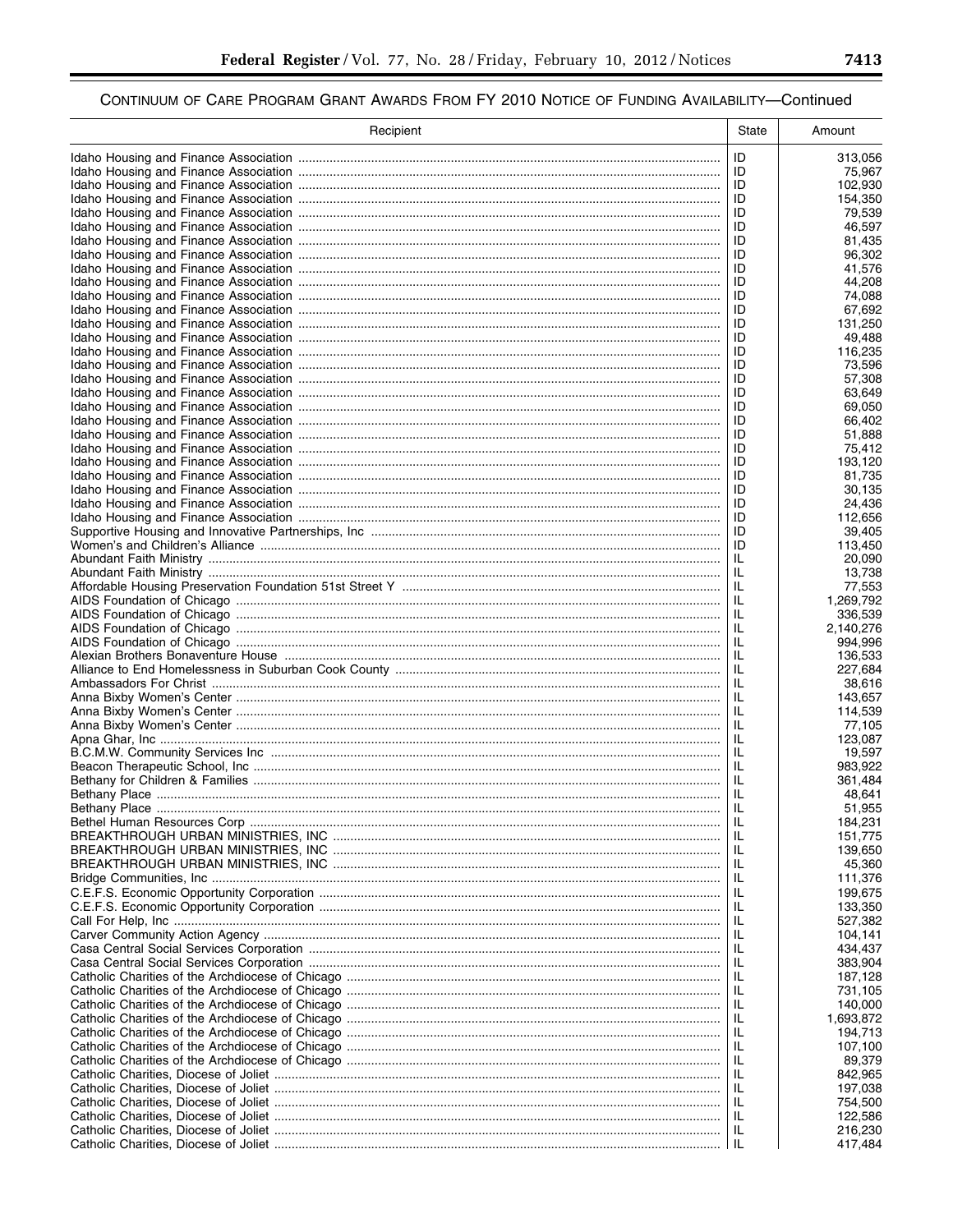-

▀

| Recipient | <b>State</b> | Amount              |
|-----------|--------------|---------------------|
|           | IL           | 96,687              |
|           | IL           | 344,907             |
|           | JL.          | 86,486              |
|           | IL           | 231,678             |
|           | IL<br>IL.    | 162,947<br>144,873  |
|           | IL           | 337,944             |
|           | IL           | 6,231               |
|           | IL           | 133,052             |
|           | IL           | 135,483             |
|           | IL<br>IL     | 269,203<br>283,300  |
|           | IL           | 575,674             |
|           | IL           | 181,544             |
|           | IL           | 104,922             |
|           | IL           | 329.711             |
|           | IL<br>IL     | 344,365<br>212,378  |
|           | IL           | 52,447              |
|           | IL           | 87,284              |
|           | IL           | 40,639              |
|           | IL<br>IL     | 178.145             |
|           | IL           | 38,650<br>2,127,900 |
|           | IL           | 191,489             |
|           | IL           | 33,250              |
|           | IL           | 23,082              |
|           | IL           | 139,046             |
|           | IL<br>IL     | 130,914<br>31,260   |
|           | IL           | 19,367              |
|           | IL           | 5,217               |
|           | IL           | 249,636             |
|           | IL           | 318,498             |
|           | IL<br>JL.    | 474,000<br>213,480  |
|           | IL           | 692,040             |
|           | IL           | 281,856             |
|           | IL           | 473,832             |
|           | IL<br>IL     | 112,512             |
|           | IL           | 260,724<br>474,000  |
|           | IL           | 331,800             |
|           | IL           | 304,944             |
|           | IL           | 415,188             |
|           | IL<br>IL     | 142,200<br>379,680  |
|           | IL           | 534,816             |
|           | ΙL           | 284,400             |
|           | IL           | 348,192             |
|           | IL           | 44,712              |
|           | IL<br>IL     | 771,144<br>419,016  |
|           | IL           | 284,400             |
|           | IL           | 108,480             |
|           | IL           | 275,064             |
|           | IL           | 47,400              |
|           | IL<br>IL     | 362,496<br>686,664  |
|           | IL           | 627,480             |
|           | IL           | 426,960             |
|           | IL           | 503,196             |
|           | IL           | 284,400             |
|           | IL           | 284,400             |
|           | IL<br>IL     | 455,040<br>270,960  |
|           | IL           | 44,712              |
|           | IL           | 174,792             |
|           | JL.          | 623,028             |
|           | IL           | 39,947              |
|           | JL.<br>-lL   | 102,993<br>204,120  |
|           |              |                     |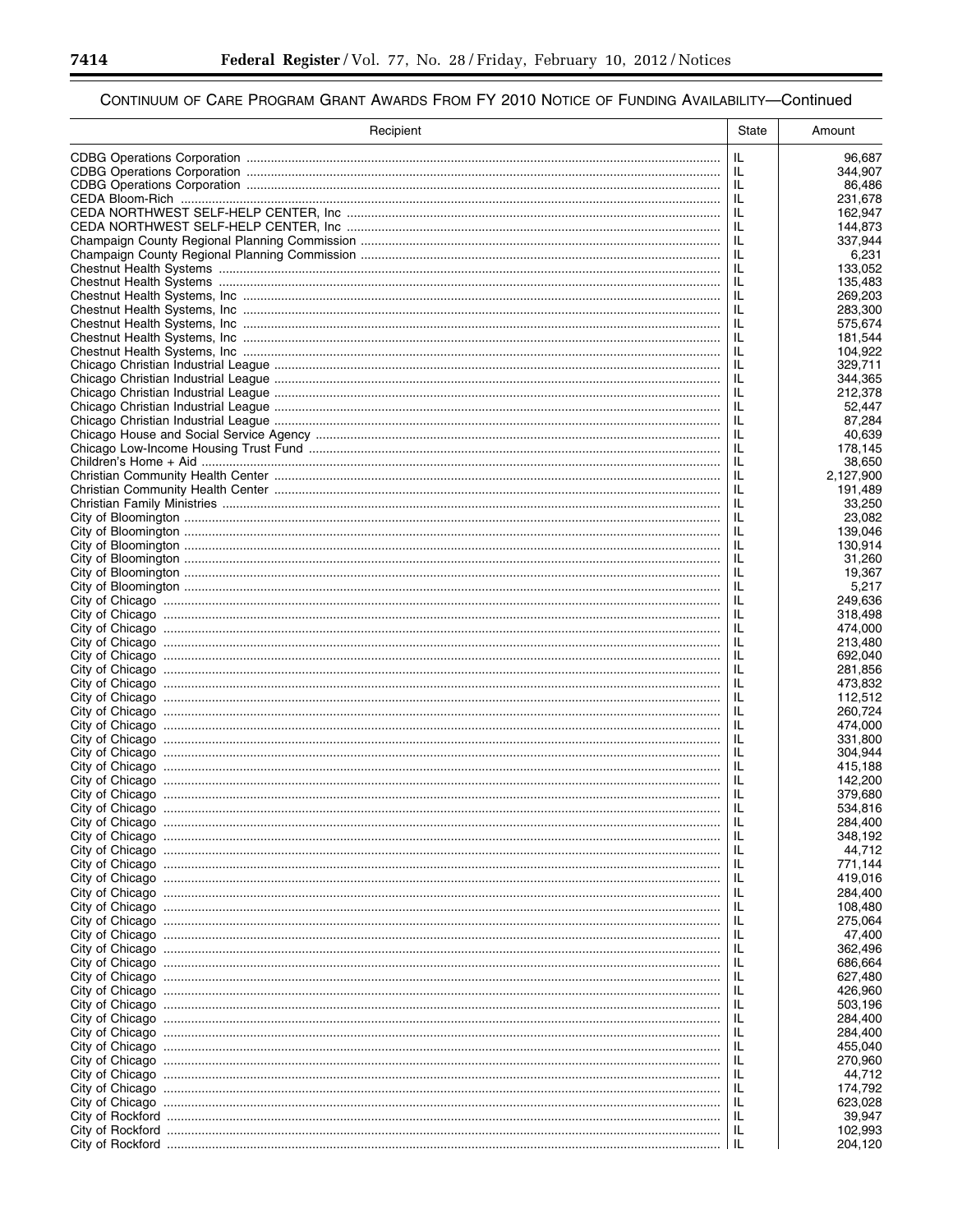| Recipient | State    | Amount              |
|-----------|----------|---------------------|
|           | IL       | 148,126             |
|           | IL       | 137,893             |
|           | IL       | 33,764              |
|           | IL       | 164,108             |
|           | IL       | 86.160              |
|           | IL<br>IL | 163,296             |
|           | IL       | 204,120<br>93,079   |
|           | IL       | 122,472             |
|           | IL       | 196.879             |
|           | IL       | 265,875             |
|           | IL       | 281,693             |
|           | IL       | 66,500              |
|           | IL       | 30,135              |
|           | IL<br>IL | 185,543<br>43,043   |
|           | IL       | 97,391              |
|           | IL       | 73,013              |
|           | IL       | 123,736             |
|           | IL       | 66,007              |
|           | IL       | 128,453             |
|           | IL<br>IL | 201,120<br>23,695   |
|           | IL       | 100,160             |
|           | IL       | 106,975             |
|           | IL       | 117,197             |
|           | IL       | 22,869              |
|           | IL       | 60,000              |
|           | IL       | 112,560             |
|           | IL<br>IL | 187,847<br>43,682   |
|           | IL       | 94,535              |
|           | IL       | 71,526              |
|           | IL       | 44,037              |
|           | IL       | 79,017              |
|           | IL       | 132,224             |
|           | IL       | 115,071             |
|           | IL<br>IL | 1,702,441<br>51,828 |
|           | IL       | 25,476              |
|           | IL       | 24,948              |
|           | IL       | 70,000              |
|           | IL       | 330,293             |
|           | IL       | 150,144             |
|           | IL<br>IL | 417,076             |
|           | ΙL       | 188,064<br>129,216  |
|           | -lL      | 44.412              |
|           | IL.      | 16,711              |
|           | IL       | 56,429              |
|           | IL       | 19,338              |
|           | IL       | 74,828              |
|           | IL<br>IL | 329,047<br>156,326  |
|           | IL       | 33,488              |
|           | IL       | 16,941              |
|           | IL       | 35,747              |
|           | IL       | 17,103              |
|           | IL       | 35,550              |
|           | IL       | 151,667             |
|           | IL<br>IL | 573,994<br>51,920   |
|           | IL       | 264,384             |
|           | IL       | 26,950              |
|           | IL       | 302,368             |
|           | IL       | 98,980              |
|           | IL       | 123,472             |
|           | IL       | 342,780             |
|           | IL       | 173,302             |
|           | IL<br>IL | 164,930<br>366,108  |
|           | -lL      | 252,920             |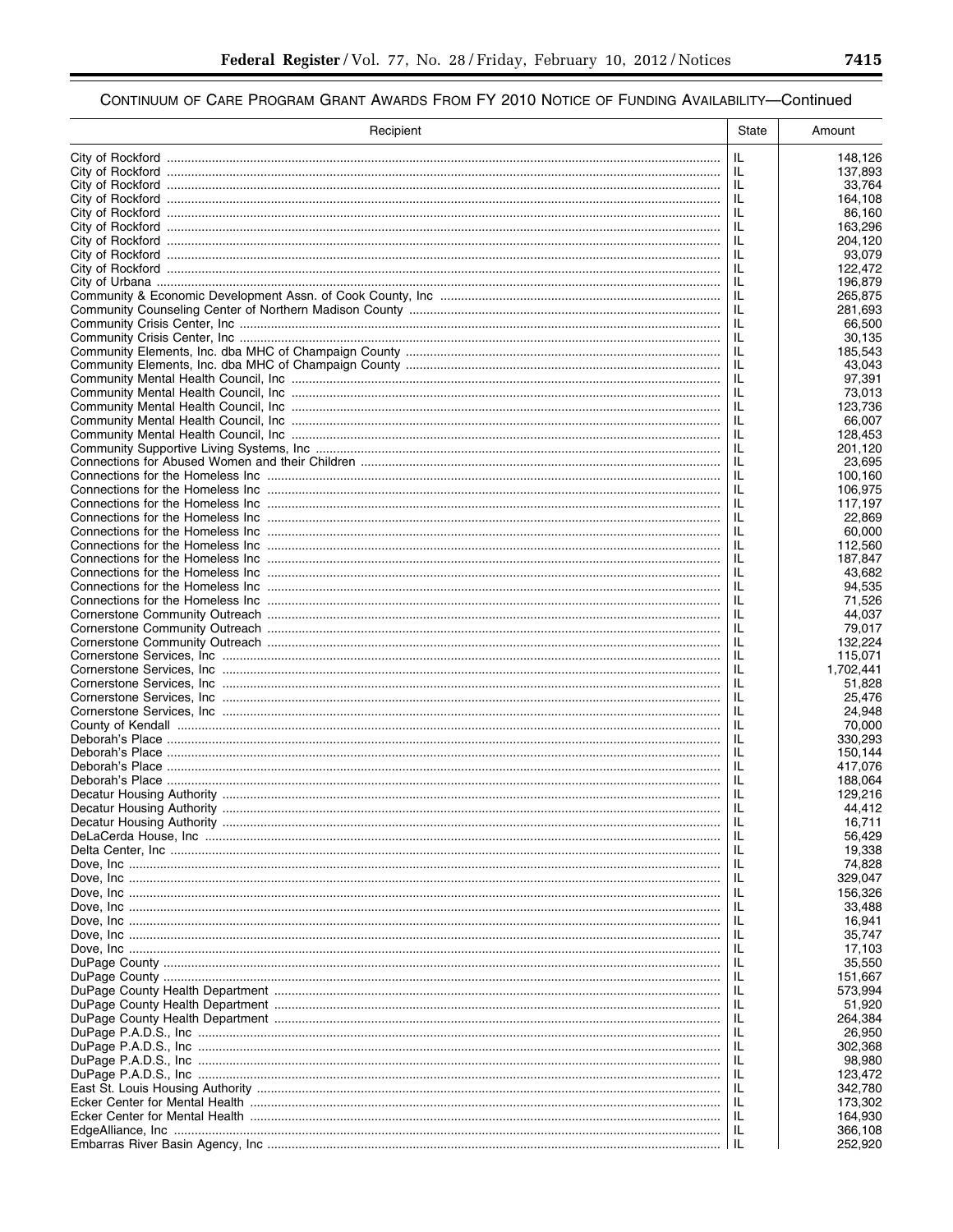Ξ

▀

| Recipient | <b>State</b> | Amount               |
|-----------|--------------|----------------------|
|           | IL           | 93,961               |
|           | IL           | 154,722              |
|           | IL           | 286,841              |
|           | IL           | 58,165               |
|           | IL<br>IL     | 571,732              |
|           | IL           | 264,173<br>114,300   |
|           | IL           | 259,219              |
|           | IL           | 517,459              |
|           | IL           | 298,232              |
|           | IL           | 141,395              |
|           | IL           | 112.483              |
|           | IL<br>IL     | 300,843<br>221,315   |
|           | IL           | 129,817              |
|           | IL           | 17,464               |
|           | IL           | 17,466               |
|           | IL           | 24,150               |
|           | IL           | 62,000               |
|           | IL           | 57,109               |
|           | IL<br>IL     | 100,674<br>154,355   |
|           | IL           | 74,212               |
|           | IL           | 167,696              |
|           | IL           | 197,711              |
|           | IL           | 126,332              |
|           | IL           | 948,721              |
|           | IL           | 320,269              |
|           | IL<br>IL     | 484,722<br>357,170   |
|           | IL           | 100,629              |
|           | IL           | 270,101              |
|           | IL           | 316,829              |
|           | IL           | 507,826              |
|           | IL           | 254,948              |
|           | IL<br>IL     | 41,668               |
|           | IL           | 441,059<br>1,162,457 |
|           | JL.          | 1,093,663            |
|           | IL           | 116,964              |
|           | IL           | 17,466               |
|           | IL           | 54,600               |
|           | ΙL<br>IL     | 27,064               |
|           | IL           | 98,374<br>95,268     |
|           | IL           | 77,552               |
|           | IL           | 45,000               |
|           | IL           | 113,850              |
|           | IL.          | 50,976               |
|           | JL.          | 154,464              |
|           | JL.          | 431,484              |
|           | IL<br>IL.    | 863,032<br>190,181   |
|           | IL           | 464,308              |
|           | IL.          | 64,920               |
|           | IL           | 47,392               |
|           | IL.          | 17,750               |
|           | IL           | 83,560               |
|           | IL.<br>IL    | 120,413<br>112,962   |
|           | IL.          | 41,362               |
|           | IL           | 378,229              |
|           | IL.          | 427,768              |
|           | IL           | 75,668               |
|           | IL.          | 131,597              |
|           | IL           | 115,588              |
|           | IL.<br>IL    | 103,084              |
|           | IL.          | 111,182<br>199,224   |
|           | IL           | 83,462               |
|           | JL.          | 323,235              |
|           |              | 85,667               |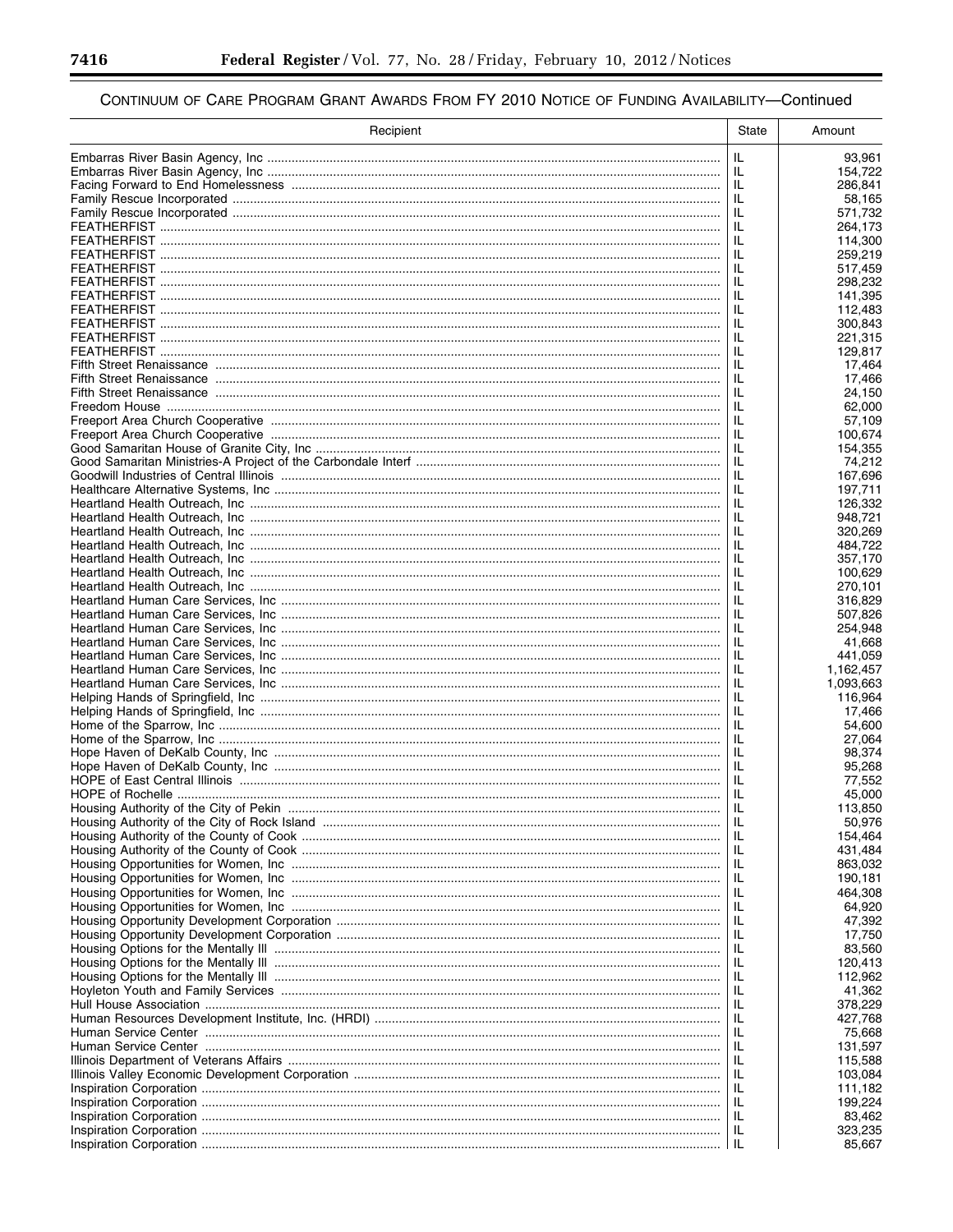| Recipient | State    | Amount             |
|-----------|----------|--------------------|
|           | IL       | 40,258             |
|           | IL       | 156,964            |
|           | IL       | 364,719            |
|           | IL       | 12.805             |
|           | IL<br>IL | 22,069<br>53,550   |
|           | IL       | 109,853            |
|           | IL       | 307,140            |
|           | IL       | 90,982             |
|           | IL       | 333.456            |
|           | IL       | 137,331            |
|           | IL<br>IL | 54,240<br>58,184   |
|           | IL       | 95,648             |
|           | IL       | 110,250            |
|           | IL       | 46,274             |
|           | IL       | 45,507             |
|           | IL       | 82,766             |
|           | IL<br>IL | 184,940<br>42,290  |
|           | IL       | 32,130             |
|           | IL       | 54,331             |
|           | IL       | 63,927             |
|           | IL       | 173,387            |
|           | IL       | 34,928             |
|           | IL<br>IL | 169,614<br>83.190  |
|           | IL       | 197,904            |
|           | IL       | 308,320            |
|           | IL       | 223,993            |
|           | IL       | 123,866            |
|           | IL       | 58,026             |
|           | IL<br>IL | 101,994<br>55,168  |
|           | IL       | 187,833            |
|           | IL       | 129,785            |
|           | IL       | 61,950             |
|           | IL       | 238,645            |
|           | IL       | 259,631            |
|           | IL<br>IL | 125,546<br>32,917  |
|           | IL       | 50,000             |
|           | IL       | 202,584            |
|           | IL       | 97.781             |
|           | IL       | 277,596            |
|           | IL       | 170,245            |
|           | IL<br>IL | 245,039<br>61,271  |
|           | IL.      | 76,381             |
|           | -lL      | 105,900            |
|           | IL.      | 398,160            |
|           | IL       | 112,120            |
|           | IL       | 217,518            |
|           | IL<br>IL | 153,844<br>301,910 |
|           | IL       | 226,376            |
|           | IL       | 183,665            |
|           | IL       | 164,880            |
|           | IL       | 246,505            |
|           | IL       | 477,060            |
|           | IL<br>IL | 31,177<br>521,332  |
|           | IL       | 110,000            |
|           | IL       | 24,115             |
|           | IL       | 105,000            |
|           | IL       | 231,548            |
|           | IL       | 261,821            |
|           | IL       | 114,126            |
|           | ΙL<br>IL | 50,904<br>68,780   |
|           | JL.      | 50,000             |
|           | -IL.     | 119,444            |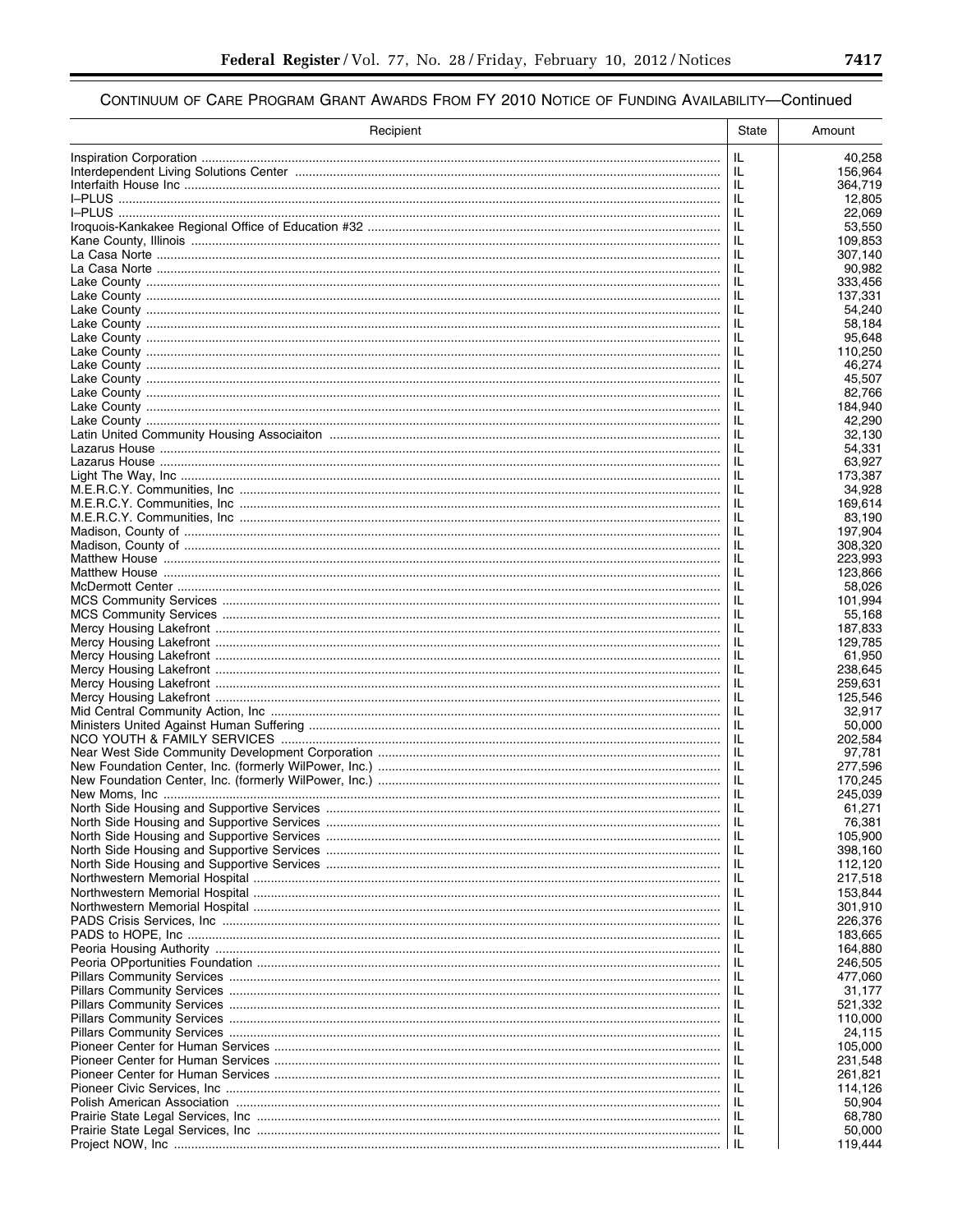Ξ

▀

| Recipient | <b>State</b> | Amount             |
|-----------|--------------|--------------------|
|           | IL           | 127,942            |
|           | IL.          | 58,712             |
|           | IL           | 62,765             |
|           | IL           | 64.060             |
|           | IL<br>IL     | 32,030<br>234,302  |
|           | IL           | 133,970            |
|           | IL           | 982,800            |
|           | IL           | 286,520            |
|           | IL           | 167,813            |
|           | IL           | 66,463             |
|           | IL           | 103,563            |
|           | IL           | 162.720            |
|           | IL           | 365,000            |
|           | IL           | 421,988            |
|           | IL           | 488,047            |
|           | IL<br>IL     | 14,962             |
|           | IL           | 52,977<br>31,156   |
|           | IL           | 281,957            |
|           | IL           | 284,574            |
|           | IL           | 726,151            |
|           | IL           | 60,511             |
|           | IL           | 50,878             |
|           | IL           | 84,702             |
|           | IL           | 49,068             |
|           | IL           | 50,000             |
|           | JL.          | 38,340             |
|           | IL           | 169,439            |
|           | IL<br>IL     | 176,796<br>297,084 |
|           | JL.          | 42,525             |
|           | IL           | 71,640             |
|           | IL           | 53,788             |
|           | IL           | 124,000            |
|           | IL           | 128,373            |
|           | IL           | 189,334            |
|           | IL           | 53,122             |
|           | IL           | 35,332             |
|           | IL<br>IL     | 172,759<br>8,963   |
|           | IL           | 130.534            |
|           | IL           | 54.465             |
|           | IL           | 398,376            |
|           | IL           | 298,237            |
|           | IL           | 196,062            |
|           | IL           | 331.601            |
|           | IL           | 362.611            |
|           | IL           | 76,484             |
|           | JL.          | 77,301             |
|           | JL.          | 300,575            |
|           | JL.          | 74,260             |
|           | JL.<br>JL.   | 144,391<br>166,006 |
|           | JL.          | 109,927            |
|           | JL.          | 21,300             |
|           | JL.          | 29,308             |
|           | JL.          | 162,687            |
|           | JL.          | 78,489             |
|           | JL.          | 199,489            |
|           | JL.          | 152,825            |
|           | JL.          | 78,489             |
|           | JL.          | 243,889            |
|           | JL.          | 351,158            |
|           | IL           | 403,199            |
|           | JL.<br>JL.   | 403,605<br>124,837 |
|           | JL.          | 190,517            |
|           | JL.          | 47,245             |
|           | IL.          | 62,150             |
|           | JL.          | 253,317            |
|           | IL.          | 175,025            |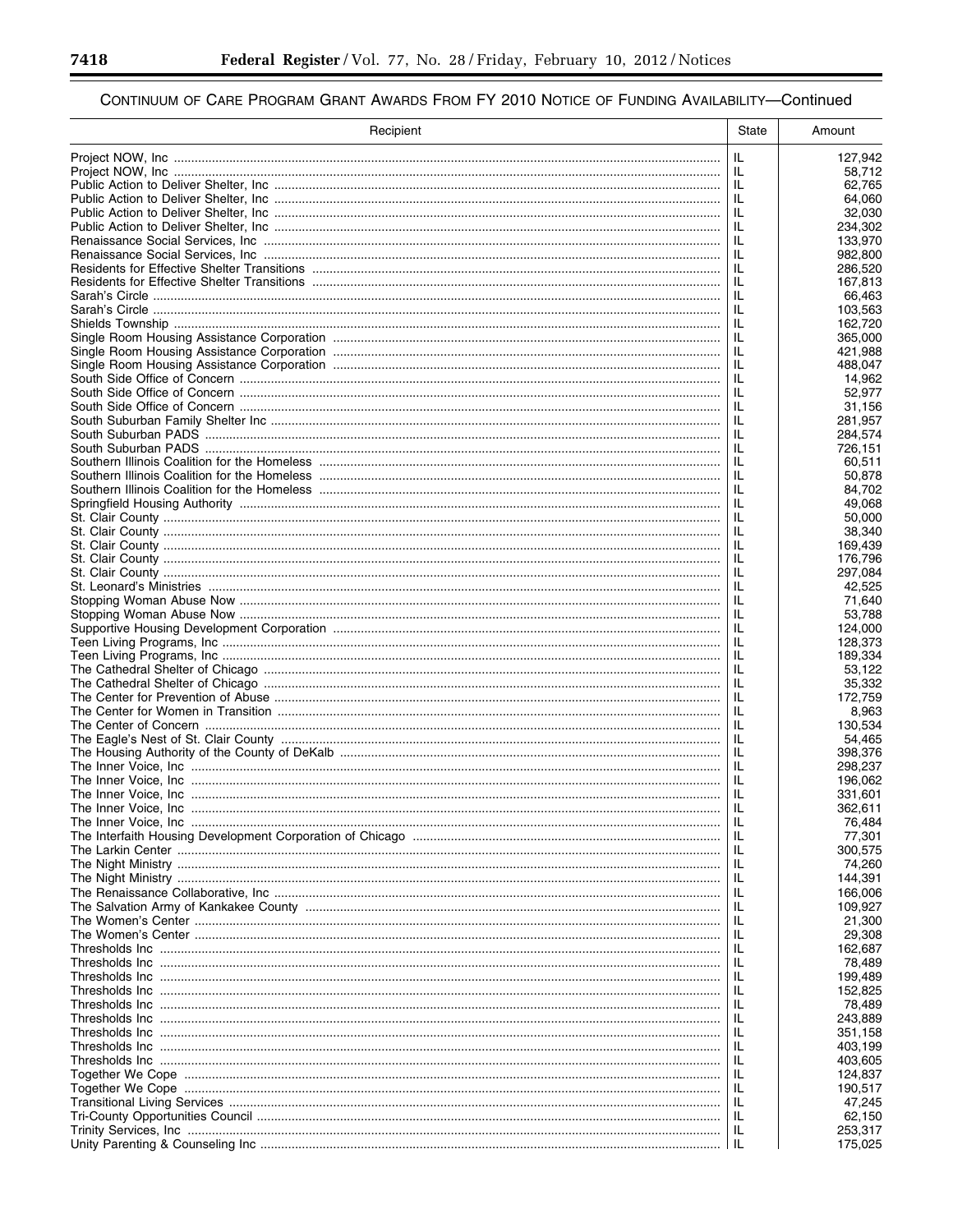| Recipient | <b>State</b> | Amount             |
|-----------|--------------|--------------------|
|           | IL           | 420,453            |
|           | IL.          | 497,620            |
|           | IL           | 121,688            |
|           | IL           | 169,845            |
|           | IL<br>IL     | 54,906<br>43,402   |
|           | IL           | 44,693             |
|           | IL           | 84,968             |
|           | IL           | 100,120            |
|           | IL           | 124,554            |
|           | IL           | 89,874             |
|           | IL           | 231,259            |
|           | IL           | 59,645             |
|           | IL<br>IL     | 36.313<br>225,546  |
|           | IL           | 468,552            |
|           | IL           | 137,743            |
|           | IL           | 91,899             |
|           | IL           | 250,566            |
|           | IL           | 138,031            |
|           | IL           | 331,349            |
|           | IL           | 92,912             |
|           | IL<br>IL     | 196,215<br>214,530 |
|           | IN           | 149,617            |
|           | IN           | 100,703            |
|           | IN           | 35,558             |
|           | IN           | 102,317            |
|           | IN           | 87,054             |
|           | IN           | 191,835            |
|           | IN           | 44,778             |
|           | IN           | 218,556            |
|           | IN           | 171,652            |
|           | IN<br>IN     | 35,700<br>86,380   |
|           | IN           | 37,968             |
|           | IN           | 41,063             |
|           | IN           | 253,931            |
|           | IN           | 61,980             |
|           | IN           | 142,908            |
|           | IN           | 76,920             |
|           | IN<br>IN     | 492,180<br>160,200 |
|           | IN           | 105,409            |
|           | IN           | 114.752            |
|           | IN           | 192,300            |
|           | IN           | 123,072            |
|           | IN           | 121,233            |
|           | IN           | 76,920             |
|           | IN           | 100,461            |
|           | IN           | 121,132            |
|           | IN<br>IN     | 152,628<br>384,600 |
|           | IN           | 806,460            |
|           | IN           | 150,859            |
|           | IN           | 159,925            |
|           | IN           | 323,064            |
|           | IN           | 84,199             |
|           | IN           | 267,300            |
|           | IN           | 72,696             |
|           | IN           | 43,344             |
|           | IN<br>IN     | 142,824<br>93,912  |
|           | IN           | 107,425            |
|           | IN           | 156,767            |
|           | IN           | 57,052             |
|           | IN           | 83,084             |
|           | IN           | 167,505            |
|           | IN           | 302,374            |
|           | IN           | 87,743             |
|           | IN           | 140,836            |
|           | IN           | 97,001             |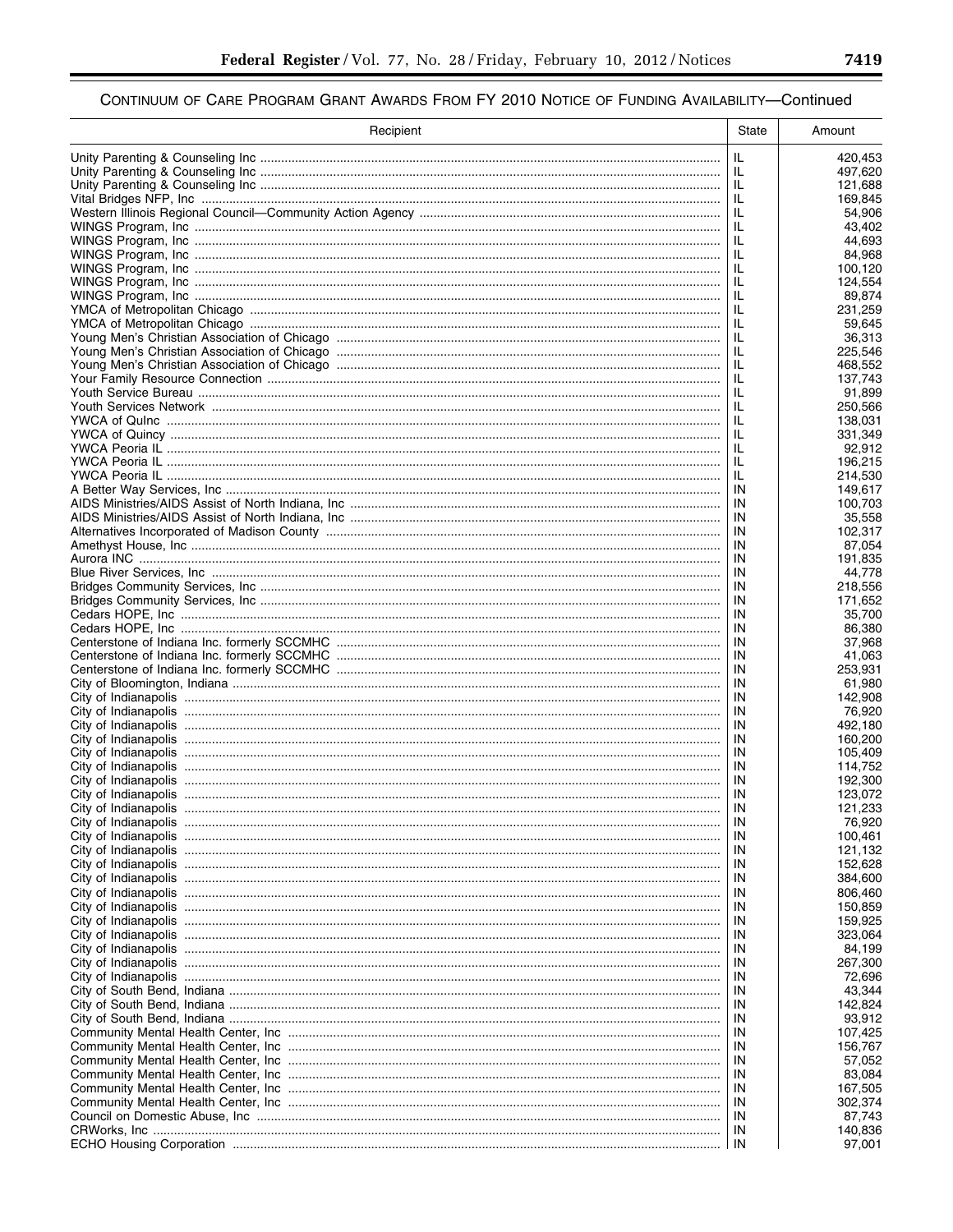-

▀

| Recipient | <b>State</b> | Amount             |
|-----------|--------------|--------------------|
|           | IN           | 231,495            |
|           | IN           | 119,022            |
|           | IN           | 220,133            |
|           | IN<br>IN     | 60.558<br>110,858  |
|           | -IN          | 46,856             |
|           | IN           | 89,775             |
|           | IN           | 138,066            |
|           | IN           | 42,000             |
|           | IN<br>IN     | 133,678<br>64,890  |
|           | IN           | 82,601             |
|           | IN           | 83,167             |
|           | IN           | 82,734             |
|           | IN           | 49,450             |
|           | IN<br>IN     | 84,484<br>108,084  |
|           | IN           | 36,588             |
|           | IN           | 363,998            |
|           | IN           | 44,292             |
|           | IN           | 499,560            |
|           | IN           | 591,360            |
|           | IN<br>IN     | 99,564<br>273,180  |
|           | IN           | 67,668             |
|           | IN           | 834,300            |
|           | IN           | 110,736            |
|           | IN           | 117,360            |
|           | IN           | 292,428            |
|           | IN<br>IN     | 181,488<br>75,318  |
|           | IN           | 67,680             |
|           |              | 105,924            |
|           | IN           | 435,180            |
|           |              | 510,384            |
|           | IN<br>IN     | 510,600<br>865,800 |
|           | IN           | 45,500             |
|           | -IN          | 37,556             |
|           | IN           | 104,186            |
|           | IN           | 73,893             |
|           | IN<br>IN     | 75,337<br>70,293   |
|           | IN           | 235,570            |
|           | IN           | 51.135             |
|           | IN           | 133,793            |
|           | IN           | 69,475             |
|           | IN           | 171.093            |
|           | IN<br>IN     | 112,000<br>57,148  |
|           | IN           | 144,478            |
|           | IN           | 187,231            |
|           | IN           | 78,748             |
|           | IN           | 89.636             |
|           | IN           | 192,593            |
|           | IN<br>IN     | 135,662<br>33,272  |
|           | IN           | 77,778             |
|           | IN           | 25,902             |
|           | IN           | 223,144            |
|           | IN           | 121,347            |
|           | IN           | 158,247            |
|           | IN<br>IN     | 183,456<br>65,000  |
|           | IN           | 165,076            |
|           | IN           | 60,424             |
|           | IN           | 52,944             |
|           | IN           | 89,788             |
|           | IN           | 48,451             |
|           | IN<br>κs     | 86,865<br>184,995  |
|           | КS           | 1,394,784          |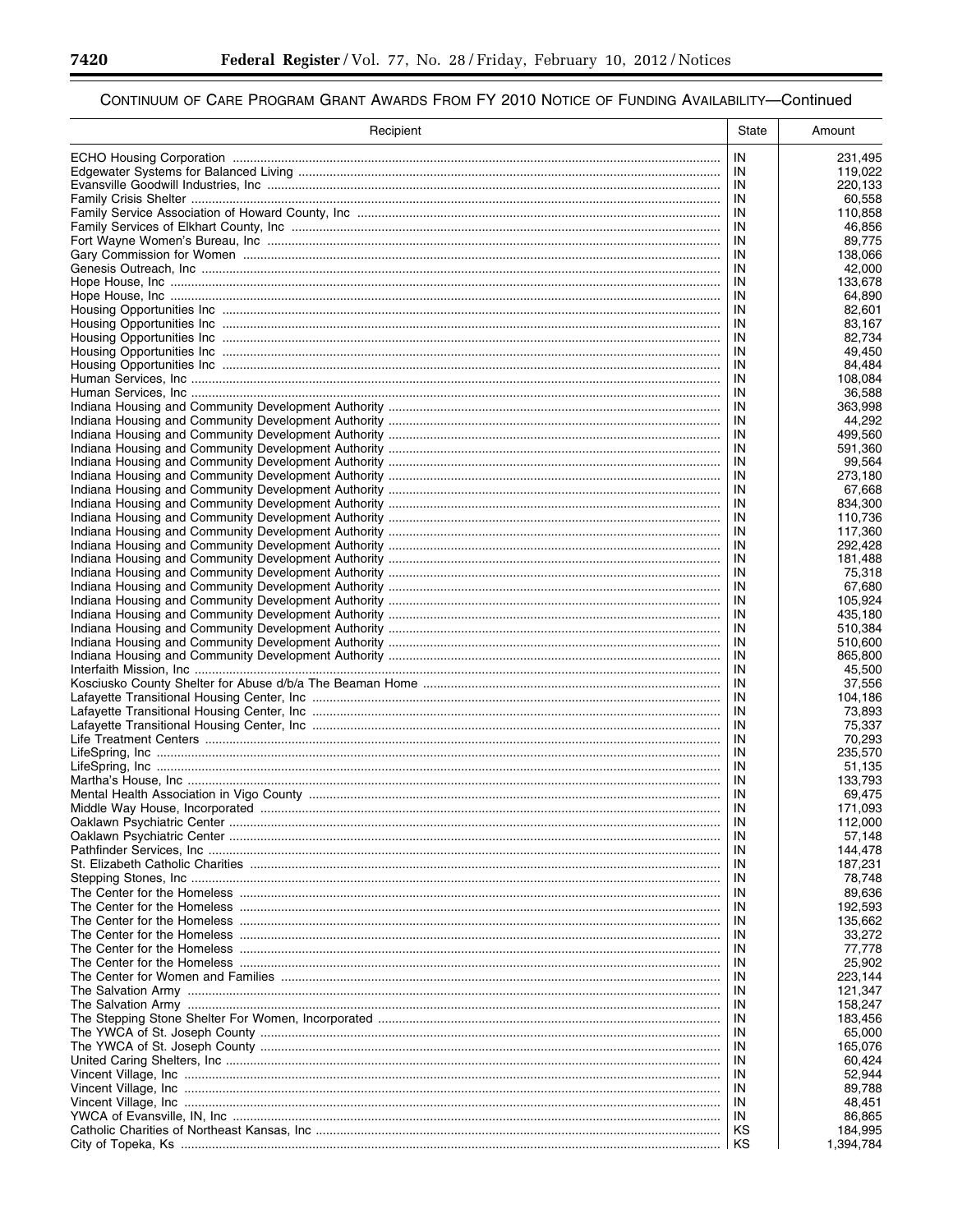| Recipient | State     | Amount            |
|-----------|-----------|-------------------|
|           | KS        | 684,060           |
|           | κs        | 179,015           |
|           | ΚS<br>ΚS  | 171,550<br>87,200 |
|           | ΚS        | 279,523           |
|           | κs        | 41.946            |
|           | κs        | 133,332           |
|           | κs<br>κs  | 43,050<br>138,198 |
|           | κs        | 56,420            |
|           | κs        | 106,656           |
|           | κs        | 105,552           |
|           | κs        | 133,000           |
|           | κs<br>κs  | 190,607<br>87,729 |
|           | κs        | 204,656           |
|           | κs        | 151,639           |
|           | κs        | 30,660            |
|           | ΚS<br>κs  | 95,587<br>18,666  |
|           | κs        | 409,693           |
|           | κs        | 215,670           |
|           | ΚS        | 160,360           |
|           | κs<br>κs  | 125.716<br>80,007 |
|           | κs        | 136,090           |
|           | κs        | 57,568            |
|           | κs        | 86,400            |
|           | ΚS<br>κs  | 132,978           |
|           | ΚS        | 333,333<br>48,877 |
|           | ΚS        | 131,176           |
|           | ΚS        | 328,805           |
|           | ΚS<br>ΚS  | 61,866<br>129,307 |
|           | κs        | 53,961            |
|           | κs        | 284,661           |
|           | κs        | 55,235            |
|           | κs<br>κs  | 89,945<br>29,565  |
|           | κs        | 80,804            |
|           | κs        | 84,377            |
|           | κs<br>κs  | 56,238            |
|           | κs        | 86,663<br>22,660  |
|           | κs        | 106,765           |
|           | КS        | 102,566           |
|           | KY        | 143,478           |
|           | ΚY<br>ΚY  | 88,327<br>167,268 |
|           | ΚY        | 70,497            |
|           | ΚY        | 219,154           |
|           | ΚY        | 85,595            |
|           | ΚY<br>ΚY  | 122,311<br>65,129 |
|           | ΚY        | 266,039           |
|           | ΚY        | 255,146           |
|           | ΚY        | 169,846           |
|           | KY.<br>ΚY | 88,844<br>269,334 |
|           | ΚY        | 166,667           |
|           | ΚY        | 137,694           |
|           | KY.       | 128,999           |
|           | ΚY<br>KY. | 75,316<br>10,414  |
|           | ΚY        | 171,615           |
|           | KY.       | 126,055           |
|           | ΚY        | 168,191           |
|           | ΚY<br>ΚY  | 150,359<br>66,500 |
|           | ΚY        | 268,548           |
|           | ΚY        | 651,835           |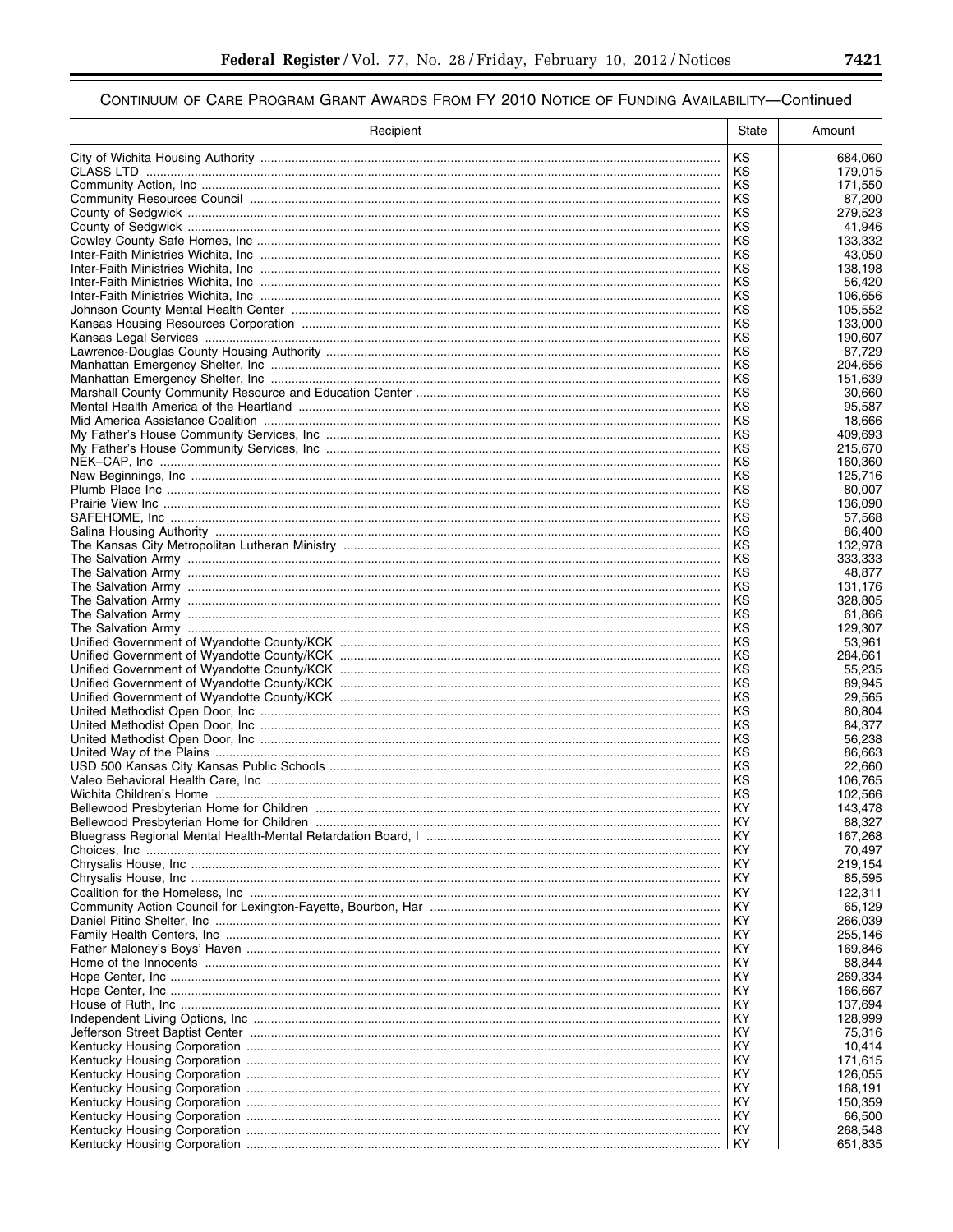▀

| Recipient | State    | Amount             |
|-----------|----------|--------------------|
|           | KY       | 83,363             |
|           | KY.      | 225,438            |
|           | KY       | 93,688             |
|           | KY       | 618,877            |
|           | KY       | 63,580             |
|           | KY<br>KY | 277,614<br>539,471 |
|           | KY       | 88,664             |
|           | KY       | 78,641             |
|           | KY       | 189,262            |
|           | KY       | 161,946            |
|           | KY.      | 29,485             |
|           | KY       | 113,724            |
|           | ΚY       | 167,508            |
|           | KY       | 190,000            |
|           | ΚY<br>ΚY | 25,727<br>105,184  |
|           | ΚY       | 279,095            |
|           | KY       | 333,323            |
|           | ΚY       | 85,303             |
|           | ΚY       | 200,108            |
|           | ΚY       | 278,472            |
|           | KY       | 52,920             |
|           | KY       | 94,234             |
|           | KY       | 277,702            |
|           | KY<br>KY | 77,312<br>50,392   |
|           | ΚY       | 222,440            |
|           |          | 24,288             |
|           | ΚY       | 116,679            |
|           | KY.      | 196,860            |
|           | ΚY       | 35,694             |
|           | KY       | 479,860            |
|           | ΚY       | 50,341             |
|           | KY       | 455,593            |
|           | KY<br>KY | 80,646<br>171,039  |
|           | KY       | 194,216            |
|           | KY       | 209,496            |
|           | KY       | 31,920             |
|           | KY       | 1,462,968          |
|           | KY       | 83,280             |
|           | ΚY       | 66,012             |
|           | KY       | 610,860            |
|           | ΚY<br>ΚY | 241,656            |
|           | ΚY       | 36,480<br>38,249   |
|           | KY       | 28,080             |
|           | ΚY       | 53,492             |
|           | ΚY       | 58,245             |
|           | ΚY       | 515,225            |
|           | ΚY       | 21,000             |
|           | ΚY       | 211,649            |
|           | ΚY       | 28,054             |
|           | ΚY       | 93,060             |
|           | ΚY<br>ΚY | 420,699<br>115,516 |
|           | ΚY       | 137,938            |
|           | ΚY       | 427.747            |
|           | ΚY       | 49.875             |
|           | ΚY       | 119,999            |
|           | ΚY       | 162,503            |
|           | ΚY       | 8,767              |
|           | ΚY       | 79,363             |
|           | ΚY       | 82,545             |
|           | ΚY       | 236,770            |
|           | ΚY<br>ΚY | 164,045<br>246,682 |
|           | ΚY       | 128,390            |
|           | ΚY       | 371,611            |
|           | ΚY       | 81,902             |
|           | ΚY       | 25,575             |

۳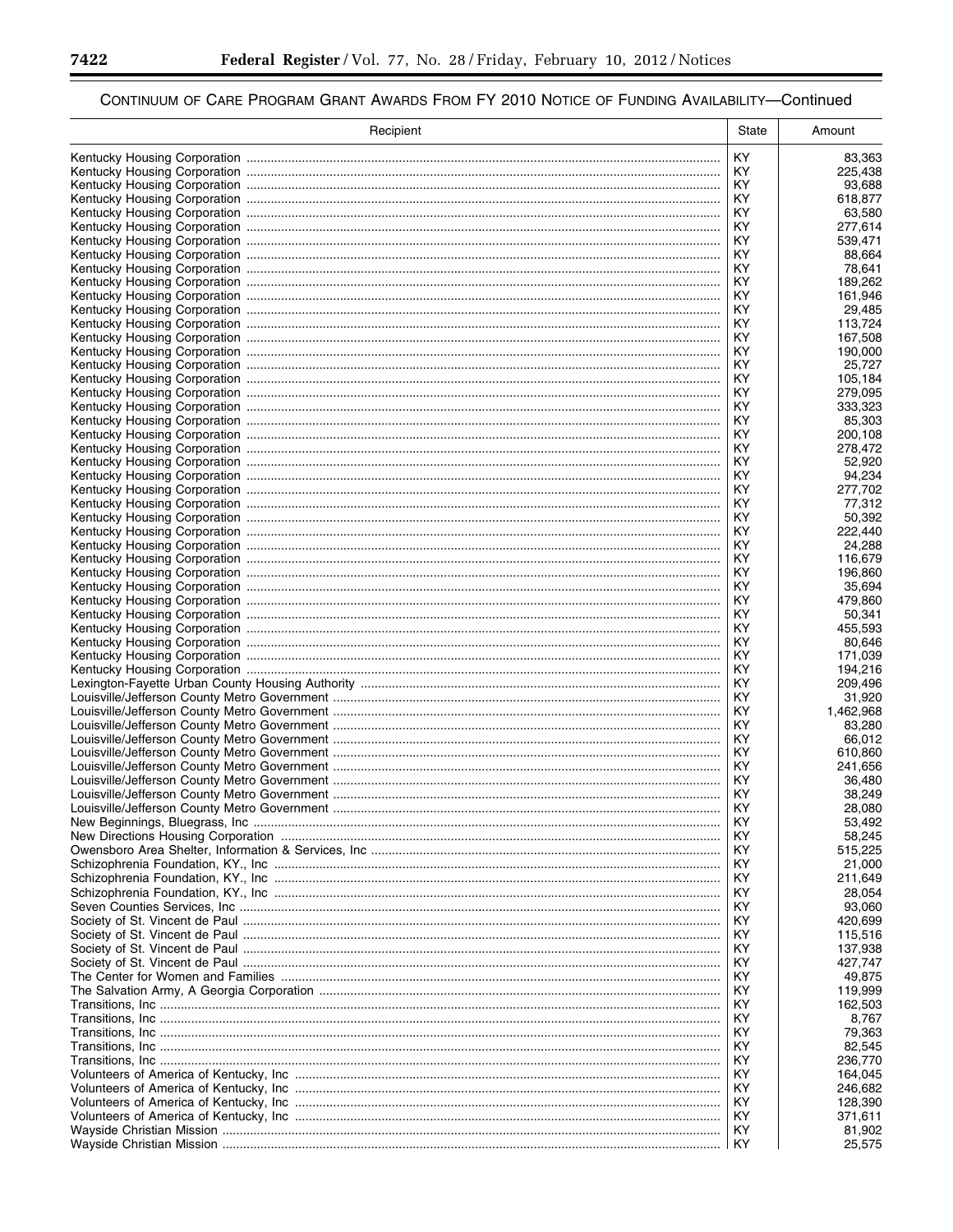▀

| Recipient                                                                        | State     | Amount             |
|----------------------------------------------------------------------------------|-----------|--------------------|
|                                                                                  | <b>KY</b> | 103,369            |
|                                                                                  | KY.       | 469,348            |
|                                                                                  | LA        | 146,178            |
|                                                                                  | LA        | 21,000             |
|                                                                                  | LA<br>LA  | 233,216<br>59.583  |
|                                                                                  | LA        | 49,290             |
|                                                                                  | LA        | 129,868            |
|                                                                                  | LA        | 136,941            |
|                                                                                  | LA        | 97,520             |
|                                                                                  | LA        | 197,189            |
|                                                                                  | LA        | 85,073<br>80,000   |
| Catholic Charities Archdiocese of New Orleans ………………………………………………………………………………………… | LA<br>LA  | 126.524            |
|                                                                                  | LA        | 101,734            |
|                                                                                  | LA        | 93,595             |
|                                                                                  | LA        | 208,278            |
|                                                                                  | LA        | 58,244             |
|                                                                                  | LA        | 39,900             |
|                                                                                  | LA<br>LA  | 63,418<br>20,458   |
|                                                                                  | LA        | 197.204            |
|                                                                                  | LA        | 83,727             |
|                                                                                  | LA        | 86,461             |
|                                                                                  |           | 144,868            |
|                                                                                  | LA        | 97,334             |
|                                                                                  |           | 63,661             |
|                                                                                  |           | 177,563            |
|                                                                                  |           | 93,164<br>85,599   |
|                                                                                  |           | 46,292             |
|                                                                                  |           | 614,352            |
|                                                                                  | LA        | 72,905             |
|                                                                                  | LA        | 66,940             |
|                                                                                  | LA        | 263,208            |
|                                                                                  | LA        | 291,418            |
|                                                                                  | LA<br>LA  | 301,902<br>252,159 |
|                                                                                  | LA        | 144,622            |
|                                                                                  | LA        | 79,735             |
|                                                                                  | LA        | 208,320            |
|                                                                                  | LA        | 102,695            |
|                                                                                  | LA        | 85,123             |
|                                                                                  | LA        | 209,328            |
|                                                                                  | LA<br>LA  | 67,998<br>150,000  |
|                                                                                  | LA        | 135,657            |
|                                                                                  | LA        | 199,932            |
|                                                                                  | LA        | 170,722            |
|                                                                                  | LA        | 134,360            |
|                                                                                  | LA        | 100,153            |
|                                                                                  | LA        | 180,870            |
|                                                                                  | LA<br>LA  | 33,944<br>129,084  |
|                                                                                  | LA        | 60,960             |
|                                                                                  | LA        | 396,240            |
|                                                                                  | LA        | 154,584            |
|                                                                                  | LA        | 33,040             |
|                                                                                  | LA        | 33,333             |
|                                                                                  | LA        | 367,872            |
|                                                                                  | LA<br>LA  | 281,336<br>62,092  |
|                                                                                  | LA        | 35,401             |
|                                                                                  | LA        | 100,533            |
|                                                                                  | LA        | 166,213            |
|                                                                                  | LA        | 114,499            |
|                                                                                  | LA        | 30,975             |
|                                                                                  | LA        | 56,000             |
|                                                                                  | LA<br>LA  | 35,087<br>205,092  |
|                                                                                  | LA        | 113,344            |
|                                                                                  | LA        | 1,252,680          |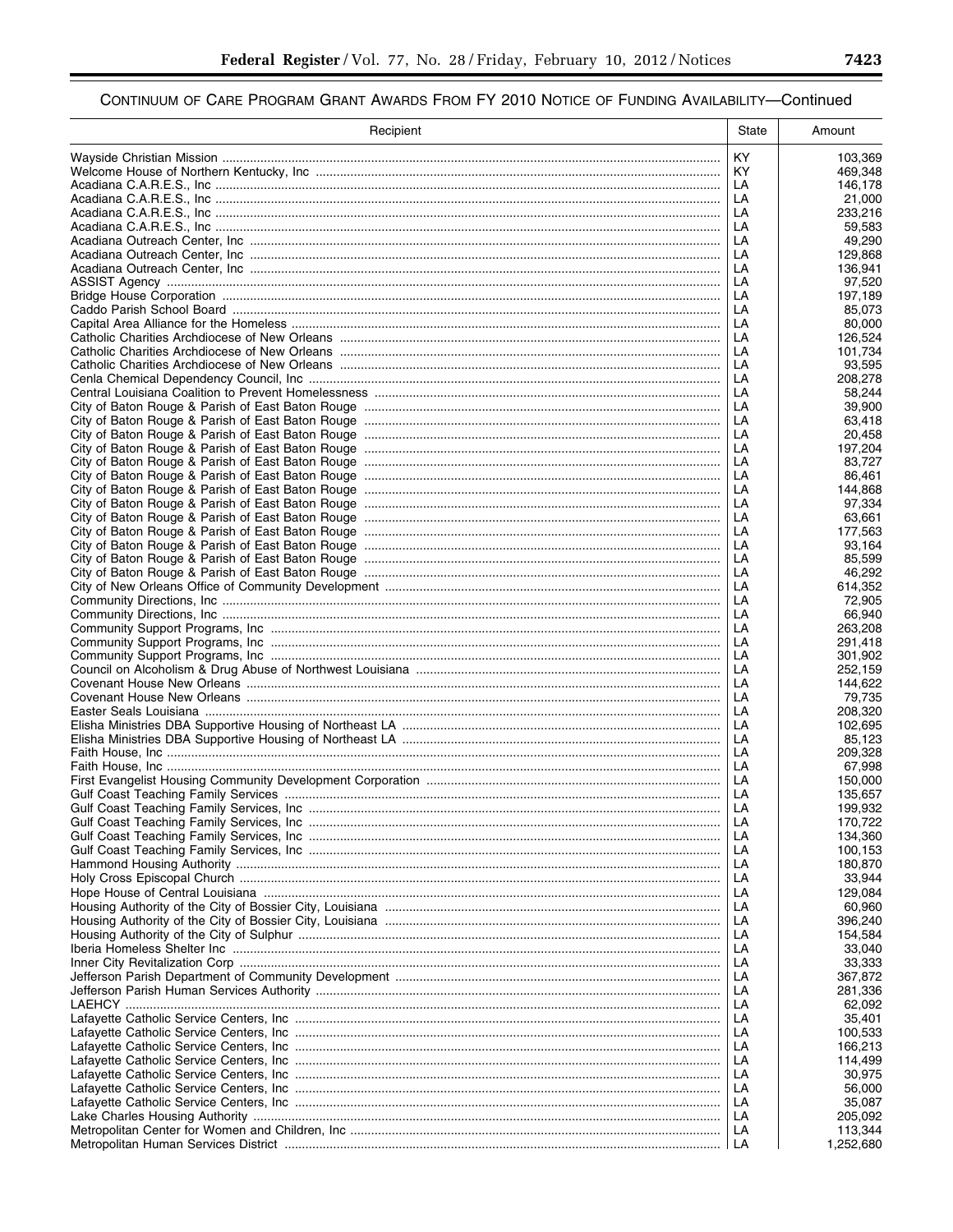▀

| Recipient | State    | Amount             |
|-----------|----------|--------------------|
|           | LA       | 154,620            |
|           | LA       | 157,093            |
|           | LA       | 57,447             |
|           | LA       | 176,400            |
|           | LA       | 161.481            |
|           | LA       | 91,535             |
|           | LA<br>LA | 149,737<br>208,528 |
|           | LA       | 136,221            |
|           | LA       | 125,200            |
|           | LA       | 62,133             |
|           | LA       | 163,257            |
|           | LA       | 166,497            |
|           | LA       | 80,134             |
|           | LA       | 68,431             |
|           | LA       | 147,993            |
|           | LA       | 87,978             |
|           | LA<br>LA | 148,109<br>56,158  |
|           | LA       | 52,452             |
|           | LA       | 24,547             |
|           | LA       | 31,911             |
|           | LA       | 64,496             |
|           | LA       | 73,420             |
|           | LA       | 94,405             |
|           | LA       | 111,860            |
|           | LA       | 162,787            |
|           | LA       | 224,584            |
|           | LA<br>LA | 161,192<br>24,698  |
|           | LA       | 105,305            |
|           | LA       | 160,032            |
|           | LA       | 72,859             |
|           | LA       | 80,209             |
|           | LA       | 89,532             |
|           | LA       | 260,685            |
|           | LA       | 148,711            |
|           | LA       | 906,748            |
|           | LA       | 208,645            |
|           | LA<br>LA | 99,238<br>244,276  |
|           | LA       | 166,902            |
|           | LA       | 203,776            |
|           | LA       | 480,201            |
|           | LA       | 380.884            |
|           | LA       | 173.250            |
|           | LA       | 570,084            |
|           | LA       | 160,537            |
|           | LA       | 121,819            |
|           | LA       | 460,580            |
|           | LA       | 128,907            |
|           | LA<br>LA | 312,105<br>666,584 |
|           | LA       | 490,057            |
|           | LA       | 134,683            |
|           | LA       | 78,893             |
|           | LA       | 109,842            |
|           | LA       | 1,079,593          |
|           | LA       | 217,498            |
|           | LA       | 479,078            |
|           | LA       | 502,142            |
|           | LA       | 306,647            |
|           | LA       | 50.999             |
|           | LA       | 86,297             |
|           | LA       | 162,469            |
|           | LA<br>LA | 489,656<br>70,092  |
|           | LA       | 116,483            |
|           | LA       | 180,507            |
|           | LA       | 122,794            |
|           | LA       | 144,795            |
|           |          | 324,101            |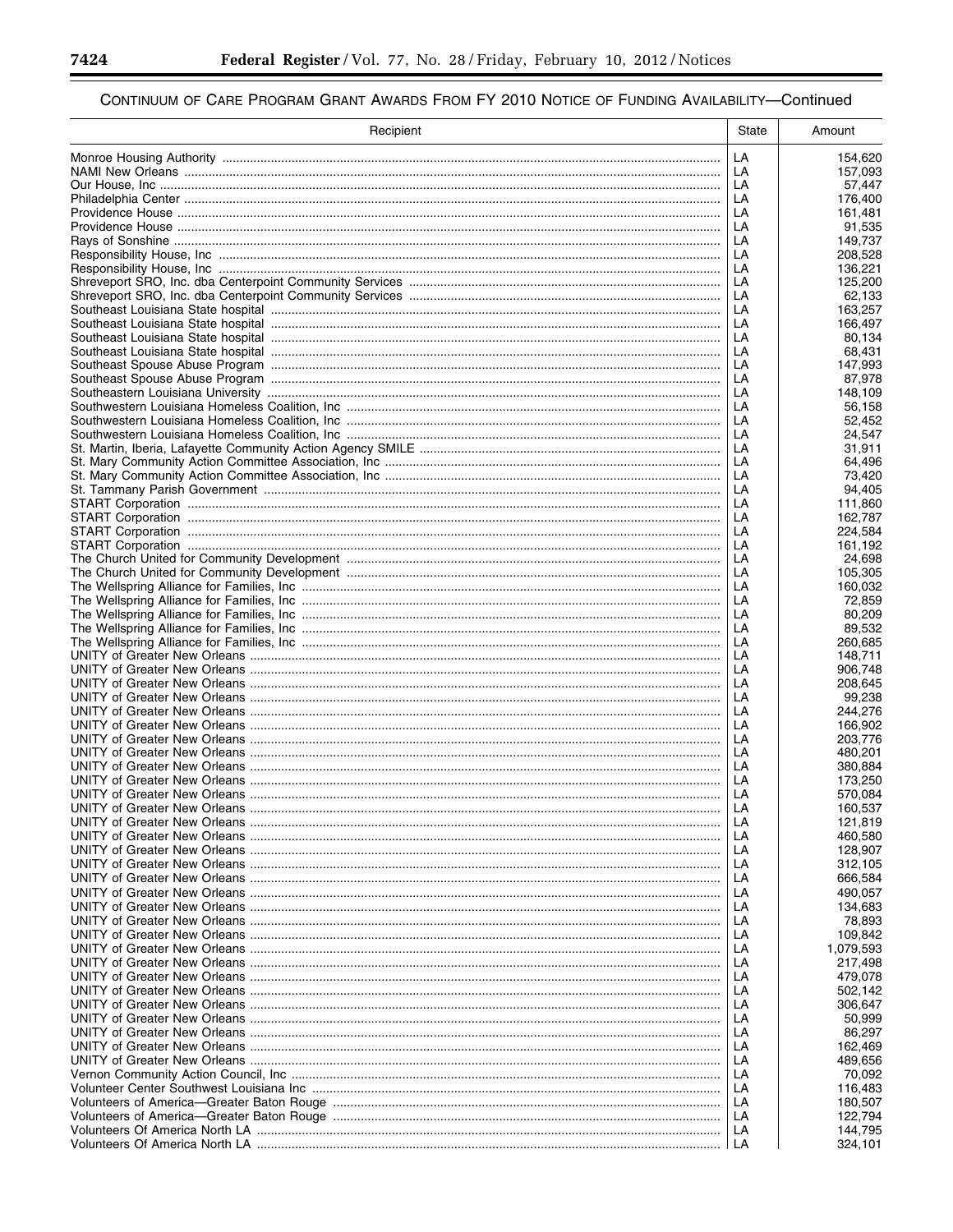| Recipient | State    | Amount               |
|-----------|----------|----------------------|
|           | LA       | 112,074              |
|           | LA       | 102.187              |
|           | LA       | 197,400              |
|           | LA       | 63.521               |
|           | LA<br>LA | 78,720<br>82,901     |
|           | LA       | 161,320              |
|           | LA       | 196,288              |
|           | LA       | 50,000               |
|           | LA       | 44,343               |
|           | LA       | 111,884              |
|           | LA       | 538,656              |
|           | LA<br>LA | 481,497<br>321,948   |
|           | LA       | 96,206               |
|           | LA       | 59,860               |
|           | LA       | 173,105              |
|           | LA       | 43,864               |
|           | LA       | 43,327               |
|           | MA       | 158,941              |
|           | МA<br>МA | 114,400<br>117,213   |
|           | MA       | 83,860               |
|           | MA       | 168,022              |
|           | МA       | 33,438               |
|           | МA       | 83,860               |
|           | MA       | 169,781              |
|           | МA       | 35,280               |
|           | МA<br>МA | 60,408<br>385,560    |
|           | MA       | 133,190              |
|           | МA       | 12,000               |
|           | MA       | 53,593               |
|           | МA       | 34,988               |
|           | MA       | 26,700               |
|           | МA<br>MA | 70,797<br>121,098    |
|           | МA       | 292,320              |
|           | MA       | 39,138               |
|           | MA       | 150,793              |
|           | MA       | 81,498               |
|           | MA       | 114,450              |
|           | MA<br>MA | 50,972<br>119,469    |
|           | MA       | 31,708               |
|           | MA       | 25,811               |
|           | MA       | 219,247              |
|           | MA       | 363,419              |
|           | МA       | 133,416              |
|           | MA       | 117,667              |
|           | MA<br>MA | 45,734<br>181,325    |
|           | MA       | 259,536              |
|           | MA       | 98,786               |
|           | MA       | 78,601               |
|           | MA       | 139,119              |
|           | MA       | 181,431              |
|           | MA       | 49,700               |
|           | MA<br>МA | 104,999<br>146,490   |
|           | MA       | 655,822              |
|           | MA       | 38,850               |
|           | MA       | 262,500              |
|           | МA       | 12,616               |
|           | MA       | 129,960              |
|           | MA<br>MA | 345,636              |
|           | MA       | 411,215<br>1,082,575 |
|           | MA       | 244,529              |
|           | MA       | 104,843              |
|           | МA       | 185,136              |
|           | MA       | 199,892              |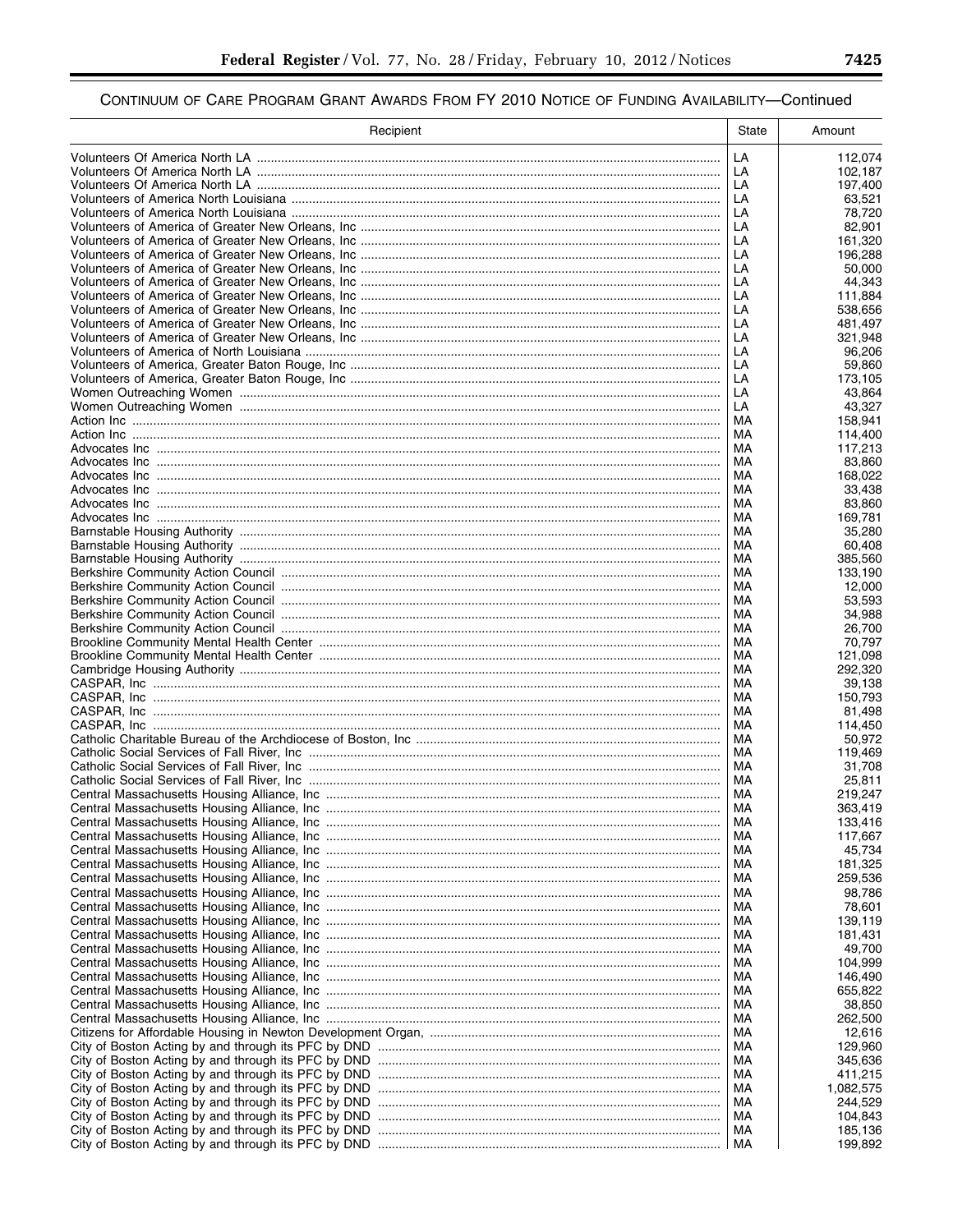▀

# CONTINUUM OF CARE PROGRAM GRANT AWARDS FROM FY 2010 NOTICE OF FUNDING AVAILABILITY—Continued

| Recipient                                                                          | State    | Amount             |
|------------------------------------------------------------------------------------|----------|--------------------|
|                                                                                    | MA       | 32,586             |
|                                                                                    | MA.      | 1,723,848          |
|                                                                                    | MA       | 228,324            |
|                                                                                    | МA       | 311,311            |
|                                                                                    | МA       | 44,100<br>223.716  |
|                                                                                    | МA<br>МA | 90,185             |
|                                                                                    | МA       | 435,278            |
|                                                                                    | МA       | 67,618             |
|                                                                                    | МA       | 142,176            |
|                                                                                    | МA       | 206,315            |
|                                                                                    | МA       | 197,842            |
|                                                                                    | МA       | 1,094,004          |
|                                                                                    | МA<br>МA | 338,088<br>189,034 |
|                                                                                    | МA       | 146,664            |
|                                                                                    | МA       | 764,508            |
|                                                                                    | МA       | 381,876            |
|                                                                                    | MA       | 188,161            |
|                                                                                    | МA       | 55,777             |
|                                                                                    | МA       | 310,701            |
|                                                                                    | МA<br>MA | 217,233<br>42.552  |
|                                                                                    | МA       | 233,856            |
|                                                                                    | MA       | 530,164            |
|                                                                                    | МA       | 221,669            |
|                                                                                    | MA       | 288.363            |
|                                                                                    | МA       | 234,780            |
|                                                                                    | MA       | 118,768            |
|                                                                                    | МA       | 510,118            |
|                                                                                    | MA<br>МA | 350,784<br>79,869  |
|                                                                                    | МA       | 117,331            |
|                                                                                    | МA       | 735,444            |
|                                                                                    | МA       | 230,830            |
|                                                                                    | МA       | 37,010             |
|                                                                                    | МA       | 187,532            |
|                                                                                    | МA<br>МA | 133,369<br>38,976  |
|                                                                                    | МA       | 28,350             |
|                                                                                    | МA       | 34,617             |
| City of Boston Acting by and through its PFC by DND                                | МA       | 176,010            |
|                                                                                    | МA       | 511,402            |
|                                                                                    | МA       | 310,453            |
|                                                                                    | МA       | 295,645            |
|                                                                                    | МA<br>МA | 194,880<br>307,434 |
|                                                                                    | МA       | 474,531            |
| City of Boston Acting by and through its PFC by DND                                | МA       | 382,553            |
|                                                                                    | МA       | 108,244            |
|                                                                                    | МA       | 56,889             |
| City of Boston Acting by and through its PFC by DND                                | МA       | 48,442             |
| City of Boston Acting by and through its PFC by DND ……………………………………………………………………………… | МA       | 289,305            |
| City of Boston Acting by and through its PFC by DND                                | МA<br>МA | 245,814<br>388,728 |
| City of Boston Acting by and through its PFC by DND                                | МA       | 201,048            |
| City of Boston Acting by and through its PFC by DND ……………………………………………………………………………… | МA       | 56,883             |
| City of Boston Acting by and through its PFC by DND ……………………………………………………………………………… | МA       | 1,382,236          |
|                                                                                    | МA       | 158,632            |
|                                                                                    | МA       | 313,176            |
|                                                                                    | МA       | 631,664            |
|                                                                                    | МA<br>МA | 49,392<br>124,092  |
|                                                                                    | МA       | 45,479             |
|                                                                                    | МA       | 438,573            |
|                                                                                    | МA       | 58,530             |
|                                                                                    | МA       | 14,386             |
|                                                                                    | МA       | 19,527             |
|                                                                                    | МA       | 20,790             |
|                                                                                    | МA       | 33,600             |
|                                                                                    | МA<br>МA | 81,632<br>119,652  |
|                                                                                    |          |                    |

-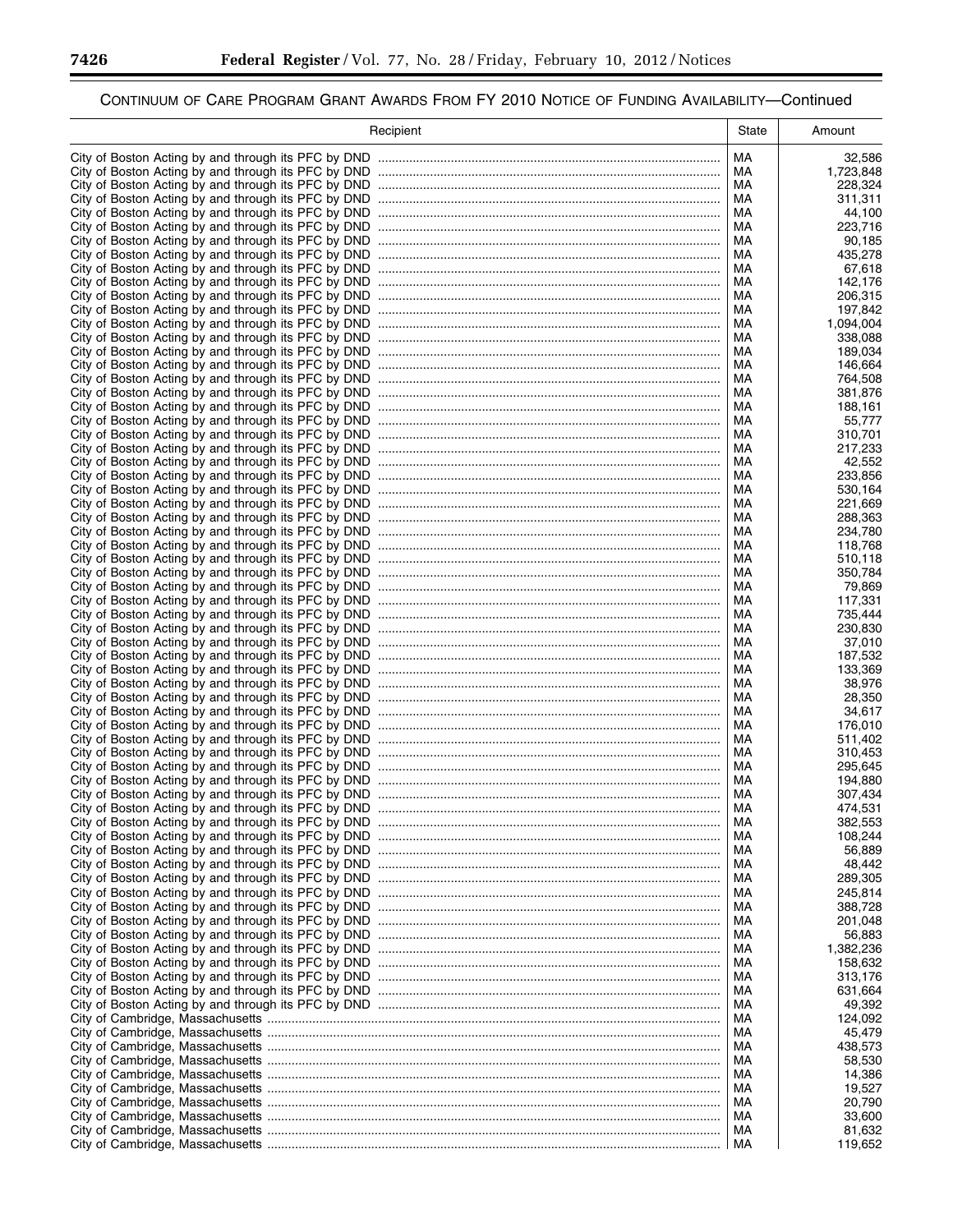| Recipient | State    | Amount             |
|-----------|----------|--------------------|
|           | МA       | 32,497             |
|           | МA       | 169,649            |
|           | МA       | 9,916              |
|           | МA       | 57,750             |
|           | МA<br>МA | 137,815<br>32,640  |
|           | МA       | 17,724             |
|           | МA       | 28,946             |
|           | МA       | 52,605             |
|           | МA       | 56,541             |
|           | МA<br>MA | 171,142<br>18,480  |
|           | МA       | 225,717            |
|           | МA       | 60,986             |
|           | МA       | 707,545            |
|           | MA       | 162,236            |
|           | МA<br>MA | 52,295<br>51,042   |
|           | МA       | 32,052             |
|           | MA       | 329,091            |
|           | МA       | 437,880            |
|           | MA       | 76,724             |
|           | МA<br>MA | 37,800<br>163.497  |
|           | МA       | 347,784            |
|           | MA       | 70,906             |
|           | МA       | 154,614            |
|           | МA       | 53,345             |
|           | МA       | 12,416             |
|           | МA<br>МA | 20,895<br>14,962   |
|           | МA       | 67,350             |
|           | МA       | 91,567             |
|           | МA       | 400,894            |
|           | МA       | 79,742             |
|           | МA       | 189,283            |
|           | МA<br>МA | 40,325<br>97,884   |
|           | МA       | 187,933            |
|           | МA       | 96,819             |
|           | МA       | 298,069            |
|           | МA<br>МA | 245,063<br>265,079 |
|           | МA       | 154,157            |
|           | МA       | 272,490            |
|           | МA       | 29,524             |
|           | MA       | 198,609            |
|           | МA       | 80,351             |
|           | МA<br>МA | 83,880<br>22,312   |
|           | МA       | 51,675             |
|           | МA       | 55,493             |
|           | МA       | 42,018             |
|           | МA       | 100,527            |
|           | МA       | 94,500             |
|           | МA<br>МA | 72,450<br>106.022  |
|           | МA       | 184,536            |
|           | МA       | 200,529            |
|           | МA       | 242,300            |
|           | МA       | 104,993            |
|           | МA<br>МA | 96,891<br>193,032  |
|           | МA       | 69,547             |
|           | МA       | 72,588             |
|           | МA       | 932,772            |
|           | МA       | 451,420            |
|           | МA       | 80,390             |
|           | МA<br>МA | 350,401<br>101,112 |
|           | МA       | 86,509             |
|           | МA       | 498,660            |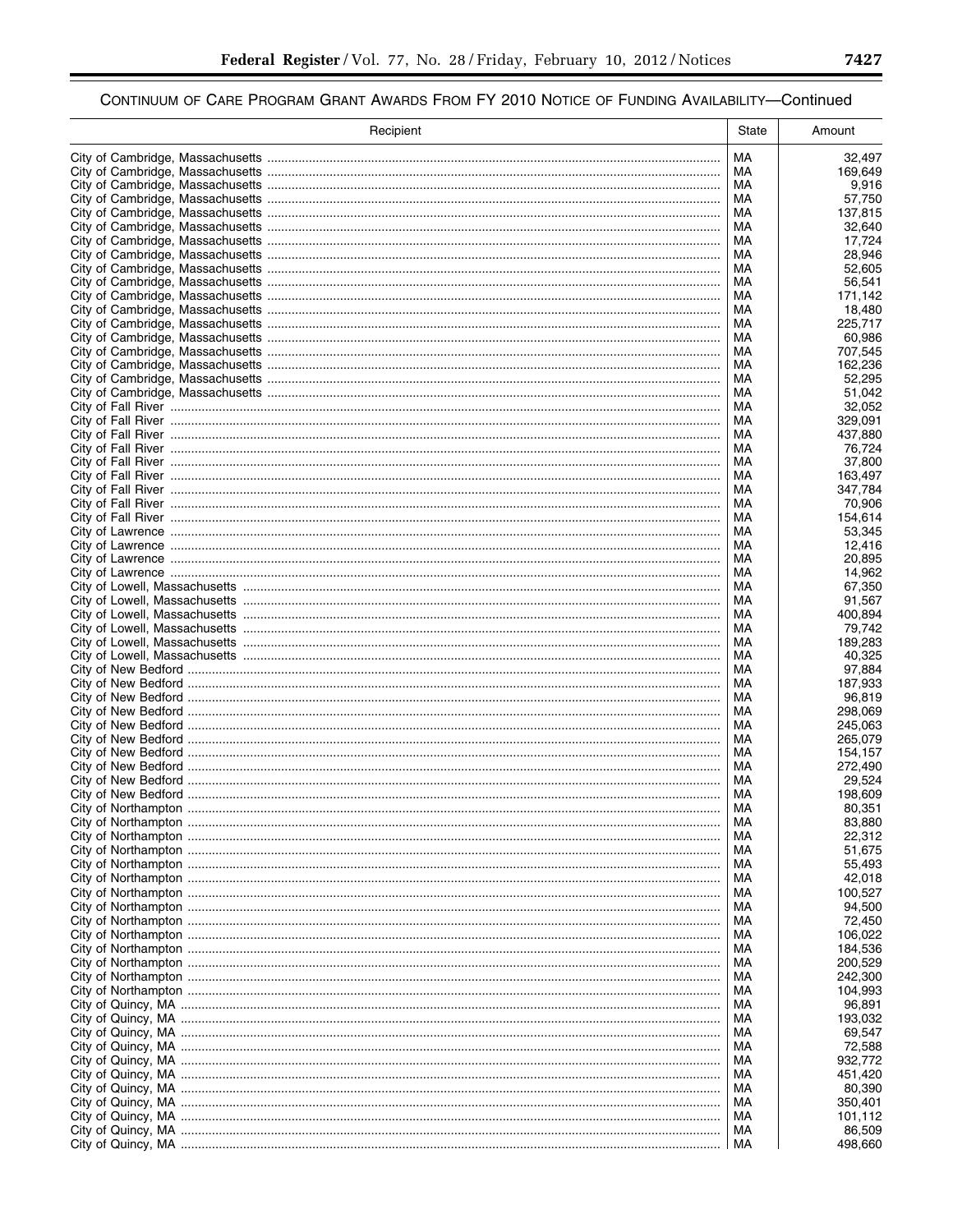-

▀

| Recipient | State    | Amount             |
|-----------|----------|--------------------|
|           | MA       | 111,484            |
|           | MA       | 96,694             |
|           | МA       | 100,656            |
|           | MA       | 152,428            |
|           | MA<br>MA | 217,908<br>35,419  |
|           | МA       | 83,880             |
|           | МA       | 134,208            |
|           | МA       | 125,820            |
|           | МA       | 195.574            |
|           | МA<br>MA | 203,040<br>441,550 |
|           | MA       | 29,732             |
|           | MA       | 118,831            |
|           | MA       | 181,582            |
|           | MA       | 468,226            |
|           | MA<br>MA | 291,600<br>647,328 |
|           | MA       | 353,375            |
|           | MA       | 319,668            |
|           | MA       | 199,137            |
|           | МA       | 84,000             |
|           | MA<br>MA | 143,604<br>597,336 |
|           | МA       | 206,820            |
|           | MA       | 441,336            |
|           | MA       | 148.380            |
|           | МA       | 509,284            |
|           | MA<br>МA | 195,236<br>126,000 |
|           | MA       | 754,605            |
|           | МA       | 679,680            |
|           | MA       | 918,583            |
|           | МA       | 486,803            |
|           | MA<br>МA | 31,500<br>50,484   |
|           | МA       | 668,185            |
|           | МA       | 212,976            |
|           | МA       | 63,689             |
|           | MA       | 258,788            |
|           | МA<br>MA | 292,224<br>828,456 |
|           | MA       | 186,597            |
|           | MA       | 62,169             |
|           | MA       | 83,522             |
|           | MA       | 142,339            |
|           | МA<br>MA | 26,683<br>91,618   |
|           | МA       | 41,269             |
|           | МA       | 108,954            |
|           | МA       | 363,930            |
|           | МA       | 246,979            |
|           | MA<br>МA | 41,200<br>44,005   |
|           | MA       | 32,886             |
|           | МA       | 102,100            |
|           | MA       | 67,542             |
|           | МA       | 250,725            |
|           | MA<br>МA | 136,491<br>41,346  |
|           | MA       | 182,895            |
|           | МA       | 87,578             |
|           | MA       | 119,712            |
|           | МA       | 198,752            |
|           | MA<br>МA | 140,832<br>69,869  |
|           | MA       | 67,662             |
|           | МA       | 131,525            |
|           | MA       | 69,512             |
|           | МA       | 216,409            |
|           | МA<br>МA | 474,503<br>71,678  |
|           |          |                    |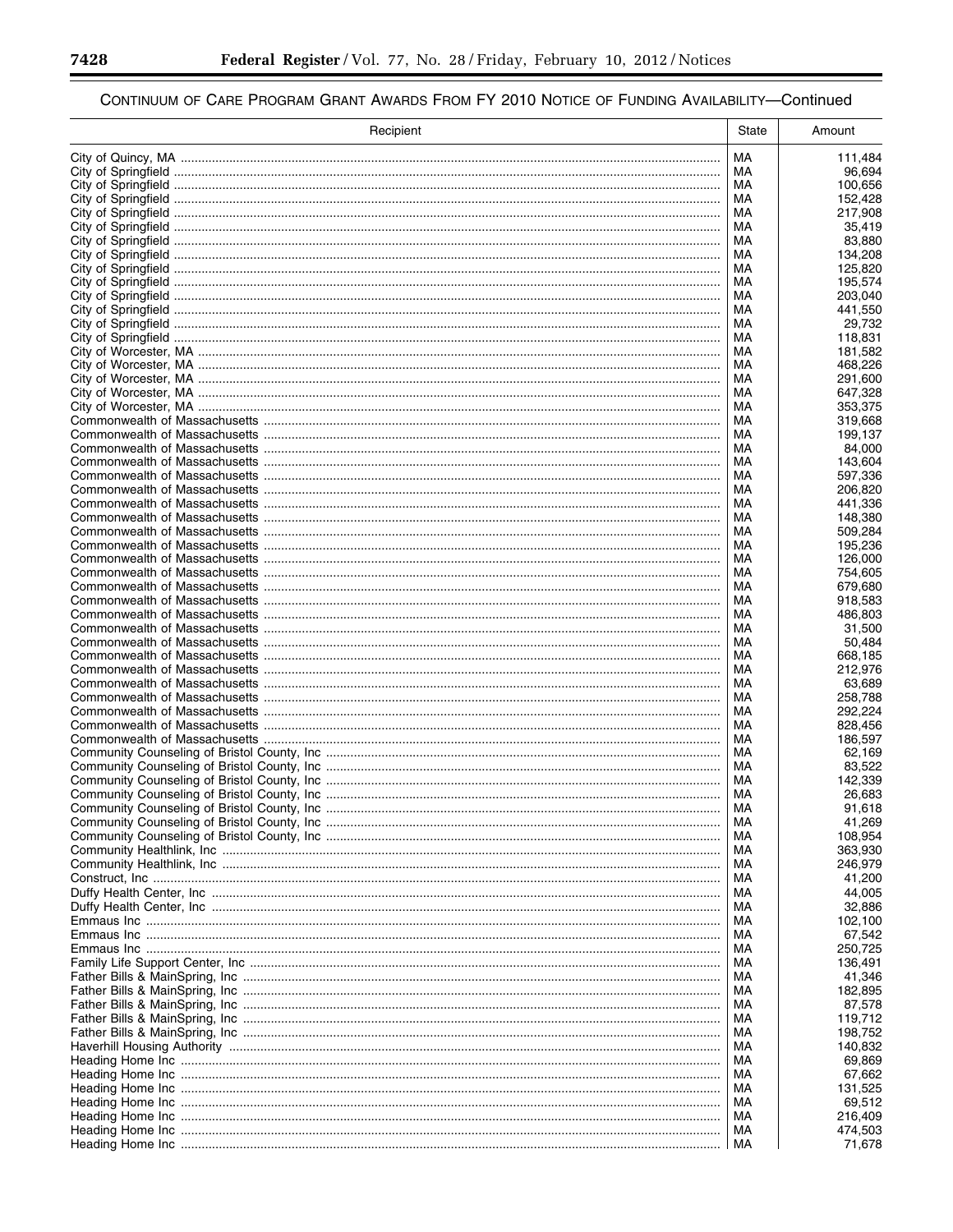| Recipient | State           | Amount             |
|-----------|-----------------|--------------------|
|           | MA              | 76,840             |
|           | MA              | 48,206             |
|           | МA              | 76,550             |
|           | МA<br>МA        | 66,431<br>172,592  |
|           | МA              | 139,156            |
|           | МA              | 127,234            |
|           | МA              | 44,200             |
|           | МA<br>MA        | 23,100<br>203.244  |
|           | МA              | 122,812            |
|           | MA              | 86,853             |
|           | МA              | 239,507            |
|           | MA<br>МA        | 257,544<br>283,250 |
|           | MA              | 12,561             |
|           | МA              | 26,012             |
|           | MA              | 29,383             |
|           | МA<br>MA        | 703,644<br>44.887  |
|           | МA              | 41,300             |
|           | МA              | 211.146            |
|           | МA              | 137,880            |
|           | МA              | 220,320            |
|           | МA<br>МA        | 80,665<br>48.506   |
|           | МA              | 92,235             |
|           | МA              | 142,310            |
|           | МA              | 31,448             |
|           | МA<br>МA        | 28,000<br>70,560   |
|           | МA              | 88,620             |
|           | MA              | 16,769             |
|           | МA<br>MA        | 407,396<br>163,827 |
|           | МA              | 131,450            |
|           | МA              | 194,608            |
|           | МA              | 9,275              |
|           | МA<br>МA        | 40,011<br>230,889  |
|           | MA              | 128,640            |
|           | МA              | 24,937             |
|           | MA<br>МA        | 116,150<br>79,128  |
|           | MA              | 42,000             |
|           | МA              | 147,873            |
|           | MA              | 88,470             |
|           | МA<br>МA        | 94,045<br>63,344   |
|           | MA              | 216,474            |
|           | MA              | 65,810             |
|           | МA              | 14,073             |
|           | МA<br>МA        | 175,964<br>183,961 |
|           | МA              | 84,205             |
|           | МA              | 218,649            |
|           | МA              | 91,018             |
|           | МA<br>MA        | 155,530<br>135,487 |
|           | МA              | 21,912             |
|           | MA              | 28,954             |
|           | МA              | 235,821            |
|           | MA<br>MD        | 187,950<br>24,008  |
|           | <b>MD</b>       | 185,039            |
|           | MD              | 231,315            |
|           | <b>MD</b><br>MD | 38,800<br>107,610  |
|           | <b>MD</b>       | 147,340            |
|           | MD              | 14,137             |
|           | MD              | 66,044             |
|           | MD              | 32,739             |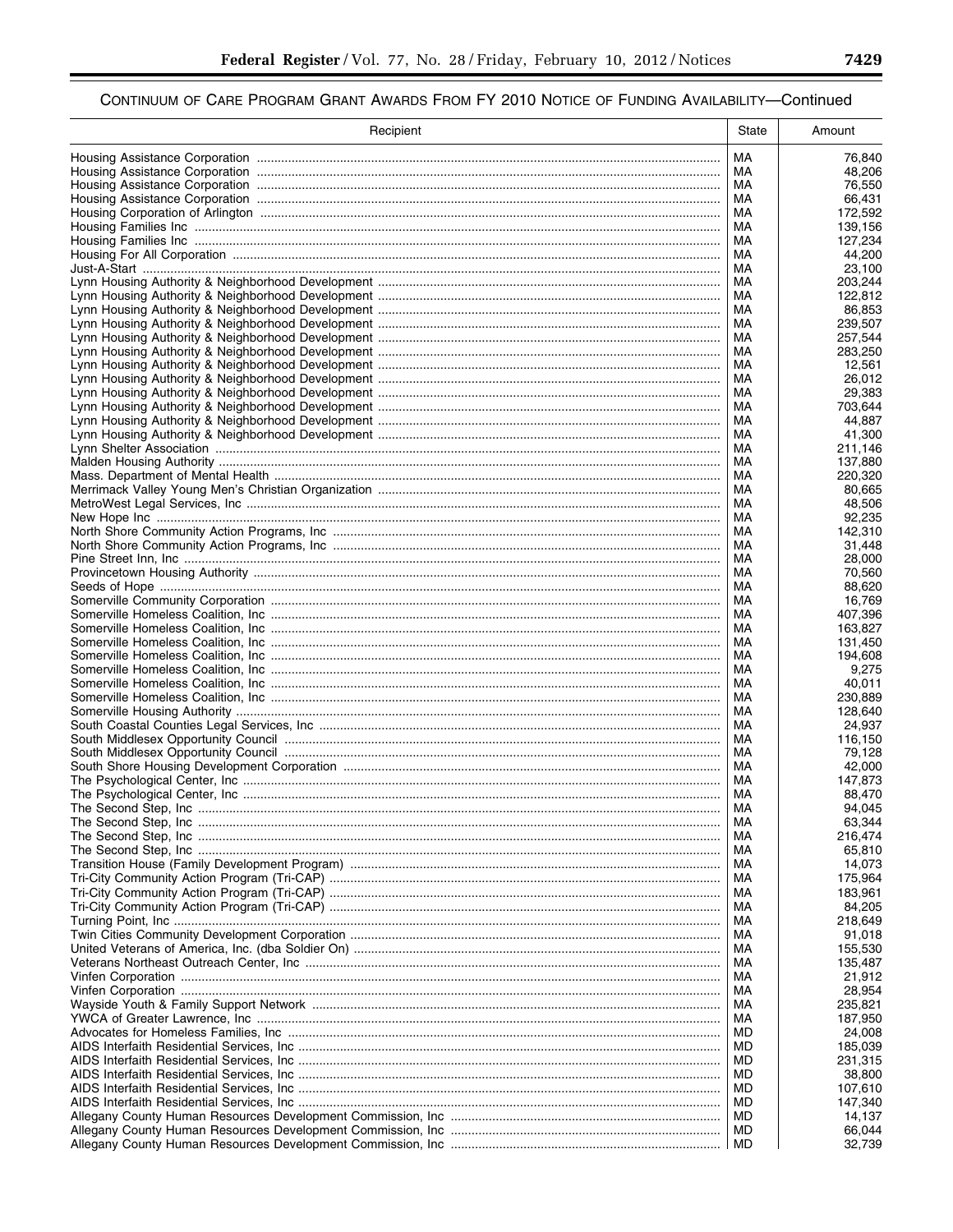▀

| Recipient | <b>State</b> | Amount             |
|-----------|--------------|--------------------|
|           | MD           | 68,460             |
|           | MD           | 54,548             |
|           | MD           | 171,056            |
|           | MD<br>MD     | 57,225<br>329,983  |
|           | MD           | 129,499            |
|           | MD           | 315,679            |
|           | MD           | 41,597             |
|           | MD           | 252,273            |
|           | MD           | 70,786             |
|           | MD           | 56,784             |
|           | MD           | 57,107             |
|           | MD<br>MD     | 113,400<br>79,198  |
|           | MD           | 15,750             |
|           | MD           | 80,138             |
|           | MD           | 247,453            |
|           | MD           | 252,874            |
|           | MD           | 227,566            |
|           | MD           | 369,600            |
|           | MD           | 159,600            |
|           | MD<br>MD     | 392,200<br>342,117 |
|           | MD           | 105,000            |
|           | MD           | 431,727            |
|           | MD           | 168,914            |
|           | MD           | 162,502            |
|           | MD           | 18,252             |
|           | MD           | 86,391             |
|           | MD           | 24,245             |
|           | MD<br>MD     | 76,684<br>37,996   |
|           | MD           | 1,001,736          |
|           | MD           | 55,860             |
|           | MD           | 74,001             |
|           | MD           | 135,612            |
|           | MD           | 1,345,848          |
|           | MD           | 55,347             |
|           | MD           | 205,926            |
|           | MD<br>MD     | 58,776<br>584,306  |
|           | MD           | 73,069             |
|           | MD           | 235,900            |
|           | MD           | 41,149             |
|           | MD           | 97,356             |
|           | MD           | 63,125             |
|           | MD           | 175,124            |
|           | MD           | 35,343             |
|           | MD<br>MD     | 397,793<br>78,750  |
|           | MD           | 315,600            |
|           | MD           | 335,087            |
|           | MD           | 116,784            |
|           | MD           | 389,280            |
|           | MD           | 67,554             |
|           | MD           | 875,880            |
|           | MD           | 69,258             |
|           | MD           | 165,152            |
|           | MD<br>MD     | 23,520<br>356,030  |
|           | MD           | 1,467,096          |
|           | MD           | 816,609            |
|           | MD           | 155,548            |
|           | MD           | 488,651            |
|           | MD           | 121,248            |
|           | MD           | 100,247            |
|           | MD           | 308,504            |
|           | MD           | 34,341             |
|           | MD<br>MD     | 297,461<br>113,616 |
|           | MD           | 251,744            |
|           | MD.          | 46,235             |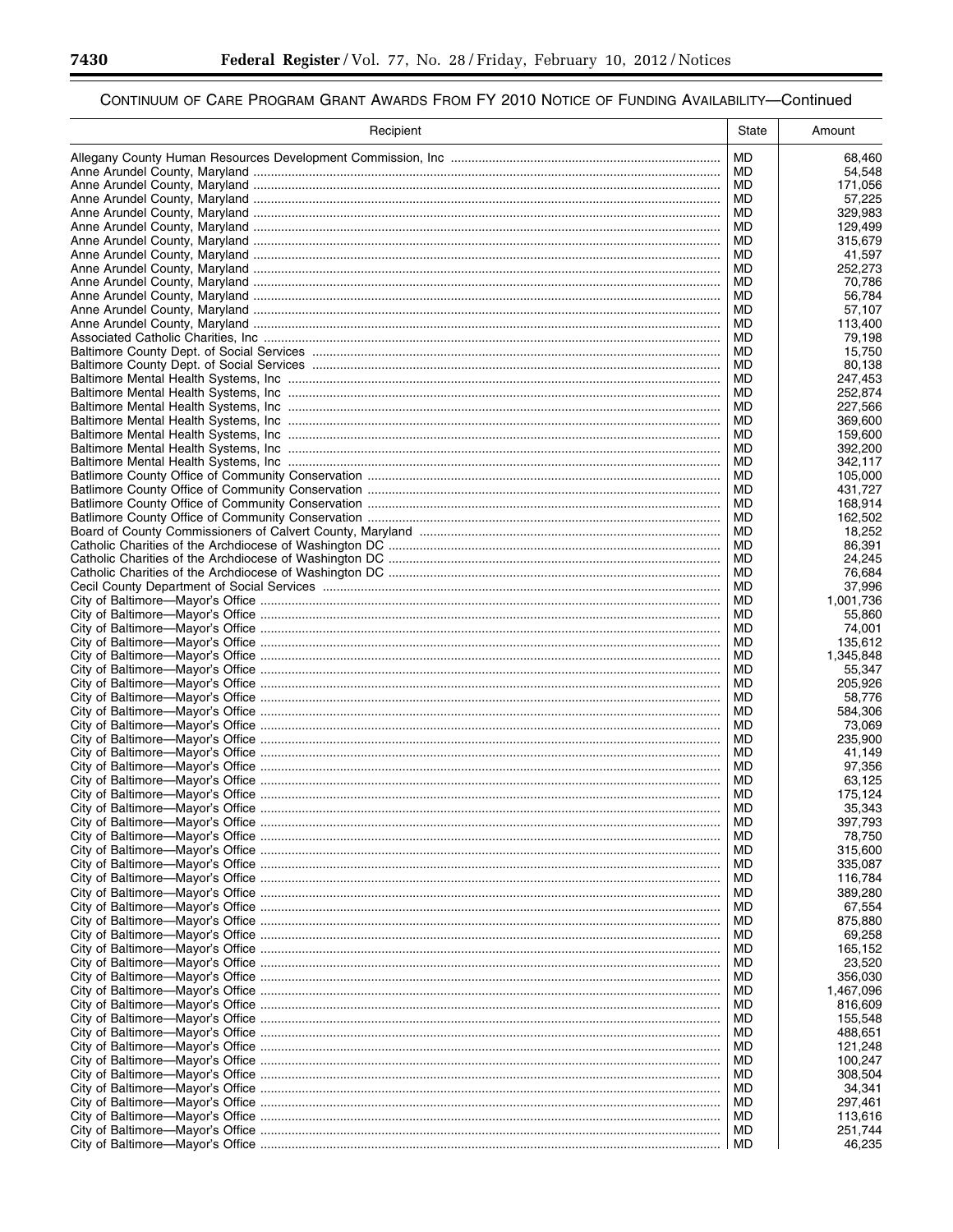| Recipient | State           | Amount             |
|-----------|-----------------|--------------------|
|           | MD              | 315,600            |
|           | MD              | 173,250            |
|           | MD              | 32,983             |
|           | MD<br>MD        | 102,062            |
|           | MD              | 209,400<br>113,461 |
|           | MD              | 38,127             |
|           | MD              | 291,244            |
|           | MD              | 60,624             |
|           | MD              | 31,137             |
|           | MD<br>MD        | 107,116<br>100,044 |
|           | MD              | 704,886            |
|           | MD              | 214,025            |
|           | MD              | 45,378             |
|           | MD<br>MD        | 136,404<br>166,656 |
|           | MD              | 231,420            |
|           | MD              | 109,032            |
|           | MD              | 50,496             |
|           | MD              | 252,480            |
|           | MD<br>MD        | 114,805<br>350.352 |
|           | <b>MD</b>       | 363.849            |
|           | MD              | 1,421,238          |
|           | <b>MD</b>       | 43,579             |
|           | MD              | 1,895,208          |
|           | MD<br>MD        | 50,022             |
|           | MD              | 611,913<br>586,560 |
|           | MD              | 98,780             |
|           | MD              | 65,895             |
|           | MD              | 135,536            |
|           | MD<br>MD        | 128,247<br>174,593 |
|           | MD              | 26,888             |
|           | MD              | 13,584             |
|           | MD              | 192,763            |
|           | MD              | 39,019             |
|           | MD<br>MD        | 25,830<br>21,852   |
|           | MD              | 9,843              |
|           | MD              | 12,974             |
|           | MD              | 52,473             |
|           | MD              | 5,568              |
|           | MD<br>MD        | 153,305<br>56,047  |
|           | MD              | 48,358             |
|           | MD              | 20,111             |
|           | MD              | 83,944             |
|           | MD              | 10,185             |
|           | <b>MD</b><br>MD | 71,263<br>10,585   |
|           | <b>MD</b>       | 9,273              |
|           | MD              | 10,244             |
|           | <b>MD</b>       | 83,975             |
|           | MD              | 89,770             |
|           | <b>MD</b><br>MD | 35,074<br>17,479   |
|           | <b>MD</b>       | 40,630             |
|           | MD              | 42,451             |
|           | <b>MD</b>       | 34,908             |
|           | MD              | 17,449             |
|           | <b>MD</b><br>MD | 174,554<br>70,633  |
|           | <b>MD</b>       | 10,574             |
|           | MD              | 110,360            |
|           | <b>MD</b>       | 11,471             |
|           | MD              | 2,307,775          |
|           | <b>MD</b><br>MD | 262,956<br>217,406 |
|           | MD              | 79,533             |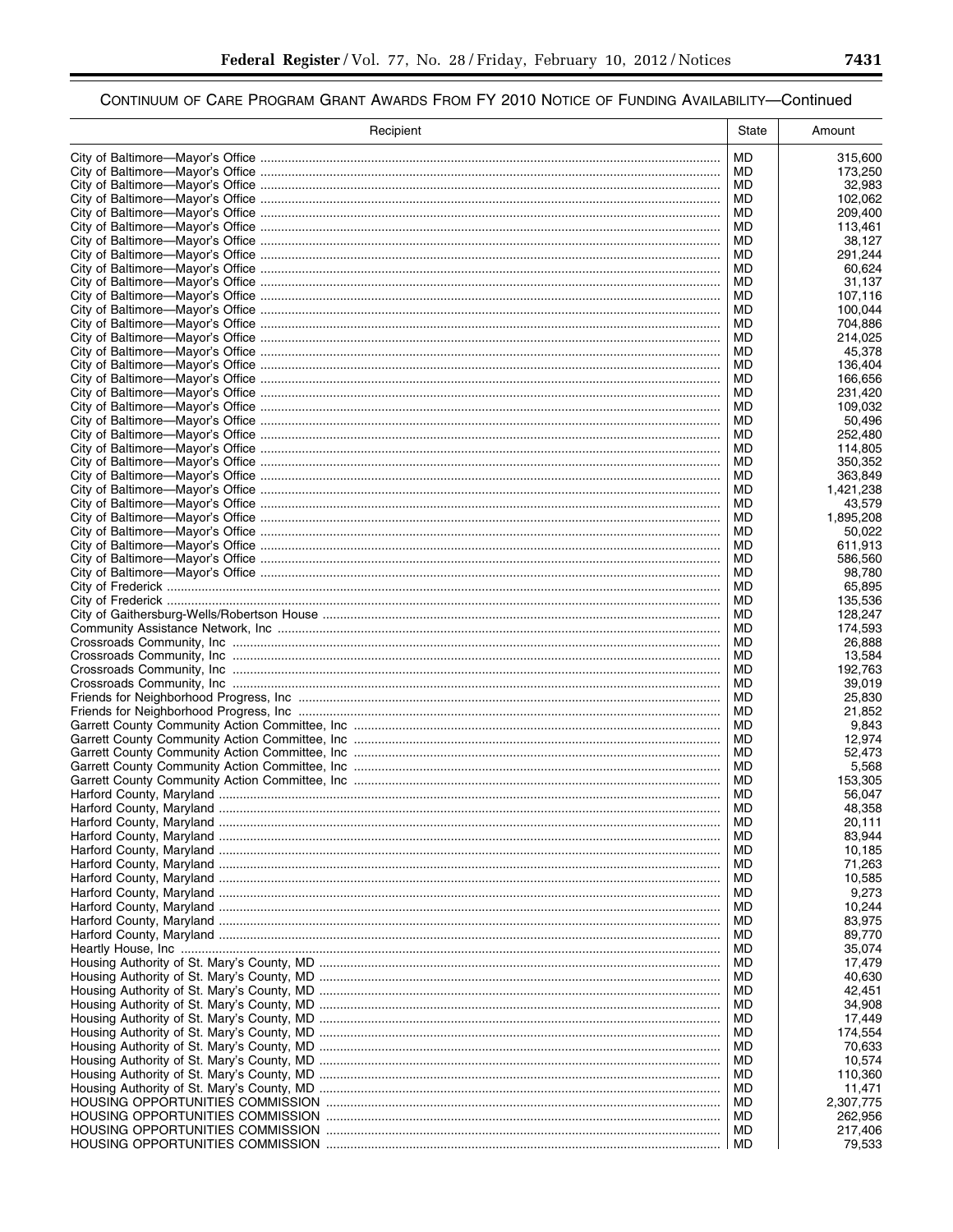-

▀

| Recipient | State    | Amount               |
|-----------|----------|----------------------|
|           | MD       | 653,784              |
|           | MD       | 130,335              |
|           | MD       | 70,504               |
|           | MD<br>MD | 236,433<br>52,363    |
|           | MD       | 171,420              |
|           | MD       | 73,776               |
|           | MD       | 44,000               |
|           | MD       | 86,135               |
|           | MD       | 42,792               |
|           | MD<br>MD | 15,240<br>65,402     |
|           | MD       | 7,668                |
|           | MD       | 248,745              |
|           | MD       | 235,903              |
|           | MD<br>MD | 228,186<br>136,761   |
|           | MD       | 185,770              |
|           | MD       | 47,265               |
|           | MD       | 158,815              |
|           | MD       | 615,228              |
|           | MD<br>MD | 156,744<br>323,088   |
|           | MD       | 273,012              |
|           | MD       | 104,088              |
|           | MD       | 61,920               |
|           | MD       | 122,988              |
|           | MD<br>MD | 1,189,080<br>126,060 |
|           | MD       | 270,888              |
|           | MD       | 145,176              |
|           | MD       | 63,252               |
|           | MD       | 178,548              |
|           | MD<br>MD | 47,244<br>274,848    |
|           | MD       | 46,404               |
|           | MD       | 219,816              |
|           | MD       | 237,492              |
|           | MD       | 86,976               |
|           | MD<br>MD | 59,306<br>182,532    |
|           | MD       | 138,183              |
|           | MD       | 131,260              |
|           | MD       | 134,433              |
|           | MD<br>MD | 511,058<br>826,569   |
|           | MD       | 359,232              |
|           | MD       | 57,295               |
|           | MD       | 313,693              |
|           | MD       | 116,193              |
|           | MD<br>MD | 1,289,000<br>382,783 |
|           | MD       | 234.720              |
|           | MD       | 368,004              |
|           | MD       | 132,958              |
|           | MD       | 13,447               |
|           | MD<br>MD | 26,929               |
|           | MD       | 13,866<br>221,433    |
|           | MD       | 14,076               |
|           | MD       | 421,857              |
|           | MD       | 271,956              |
|           | MD       | 640,658              |
|           | MD<br>MD | 194,852<br>158,919   |
|           | MD       | 161,403              |
|           | MD       | 56,367               |
|           | MD       | 198,729              |
|           | MD<br>MD | 45,839               |
|           | MD       | 70,350<br>369,536    |
|           | МE       | 304,266              |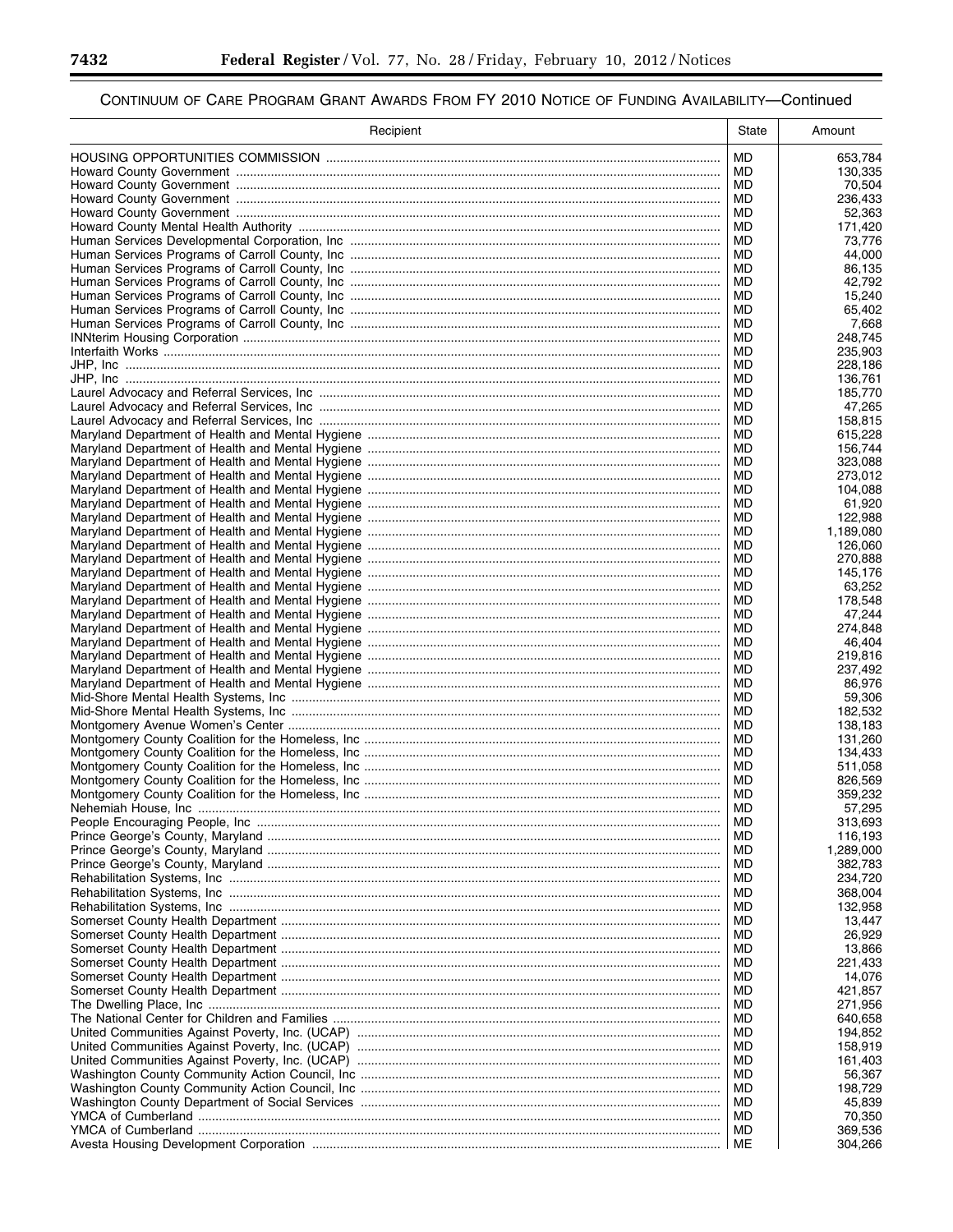| Recipient | State    | Amount               |
|-----------|----------|----------------------|
|           | ME       | 73,500               |
|           | ME       | 12.600               |
|           | ME       | 296,604              |
|           | ME<br>ME | 346,296              |
|           | ME       | 78,240<br>15,443     |
|           | МE       | 70,016               |
|           | ME       | 158,125              |
|           | МE       | 18,599               |
|           | ME       | 19,635               |
|           | ME<br>ME | 283,253<br>64,410    |
|           | ME       | 27,251               |
|           | ME       | 9,975                |
|           | ME       | 19,539               |
|           | ME       | 32,838               |
|           | ME<br>ME | 70,652<br>163,800    |
|           | ME       | 22,715               |
|           | ME       | 154,959              |
|           | МE       | 66,431               |
|           | МE       | 27,969               |
|           | ME<br>МE | 16,758<br>71,355     |
|           | МE       | 167,116              |
|           | МE       | 27,900               |
|           | ME       | 16,373               |
|           | МE       | 95,550               |
|           | ME       | 109,068              |
|           | ME<br>ME | 104,724<br>207,696   |
|           | МE       | 1,264,812            |
|           | ME       | 208,860              |
|           | ME       | 817,800              |
|           | ME       | 23,004               |
|           | МE<br>ME | 559,692<br>1,526,304 |
|           | ME       | 30,672               |
|           | ME       | 103,800              |
|           | МE       | 1,551,432            |
|           | ME       | 457,320              |
|           | ME<br>ME | 31,140<br>360.084    |
|           | ME       | 6,825                |
|           | ME       | 16,519               |
|           | МE       | 28,927               |
|           | ME       | 33,238               |
|           | ME<br>ME | 99,174<br>111,127    |
|           | ME       | 307,099              |
|           | ME       | 126,936              |
|           | МE       | 82,356               |
|           | MI       | 52,207               |
|           | MI       | 84,800               |
|           | MI<br>МI | 33,469<br>36,211     |
|           | МI       | 111,726              |
|           | МI       | 66,840               |
|           | МI       | 218,376              |
|           | МI       | 52,200               |
|           | МI<br>МI | 201,636<br>278,400   |
|           | МI       | 38,820               |
|           | МI       | 83,334               |
|           | МI       | 86,534               |
|           | МI       | 60,483               |
|           | МI<br>МI | 106,488              |
|           | МI       | 14,422<br>20,700     |
|           | МI       | 106,791              |
|           | MI       | 93,809               |
|           | MI       | 188,724              |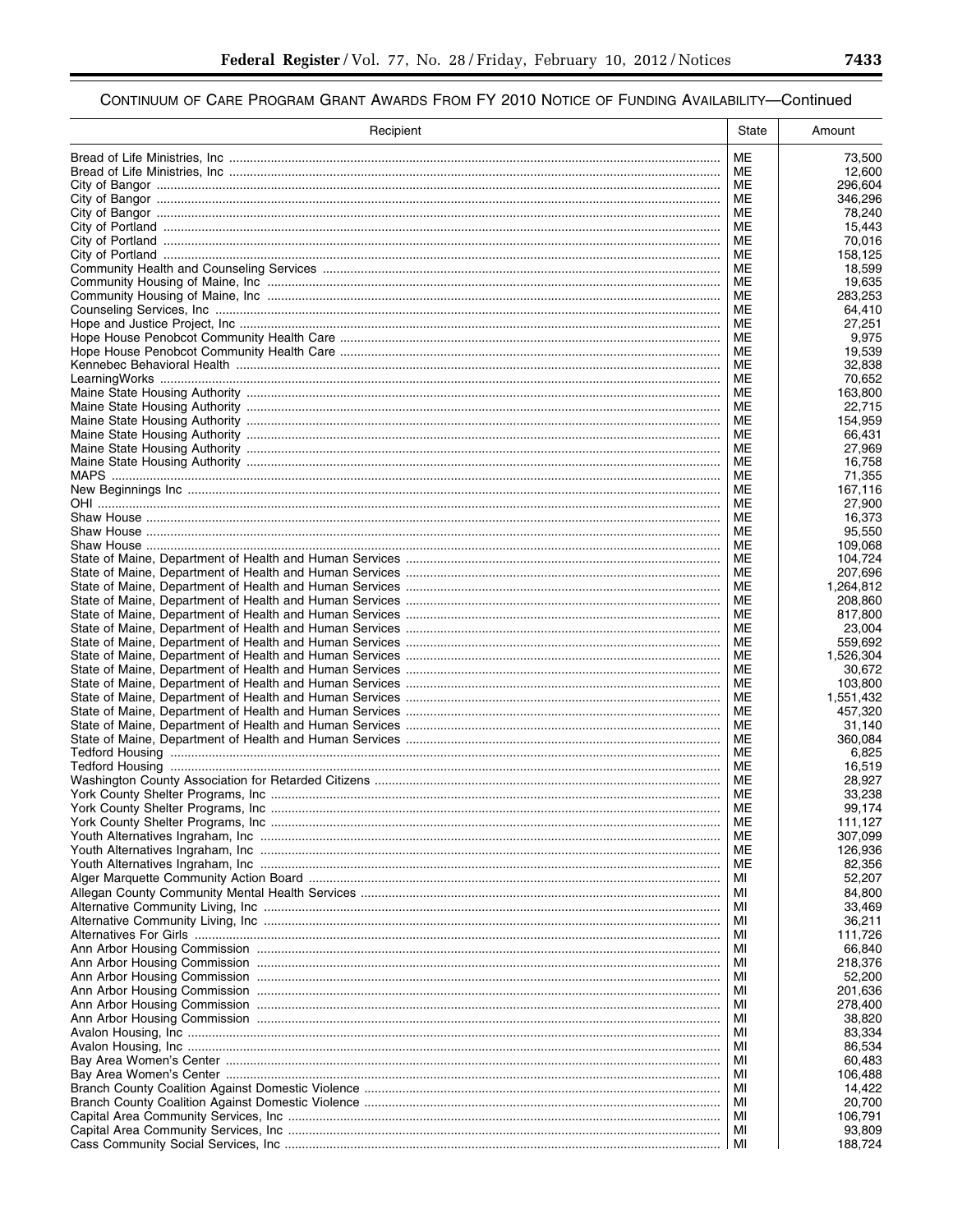-

▀

| Recipient | State    | Amount             |
|-----------|----------|--------------------|
|           | МI       | 257,272            |
|           | MI       | 420,000            |
|           | МI       | 104,240            |
|           | MI<br>МI | 355,618<br>181,417 |
|           | МI       | 23,220             |
|           | МI       | 81,736             |
|           | МI       | 85,795             |
|           | МI       | 38,614             |
|           | MI       | 228,488            |
|           | МI<br>MI | 249,854<br>231,583 |
|           | МI       | 127,813            |
|           | МI       | 297,216            |
|           | МI       | 40,560             |
|           | МI       | 287,892            |
|           | МI       | 401,246            |
|           | МI<br>МI | 214,404<br>453,143 |
|           | МI       | 112,665            |
|           | МI       | 385,826            |
|           | МI       | 258,768            |
|           | МI       | 62,842             |
|           | МI       | 62,842             |
|           | MI<br>МI | 172,900<br>39,334  |
|           | MI       | 46,115             |
|           | МI       | 149,999            |
|           | MI       | 24.000             |
|           | МI       | 97,081             |
|           | MI       | 585,090            |
|           | МI       | 254,580            |
|           | MI<br>МI | 135,338<br>84,979  |
|           | MI       | 68,259             |
|           | МI       | 105,546            |
|           | МI       | 660,686            |
|           | МI       | 308,083            |
|           | MI       | 84,546             |
|           | МI<br>MI | 132,999            |
|           | МI       | 105,000<br>82.761  |
|           | МI       | 680,524            |
|           | МI       | 269,267            |
|           | МI       | 54,932             |
|           | МI       | 190,243            |
|           | МI       | 56,131             |
|           | МI<br>MI | 143,119<br>58,180  |
|           | МI       | 161,124            |
|           | МI       | 71,554             |
|           | МI       | 330,122            |
|           | МI       | 69,737             |
|           | МI       | 326,432            |
|           | МI<br>МI | 75,441<br>50,199   |
|           | МI       | 209,365            |
|           | МI       | 168,253            |
|           | МI       | 212,524            |
|           | МI       | 149,689            |
|           | МI       | 319,414            |
|           | МI       | 100,006            |
|           | МI<br>МI | 122,665<br>144,435 |
|           | МI       | 206,398            |
|           | МI       | 267,996            |
|           | МI       | 102,888            |
|           | МI       | 16,598             |
|           | МI       | 260,310            |
|           | МI       | 256,080            |
|           | МI<br>MI | 245,680<br>607,695 |
|           |          |                    |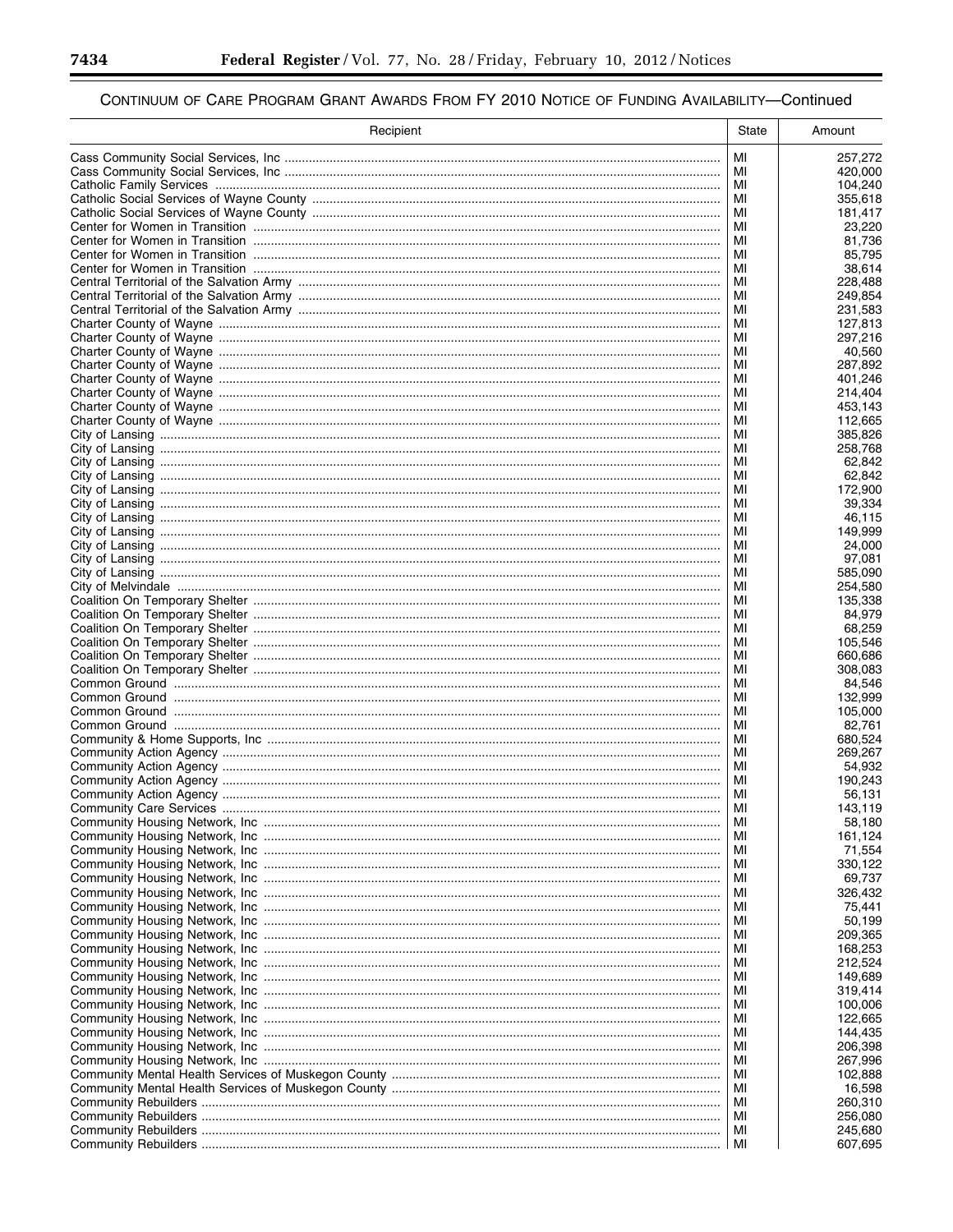| MI<br>29,820<br>MI<br>136,666<br>МI<br>779,412<br>MI<br>383,424<br>МI<br>145,440<br>218,943<br>МI<br>MI<br>31,271<br>MI<br>17,585<br>МI<br>96,996<br>MI<br>400,233<br>МI<br>1,009,997<br>MI<br>622,667<br>MI<br>1,057,721<br>MI<br>448,436<br>MI<br>543,532<br>MI<br>493,646<br>MI<br>426,160<br>MI<br>759,593<br>MI<br>406,740<br>MI<br>220,333<br>MI<br>100,935<br>MI<br>115,166<br>MI<br>36.750<br>MI<br>47,580<br>MI<br>58,708<br>MI<br>31.500<br>MI<br>42.105<br>MI<br>12.588<br>MI<br>60.170<br>MI<br>383,543<br>MI<br>171,708<br>MI<br>32,550<br>MI<br>26,250<br>MI<br>36,750<br>MI<br>402,066<br>MI<br>25,620<br>MI<br>51,923<br>MI<br>120,086<br>MI<br>121,568<br>МI<br>226,900<br>MI<br>118,009<br>MI<br>175,166<br>MI<br>86.758<br>МI<br>116,667<br>MI<br>63,000<br>MI<br>190,273<br>MI<br>317.960<br>MI<br>17,168<br>47,862<br>MI<br>MI<br>49,875<br>13,967<br>MI<br>MI<br>197,007<br>МI<br>244,603<br>MI<br>38,810<br>816,441<br>МI<br>MI<br>116,428<br>МI<br>51,972<br>MI<br>299,401<br>258,648<br>МI<br>MI<br>38,149<br>МI<br>58,079<br>MI<br>58,052<br>38,803<br>MI<br>MI<br>109,113<br>MI<br>37,596<br>MI<br>3,000<br>32,780<br>MI<br>МI<br>86,511<br>MI | Recipient | State | Amount  |
|---------------------------------------------------------------------------------------------------------------------------------------------------------------------------------------------------------------------------------------------------------------------------------------------------------------------------------------------------------------------------------------------------------------------------------------------------------------------------------------------------------------------------------------------------------------------------------------------------------------------------------------------------------------------------------------------------------------------------------------------------------------------------------------------------------------------------------------------------------------------------------------------------------------------------------------------------------------------------------------------------------------------------------------------------------------------------------------------------------------------------------------------------------------------------|-----------|-------|---------|
|                                                                                                                                                                                                                                                                                                                                                                                                                                                                                                                                                                                                                                                                                                                                                                                                                                                                                                                                                                                                                                                                                                                                                                           |           |       |         |
|                                                                                                                                                                                                                                                                                                                                                                                                                                                                                                                                                                                                                                                                                                                                                                                                                                                                                                                                                                                                                                                                                                                                                                           |           |       |         |
|                                                                                                                                                                                                                                                                                                                                                                                                                                                                                                                                                                                                                                                                                                                                                                                                                                                                                                                                                                                                                                                                                                                                                                           |           |       |         |
|                                                                                                                                                                                                                                                                                                                                                                                                                                                                                                                                                                                                                                                                                                                                                                                                                                                                                                                                                                                                                                                                                                                                                                           |           |       |         |
|                                                                                                                                                                                                                                                                                                                                                                                                                                                                                                                                                                                                                                                                                                                                                                                                                                                                                                                                                                                                                                                                                                                                                                           |           |       |         |
|                                                                                                                                                                                                                                                                                                                                                                                                                                                                                                                                                                                                                                                                                                                                                                                                                                                                                                                                                                                                                                                                                                                                                                           |           |       |         |
|                                                                                                                                                                                                                                                                                                                                                                                                                                                                                                                                                                                                                                                                                                                                                                                                                                                                                                                                                                                                                                                                                                                                                                           |           |       |         |
|                                                                                                                                                                                                                                                                                                                                                                                                                                                                                                                                                                                                                                                                                                                                                                                                                                                                                                                                                                                                                                                                                                                                                                           |           |       |         |
|                                                                                                                                                                                                                                                                                                                                                                                                                                                                                                                                                                                                                                                                                                                                                                                                                                                                                                                                                                                                                                                                                                                                                                           |           |       |         |
|                                                                                                                                                                                                                                                                                                                                                                                                                                                                                                                                                                                                                                                                                                                                                                                                                                                                                                                                                                                                                                                                                                                                                                           |           |       |         |
|                                                                                                                                                                                                                                                                                                                                                                                                                                                                                                                                                                                                                                                                                                                                                                                                                                                                                                                                                                                                                                                                                                                                                                           |           |       |         |
|                                                                                                                                                                                                                                                                                                                                                                                                                                                                                                                                                                                                                                                                                                                                                                                                                                                                                                                                                                                                                                                                                                                                                                           |           |       |         |
|                                                                                                                                                                                                                                                                                                                                                                                                                                                                                                                                                                                                                                                                                                                                                                                                                                                                                                                                                                                                                                                                                                                                                                           |           |       |         |
|                                                                                                                                                                                                                                                                                                                                                                                                                                                                                                                                                                                                                                                                                                                                                                                                                                                                                                                                                                                                                                                                                                                                                                           |           |       |         |
|                                                                                                                                                                                                                                                                                                                                                                                                                                                                                                                                                                                                                                                                                                                                                                                                                                                                                                                                                                                                                                                                                                                                                                           |           |       |         |
|                                                                                                                                                                                                                                                                                                                                                                                                                                                                                                                                                                                                                                                                                                                                                                                                                                                                                                                                                                                                                                                                                                                                                                           |           |       |         |
|                                                                                                                                                                                                                                                                                                                                                                                                                                                                                                                                                                                                                                                                                                                                                                                                                                                                                                                                                                                                                                                                                                                                                                           |           |       |         |
|                                                                                                                                                                                                                                                                                                                                                                                                                                                                                                                                                                                                                                                                                                                                                                                                                                                                                                                                                                                                                                                                                                                                                                           |           |       |         |
|                                                                                                                                                                                                                                                                                                                                                                                                                                                                                                                                                                                                                                                                                                                                                                                                                                                                                                                                                                                                                                                                                                                                                                           |           |       |         |
|                                                                                                                                                                                                                                                                                                                                                                                                                                                                                                                                                                                                                                                                                                                                                                                                                                                                                                                                                                                                                                                                                                                                                                           |           |       |         |
|                                                                                                                                                                                                                                                                                                                                                                                                                                                                                                                                                                                                                                                                                                                                                                                                                                                                                                                                                                                                                                                                                                                                                                           |           |       |         |
|                                                                                                                                                                                                                                                                                                                                                                                                                                                                                                                                                                                                                                                                                                                                                                                                                                                                                                                                                                                                                                                                                                                                                                           |           |       |         |
|                                                                                                                                                                                                                                                                                                                                                                                                                                                                                                                                                                                                                                                                                                                                                                                                                                                                                                                                                                                                                                                                                                                                                                           |           |       |         |
|                                                                                                                                                                                                                                                                                                                                                                                                                                                                                                                                                                                                                                                                                                                                                                                                                                                                                                                                                                                                                                                                                                                                                                           |           |       |         |
|                                                                                                                                                                                                                                                                                                                                                                                                                                                                                                                                                                                                                                                                                                                                                                                                                                                                                                                                                                                                                                                                                                                                                                           |           |       |         |
|                                                                                                                                                                                                                                                                                                                                                                                                                                                                                                                                                                                                                                                                                                                                                                                                                                                                                                                                                                                                                                                                                                                                                                           |           |       |         |
|                                                                                                                                                                                                                                                                                                                                                                                                                                                                                                                                                                                                                                                                                                                                                                                                                                                                                                                                                                                                                                                                                                                                                                           |           |       |         |
|                                                                                                                                                                                                                                                                                                                                                                                                                                                                                                                                                                                                                                                                                                                                                                                                                                                                                                                                                                                                                                                                                                                                                                           |           |       |         |
|                                                                                                                                                                                                                                                                                                                                                                                                                                                                                                                                                                                                                                                                                                                                                                                                                                                                                                                                                                                                                                                                                                                                                                           |           |       |         |
|                                                                                                                                                                                                                                                                                                                                                                                                                                                                                                                                                                                                                                                                                                                                                                                                                                                                                                                                                                                                                                                                                                                                                                           |           |       |         |
|                                                                                                                                                                                                                                                                                                                                                                                                                                                                                                                                                                                                                                                                                                                                                                                                                                                                                                                                                                                                                                                                                                                                                                           |           |       |         |
|                                                                                                                                                                                                                                                                                                                                                                                                                                                                                                                                                                                                                                                                                                                                                                                                                                                                                                                                                                                                                                                                                                                                                                           |           |       |         |
|                                                                                                                                                                                                                                                                                                                                                                                                                                                                                                                                                                                                                                                                                                                                                                                                                                                                                                                                                                                                                                                                                                                                                                           |           |       |         |
|                                                                                                                                                                                                                                                                                                                                                                                                                                                                                                                                                                                                                                                                                                                                                                                                                                                                                                                                                                                                                                                                                                                                                                           |           |       |         |
|                                                                                                                                                                                                                                                                                                                                                                                                                                                                                                                                                                                                                                                                                                                                                                                                                                                                                                                                                                                                                                                                                                                                                                           |           |       |         |
|                                                                                                                                                                                                                                                                                                                                                                                                                                                                                                                                                                                                                                                                                                                                                                                                                                                                                                                                                                                                                                                                                                                                                                           |           |       |         |
|                                                                                                                                                                                                                                                                                                                                                                                                                                                                                                                                                                                                                                                                                                                                                                                                                                                                                                                                                                                                                                                                                                                                                                           |           |       |         |
|                                                                                                                                                                                                                                                                                                                                                                                                                                                                                                                                                                                                                                                                                                                                                                                                                                                                                                                                                                                                                                                                                                                                                                           |           |       |         |
|                                                                                                                                                                                                                                                                                                                                                                                                                                                                                                                                                                                                                                                                                                                                                                                                                                                                                                                                                                                                                                                                                                                                                                           |           |       |         |
|                                                                                                                                                                                                                                                                                                                                                                                                                                                                                                                                                                                                                                                                                                                                                                                                                                                                                                                                                                                                                                                                                                                                                                           |           |       |         |
|                                                                                                                                                                                                                                                                                                                                                                                                                                                                                                                                                                                                                                                                                                                                                                                                                                                                                                                                                                                                                                                                                                                                                                           |           |       |         |
|                                                                                                                                                                                                                                                                                                                                                                                                                                                                                                                                                                                                                                                                                                                                                                                                                                                                                                                                                                                                                                                                                                                                                                           |           |       |         |
|                                                                                                                                                                                                                                                                                                                                                                                                                                                                                                                                                                                                                                                                                                                                                                                                                                                                                                                                                                                                                                                                                                                                                                           |           |       |         |
|                                                                                                                                                                                                                                                                                                                                                                                                                                                                                                                                                                                                                                                                                                                                                                                                                                                                                                                                                                                                                                                                                                                                                                           |           |       |         |
|                                                                                                                                                                                                                                                                                                                                                                                                                                                                                                                                                                                                                                                                                                                                                                                                                                                                                                                                                                                                                                                                                                                                                                           |           |       |         |
|                                                                                                                                                                                                                                                                                                                                                                                                                                                                                                                                                                                                                                                                                                                                                                                                                                                                                                                                                                                                                                                                                                                                                                           |           |       |         |
|                                                                                                                                                                                                                                                                                                                                                                                                                                                                                                                                                                                                                                                                                                                                                                                                                                                                                                                                                                                                                                                                                                                                                                           |           |       |         |
|                                                                                                                                                                                                                                                                                                                                                                                                                                                                                                                                                                                                                                                                                                                                                                                                                                                                                                                                                                                                                                                                                                                                                                           |           |       |         |
|                                                                                                                                                                                                                                                                                                                                                                                                                                                                                                                                                                                                                                                                                                                                                                                                                                                                                                                                                                                                                                                                                                                                                                           |           |       |         |
|                                                                                                                                                                                                                                                                                                                                                                                                                                                                                                                                                                                                                                                                                                                                                                                                                                                                                                                                                                                                                                                                                                                                                                           |           |       |         |
|                                                                                                                                                                                                                                                                                                                                                                                                                                                                                                                                                                                                                                                                                                                                                                                                                                                                                                                                                                                                                                                                                                                                                                           |           |       |         |
|                                                                                                                                                                                                                                                                                                                                                                                                                                                                                                                                                                                                                                                                                                                                                                                                                                                                                                                                                                                                                                                                                                                                                                           |           |       |         |
|                                                                                                                                                                                                                                                                                                                                                                                                                                                                                                                                                                                                                                                                                                                                                                                                                                                                                                                                                                                                                                                                                                                                                                           |           |       |         |
|                                                                                                                                                                                                                                                                                                                                                                                                                                                                                                                                                                                                                                                                                                                                                                                                                                                                                                                                                                                                                                                                                                                                                                           |           |       |         |
|                                                                                                                                                                                                                                                                                                                                                                                                                                                                                                                                                                                                                                                                                                                                                                                                                                                                                                                                                                                                                                                                                                                                                                           |           |       |         |
|                                                                                                                                                                                                                                                                                                                                                                                                                                                                                                                                                                                                                                                                                                                                                                                                                                                                                                                                                                                                                                                                                                                                                                           |           |       | 171,337 |
| МI<br>100,762                                                                                                                                                                                                                                                                                                                                                                                                                                                                                                                                                                                                                                                                                                                                                                                                                                                                                                                                                                                                                                                                                                                                                             |           |       |         |
| 107,716<br>MI<br>MI<br>103,106                                                                                                                                                                                                                                                                                                                                                                                                                                                                                                                                                                                                                                                                                                                                                                                                                                                                                                                                                                                                                                                                                                                                            |           |       |         |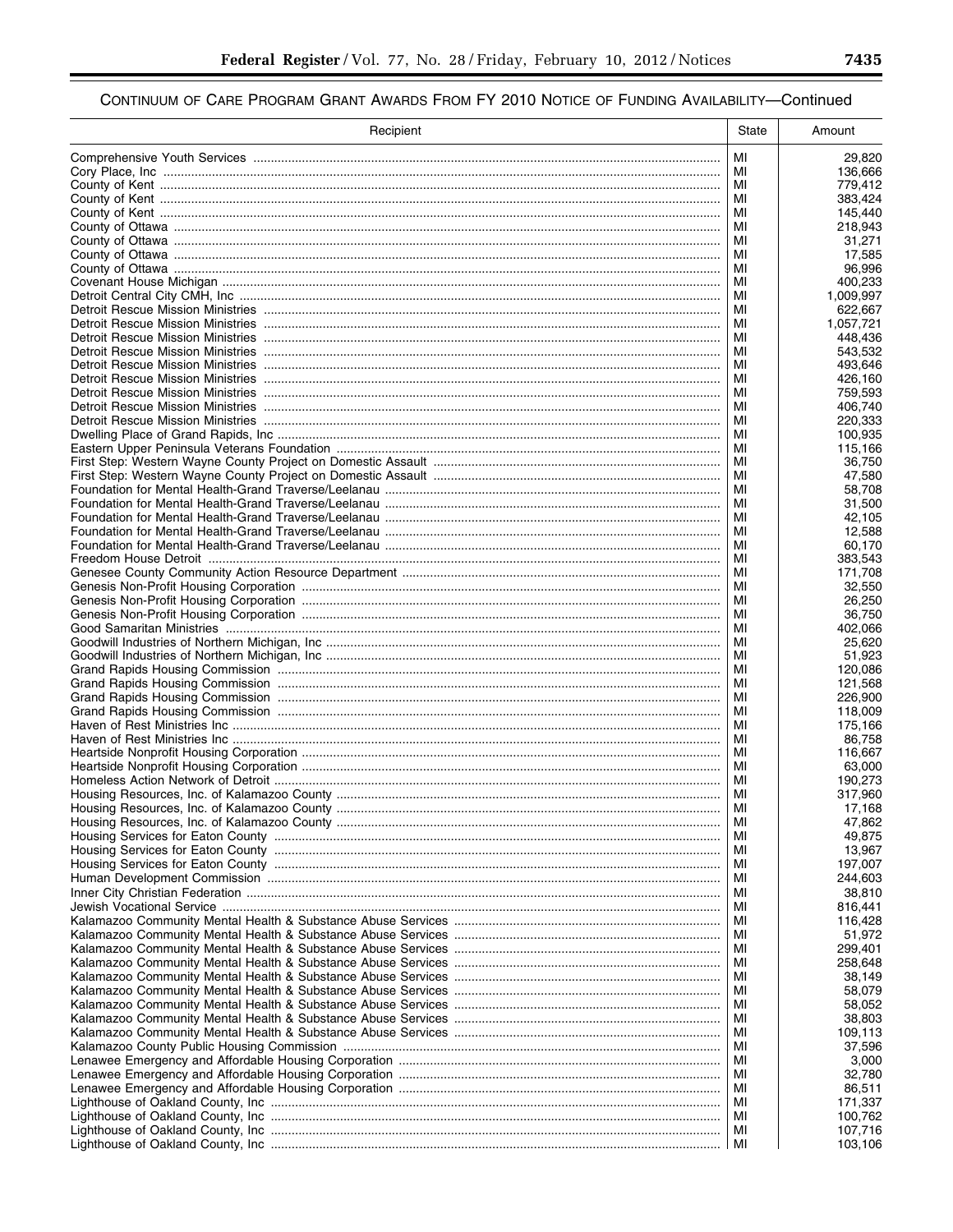▀

| Recipient | State    | Amount             |
|-----------|----------|--------------------|
|           | МI       | 203,741            |
|           | MI       | 76,650             |
|           | МI       | 313,713            |
|           | MI       | 67,553             |
|           | МI<br>МI | 76,987<br>12,223   |
|           | МI       | 89,209             |
|           | МI       | 104,307            |
|           | MI       | 22,816             |
|           | MI       | 29,919             |
|           | MI<br>MI | 28,890<br>289,004  |
|           | МI       | 132,235            |
|           | МI       | 243,585            |
|           | МI       | 281,821            |
|           | МI<br>МI | 381,556            |
|           | МI       | 124,287<br>205,542 |
|           | МI       | 247,570            |
|           | МI       | 28,250             |
|           | МI       | 89,577             |
|           | МI       | 50,269             |
|           | МI<br>МI | 231,538<br>343,555 |
|           | МI       | 61,518             |
|           | МI       | 24,749             |
|           | MI       | 66,247             |
|           | MI       | 51,100             |
|           | MI<br>МI | 403,071<br>41,316  |
|           | MI       | 2,142,744          |
|           | МI       | 238,820            |
|           | MI       | 214,855            |
|           | МI       | 338,640            |
|           | MI<br>МI | 134,208<br>185,136 |
|           | МI       | 703,649            |
|           | МI       | 317,400            |
|           | MI       | 362,827            |
|           | MI<br>MI | 165,636            |
|           | MI       | 510,980<br>248,724 |
|           | МI       | 40.560             |
|           | МI       | 170.736            |
|           | МI       | 180,108            |
|           | МI<br>MI | 154.128<br>178,644 |
|           | МI       | 340,104            |
|           | МI       | 322,507            |
|           | МI       | 414,918            |
|           | МI       | 537,640            |
|           | МI<br>МI | 870,274<br>117,454 |
|           | МI       | 640,500            |
|           | МI       | 709,836            |
|           | МI       | 102,741            |
|           | МI       | 1,900,000          |
|           | МI       | 16,080             |
|           | МI<br>МI | 16,687<br>25,083   |
|           | МI       | 8,364              |
|           | МI       | 11,162             |
|           | МI       | 112,157            |
|           | МI<br>МI | 146,877            |
|           | МI       | 50,818<br>700,009  |
|           | МI       | 168,871            |
|           | МI       | 57,833             |
|           | МI       | 85,000             |
|           | МI       | 194,214            |
|           | МI<br>MI | 214,539<br>70,620  |
|           |          |                    |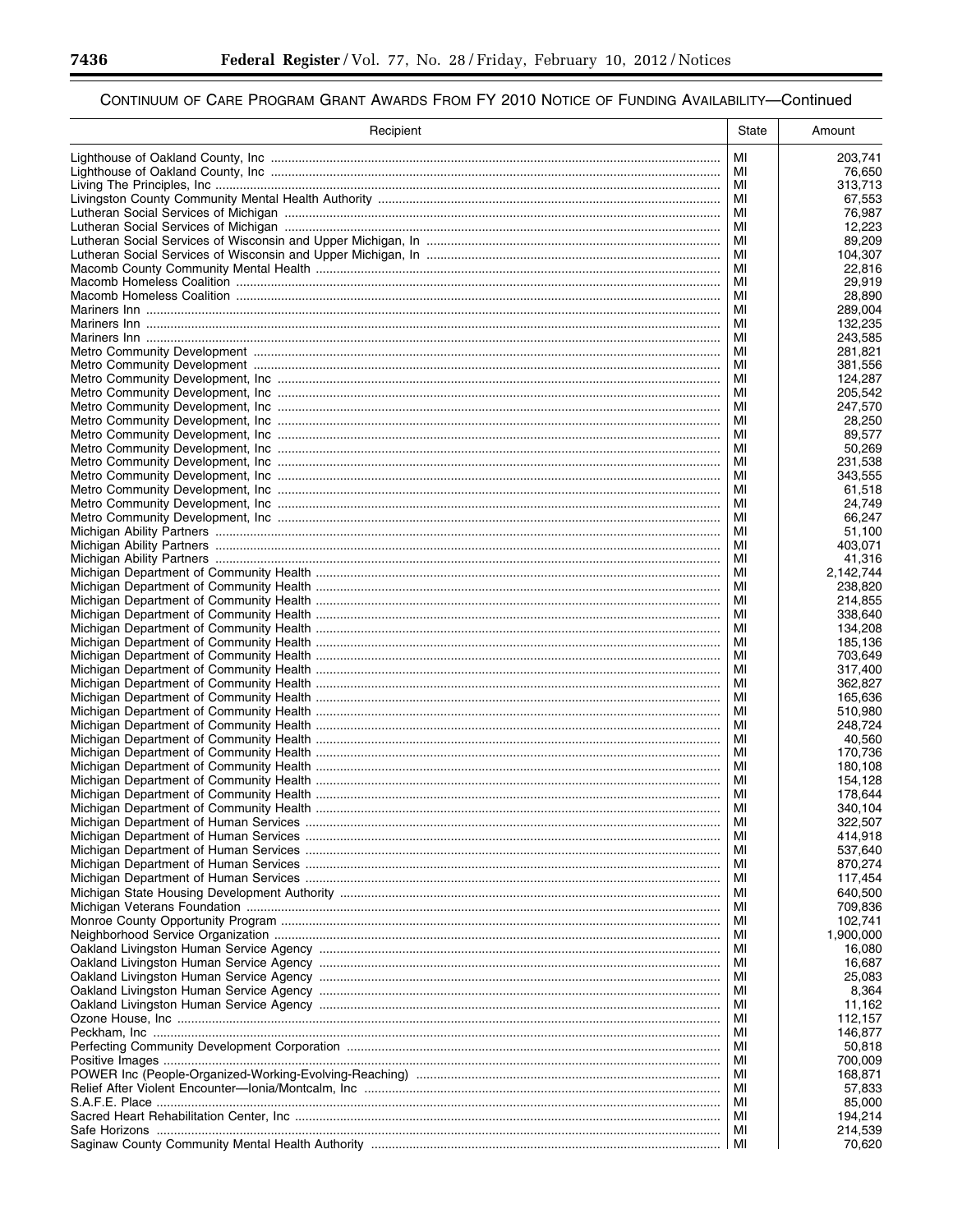| МI<br>209,352<br>122,448<br>МI<br>МI<br>134,212<br>MI<br>39,892<br>МI<br>96,304<br>MI<br>158,880<br>MI<br>32,100<br>MI<br>32,100<br>МI<br>75,000<br>MI<br>48,504<br>МI<br>168,000<br>MI<br>44,241<br>МI<br>88,674<br>MI<br>278,739<br>MI<br>252,455<br>MI<br>1,182,579<br>МI<br>395,974<br>MI<br>433,994<br>MI<br>129,539<br>MI<br>202,978<br>MI<br>101,963<br>MI<br>67,936<br>MI<br>62,359<br>MI<br>466,464<br>MI<br>115,054<br>MI<br>151,532<br>МI<br>109,192<br>MI<br>150,051<br>MI<br>112,876<br>MI<br>118,144<br>MI<br>80,655<br>МI<br>213,300<br>MI<br>938,985<br>МI<br>222,828<br>MI<br>867,982<br>МI<br>115,746<br>MI<br>152,786<br>МI<br>96,966<br>MI<br>569,351<br>МI<br>335,863<br>MI<br>768,090<br>МI<br>280,181<br>MI<br>369,538<br>МI<br>102,224<br>MI<br>119,279<br>МI<br>89,949<br>MI<br>62,000<br>MI<br>44,352<br>234,168<br>МI<br>МI<br>13,333<br>59,219<br>MI<br>МI<br>25,752<br>29,517<br>MI<br>МI<br>133,875<br>391,898<br>МI<br>236,803<br>ΜN<br>77,003<br>ΜN<br>MN<br>206,557<br>81,111<br>ΜN<br>20,483<br>ΜN<br>39,157<br>ΜN<br>MN<br>954,260<br>18,000<br>ΜN<br>19,999<br>ΜN<br>20,554<br>ΜN<br>49,994<br>ΜN<br>25,000<br>ΜN<br>5,756<br>ΜN<br>42,649<br>ΜN<br>62,069<br>ΜN<br>32,510<br><b>MN</b><br>МN<br>43,341 | Recipient | State | Amount |
|---------------------------------------------------------------------------------------------------------------------------------------------------------------------------------------------------------------------------------------------------------------------------------------------------------------------------------------------------------------------------------------------------------------------------------------------------------------------------------------------------------------------------------------------------------------------------------------------------------------------------------------------------------------------------------------------------------------------------------------------------------------------------------------------------------------------------------------------------------------------------------------------------------------------------------------------------------------------------------------------------------------------------------------------------------------------------------------------------------------------------------------------------------------------------------------------------------------------------------------------|-----------|-------|--------|
|                                                                                                                                                                                                                                                                                                                                                                                                                                                                                                                                                                                                                                                                                                                                                                                                                                                                                                                                                                                                                                                                                                                                                                                                                                             |           |       |        |
|                                                                                                                                                                                                                                                                                                                                                                                                                                                                                                                                                                                                                                                                                                                                                                                                                                                                                                                                                                                                                                                                                                                                                                                                                                             |           |       |        |
|                                                                                                                                                                                                                                                                                                                                                                                                                                                                                                                                                                                                                                                                                                                                                                                                                                                                                                                                                                                                                                                                                                                                                                                                                                             |           |       |        |
|                                                                                                                                                                                                                                                                                                                                                                                                                                                                                                                                                                                                                                                                                                                                                                                                                                                                                                                                                                                                                                                                                                                                                                                                                                             |           |       |        |
|                                                                                                                                                                                                                                                                                                                                                                                                                                                                                                                                                                                                                                                                                                                                                                                                                                                                                                                                                                                                                                                                                                                                                                                                                                             |           |       |        |
|                                                                                                                                                                                                                                                                                                                                                                                                                                                                                                                                                                                                                                                                                                                                                                                                                                                                                                                                                                                                                                                                                                                                                                                                                                             |           |       |        |
|                                                                                                                                                                                                                                                                                                                                                                                                                                                                                                                                                                                                                                                                                                                                                                                                                                                                                                                                                                                                                                                                                                                                                                                                                                             |           |       |        |
|                                                                                                                                                                                                                                                                                                                                                                                                                                                                                                                                                                                                                                                                                                                                                                                                                                                                                                                                                                                                                                                                                                                                                                                                                                             |           |       |        |
|                                                                                                                                                                                                                                                                                                                                                                                                                                                                                                                                                                                                                                                                                                                                                                                                                                                                                                                                                                                                                                                                                                                                                                                                                                             |           |       |        |
|                                                                                                                                                                                                                                                                                                                                                                                                                                                                                                                                                                                                                                                                                                                                                                                                                                                                                                                                                                                                                                                                                                                                                                                                                                             |           |       |        |
|                                                                                                                                                                                                                                                                                                                                                                                                                                                                                                                                                                                                                                                                                                                                                                                                                                                                                                                                                                                                                                                                                                                                                                                                                                             |           |       |        |
|                                                                                                                                                                                                                                                                                                                                                                                                                                                                                                                                                                                                                                                                                                                                                                                                                                                                                                                                                                                                                                                                                                                                                                                                                                             |           |       |        |
|                                                                                                                                                                                                                                                                                                                                                                                                                                                                                                                                                                                                                                                                                                                                                                                                                                                                                                                                                                                                                                                                                                                                                                                                                                             |           |       |        |
|                                                                                                                                                                                                                                                                                                                                                                                                                                                                                                                                                                                                                                                                                                                                                                                                                                                                                                                                                                                                                                                                                                                                                                                                                                             |           |       |        |
|                                                                                                                                                                                                                                                                                                                                                                                                                                                                                                                                                                                                                                                                                                                                                                                                                                                                                                                                                                                                                                                                                                                                                                                                                                             |           |       |        |
|                                                                                                                                                                                                                                                                                                                                                                                                                                                                                                                                                                                                                                                                                                                                                                                                                                                                                                                                                                                                                                                                                                                                                                                                                                             |           |       |        |
|                                                                                                                                                                                                                                                                                                                                                                                                                                                                                                                                                                                                                                                                                                                                                                                                                                                                                                                                                                                                                                                                                                                                                                                                                                             |           |       |        |
|                                                                                                                                                                                                                                                                                                                                                                                                                                                                                                                                                                                                                                                                                                                                                                                                                                                                                                                                                                                                                                                                                                                                                                                                                                             |           |       |        |
|                                                                                                                                                                                                                                                                                                                                                                                                                                                                                                                                                                                                                                                                                                                                                                                                                                                                                                                                                                                                                                                                                                                                                                                                                                             |           |       |        |
|                                                                                                                                                                                                                                                                                                                                                                                                                                                                                                                                                                                                                                                                                                                                                                                                                                                                                                                                                                                                                                                                                                                                                                                                                                             |           |       |        |
|                                                                                                                                                                                                                                                                                                                                                                                                                                                                                                                                                                                                                                                                                                                                                                                                                                                                                                                                                                                                                                                                                                                                                                                                                                             |           |       |        |
|                                                                                                                                                                                                                                                                                                                                                                                                                                                                                                                                                                                                                                                                                                                                                                                                                                                                                                                                                                                                                                                                                                                                                                                                                                             |           |       |        |
|                                                                                                                                                                                                                                                                                                                                                                                                                                                                                                                                                                                                                                                                                                                                                                                                                                                                                                                                                                                                                                                                                                                                                                                                                                             |           |       |        |
|                                                                                                                                                                                                                                                                                                                                                                                                                                                                                                                                                                                                                                                                                                                                                                                                                                                                                                                                                                                                                                                                                                                                                                                                                                             |           |       |        |
|                                                                                                                                                                                                                                                                                                                                                                                                                                                                                                                                                                                                                                                                                                                                                                                                                                                                                                                                                                                                                                                                                                                                                                                                                                             |           |       |        |
|                                                                                                                                                                                                                                                                                                                                                                                                                                                                                                                                                                                                                                                                                                                                                                                                                                                                                                                                                                                                                                                                                                                                                                                                                                             |           |       |        |
|                                                                                                                                                                                                                                                                                                                                                                                                                                                                                                                                                                                                                                                                                                                                                                                                                                                                                                                                                                                                                                                                                                                                                                                                                                             |           |       |        |
|                                                                                                                                                                                                                                                                                                                                                                                                                                                                                                                                                                                                                                                                                                                                                                                                                                                                                                                                                                                                                                                                                                                                                                                                                                             |           |       |        |
|                                                                                                                                                                                                                                                                                                                                                                                                                                                                                                                                                                                                                                                                                                                                                                                                                                                                                                                                                                                                                                                                                                                                                                                                                                             |           |       |        |
|                                                                                                                                                                                                                                                                                                                                                                                                                                                                                                                                                                                                                                                                                                                                                                                                                                                                                                                                                                                                                                                                                                                                                                                                                                             |           |       |        |
|                                                                                                                                                                                                                                                                                                                                                                                                                                                                                                                                                                                                                                                                                                                                                                                                                                                                                                                                                                                                                                                                                                                                                                                                                                             |           |       |        |
|                                                                                                                                                                                                                                                                                                                                                                                                                                                                                                                                                                                                                                                                                                                                                                                                                                                                                                                                                                                                                                                                                                                                                                                                                                             |           |       |        |
|                                                                                                                                                                                                                                                                                                                                                                                                                                                                                                                                                                                                                                                                                                                                                                                                                                                                                                                                                                                                                                                                                                                                                                                                                                             |           |       |        |
|                                                                                                                                                                                                                                                                                                                                                                                                                                                                                                                                                                                                                                                                                                                                                                                                                                                                                                                                                                                                                                                                                                                                                                                                                                             |           |       |        |
|                                                                                                                                                                                                                                                                                                                                                                                                                                                                                                                                                                                                                                                                                                                                                                                                                                                                                                                                                                                                                                                                                                                                                                                                                                             |           |       |        |
|                                                                                                                                                                                                                                                                                                                                                                                                                                                                                                                                                                                                                                                                                                                                                                                                                                                                                                                                                                                                                                                                                                                                                                                                                                             |           |       |        |
|                                                                                                                                                                                                                                                                                                                                                                                                                                                                                                                                                                                                                                                                                                                                                                                                                                                                                                                                                                                                                                                                                                                                                                                                                                             |           |       |        |
|                                                                                                                                                                                                                                                                                                                                                                                                                                                                                                                                                                                                                                                                                                                                                                                                                                                                                                                                                                                                                                                                                                                                                                                                                                             |           |       |        |
|                                                                                                                                                                                                                                                                                                                                                                                                                                                                                                                                                                                                                                                                                                                                                                                                                                                                                                                                                                                                                                                                                                                                                                                                                                             |           |       |        |
|                                                                                                                                                                                                                                                                                                                                                                                                                                                                                                                                                                                                                                                                                                                                                                                                                                                                                                                                                                                                                                                                                                                                                                                                                                             |           |       |        |
|                                                                                                                                                                                                                                                                                                                                                                                                                                                                                                                                                                                                                                                                                                                                                                                                                                                                                                                                                                                                                                                                                                                                                                                                                                             |           |       |        |
|                                                                                                                                                                                                                                                                                                                                                                                                                                                                                                                                                                                                                                                                                                                                                                                                                                                                                                                                                                                                                                                                                                                                                                                                                                             |           |       |        |
|                                                                                                                                                                                                                                                                                                                                                                                                                                                                                                                                                                                                                                                                                                                                                                                                                                                                                                                                                                                                                                                                                                                                                                                                                                             |           |       |        |
|                                                                                                                                                                                                                                                                                                                                                                                                                                                                                                                                                                                                                                                                                                                                                                                                                                                                                                                                                                                                                                                                                                                                                                                                                                             |           |       |        |
|                                                                                                                                                                                                                                                                                                                                                                                                                                                                                                                                                                                                                                                                                                                                                                                                                                                                                                                                                                                                                                                                                                                                                                                                                                             |           |       |        |
|                                                                                                                                                                                                                                                                                                                                                                                                                                                                                                                                                                                                                                                                                                                                                                                                                                                                                                                                                                                                                                                                                                                                                                                                                                             |           |       |        |
|                                                                                                                                                                                                                                                                                                                                                                                                                                                                                                                                                                                                                                                                                                                                                                                                                                                                                                                                                                                                                                                                                                                                                                                                                                             |           |       |        |
|                                                                                                                                                                                                                                                                                                                                                                                                                                                                                                                                                                                                                                                                                                                                                                                                                                                                                                                                                                                                                                                                                                                                                                                                                                             |           |       |        |
|                                                                                                                                                                                                                                                                                                                                                                                                                                                                                                                                                                                                                                                                                                                                                                                                                                                                                                                                                                                                                                                                                                                                                                                                                                             |           |       |        |
|                                                                                                                                                                                                                                                                                                                                                                                                                                                                                                                                                                                                                                                                                                                                                                                                                                                                                                                                                                                                                                                                                                                                                                                                                                             |           |       |        |
|                                                                                                                                                                                                                                                                                                                                                                                                                                                                                                                                                                                                                                                                                                                                                                                                                                                                                                                                                                                                                                                                                                                                                                                                                                             |           |       |        |
|                                                                                                                                                                                                                                                                                                                                                                                                                                                                                                                                                                                                                                                                                                                                                                                                                                                                                                                                                                                                                                                                                                                                                                                                                                             |           |       |        |
|                                                                                                                                                                                                                                                                                                                                                                                                                                                                                                                                                                                                                                                                                                                                                                                                                                                                                                                                                                                                                                                                                                                                                                                                                                             |           |       |        |
|                                                                                                                                                                                                                                                                                                                                                                                                                                                                                                                                                                                                                                                                                                                                                                                                                                                                                                                                                                                                                                                                                                                                                                                                                                             |           |       |        |
|                                                                                                                                                                                                                                                                                                                                                                                                                                                                                                                                                                                                                                                                                                                                                                                                                                                                                                                                                                                                                                                                                                                                                                                                                                             |           |       |        |
|                                                                                                                                                                                                                                                                                                                                                                                                                                                                                                                                                                                                                                                                                                                                                                                                                                                                                                                                                                                                                                                                                                                                                                                                                                             |           |       |        |
|                                                                                                                                                                                                                                                                                                                                                                                                                                                                                                                                                                                                                                                                                                                                                                                                                                                                                                                                                                                                                                                                                                                                                                                                                                             |           |       |        |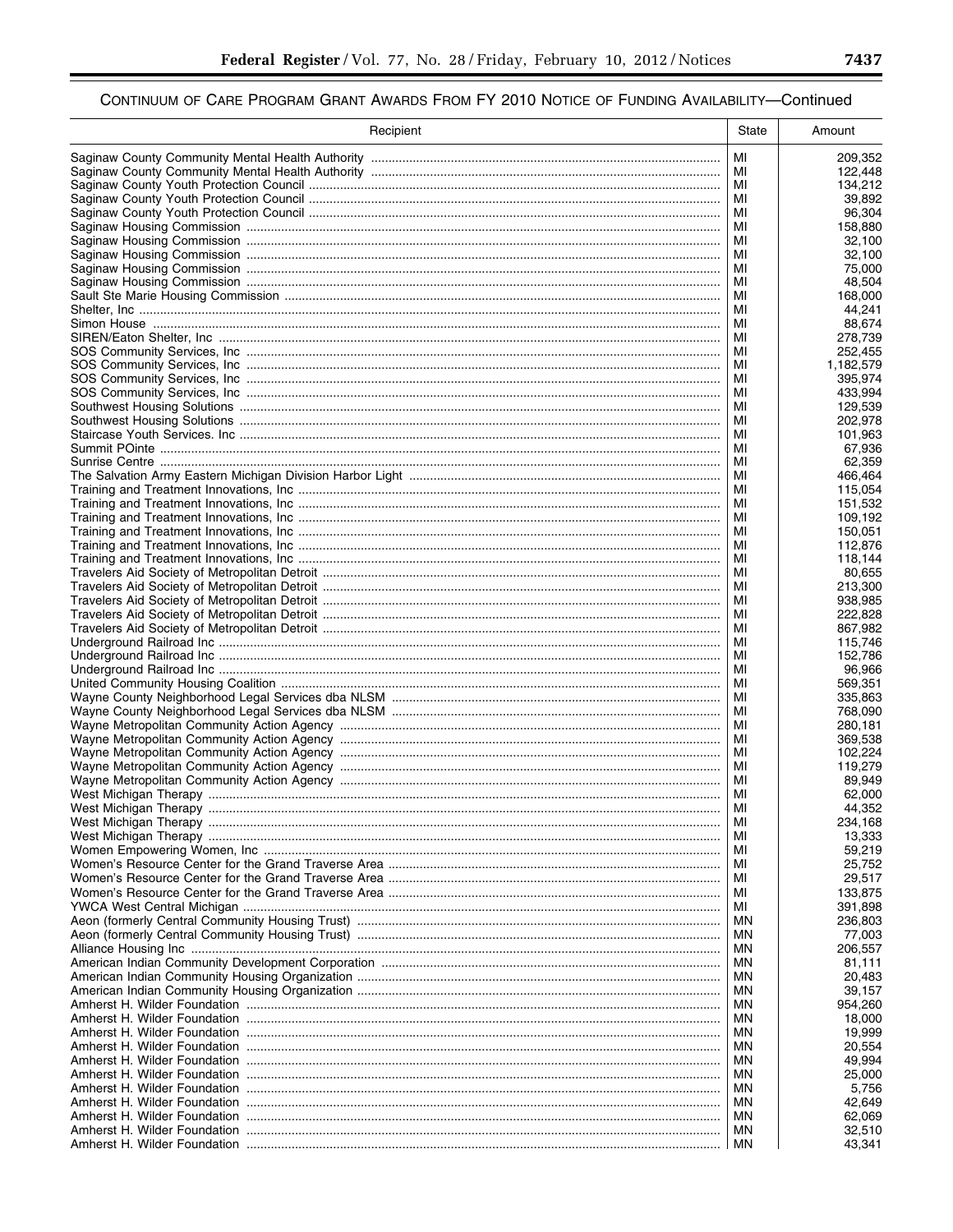▀

| Recipient | State    | Amount             |
|-----------|----------|--------------------|
|           | MN       | 5,829              |
|           | MN       | 51,143             |
|           | ΜN       | 26,276             |
|           | MN       | 20,600             |
|           | ΜN<br>MN | 78,128<br>65,848   |
|           | MN       | 137,544            |
|           | MN       | 35,332             |
|           | ΜN       | 63,111             |
|           | ΜN       | 93,600             |
|           | ΜN       | 183,077            |
|           | ΜN       | 100,620            |
|           | ΜN       | 514,133            |
|           | ΜN<br>ΜN | 39,921<br>126,712  |
|           | MN       | 143,000            |
|           | ΜN       | 200,000            |
|           | ΜN       | 70,331             |
|           | ΜN       | 61,733             |
|           | ΜN       | 38,843             |
|           | ΜN       | 65,862             |
|           | ΜN<br>MN | 60,113<br>36,234   |
|           | ΜN       | 85,793             |
|           | MN       | 25,479             |
|           | ΜN       | 186,720            |
|           | MN       | 410,844            |
|           | ΜN       | 233.028            |
|           | MN       | 67,814             |
|           | ΜN       | 13,983             |
|           | MN<br>ΜN | 33,101<br>152,325  |
|           | MN       | 573,312            |
|           | ΜN       | 128,625            |
|           | MN       | 136,212            |
|           | MN       | 71,251             |
|           | MN       | 242,886            |
|           | MN       | 412.619            |
|           | ΜN<br>ΜN | 24,717<br>95,040   |
|           | ΜN       | 16,920             |
|           | ΜN       | 69,204             |
|           | ΜN       | 185,976            |
|           | ΜN       | 26,724             |
|           | ΜN       | 90.585             |
|           | ΜN       | 61,857             |
|           | MN<br>MN | 503,868            |
|           | ΜN       | 347,548<br>228,300 |
|           | ΜN       | 600,600            |
|           | ΜN       | 61,392             |
|           | ΜN       | 23,705             |
|           | ΜN       | 55,092             |
|           | ΜN       | 17,455             |
|           | ΜN       | 56,666             |
|           | ΜN<br>ΜN | 182,977            |
|           | ΜN       | 100,512<br>55,368  |
|           | ΜN       | 26,880             |
|           | ΜN       | 166,608            |
|           | ΜN       | 64,020             |
|           | ΜN       | 120,012            |
|           | ΜN       | 31,008             |
|           | ΜN       | 74,263             |
|           | ΜN<br>ΜN | 73,416             |
|           | ΜN       | 16,417<br>41,874   |
|           | ΜN       | 52,701             |
|           | ΜN       | 32,019             |
|           | ΜN       | 47,697             |
|           | ΜN       | 21,376             |
|           | МN       | 19,011             |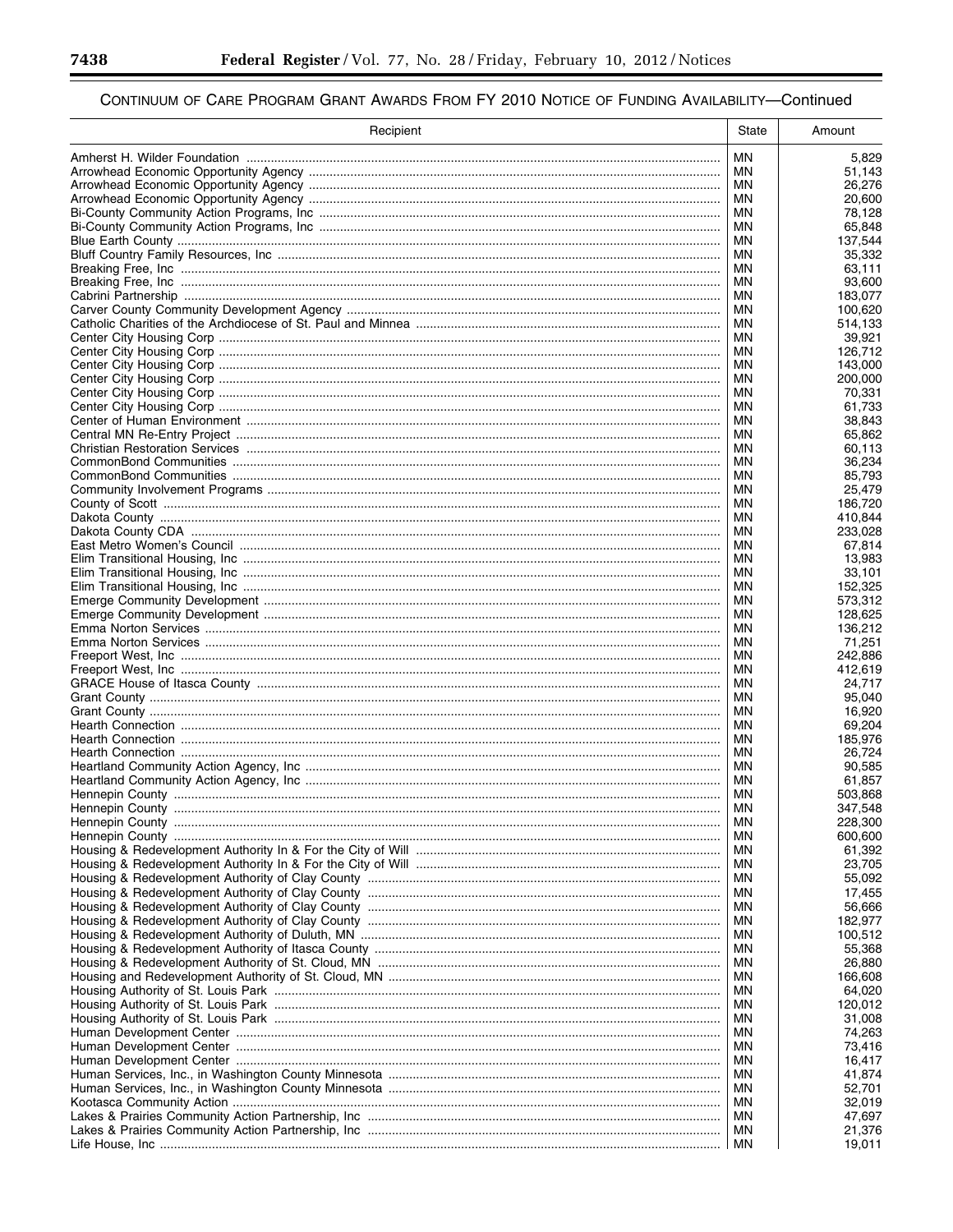| Recipient | <b>State</b> | Amount            |
|-----------|--------------|-------------------|
|           | MN.          | 49,260            |
|           | <b>MN</b>    | 55.999            |
|           | ΜN           | 166,023           |
|           | MN.          | 119,464           |
|           | <b>MN</b>    | 47,184            |
|           | <b>MN</b>    | 173,315           |
|           | ΜN<br>MN     | 359,042<br>26,402 |
|           | <b>MN</b>    | 549,000           |
|           | <b>MN</b>    | 806,052           |
|           | MN           | 1,373,172         |
|           | MN           | 228,012           |
|           | ΜN           | 111,330           |
|           | ΜN           | 58.889            |
|           | ΜN<br>ΜN     | 26,602<br>152,250 |
|           | ΜN           | 216,857           |
|           | ΜN           | 298,090           |
|           | ΜN           | 89,292            |
|           | ΜN           | 105,265           |
|           | ΜN           | 47,400            |
|           | ΜN           | 141,588           |
|           | ΜN           | 118,656           |
|           | ΜN<br>ΜN     | 66,026<br>69,905  |
|           | ΜN           | 11,522            |
|           | ΜN           | 64,426            |
|           | ΜN           | 171,499           |
|           | MN           | 171,173           |
|           | ΜN           | 267,946           |
|           | MN           | 387,264           |
|           | <b>MN</b>    | 520,524           |
|           | MN.<br>ΜN    | 38,638<br>41,312  |
|           | MN           | 236,828           |
|           | ΜN           | 91,432            |
|           | MN           | 133,317           |
|           | ΜN           | 583,903           |
|           | MN           | 66,912            |
|           | MN           | 45,486            |
|           | MN           | 149,100           |
|           | MN<br>ΜN     | 50,250<br>102.494 |
|           | ΜN           | 26,889            |
|           | ΜN           | 65,033            |
|           | ΜN           | 18,162            |
|           | ΜN           | 54,928            |
|           | ΜN           | 23,230            |
|           | ΜN           | 10,257            |
|           | ΜN           | 33,510            |
|           | ΜN<br>ΜN     | 143,091<br>40,765 |
|           | ΜN           | 366,735           |
|           | ΜN           | 134,766           |
|           | ΜN           | 23,751            |
|           | ΜN           | 77,048            |
|           | ΜN           | 85,575            |
|           | ΜN           | 246,784           |
|           | ΜN           | 145,149           |
|           | ΜN           | 121,817           |
|           | ΜN<br>ΜN     | 333,577<br>88,098 |
|           | ΜN           | 145,166           |
|           | ΜN           | 45,108            |
|           | ΜN           | 50,239            |
|           | ΜN           | 54,912            |
|           | ΜN           | 84,650            |
|           | ΜN           | 175,915           |
|           | ΜN           | 149,665           |
|           | ΜN<br>ΜN     | 97,085<br>21,249  |
|           | ΜN           | 29,300            |
|           |              |                   |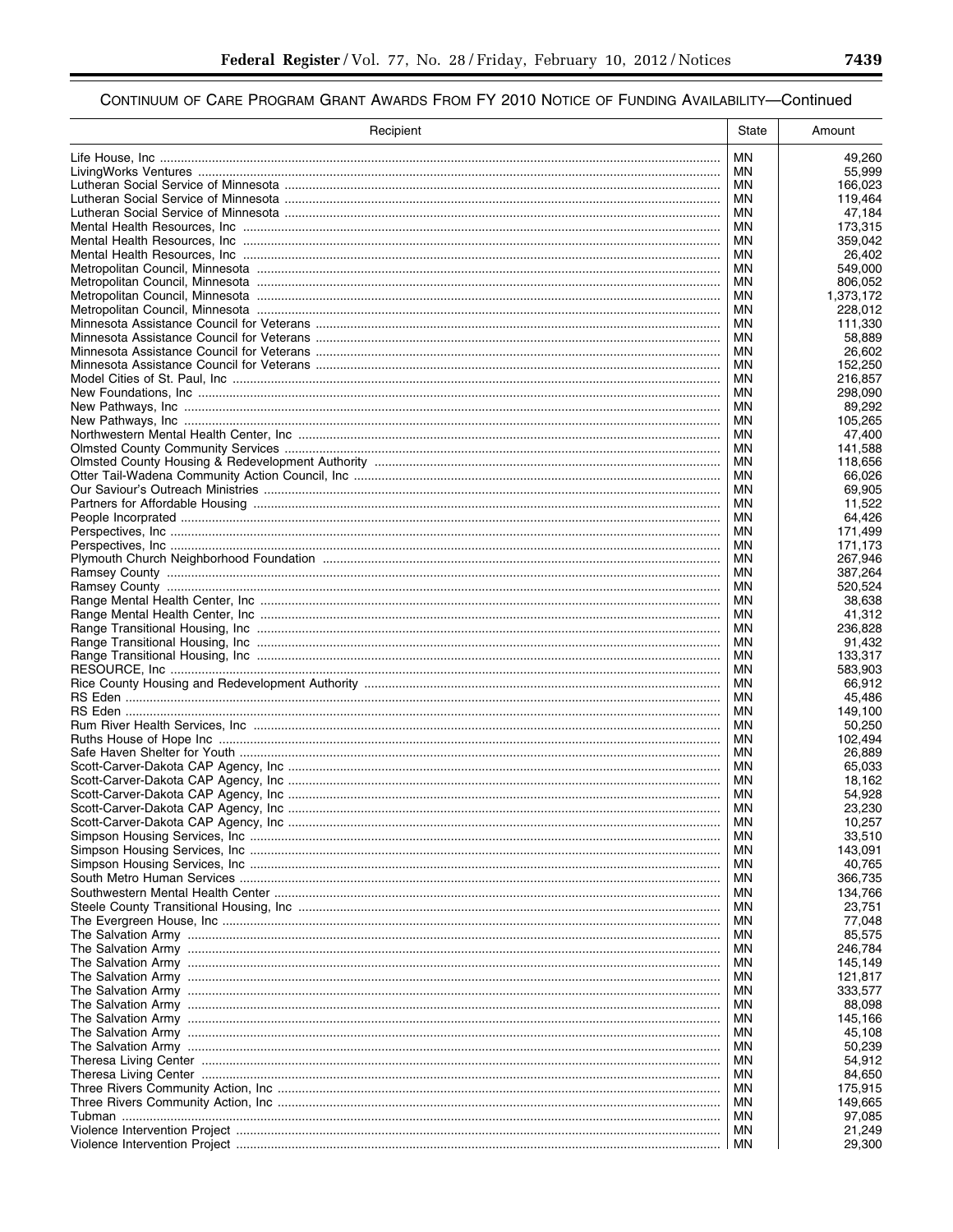▀

| Recipient | <b>State</b>    | Amount             |
|-----------|-----------------|--------------------|
|           | MN              | 239,280            |
|           | ΜN              | 103,477            |
|           | ΜN              | 122,952            |
|           | ΜN<br>ΜN        | 91,344             |
|           | MN.             | 42,519<br>56,961   |
|           | ΜN              | 16,275             |
|           | MN              | 80,585             |
|           | ΜN              | 75,185             |
|           | MO              | 100,380            |
|           | <b>MO</b><br>MO | 51,350<br>135,281  |
|           | MO              | 136,591            |
|           | MO              | 268,143            |
|           | MO              | 95,107             |
|           | MO              | 470,411            |
|           | МO<br>МO        | 69,338<br>216,262  |
|           | МO              | 175,133            |
|           | MO              | 219,008            |
|           | МO              | 68,906             |
|           | МO              | 350,172            |
|           | МO<br>МO        | 125,890<br>24,856  |
|           | МO              | 48,300             |
|           | МO              | 133,891            |
|           | МO              | 32,935             |
|           | МO              | 199.399            |
|           | MO              | 114,450<br>36.131  |
|           | МO<br>MO        | 44,924             |
|           | МO              | 158,811            |
|           | MO              | 57,790             |
|           | МO              | 78,465             |
|           | MO              | 176,705            |
|           | МO<br>MO        | 261,450<br>599,564 |
|           | МO              | 752,684            |
|           | MO              | 179,467            |
|           | МO              | 304,722            |
|           | MO              | 435,301            |
|           | <b>MO</b><br>MO | 288,582<br>211,332 |
|           | MO              | 241,010            |
|           | MO              | 298,832            |
|           | MO              | 528,764            |
|           | MO              | 198,278            |
|           | MO<br>MO        | 101,991            |
|           | MO              | 239,053<br>766,669 |
|           | MO              | 200,586            |
|           | MO              | 338,088            |
|           | MO              | 186,389            |
|           | МO              | 67,679             |
|           | MO<br>MO        | 110,058<br>187,278 |
|           | MO              | 153,153            |
|           | МO              | 149,719            |
|           | MO              | 116,657            |
|           | MO              | 68,603             |
|           | MO              | 37,426             |
|           | МO<br>MO        | 64,088<br>38,376   |
|           | МO              | 350,457            |
|           | MO              | 1,044,709          |
|           | МO              | 43,647             |
|           | MO              | 135,780            |
|           | MO              | 120,003            |
|           | MO<br>MO        | 137,627<br>63,000  |
|           | MO              | 74,033             |
|           | MO              | 42,179             |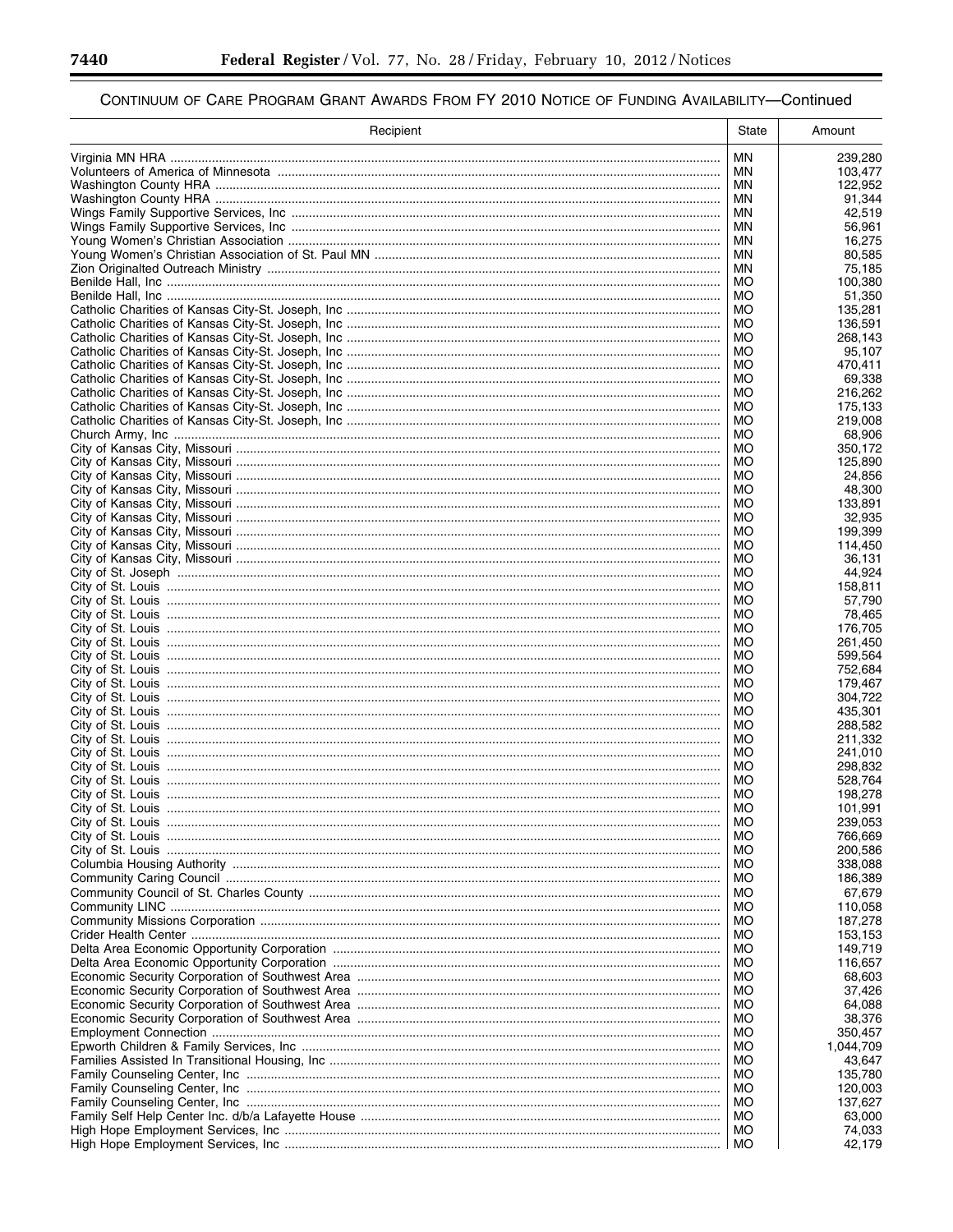$\equiv$ 

| Recipient | State           | Amount               |
|-----------|-----------------|----------------------|
|           | MO.             | 56,676               |
|           | MO.             | 110,500              |
|           | МO              | 64,099               |
|           | MO<br>МO        | 43,358               |
|           | <b>MO</b>       | 110,794<br>1,699,464 |
|           | МO              | 137,496              |
|           | MO              | 120,888              |
|           | МO              | 83,088               |
|           | MO              | 688,548              |
|           | МO<br>MO        | 307,860<br>183,240   |
|           | МO              | 212,880              |
|           | MO              | 113,628              |
|           | MO              | 262,800              |
|           | MO<br>МO        | 212,604              |
|           | МO              | 264,828<br>104,292   |
|           | МO              | 532,860              |
|           | МO              | 97,128               |
|           | МO              | 143,724              |
|           | МO              | 268,380              |
|           | МO<br>МO        | 28,140<br>179,256    |
|           | МO              | 477,240              |
|           | МO              | 107,760              |
|           | МO              | 138.696              |
|           | МO              | 417,876              |
|           | MO<br>МO        | 374,316<br>358,260   |
|           | MO              | 1,024,104            |
|           | МO              | 1,465,992            |
|           | MO              | 124,380              |
|           | МO              | 118,207              |
|           | MO<br>МO        | 74,113<br>71,122     |
|           | MO              | 105,663              |
|           | МO              | 124,915              |
|           | MO              | 206,817              |
|           | МO              | 226,306              |
|           | MO<br>МO        | 53,570<br>207,967    |
|           | MO              | 299,483              |
|           | MO              | 201,153              |
|           | MO              | 70,756               |
|           | MO              | 163,079              |
|           | MO<br><b>MO</b> | 185,281<br>114,936   |
|           | MO              | 213,515              |
|           | МO              | 82,950               |
|           | MO              | 393,750              |
|           | МO              | 236,698              |
|           | MO<br>МO        | 47,452<br>37,450     |
|           | МO              | 26,655               |
|           | МO              | 148,882              |
|           | МO              | 80,000               |
|           | МO              | 107,887              |
|           | МO              | 518,157              |
|           | МS<br>мs        | 132,605<br>92,160    |
|           | ΜS              | 66,735               |
|           | МS              | 86,021               |
|           | ΜS              | 176,201              |
|           | мs              | 473,286              |
|           | ΜS<br>мs        | 337,923<br>169,691   |
|           | МS              | 262,500              |
|           | МS              | 250,000              |
|           | ΜS              | 192,434              |
|           | МS              | 38,788               |
|           | МS              | 48,796               |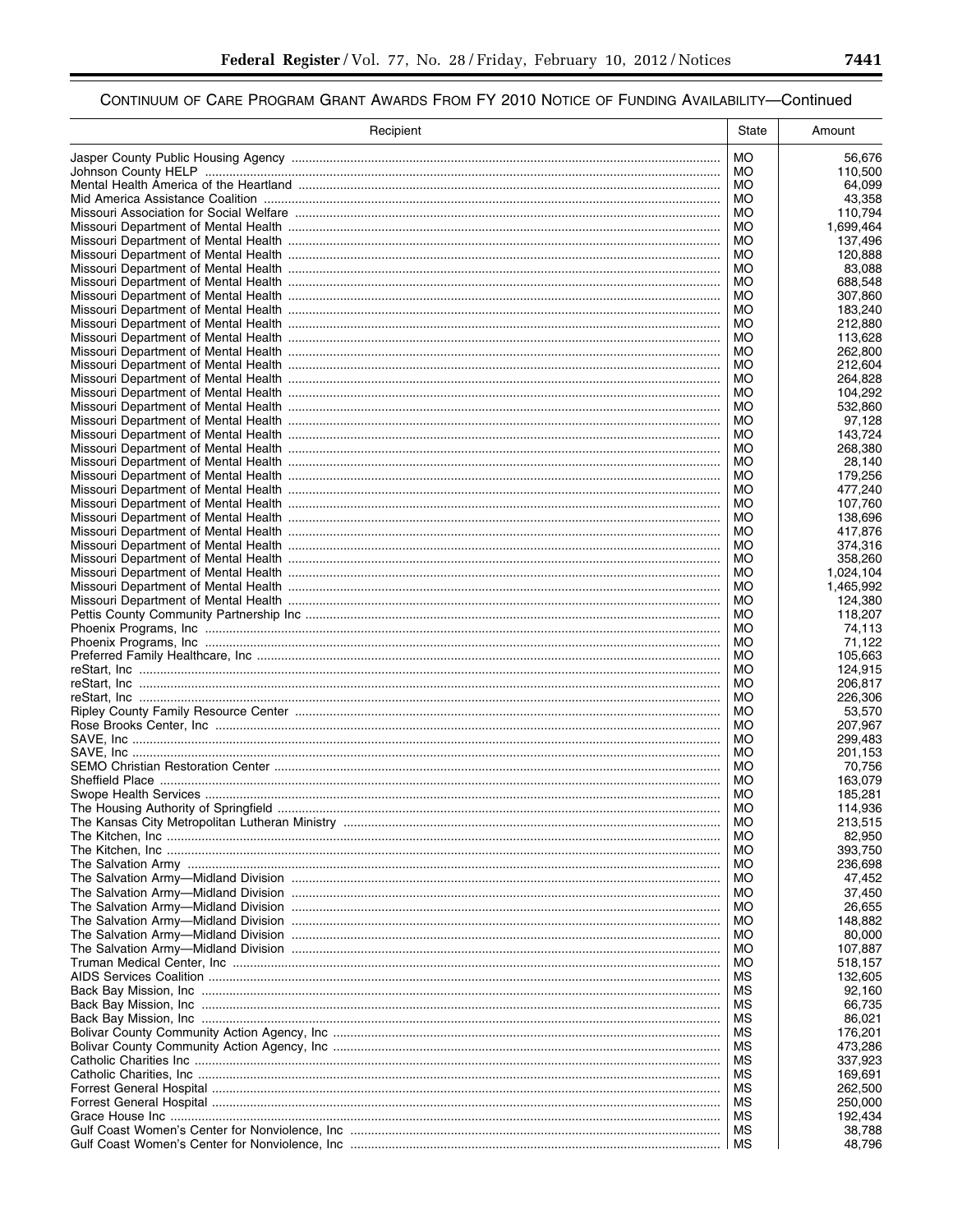▀

| Recipient | <b>State</b>           | Amount             |
|-----------|------------------------|--------------------|
|           | МS                     | 27,328             |
|           | МS                     | 61,997             |
|           | МS                     | 163,518            |
|           | МS                     | 155,120            |
|           | МS<br>МS               | 254,740<br>353,840 |
|           | ΜS                     | 159,238            |
|           | МS                     | 203,019            |
|           | МS                     | 23,210             |
|           | МS                     | 45,648             |
|           | МS<br>МS               | 118,650<br>99,850  |
|           | МS                     | 213.960            |
|           | МS                     | 110,321            |
|           | МS                     | 129,046            |
|           | МS                     | 49,392             |
|           | МS<br>МS               | 200,000<br>336,000 |
|           | МT                     | 63,868             |
|           | МT                     | 124,546            |
|           | МT                     | 143,305            |
|           | МT                     | 184,128            |
|           | MT<br>МT               | 182,760<br>96.480  |
|           | МT                     | 51.600             |
|           | МT                     | 38,948             |
|           | МT                     | 90,958             |
|           | МT                     | 102.371            |
|           | МT<br>МT               | 147,498<br>818,256 |
|           | МT                     | 247,500            |
|           | МT                     | 76,798             |
|           | МT                     | 35,769             |
|           | МT                     | 69,467             |
|           | МT<br>МT               | 85,032<br>63,000   |
|           | МT                     | 51,619             |
|           | MT                     | 66,980             |
|           | МT                     | 34,000             |
|           | NC.                    | 225,768            |
|           | NC.<br>NC.             | 34,996<br>54,255   |
|           | NC                     | 63.840             |
|           | NC                     | 21.040             |
|           | ΝC                     | 21,316             |
|           | NC                     | 74,215             |
|           | NC<br><b>NC</b>        | 95,381<br>219,420  |
|           | NC                     | 51,373             |
|           | <b>NC</b>              | 111,300            |
|           | <b>NC</b>              | 150,060            |
|           | <b>NC</b>              | 82,284             |
|           | <b>NC</b><br><b>NC</b> | 25,000<br>98,122   |
|           | <b>NC</b>              | 18,355             |
|           | <b>NC</b>              | 26,413             |
|           | <b>NC</b>              | 123,948            |
|           | NC                     | 46,475             |
|           | <b>NC</b><br><b>NC</b> | 100,620<br>56,829  |
|           | <b>NC</b>              | 14,663             |
|           | NC                     | 90,511             |
|           | <b>NC</b>              | 56,889             |
|           | NC                     | 22,575             |
|           | <b>NC</b><br>NC        | 180,516<br>47,545  |
|           | <b>NC</b>              | 178,764            |
|           | <b>NC</b>              | 49,614             |
|           | <b>NC</b>              | 17,670             |
|           | <b>NC</b>              | 70,206             |
|           | <b>NC</b>              | 37,158             |
|           | NC                     | 59,918             |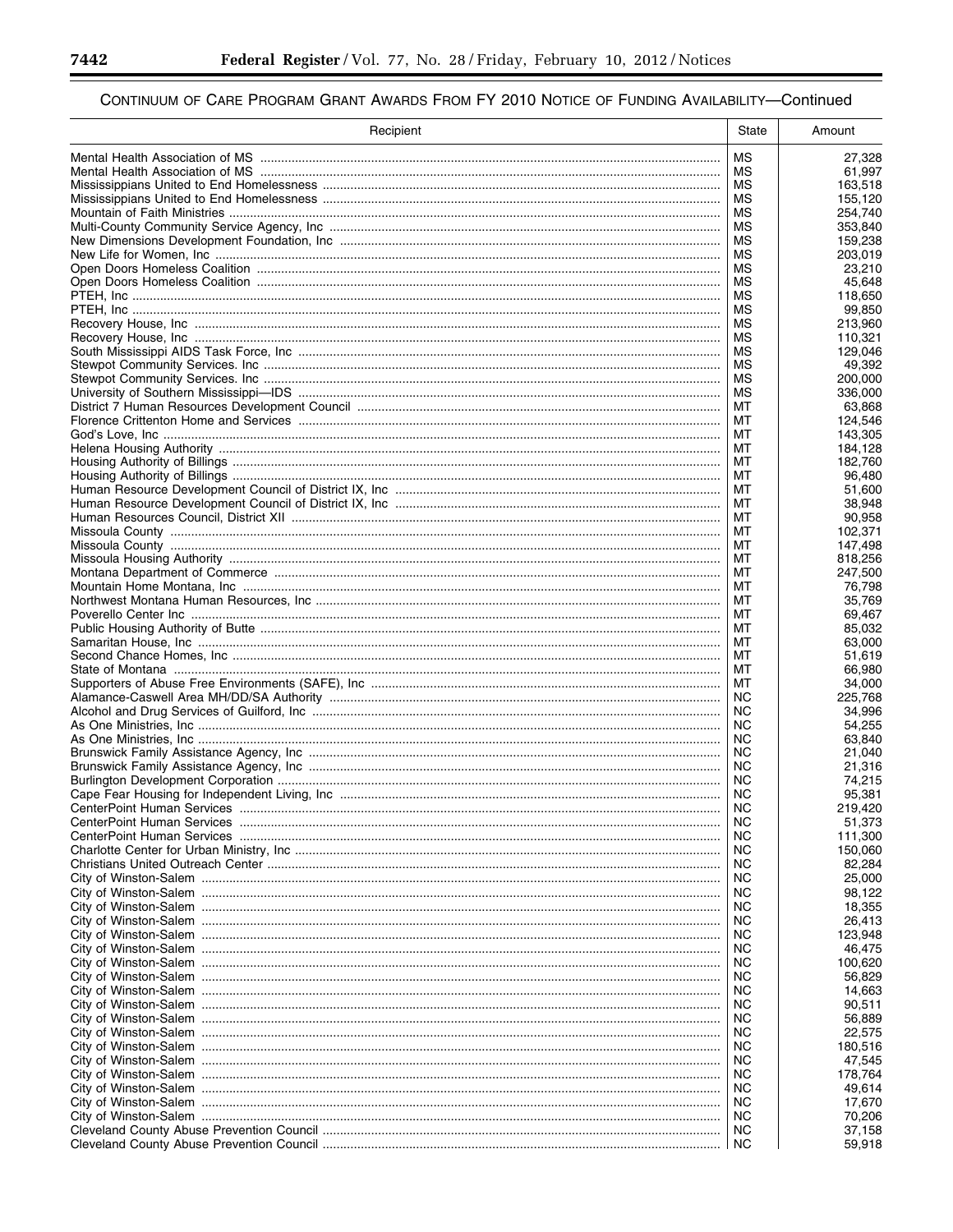| Recipient | State                  | Amount             |
|-----------|------------------------|--------------------|
|           | NC.                    | 9,286              |
|           | ΝC                     | 80,619             |
|           | <b>NC</b><br><b>NC</b> | 425,004            |
|           | <b>NC</b>              | 21,677<br>188,248  |
|           | NC.                    | 102,616            |
|           | <b>NC</b>              | 85,575             |
|           | NC.                    | 50,176             |
|           | NC.<br>ΝC              | 224,682<br>268.346 |
|           | NC.                    | 234,983            |
|           | ΝC                     | 38.468             |
|           | NC.                    | 84,134             |
|           | NC.<br><b>NC</b>       | 120.588<br>262,736 |
|           | NC.                    | 765,000            |
|           | <b>NC</b>              | 283,092            |
|           | NC.                    | 49,920             |
|           | <b>NC</b><br>NC.       | 70,218<br>120,716  |
|           | NC.                    | 41,400             |
|           | NC.                    | 31,092             |
|           | <b>NC</b>              | 182,292            |
|           | NC.<br>NC.             | 665,040<br>38,850  |
|           | NC.                    | 111,588            |
|           | NC.                    | 341,544            |
|           | NC.                    | 174,999            |
|           | <b>NC</b><br><b>NC</b> | 56,073<br>59,052   |
|           | <b>NC</b>              | 423,948            |
|           | <b>NC</b>              | 477,369            |
|           | <b>NC</b>              | 21,996             |
|           | <b>NC</b><br><b>NC</b> | 59,850<br>22,339   |
|           | NC.                    | 44,320             |
|           | NC.                    | 147,886            |
|           | <b>NC</b>              | 52,867             |
|           | NC.<br>NC.             | 383,500<br>53,980  |
|           | ΝC                     | 63,000             |
|           | NC.                    | 31.928             |
|           | NC.<br>NC.             | 29.179<br>31,181   |
|           | NC.                    | 162,216            |
|           | ΝC                     | 77,676             |
|           | NC.                    | 43,318             |
|           | NC.<br><b>NC</b>       | 134.112<br>21,761  |
|           | NC.                    | 31,998             |
|           | NC.                    | 43,730             |
|           | NC.                    | 135,982            |
|           | <b>NC</b><br>NC        | 145,136<br>294,336 |
|           | <b>NC</b>              | 316,764            |
|           | NC.                    | 44,363             |
|           | <b>NC</b>              | 1,408,188          |
|           | NC<br><b>NC</b>        | 10,175<br>69,517   |
|           | NC.                    | 37,800             |
|           | NC.                    | 570,203            |
|           | NС<br><b>NC</b>        | 75,249             |
|           | NC.                    | 8,369<br>10,096    |
|           | NC.                    | 33,018             |
|           | NC                     | 415,380            |
|           | <b>NC</b><br>NC.       | 312,000<br>40,368  |
|           | <b>NC</b>              | 109,202            |
|           | NC.                    | 215,520            |
|           | NC.                    | 48,919             |
|           | NC.                    | 13,750             |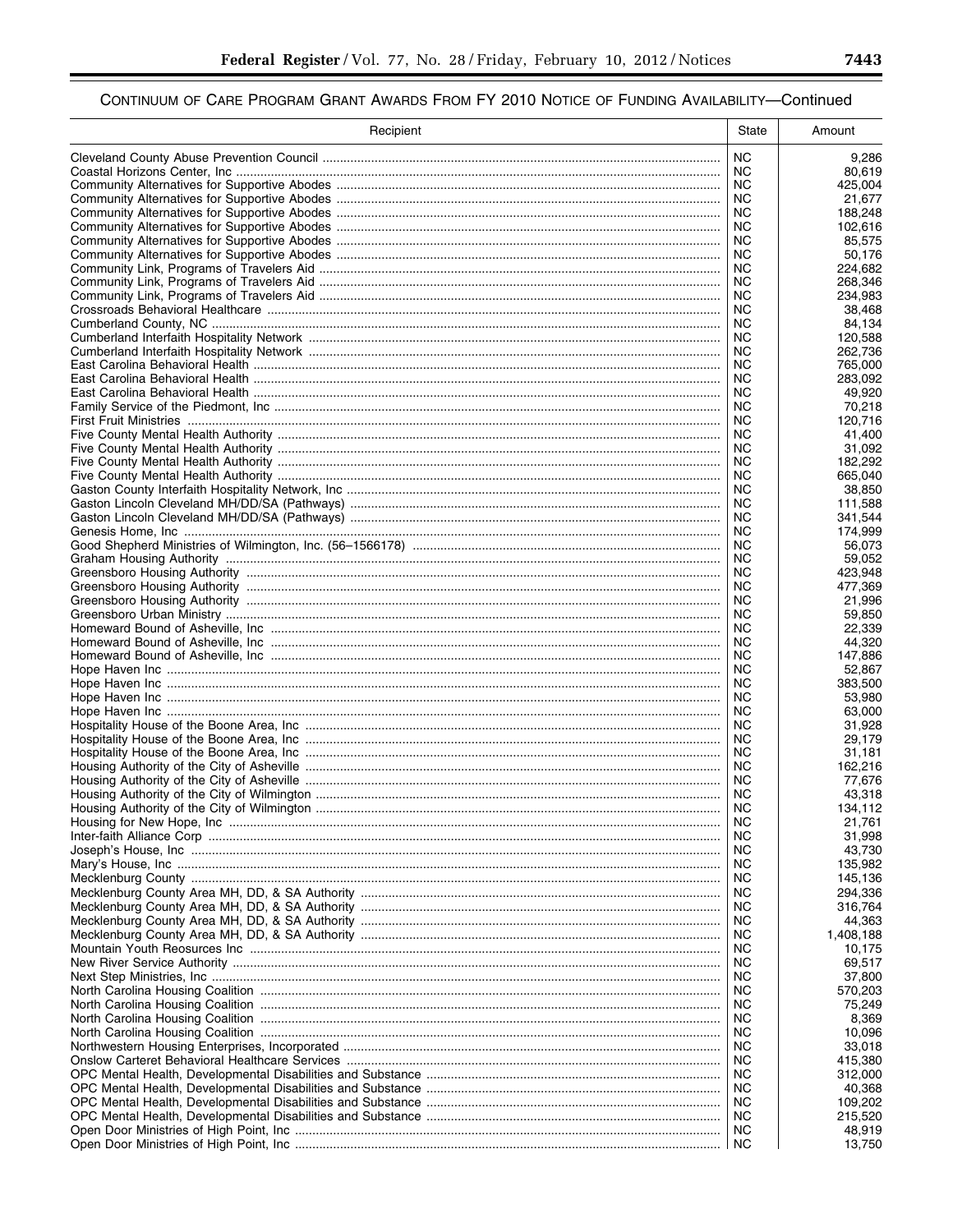▀

| Recipient | State            | Amount            |
|-----------|------------------|-------------------|
|           | NC.              | 29,294            |
|           | NC.              | 22,967            |
|           | NC               | 192,134           |
|           | NC.<br><b>NC</b> | 205.752           |
|           | NC.              | 41,988<br>691,320 |
|           | NC               | 45,516            |
|           | NC.              | 88.644            |
|           | NC               | 116,403           |
|           | NC               | 454,503           |
|           | NC               | 71,221            |
|           | NC.              | 226,646           |
|           | NC               | 87,499            |
|           | NC.<br>NC        | 250,500<br>6,444  |
|           | <b>NC</b>        | 240,792           |
|           | NC               | 269,880           |
|           | NC.              | 373,140           |
|           | <b>NC</b>        | 33,333            |
|           | <b>NC</b>        | 47,844            |
|           | NC               | 60,091            |
|           | NC               | 33,214            |
|           | NC.<br>NC        | 72,177<br>95,220  |
|           | NC               | 33,528            |
|           | NC               | 14,976            |
|           | NC               | 35.470            |
|           | NC               | 80.057            |
|           | NC               | 148,015           |
|           | NC               | 19,274            |
|           | NC.              | 47,586            |
|           | NC<br>NC.        | 125,413           |
|           | NC               | 88,200<br>87,570  |
|           | NC.              | 62,345            |
|           | NC               | 333,600           |
|           | NC.              | 210,900           |
|           | NC.              | 935,316           |
|           | NC               | 231,684           |
|           | NC               | 220,238           |
|           | NC<br>NC.        | 35,567<br>256,992 |
|           | NC.              | 260,360           |
|           | NC.              | 62,333            |
|           | NC.              | 86,997            |
|           | NC               | 66,457            |
|           | NC               | 28,047            |
|           | NC.              | 18,698            |
|           | <b>NC</b>        | 51,700            |
|           | ND.              | 60,000            |
|           | ND.<br>ND        | 78,819            |
|           | ND.              | 165,012<br>95,845 |
|           | ND               | 80,256            |
|           | ND.              | 77,760            |
|           | ND               | 150,000           |
|           | ND.              | 198,828           |
|           | ND               | 46,675            |
|           | ND.              | 34,184            |
|           | ND               | 74,072            |
|           | ND.<br>ND        | 227,952           |
|           | ND.              | 84,999<br>45,202  |
|           | ND               | 39,999            |
|           | ND               | 15,277            |
|           | ND               | 37,600            |
|           | ND.              | 75,948            |
|           | ND               | 59,850            |
|           | ND.              | 134,277           |
|           | ND.              | 80,504            |
|           | NE<br>NE         | 24,677            |
|           |                  | 200,502           |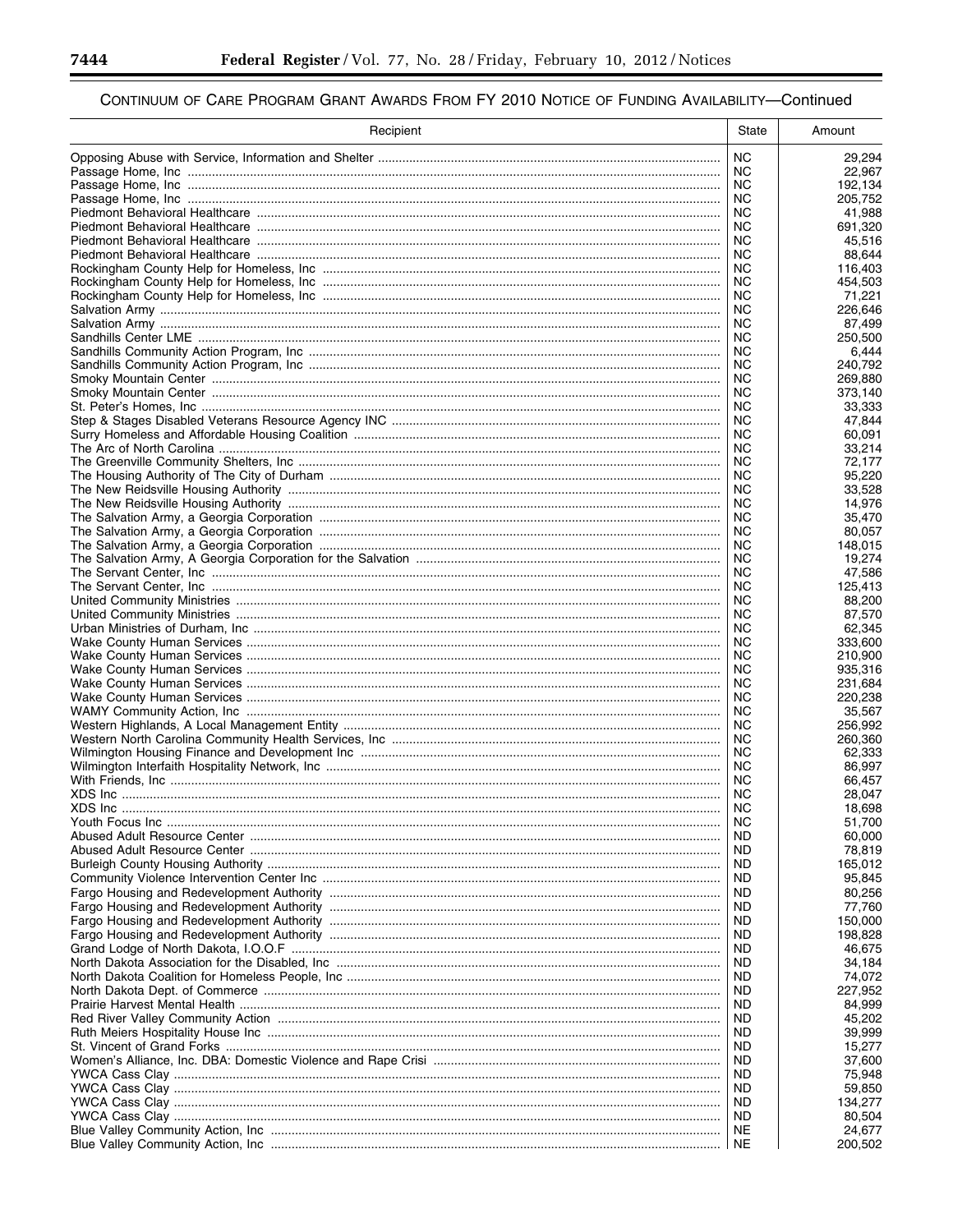| Recipient | State                  | Amount             |
|-----------|------------------------|--------------------|
|           | <b>NE</b>              | 122,067            |
|           | NE                     | 115,148            |
|           | NE                     | 95,658             |
|           | NE                     | 130,707            |
|           | <b>NE</b>              | 446,251            |
|           | <b>NE</b>              | 90,654             |
|           | NE.<br><b>NE</b>       | 191,797<br>191,642 |
|           | <b>NE</b>              | 197,437            |
|           | NE.                    | 127,085            |
|           | <b>NE</b>              | 46,433             |
|           | NE.                    | 158,136            |
|           | NE                     | 31,896             |
|           | NE                     | 460,862            |
|           | NE                     | 31,880             |
|           | NE<br>NE               | 23,503<br>27,171   |
|           | NE                     | 157,125            |
|           | <b>NE</b>              | 93,606             |
|           | NE                     | 406,026            |
|           | NE                     | 445,280            |
|           | NE                     | 265,713            |
|           | <b>NE</b>              | 76,822             |
|           | <b>NE</b><br><b>NE</b> | 121,537<br>46,474  |
|           | <b>NE</b>              | 140,456            |
|           | <b>NE</b>              | 95,673             |
|           | NE                     | 58,020             |
|           | NE                     | 146,694            |
|           | <b>NE</b>              | 138,897            |
|           | <b>NE</b>              | 300,809            |
|           | NΗ                     | 85,865             |
|           | <b>NH</b><br>NΗ        | 111,529<br>44,000  |
|           | NΗ                     | 122,500            |
|           | NΗ                     | 111,300            |
|           | NΗ                     | 50,340             |
|           | NΗ                     | 67,183             |
|           | NΗ                     | 60,083             |
|           | NΗ                     | 104,440            |
|           | NΗ<br>NΗ               | 171,308<br>13,121  |
|           | NΗ                     | 873,170            |
|           | NΗ                     | 13,466             |
|           | NΗ                     | 26,126             |
|           | NΗ                     | 59,545             |
|           | NΗ                     | 56,141             |
|           | <b>NH</b>              | 50,000             |
|           | ΝH                     | 13,121             |
|           | <b>NH</b><br><b>NH</b> | 33,705<br>70,885   |
|           | <b>NH</b>              | 58,480             |
|           | <b>NH</b>              | 54,239             |
|           | <b>NH</b>              | 33,804             |
|           | <b>NH</b>              | 132,011            |
|           | <b>NH</b>              | 32,191             |
|           | <b>NH</b>              | 36,039             |
|           | <b>NH</b><br><b>NH</b> | 196,762<br>12,778  |
|           | <b>NH</b>              | 52,838             |
|           | <b>NH</b>              | 71,766             |
|           | <b>NH</b>              | 116,524            |
|           | <b>NH</b>              | 236,866            |
|           | <b>NH</b>              | 188,527            |
|           | <b>NH</b>              | 14,154             |
|           | <b>NH</b>              | 247,279            |
|           | <b>NH</b><br><b>NH</b> | 80,640<br>96,078   |
|           | <b>NH</b>              | 99,632             |
|           | <b>NH</b>              | 112,951            |
|           | <b>NH</b>              | 68,092             |
|           | <b>NH</b>              | 42,097             |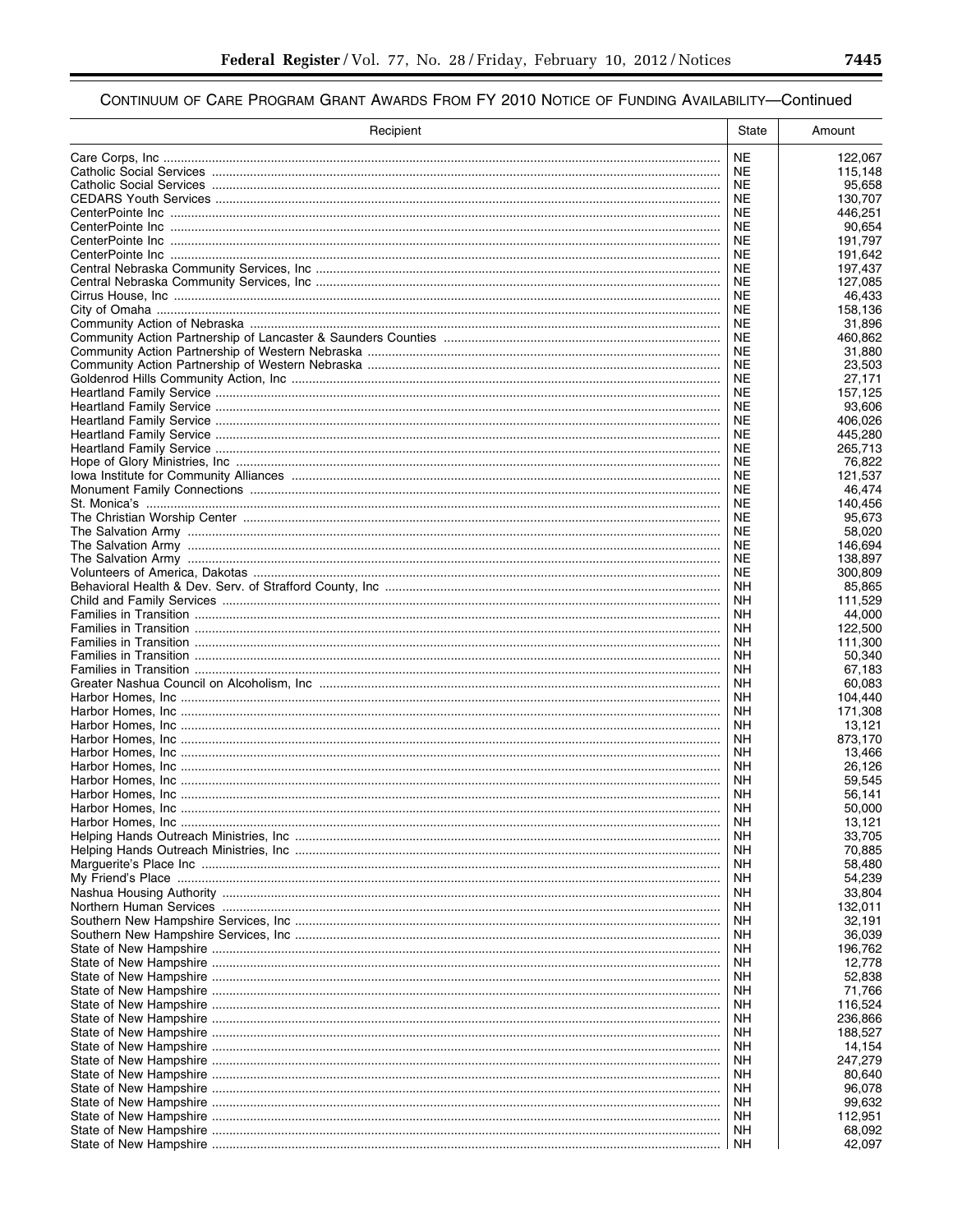-

▀

| Recipient | State           | Amount               |
|-----------|-----------------|----------------------|
|           | <b>NH</b>       | 88,497               |
|           | NΗ              | 357,354              |
|           | NΗ<br>NΗ        | 293,400              |
|           | NΗ              | 250,176<br>72,590    |
|           | ΝH              | 79,047               |
|           | NΗ              | 37,496               |
|           | <b>NH</b>       | 143,815              |
|           | NΗ<br><b>NH</b> | 97,038<br>47,734     |
|           | NΗ              | 45.025               |
|           | ΝH              | 63,000               |
|           | NΗ              | 188,568              |
|           | NJ<br>NJ        | 122,805<br>142,530   |
|           | NJ              | 88,322               |
|           | NJ              | 98,437               |
|           | NJ              | 78,925               |
|           | NJ<br>NJ        | 19,812<br>167,735    |
|           | NJ              | 50,910               |
|           | NJ              | 358,255              |
|           | NJ              | 78,536               |
|           | NJ<br>NJ        | 15,557<br>98,478     |
|           | NJ              | 63,170               |
|           | NJ              | 101,278              |
|           | NJ              | 92.748               |
|           | NJ<br>NJ        | 93,712<br>63,702     |
|           | NJ              | 14,172               |
|           | NJ              | 10,667               |
|           | NJ              | 388,620              |
|           | NJ<br>NJ        | 284,580<br>149,704   |
|           | NJ              | 191,170              |
|           | NJ              | 133,674              |
|           | NJ              | 170,760              |
|           | NJ<br>NJ        | 26,604<br>51,442     |
|           | NJ              | 233,047              |
|           | NJ              | 248,664              |
|           | NJ<br>NJ        | 160,000              |
|           | NJ              | 24,860<br>69,218     |
|           | NJ              | 30,580               |
|           | NJ              | 67,217               |
|           | NJ              | 210,370              |
|           | NJ<br>NJ        | 70,544<br>35,437     |
|           | ΝJ              | 30,935               |
|           | NJ              | 18,130               |
|           | NJ              | 182,460              |
|           | NJ<br>NJ        | 388,440<br>1,059,600 |
|           | NJ              | 647,400              |
|           | NJ              | 175,296              |
|           | NJ              | 120,306              |
|           | NJ<br>NJ        | 53,100<br>293,184    |
|           | NJ              | 41,597               |
|           | NJ              | 18,519               |
|           | NJ              | 195,600              |
|           | NJ<br>NJ        | 158,808<br>121,196   |
|           | NJ              | 47,808               |
|           | NJ              | 7,613                |
|           | NJ              | 24,120               |
|           | NJ<br>NJ        | 100,956<br>796,500   |
|           | NJ              | 83,968               |
|           | NJ              | 453,180              |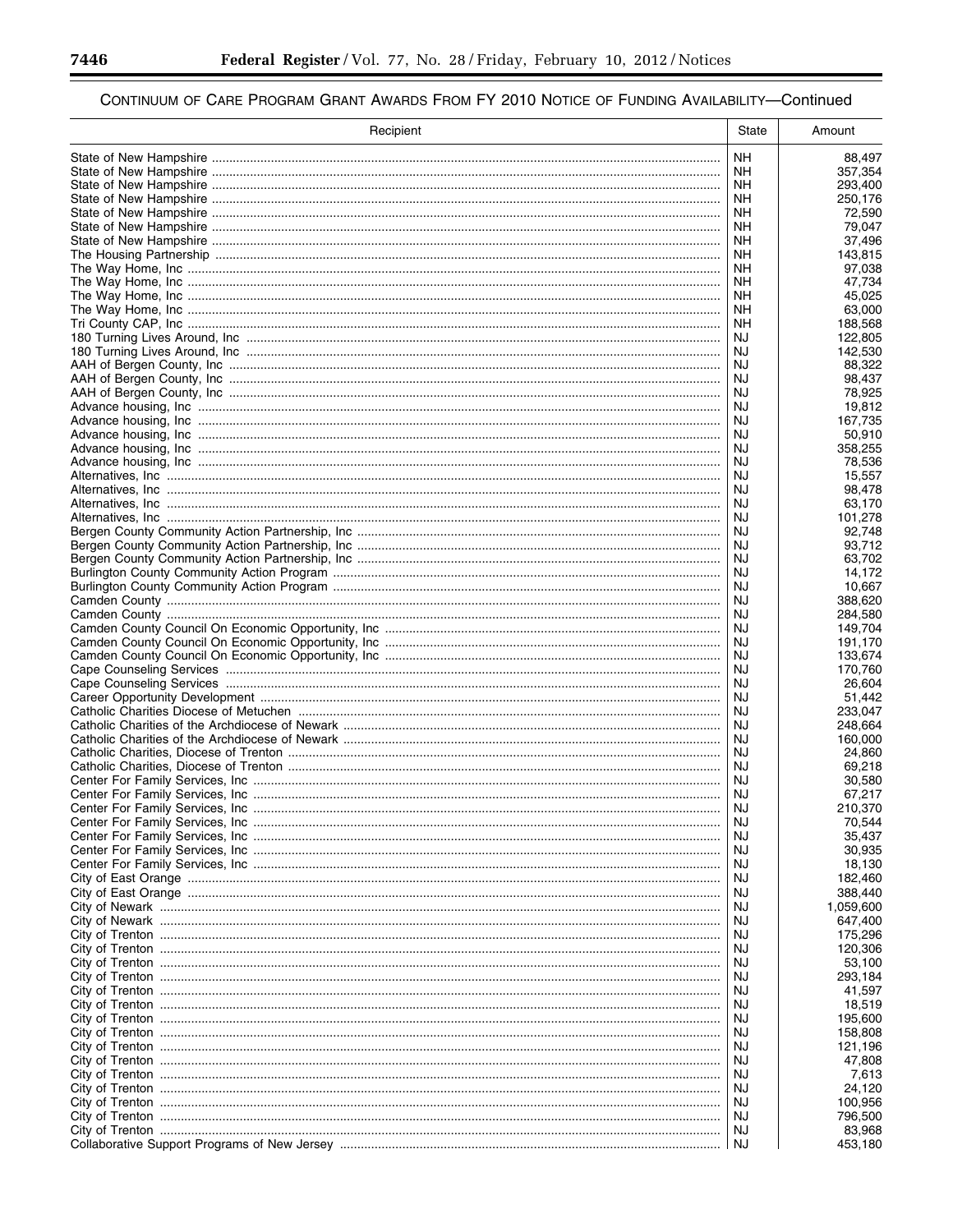$\equiv$ 

| Recipient | State           | Amount               |
|-----------|-----------------|----------------------|
|           | <b>NJ</b>       | 26,328               |
|           | NJ              | 776,880              |
|           | NJ<br>NJ        | 76,524<br>39,387     |
|           | <b>NJ</b>       | 28,198               |
|           | NJ              | 30,189               |
|           | NJ              | 110,376              |
|           | NJ              | 93,068               |
|           | NJ              | 85,900               |
|           | NJ<br>NJ        | 258,960<br>284,700   |
|           | NJ              | 78,336               |
|           | NJ              | 404,508              |
|           | NJ              | 217,000              |
|           | NJ              | 279,480              |
|           | NJ<br>NJ        | 183,000<br>88,560    |
|           | NJ              | 144,717              |
|           | NJ              | 122,232              |
|           | NJ              | 51,051               |
|           | NJ              | 211,974              |
|           | NJ<br>NJ        | 245,600              |
|           | NJ              | 46,664<br>43.207     |
|           | NJ              | 7,464                |
|           | NJ              | 80.656               |
|           | NJ              | 13,300               |
|           | NJ              | 1,101,229            |
|           | <b>NJ</b><br>NJ | 36,120<br>26,917     |
|           | <b>NJ</b>       | 258,960              |
|           | NJ              | 284,206              |
|           | NJ              | 94,427               |
|           | <b>NJ</b>       | 49,020               |
|           | NJ<br>NJ        | 336,924<br>196,068   |
|           | NJ              | 99,342               |
|           | NJ              | 217,714              |
|           | NJ              | 25,836               |
|           | NJ              | 59,184               |
|           | NJ              | 470,100              |
|           | NJ<br>NJ        | 55,488<br>160,478    |
|           | NJ              | 623,916              |
|           | NJ              | 16,665               |
|           | NJ              | 18,654               |
|           | NJ              | 42,000               |
|           | NJ<br>NJ        | 78,899<br>374,638    |
|           | NJ              | 172,473              |
|           | NJ              | 41,902               |
|           | NJ              | 64,299               |
|           | NJ              | 219,397              |
|           | NJ<br>NJ        | 396,965<br>2,150,940 |
|           | NJ              | 109,788              |
|           | NJ              | 588,060              |
|           | NJ              | 639,240              |
|           | NJ              | 130,644              |
|           | NJ              | 127,248              |
|           | NJ<br>NJ        | 78,813<br>86,940     |
|           | NJ              | 517,440              |
|           | NJ              | 90,568               |
|           | NJ              | 10,171               |
|           | NJ              | 249,495              |
|           | NJ<br>NJ        | 198,137<br>391,797   |
|           | NJ              | 34,057               |
|           | NJ              | 104,700              |
|           | NJ              | 65,820               |
|           | NJ              | 30,504               |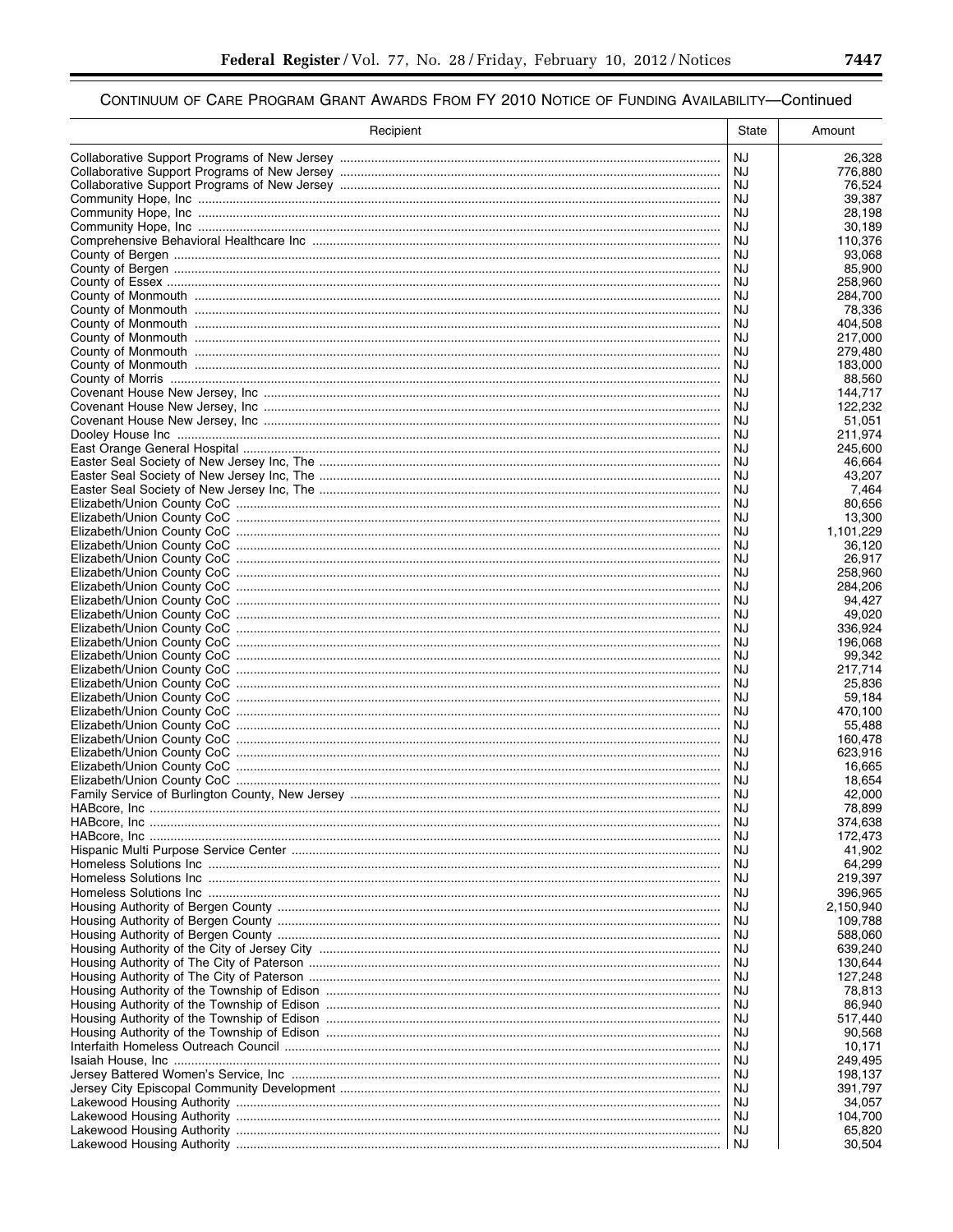▀

# CONTINUUM OF CARE PROGRAM GRANT AWARDS FROM FY 2010 NOTICE OF FUNDING AVAILABILITY-Continued

| Recipient                                                                         | State    | Amount             |
|-----------------------------------------------------------------------------------|----------|--------------------|
|                                                                                   | NJ       | 83,794             |
|                                                                                   | NJ       | 63,349             |
| Mental Health Association of Morris County, Inc ……………………………………………………………………………………… | NJ       | 60,060             |
|                                                                                   | NJ       | 43,923             |
|                                                                                   | NJ       | 735,000            |
|                                                                                   | NJ<br>NJ | 82,934<br>180,629  |
|                                                                                   | NJ       | 25,000             |
|                                                                                   | NJ       | 19,970             |
|                                                                                   | NJ       | 56,727             |
|                                                                                   | NJ       | 2,000              |
|                                                                                   | NJ       | 85.667             |
|                                                                                   | NJ       | 25,000             |
|                                                                                   | NJ       | 3,000              |
|                                                                                   | NJ       | 45,028             |
|                                                                                   | NJ<br>NJ | 2,560<br>40,655    |
|                                                                                   | NJ       | 22,667             |
|                                                                                   | NJ       | 1,998              |
|                                                                                   | NJ       | 2,001              |
|                                                                                   | NJ       | 2,457              |
|                                                                                   | NJ       | 149.999            |
|                                                                                   | NJ       | 2,667              |
|                                                                                   | NJ       | 16,687             |
|                                                                                   | NJ       | 3,000              |
|                                                                                   | NJ       | 69,000             |
|                                                                                   | NJ<br>NJ | 17,000<br>198,984  |
|                                                                                   | NJ       | 1,021,440          |
|                                                                                   | NJ       | 268,284            |
|                                                                                   | NJ       | 168,324            |
|                                                                                   | NJ       | 35,472             |
|                                                                                   | NJ       | 257,412            |
|                                                                                   | NJ       | 168,324            |
|                                                                                   | NJ       | 170,436            |
|                                                                                   | NJ       | 134,544            |
|                                                                                   | NJ       | 94,680             |
|                                                                                   | NJ<br>NJ | 129,480<br>143,832 |
|                                                                                   | NJ       | 69,451             |
|                                                                                   | NJ       | 86,400             |
|                                                                                   | NJ       | 70,944             |
|                                                                                   | NJ       | 53,280             |
|                                                                                   | NJ       | 190,452            |
|                                                                                   | NJ       | 404,148            |
|                                                                                   | NJ       | 81,957             |
|                                                                                   | NJ       | 41,697             |
|                                                                                   | NJ       | 38,500             |
|                                                                                   | NJ       | 40,718             |
|                                                                                   | NJ<br>NJ | 19,372<br>19,776   |
|                                                                                   | NJ       | 235,260            |
|                                                                                   | NJ       | 369,480            |
|                                                                                   | NJ       | 806,760            |
|                                                                                   | NJ       | 176,283            |
|                                                                                   | NJ       | 83,693             |
|                                                                                   | NJ       | 971,964            |
|                                                                                   | NJ       | 558,534            |
|                                                                                   | NJ       | 140,560            |
|                                                                                   | NJ       | 16,382             |
|                                                                                   | NJ<br>NJ | 23,833<br>32,809   |
|                                                                                   | NJ       | 63,461             |
|                                                                                   | NJ       | 130,652            |
|                                                                                   | NJ       | 184,819            |
|                                                                                   | NJ       | 41,335             |
|                                                                                   | NJ       | 245,266            |
|                                                                                   | NJ       | 30,526             |
|                                                                                   | NJ       | 248,663            |
|                                                                                   | NJ       | 15,360             |
|                                                                                   | NJ       | 134,510            |
|                                                                                   | NJ       | 138,365            |

۳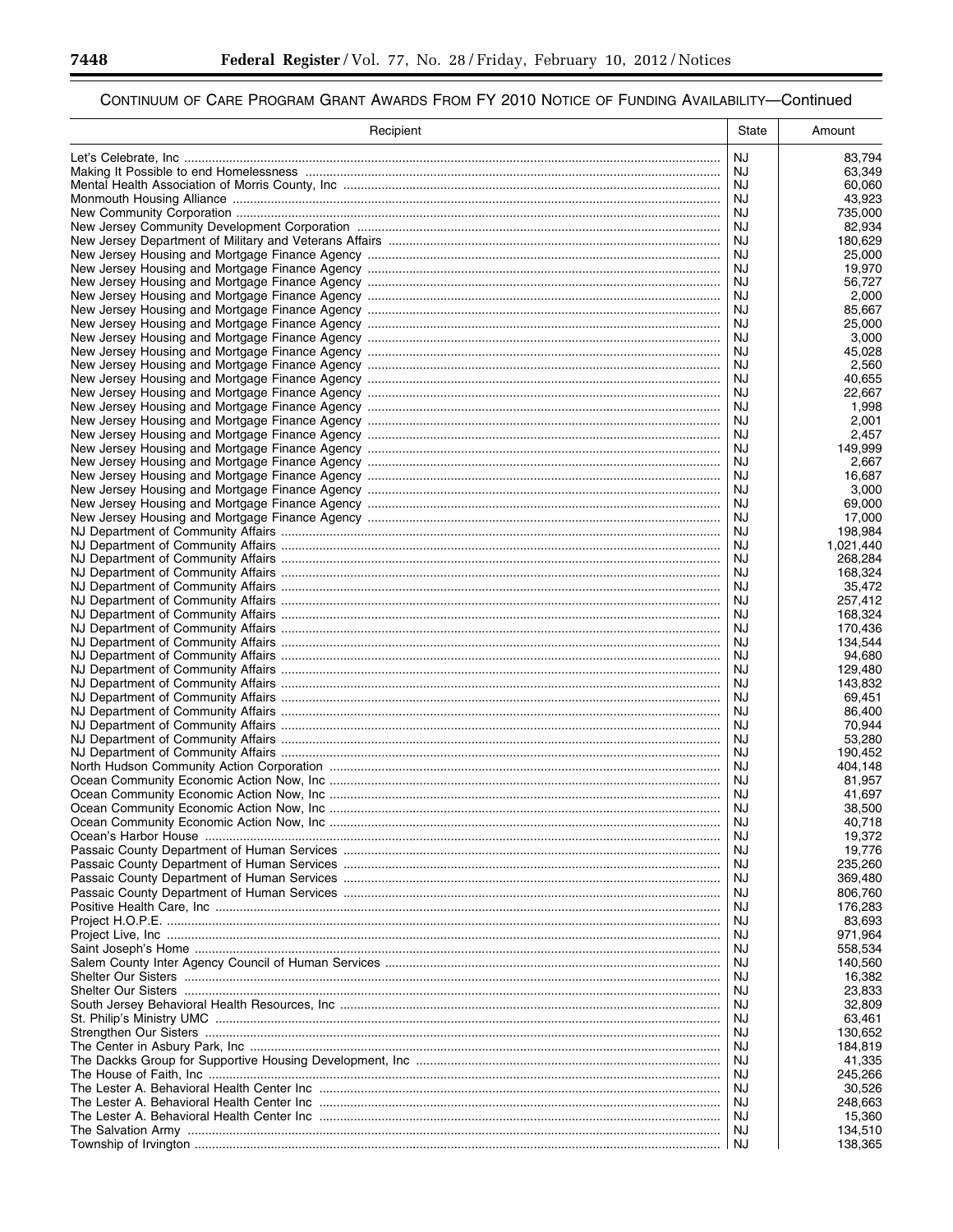▀

| Recipient | State                  | Amount             |
|-----------|------------------------|--------------------|
|           | NJ                     | 250,474            |
|           | NJ.                    | 97.093             |
|           | NJ                     | 54,425             |
|           | NJ                     | 393,006            |
|           | NJ<br>NJ.              | 90,896<br>217,402  |
|           | NJ                     | 20,664             |
|           | NJ                     | 142,267            |
|           | NJ                     | 88,970             |
|           | NJ                     | 86,458             |
|           | NJ<br>NJ               | 117,344<br>115,874 |
|           | NJ                     | 103.005            |
|           | NJ                     | 187,020            |
|           | NJ                     | 1,136,220          |
|           | NJ                     | 644,268            |
|           | ΝM<br><b>NM</b>        | 135,267<br>97,447  |
|           | ΝM                     | 23,780             |
|           | ΝM                     | 92,329             |
|           | <b>NM</b>              | 241,153            |
|           | ΝM                     | 223,055            |
|           | <b>NM</b><br>ΝM        | 51.371<br>202,692  |
|           | <b>NM</b>              | 26,727             |
|           | ΝM                     | 1,157,556          |
|           | <b>NM</b>              | 366,960            |
|           | ΝM                     | 223,709            |
|           | <b>NM</b>              | 895,822            |
|           | ΝM<br><b>NM</b>        | 99,120<br>224,760  |
|           | <b>NM</b>              | 159,684            |
|           | NM.                    | 134,484            |
|           | ΝM                     | 235,164            |
|           | NM.                    | 400,000            |
|           | <b>NM</b><br>NM.       | 228,576<br>380,550 |
|           | ΝM                     | 112,834            |
|           | <b>NM</b>              | 191,940            |
|           | ΝM                     | 128,880            |
|           | <b>NM</b>              | 94,500             |
|           | ΝM<br><b>NM</b>        | 114.866<br>50,000  |
|           | <b>NM</b>              | 292,166            |
|           | <b>NM</b>              | 183,348            |
|           | <b>NM</b>              | 394,798            |
|           | NM.                    | 42,096             |
|           | <b>NM</b><br><b>NM</b> | 72,713<br>192,240  |
|           | NM.                    | 66,713             |
|           | NM.                    | 290,880            |
|           | <b>NM</b>              | 95,916             |
|           | NM                     | 115,500            |
|           | <b>NM</b>              | 171,226            |
|           | NM.<br><b>NM</b>       | 26,775<br>276,300  |
|           | NM                     | 105,000            |
|           | NM                     | 106,666            |
|           | NV.                    | 195,230            |
|           | NV                     | 48,509             |
|           | NV.<br>NV              | 69,400<br>110,292  |
|           | NV.                    | 240,612            |
|           | NV                     | 133,449            |
|           | NV.                    | 155,780            |
|           | NV                     | 1,225,000          |
|           | NV.                    | 105,328            |
|           | NV<br><b>NV</b>        | 162,056<br>104,556 |
|           | NV                     | 216,226            |
|           | <b>NV</b>              | 221,854            |
|           | ΝV                     | 53,280             |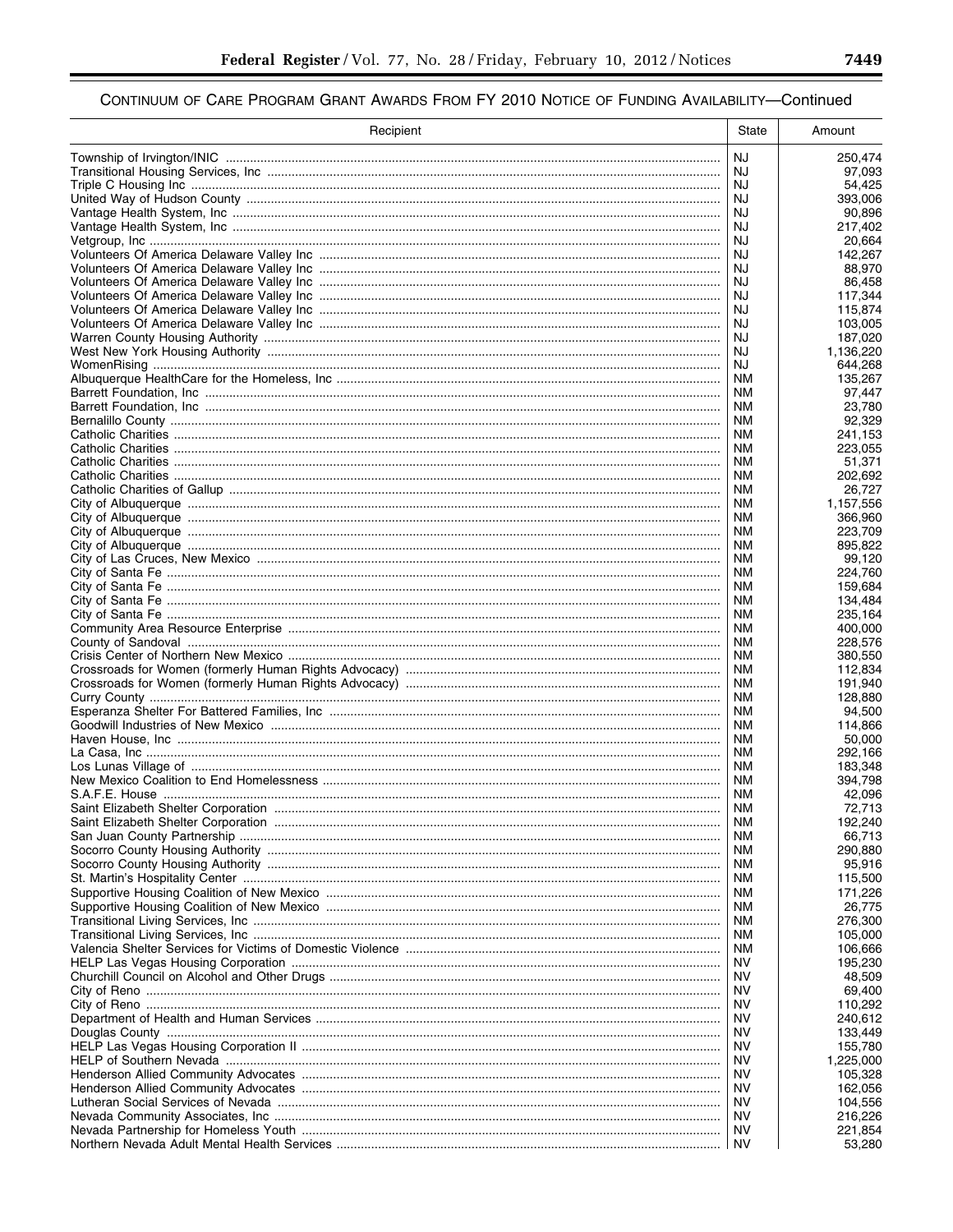▀

| Recipient | <b>State</b>           | Amount               |
|-----------|------------------------|----------------------|
|           | <b>NV</b>              | 418,812              |
|           | NV.                    | 51,955               |
|           | ΝV                     | 812,489              |
|           | <b>NV</b><br><b>NV</b> | 185,508              |
|           | <b>NV</b>              | 901,896<br>231,780   |
|           | ΝV                     | 294,072              |
|           | <b>NV</b>              | 265,284              |
|           | ΝV                     | 120,069              |
|           | <b>NV</b>              | 50,754               |
|           | <b>NV</b>              | 86,879               |
|           | <b>NV</b>              | 323,451              |
|           | <b>NV</b>              | 429,949              |
|           | <b>NV</b>              | 116,015              |
|           | <b>NV</b><br><b>NV</b> | 84,164<br>126.954    |
|           | <b>NV</b>              | 56,832               |
|           | <b>NV</b>              | 643,348              |
|           | <b>NV</b>              | 384,482              |
|           | <b>NV</b>              | 82,448               |
|           | <b>NV</b>              | 43,625               |
|           | NY.                    | 78.460               |
|           | <b>NY</b>              | 75,417               |
|           | ΝY                     | 152,892              |
|           | <b>NY</b>              | 279,600              |
|           | ΝY<br><b>NY</b>        | 44,220<br>244.908    |
|           | ΝY                     | 235,128              |
|           | NY.                    | 53,064               |
|           | ΝY                     | 111,996              |
|           | NY.                    | 216,168              |
|           | ΝY                     | 38,251               |
|           | NY.                    | 43,155               |
|           | ΝY                     | 63,502               |
|           | NY.                    | 29,970               |
|           | NY.                    | 21,000               |
|           | NY.<br>NY.             | 527,857<br>438,598   |
|           | NY.                    | 31,150               |
|           | <b>NY</b>              | 240,648              |
|           | NY.                    | 371,322              |
|           | <b>NY</b>              | 370,278              |
|           | NY.                    | 430,101              |
|           | NY.                    | 115,706              |
|           | NY.                    | 37,200               |
|           | NY.                    | 629.300              |
|           | NY.                    | 166,666              |
|           | NY.                    | 386.525              |
|           | ΝY<br>NY.              | 353,208<br>22,300    |
|           | NY.                    | 48,083               |
|           | ΝY                     | 63,152               |
|           | NY.                    | 72,351               |
|           | NY.                    | 63,564               |
|           | NY.                    | 152,738              |
|           | ΝY                     | 107,280              |
|           | NY.                    | 360.106              |
|           | ΝY                     | 511,358              |
|           | NY.                    | 497,954              |
|           | ΝY                     | 355,001              |
|           | NY.<br>ΝY              | 368,496              |
|           |                        | 318,891              |
|           | NY.<br>ΝY              | 364,883<br>1,200,000 |
|           | NY.                    | 105,000              |
|           | ΝY                     | 77,030               |
|           | NY.                    | 474,924              |
|           | ΝY                     | 249,674              |
|           | NY.                    | 96,017               |
|           | ΝY                     | 155,595              |
|           | NY.                    | 174,584              |
|           | NY.                    | 222,584              |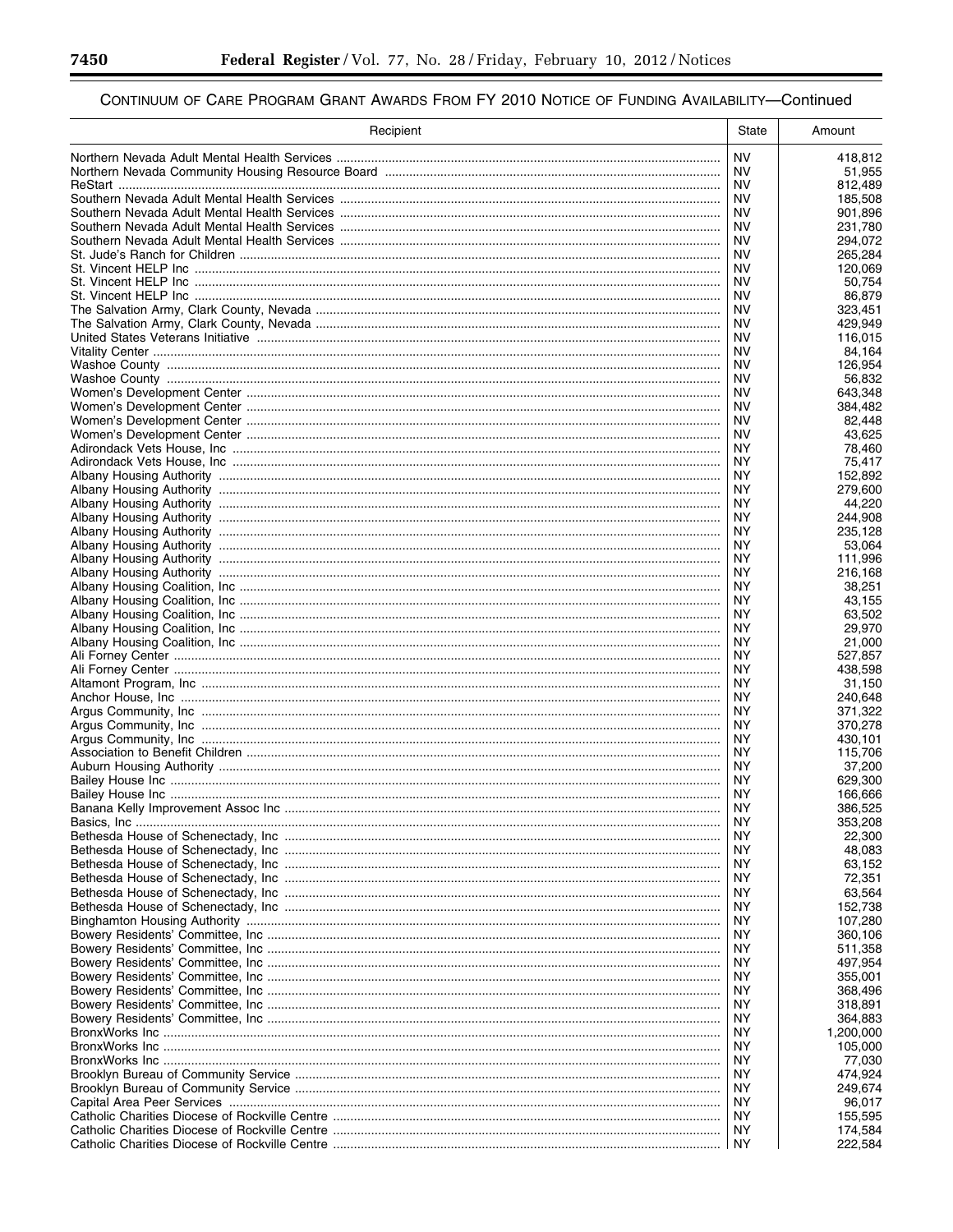| Recipient                                                                         | State            | Amount             |
|-----------------------------------------------------------------------------------|------------------|--------------------|
|                                                                                   | NY.              | 739,431            |
| Catholic Charities Diocese of Rockville Centre ………………………………………………………………………………………… | ΝY               | 190,664            |
|                                                                                   | NY.              | 87,937             |
|                                                                                   | ΝY<br>ΝY         | 125,932<br>222.485 |
|                                                                                   | NY.              | 93,534             |
|                                                                                   | ΝY               | 152,231            |
|                                                                                   | NY.              | 103,356            |
|                                                                                   | ΝY<br>NY.        | 134,179<br>47,202  |
|                                                                                   | NY               | 89,796             |
|                                                                                   | NY.              | 133,879            |
|                                                                                   | NY.              | 246,941            |
|                                                                                   | NY.<br><b>NY</b> | 83.332<br>67,050   |
|                                                                                   | NY.              | 87,866             |
|                                                                                   | ΝY               | 215,977            |
|                                                                                   | ΝY               | 50,263             |
|                                                                                   | NY.<br>ΝY        | 218,293            |
|                                                                                   | NY.              | 313,012<br>215,720 |
|                                                                                   | ΝY               | 282,796            |
|                                                                                   | <b>NY</b>        | 94,314             |
|                                                                                   | ΝY               | 35,289             |
|                                                                                   | <b>NY</b><br>ΝY  | 33,660<br>59,869   |
|                                                                                   | <b>NY</b>        | 28,503             |
|                                                                                   | NY               | 217,753            |
|                                                                                   | NY.              | 290,154            |
|                                                                                   | ΝY<br><b>NY</b>  | 159,362<br>87,500  |
|                                                                                   | ΝY               | 100,000            |
|                                                                                   | NY.              | 100,000            |
|                                                                                   | ΝY               | 142,543            |
|                                                                                   | NY.<br>ΝY        | 185,034<br>31,957  |
|                                                                                   | NY.              | 58,920             |
|                                                                                   | <b>NY</b>        | 188,720            |
|                                                                                   | NY.              | 21,667             |
|                                                                                   | NY<br>NY.        | 133,024<br>165,175 |
|                                                                                   | <b>NY</b>        | 1,050,000          |
|                                                                                   | NY.              | 143,031            |
|                                                                                   | <b>NY</b>        | 49,749             |
|                                                                                   | NY.<br><b>NY</b> | 60,768<br>112,728  |
|                                                                                   | NY.              | 30,450             |
|                                                                                   | <b>NY</b>        | 70,896             |
|                                                                                   | ΝY               | 33,273             |
|                                                                                   | NY.<br>NY.       | 37,800             |
|                                                                                   | ΝY               | 171,675<br>92,976  |
|                                                                                   | NY.              | 43,260             |
|                                                                                   | ΝY               | 255,120            |
|                                                                                   | NY.              | 63,960             |
|                                                                                   | ΝY<br>NY.        | 127,920<br>375,786 |
|                                                                                   | ΝY               | 388,163            |
|                                                                                   | NY.              | 9,697              |
|                                                                                   | ΝY               | 2,145              |
|                                                                                   | NY.<br>ΝY        | 141,382<br>416,468 |
|                                                                                   | NY.              | 224,210            |
|                                                                                   | ΝY               | 240,318            |
|                                                                                   | NY.<br>ΝY        | 404,974<br>436,241 |
|                                                                                   | NY.              | 129,207            |
|                                                                                   | ΝY               | 88,350             |
|                                                                                   | NY.              | 63,123             |
|                                                                                   | ΝY<br>NY.        | 168,638            |
|                                                                                   | ΝY               | 178,627<br>52,148  |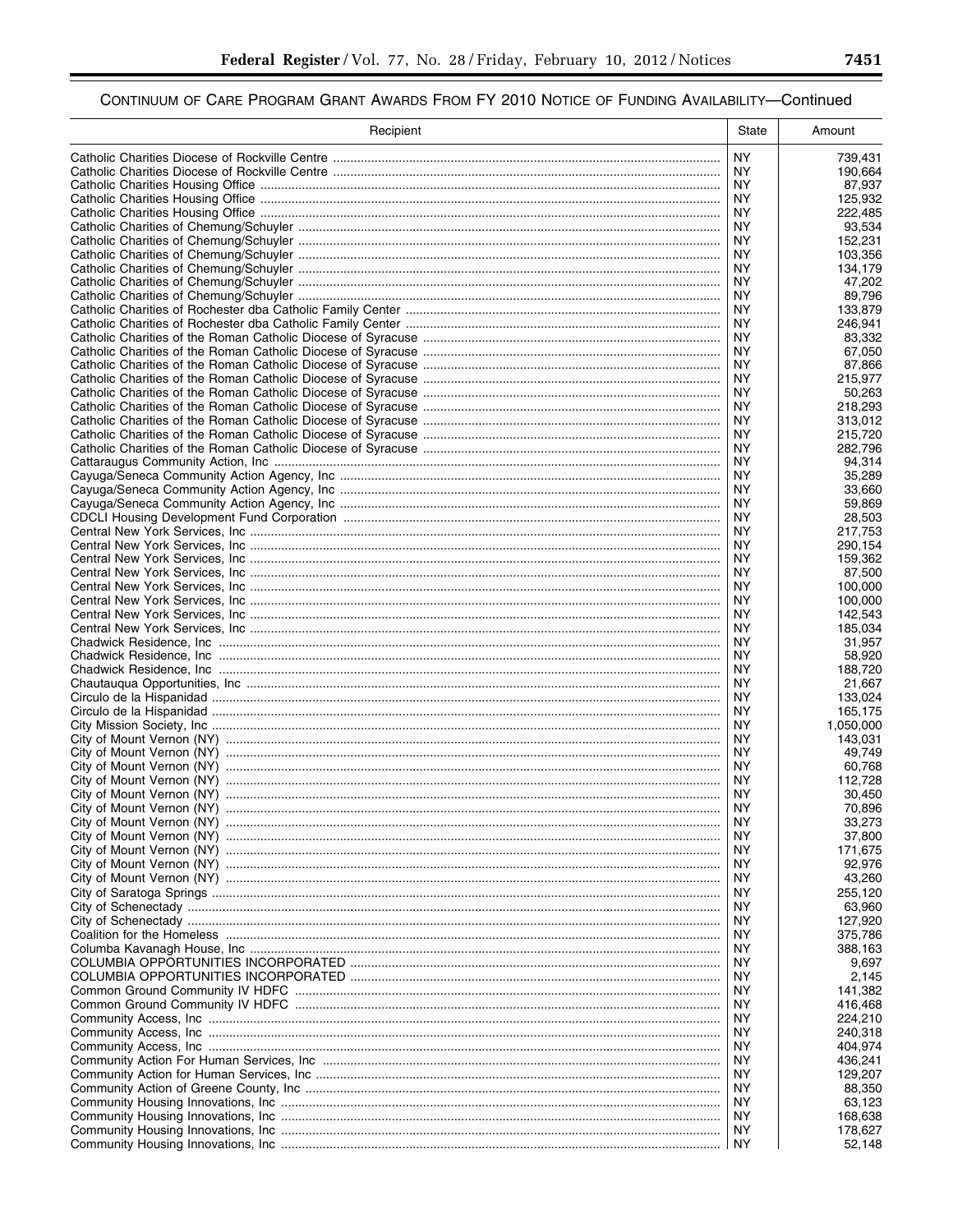▀

| Recipient | State            | Amount               |
|-----------|------------------|----------------------|
|           | <b>NY</b>        | 70,316               |
|           | NY.              | 48,093               |
|           | ΝY               | 137,665              |
|           | NY.              | 126,602              |
|           |                  | 109,697<br>166,684   |
|           | ΝY               | 68,676               |
|           | NY.              | 269,042              |
|           | ΝY               | 238,951              |
|           | NY.<br><b>NY</b> | 232,181              |
|           | <b>NY</b>        | 635,623<br>663,215   |
|           | NY.              | 216,420              |
|           | NY.              | 25,000               |
|           | <b>NY</b>        | 34,666               |
|           | NY.              | 16,666               |
|           | ΝY<br>ΝY         | 5,000<br>33,333      |
|           | ΝY               | 147,123              |
|           | NY.              | 39,796               |
|           | NY.              | 13,079               |
|           | ΝY               | 81,864               |
|           | <b>NY</b><br>ΝY  | 129,132<br>84,384    |
|           | <b>NY</b>        | 169,920              |
|           | NY.              | 53,532               |
|           | <b>NY</b>        | 70,512               |
|           | ΝY               | 339,260              |
|           | NY.              | 594,542              |
|           | NY.<br>NY.       | 376.444<br>419,148   |
|           | ΝY               | 504,647              |
|           |                  | 129,654              |
|           | ΝY               | 166,948              |
|           |                  | 177,978              |
|           | ΝY               | 133,350              |
|           | NY.<br><b>NY</b> | 1,302,539<br>238,140 |
|           | NY.              | 199,999              |
|           | <b>NY</b>        | 226,800              |
|           | <b>NY</b>        | 298,736              |
|           | <b>NY</b>        | 103,950              |
|           | NY.<br>NY.       | 262,479<br>209,352   |
|           | NY.              | 559,944              |
|           | NY.              | 1,247,676            |
|           | NY.              | 473,988              |
|           | <b>NY</b>        | 689.532              |
|           | ΝY               | 993,756              |
|           | ΝY<br>NY.        | 1,142,928<br>479,916 |
|           | ΝY               | 233,592              |
|           | ΝY               | 458,364              |
|           | ΝY               | 980,652              |
|           | NY.              | 82,219               |
|           | ΝY               | 114,536              |
|           | ΝY<br>ΝY         | 36,607<br>172,908    |
|           | NY.              | 120,384              |
|           | ΝY               | 72,429               |
|           | NY.              | 96,756               |
|           | ΝY               | 62,952               |
|           | NY.              | 107,139              |
|           | ΝY<br>NY.        | 253,855<br>186,148   |
|           | ΝY               | 98,210               |
|           | NY.              | 84,955               |
|           | ΝY               | 82,363               |
|           | NY.              | 63,675               |
|           | ΝY               | 708,336              |
|           | NY.<br>ΝY        | 306,144<br>208,456   |
|           |                  |                      |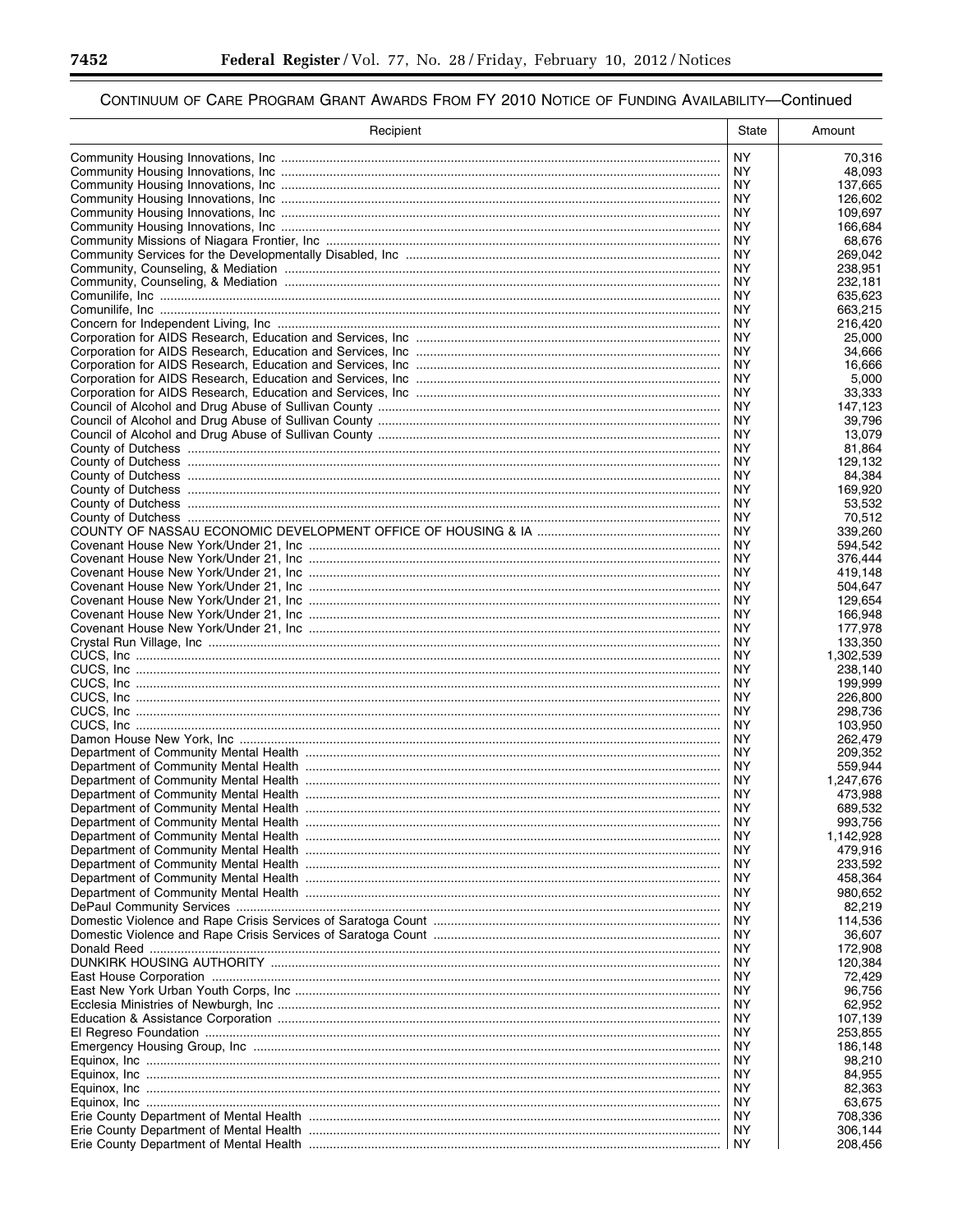| Recipient | State            | Amount             |
|-----------|------------------|--------------------|
|           | <b>NY</b>        | 154,524            |
|           | NY.              | 291,780            |
|           | ΝY               | 577,017            |
|           | NY.              | 500,771            |
|           | <b>NY</b>        | 879,708            |
|           | NY.<br><b>NY</b> | 243,625<br>11,466  |
|           | <b>NY</b>        | 133,913            |
|           | ΝY               | 184,553            |
|           | ΝY               | 152,092            |
|           | <b>NY</b>        | 143.732            |
|           | ΝY               | 91,000             |
|           | ΝY               | 82,000             |
|           | ΝY<br>ΝY         | 105,810<br>91,667  |
|           | ΝY               | 69,530             |
|           | ΝY               | 63,775             |
|           | ΝY               | 104,022            |
|           | <b>NY</b>        | 92,344             |
|           | NY               | 252,049            |
|           | ΝY               | 676,767            |
|           | ΝY<br><b>NY</b>  | 558,906<br>595,000 |
|           | ΝY               | 582,961            |
|           | NY               | 238,319            |
|           | <b>NY</b>        | 100,849            |
|           | <b>NY</b>        | 45,268             |
|           | ΝY               | 46,235             |
|           | NY               | 871,533            |
|           | ΝY<br>NY         | 639,295            |
|           | ΝY               | 41,020<br>65,806   |
|           | NY               | 91,069             |
|           | ΝY               | 45,120             |
|           | ΝY               | 41,307             |
|           | ΝY               | 49,876             |
|           | NY.              | 70,350             |
|           | <b>NY</b><br>ΝY  | 62,460<br>104,011  |
|           | <b>NY</b>        | 241,860            |
|           | ΝY               | 177,909            |
|           | <b>NY</b>        | 31,488             |
|           | ΝY               | 114,264            |
|           | ΝY               | 88,860             |
|           | ΝY               | 280.889            |
|           | ΝY<br>ΝY         | 169.644<br>96.657  |
|           | NY.              | 153,696            |
|           | NY               | 414,000            |
|           | NY               | 11,209             |
|           | ΝY               | 18,385             |
|           | ΝY               | 251,111            |
|           | ΝY               | 132,720            |
|           | NY<br>ΝY         | 165,914<br>131,936 |
|           | ΝY               | 364,817            |
|           | ΝY               | 227,834            |
|           | NY               | 1,008,349          |
|           | ΝY               | 791,172            |
|           | ΝY               | 127,897            |
|           | ΝY<br>ΝY         | 160,886            |
|           | ΝY               | 159,935<br>249,494 |
|           | ΝY               | 330,486            |
|           | ΝY               | 110,528            |
|           | ΝY               | 79,747             |
|           | ΝY               | 69,974             |
|           | ΝY               | 156,450            |
|           | ΝY               | 113,701            |
|           | NY<br>NY.        | 186,957<br>80,523  |
|           | ΝY               | 313,584            |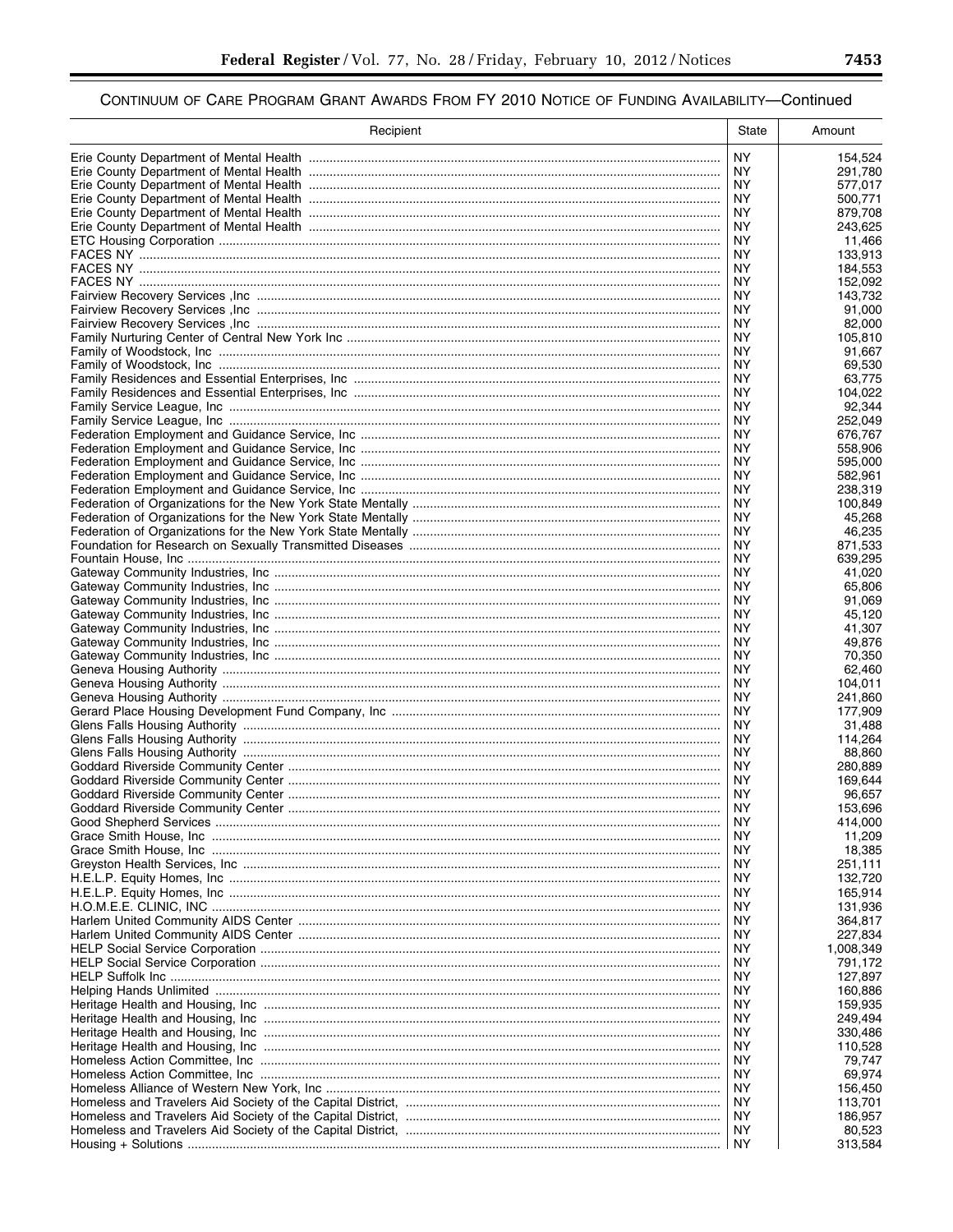▀

| Recipient | State            | Amount             |
|-----------|------------------|--------------------|
|           | NY.              | 231,676            |
|           | NY.              | 156,549            |
|           | ΝY               | 227,772            |
|           | NY.              | 165,318            |
|           | ΝY               | 371,276            |
|           | NY.<br>ΝY        | 333,635<br>286,535 |
|           | NY.              | 469,535            |
|           | NY.              | 40,274             |
|           | NY.              | 34,913             |
|           | NY.              | 138,842            |
|           | NY               | 133,663            |
|           | ΝY               | 15,460             |
|           | ΝY               | 60,315             |
|           | ΝY               | 129,885            |
|           | NY.<br>ΝY        | 141,627<br>230,945 |
|           | ΝY               | 240,060            |
|           | ΝY               | 315,787            |
|           | NY.              | 377,444            |
|           | ΝY               | 126,394            |
|           | ΝY               | 672,657            |
|           | ΝY               | 181,207            |
|           | ΝY               | 26,496             |
|           | NY.              | 109,319            |
|           | ΝY<br>NY.        | 126,395<br>34,959  |
|           | ΝY               | 145,105            |
|           | NY.              | 53,683             |
|           | ΝY               | 200,771            |
|           | NY.              | 23,256             |
|           | ΝY               | 263,568            |
|           | NY.              | 49,671             |
|           | ΝY               | 283,500            |
|           | NY.              | 415,395            |
|           | ΝY               | 61,493             |
|           | NY.<br><b>NY</b> | 55,491<br>70,000   |
|           | NY.              | 390,576            |
|           | NY.              | 84,091             |
|           | NY.              | 630,000            |
|           | NY               | 33.183             |
|           | ΝY               | 30.120             |
|           | ΝY               | 35.595             |
|           | ΝY               | 33,600             |
|           | ΝY               | 285,998            |
|           | NY.<br>NY.       | 63,355<br>63,000   |
|           | ΝY               | 21,000             |
|           | NY.              | 134,400            |
|           | NY.              | 79,573             |
|           | NY.              | 70,000             |
|           | NY.              | 492,100            |
|           | ΝY               | 300,000            |
|           | NY.              | 210,000            |
|           | NY.              | 397,950            |
|           | NY.              | 54,250<br>244.472  |
|           | ΝY<br>NY.        | 58,209             |
|           | NY.              | 205,475            |
|           | NY.              | 584,272            |
|           | ΝY               | 291,244            |
|           | NY.              | 10,194             |
|           | NY.              | 99,942             |
|           | NY.              | 125,347            |
|           | NY.              | 72,612             |
|           | NY.              | 56,355             |
|           | NY.              | 57,135             |
|           | NY.              | 51,030             |
|           | NY.<br>NY.       | 217,003<br>165,608 |
|           | NY.              | 173,820            |
|           |                  |                    |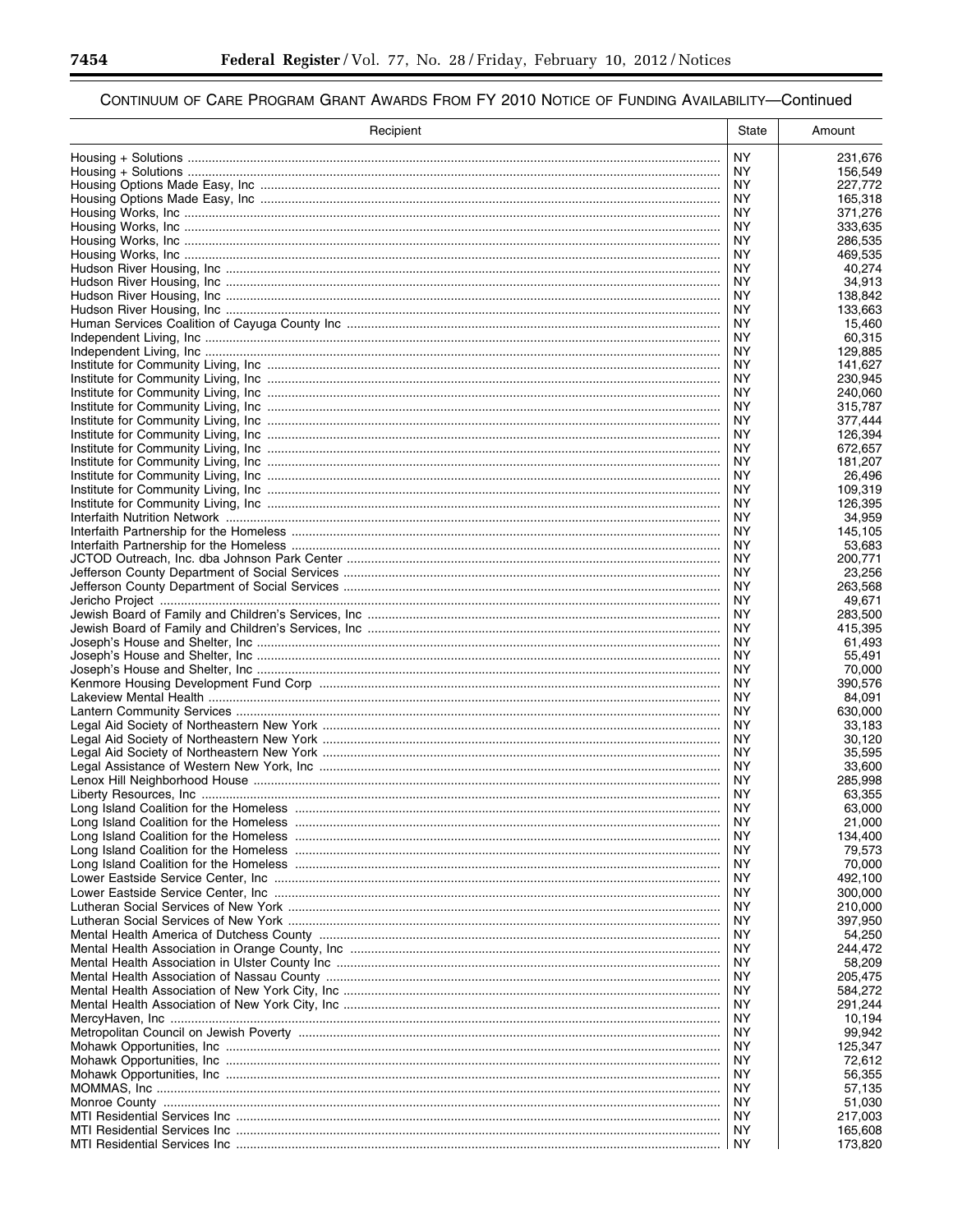| Recipient | State           | Amount                 |
|-----------|-----------------|------------------------|
|           | NY.             | 136,603                |
|           | ΝY              | 105,202                |
|           | ΝY              | 122,356                |
|           | ΝY              | 69,616                 |
|           | ΝY<br>NY.       | 69,616<br>54.090       |
|           | NY.             | 243,070                |
|           | NY.             | 102,234                |
|           | ΝY              | 559,680                |
|           | NY.             | 643,632                |
|           | NY<br>NY.       | 65,640<br>447,744      |
|           | NY.             | 601,656                |
|           | NY.             | 475,728                |
|           | NY              | 601,656                |
|           | ΝY              | 475,728                |
|           | ΝY<br>ΝY        | 559,680<br>559,680     |
|           | NY.             | 349,800                |
|           | NY.             | 898,596                |
|           | NY.             | 1,049,400              |
|           | NY.             | 839,520                |
|           | <b>NY</b><br>ΝY | 475,728<br>783,552     |
|           | <b>NY</b>       | 1,007,424              |
|           | ΝY              | 580,800                |
|           | <b>NY</b>       | 279,840                |
|           | ΝY              | 475,728                |
|           | NY.             | 810,048                |
|           | ΝY<br>NY.       | 1,399,200<br>1,189,320 |
|           | ΝY              | 319,104                |
|           | NY.             | 699,600                |
|           | ΝY              | 632,748                |
|           | NY.             | 447,744                |
|           | ΝY<br>NY.       | 405,768<br>1,958,880   |
|           | ΝY              | 447,744                |
|           | NY.             | 321,816                |
|           | NY              | 263,868                |
|           | NY.             | 699,600                |
|           | NY<br>NY.       | 469.092<br>699,600     |
|           | ΝY              | 559,680                |
|           | NY.             | 979,440                |
|           | ΝY              | 601,656                |
|           | NY.             | 601,656                |
|           | NY.<br>ΝY       | 1,762,992<br>503,712   |
|           | NY.             | 601,656                |
|           | NY.             | 4,210,260              |
|           | ΝY              | 615,648                |
|           | NY.             | 503,712                |
|           | ΝY<br>ΝY        | 377,784                |
|           | ΝY              | 209,880<br>198,708     |
|           | ΝY              | 932,244                |
|           | ΝY              | 99,960                 |
|           | ΝY              | 151,320                |
|           | ΝY              | 420,948                |
|           | ΝY<br>ΝY        | 82,824<br>764,556      |
|           | ΝY              | 275,220                |
|           | ΝY              | 110,844                |
|           | ΝY              | 479,388                |
|           | ΝY              | 320,592                |
|           | ΝY              | 759,348                |
|           | ΝY<br>ΝY        | 215,256<br>145,332     |
|           | ΝY              | 129,576                |
|           | NY.             | 202,968                |
|           | ΝY              | 367,092                |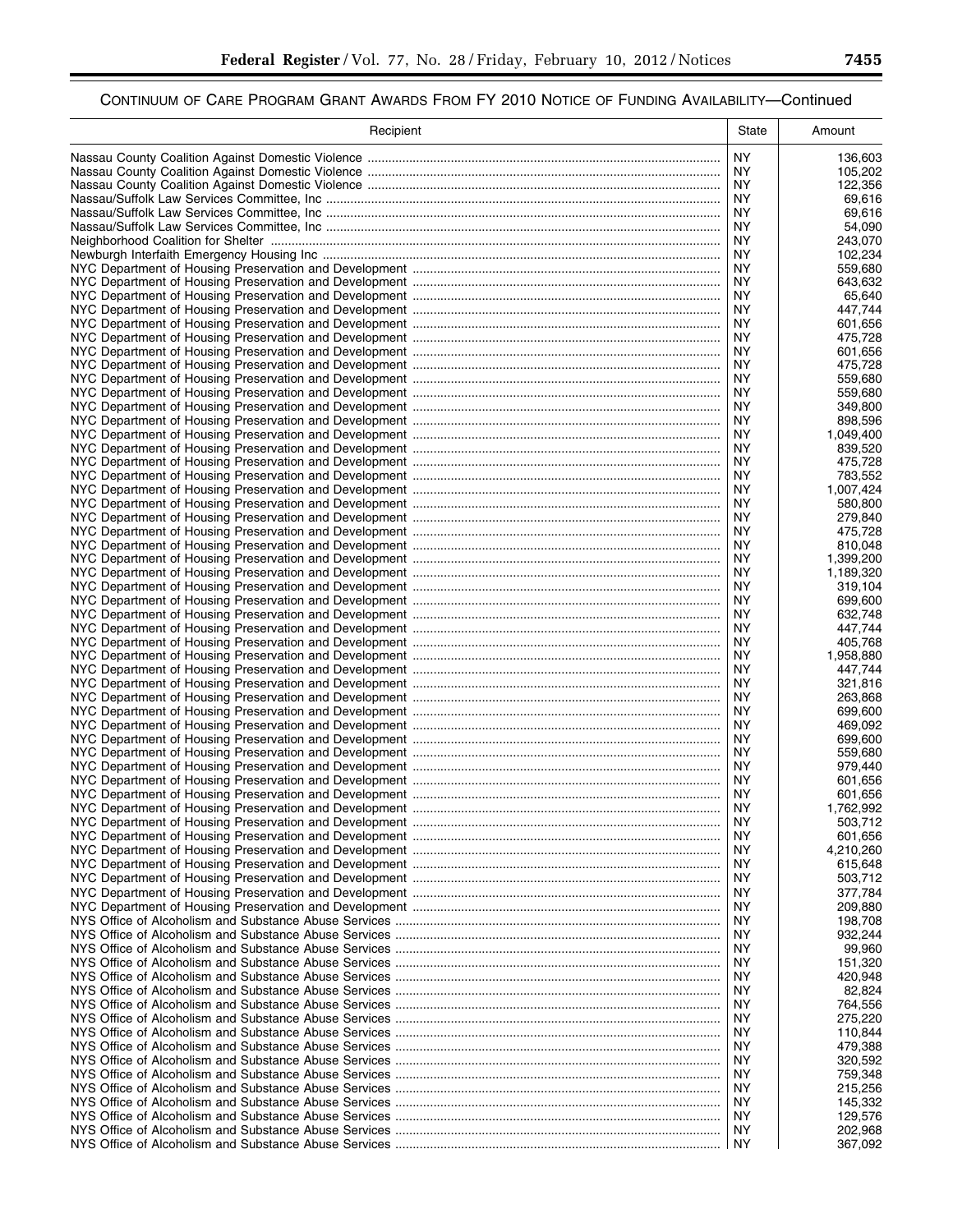▀

| <b>NY</b><br>144,708<br>NY.<br>158,736<br>NY.<br>223,680<br>NY.<br>162,012<br>NY.<br>135,048<br>NY.<br>302.640<br>NY.<br>509,004<br>NY.<br>765,816<br>NY.<br>332,904<br>NY.<br>105,132<br>NY.<br>195,492<br>NY.<br>199,992<br>NY.<br>229,752<br>NY.<br>144,444<br>NY.<br>196,716<br>ΝY<br>216,384<br>NY.<br>200,124<br>ΝY<br>218,544<br>NY.<br>134,688<br>ΝY<br>121,728<br>NY.<br>239,040<br>ΝY<br>156,408<br><b>NY</b><br>101,304<br>ΝY<br>341,004<br>NY.<br>182,232<br>NY.<br>39,864<br>NY.<br>95,760<br>NY.<br>202,608<br>NY.<br>510,132<br>NY.<br>125,928<br>NY.<br>106,596<br>NY.<br>306,960<br>NY.<br>253,260<br>NY.<br>367,500<br>NY.<br>479,988<br>NY.<br>371,628<br>NY.<br>301,500<br><b>NY</b><br>179,304<br>NY.<br>112,692<br>NY.<br>173,448<br>NY.<br>593,880<br>NY.<br>218,712<br>NY.<br>395,436<br>NY.<br>163.368<br>NY.<br>353,100<br>NY.<br>14,927<br>NY.<br>104.900<br>NY.<br>37,483<br>ΝY<br>39,900<br>NY.<br>234,486<br>NY.<br>86,706<br>NY.<br>48.622<br>NY.<br>85,870<br>NY.<br>80,563<br>NY.<br>119,592<br>NY.<br>49,804<br>NY<br>73,960<br>NY.<br>79,540<br>NY.<br>67,968<br>NY.<br>67,968<br>NY<br>458,882<br>NY.<br>158,957<br>NY.<br>492,830<br>NY.<br>137,536<br>NY<br>265,599<br>NY.<br>282,790<br>NY.<br>830,975<br>NY.<br>704,884<br>NY.<br>265,060<br>NY.<br>556,583<br>NY.<br>65,450<br>NY.<br>16,687 | Recipient | State | Amount |
|---------------------------------------------------------------------------------------------------------------------------------------------------------------------------------------------------------------------------------------------------------------------------------------------------------------------------------------------------------------------------------------------------------------------------------------------------------------------------------------------------------------------------------------------------------------------------------------------------------------------------------------------------------------------------------------------------------------------------------------------------------------------------------------------------------------------------------------------------------------------------------------------------------------------------------------------------------------------------------------------------------------------------------------------------------------------------------------------------------------------------------------------------------------------------------------------------------------------------------------------------------------------------------------------------------------------------------------|-----------|-------|--------|
|                                                                                                                                                                                                                                                                                                                                                                                                                                                                                                                                                                                                                                                                                                                                                                                                                                                                                                                                                                                                                                                                                                                                                                                                                                                                                                                                       |           |       |        |
|                                                                                                                                                                                                                                                                                                                                                                                                                                                                                                                                                                                                                                                                                                                                                                                                                                                                                                                                                                                                                                                                                                                                                                                                                                                                                                                                       |           |       |        |
|                                                                                                                                                                                                                                                                                                                                                                                                                                                                                                                                                                                                                                                                                                                                                                                                                                                                                                                                                                                                                                                                                                                                                                                                                                                                                                                                       |           |       |        |
|                                                                                                                                                                                                                                                                                                                                                                                                                                                                                                                                                                                                                                                                                                                                                                                                                                                                                                                                                                                                                                                                                                                                                                                                                                                                                                                                       |           |       |        |
|                                                                                                                                                                                                                                                                                                                                                                                                                                                                                                                                                                                                                                                                                                                                                                                                                                                                                                                                                                                                                                                                                                                                                                                                                                                                                                                                       |           |       |        |
|                                                                                                                                                                                                                                                                                                                                                                                                                                                                                                                                                                                                                                                                                                                                                                                                                                                                                                                                                                                                                                                                                                                                                                                                                                                                                                                                       |           |       |        |
|                                                                                                                                                                                                                                                                                                                                                                                                                                                                                                                                                                                                                                                                                                                                                                                                                                                                                                                                                                                                                                                                                                                                                                                                                                                                                                                                       |           |       |        |
|                                                                                                                                                                                                                                                                                                                                                                                                                                                                                                                                                                                                                                                                                                                                                                                                                                                                                                                                                                                                                                                                                                                                                                                                                                                                                                                                       |           |       |        |
|                                                                                                                                                                                                                                                                                                                                                                                                                                                                                                                                                                                                                                                                                                                                                                                                                                                                                                                                                                                                                                                                                                                                                                                                                                                                                                                                       |           |       |        |
|                                                                                                                                                                                                                                                                                                                                                                                                                                                                                                                                                                                                                                                                                                                                                                                                                                                                                                                                                                                                                                                                                                                                                                                                                                                                                                                                       |           |       |        |
|                                                                                                                                                                                                                                                                                                                                                                                                                                                                                                                                                                                                                                                                                                                                                                                                                                                                                                                                                                                                                                                                                                                                                                                                                                                                                                                                       |           |       |        |
|                                                                                                                                                                                                                                                                                                                                                                                                                                                                                                                                                                                                                                                                                                                                                                                                                                                                                                                                                                                                                                                                                                                                                                                                                                                                                                                                       |           |       |        |
|                                                                                                                                                                                                                                                                                                                                                                                                                                                                                                                                                                                                                                                                                                                                                                                                                                                                                                                                                                                                                                                                                                                                                                                                                                                                                                                                       |           |       |        |
|                                                                                                                                                                                                                                                                                                                                                                                                                                                                                                                                                                                                                                                                                                                                                                                                                                                                                                                                                                                                                                                                                                                                                                                                                                                                                                                                       |           |       |        |
|                                                                                                                                                                                                                                                                                                                                                                                                                                                                                                                                                                                                                                                                                                                                                                                                                                                                                                                                                                                                                                                                                                                                                                                                                                                                                                                                       |           |       |        |
|                                                                                                                                                                                                                                                                                                                                                                                                                                                                                                                                                                                                                                                                                                                                                                                                                                                                                                                                                                                                                                                                                                                                                                                                                                                                                                                                       |           |       |        |
|                                                                                                                                                                                                                                                                                                                                                                                                                                                                                                                                                                                                                                                                                                                                                                                                                                                                                                                                                                                                                                                                                                                                                                                                                                                                                                                                       |           |       |        |
|                                                                                                                                                                                                                                                                                                                                                                                                                                                                                                                                                                                                                                                                                                                                                                                                                                                                                                                                                                                                                                                                                                                                                                                                                                                                                                                                       |           |       |        |
|                                                                                                                                                                                                                                                                                                                                                                                                                                                                                                                                                                                                                                                                                                                                                                                                                                                                                                                                                                                                                                                                                                                                                                                                                                                                                                                                       |           |       |        |
|                                                                                                                                                                                                                                                                                                                                                                                                                                                                                                                                                                                                                                                                                                                                                                                                                                                                                                                                                                                                                                                                                                                                                                                                                                                                                                                                       |           |       |        |
|                                                                                                                                                                                                                                                                                                                                                                                                                                                                                                                                                                                                                                                                                                                                                                                                                                                                                                                                                                                                                                                                                                                                                                                                                                                                                                                                       |           |       |        |
|                                                                                                                                                                                                                                                                                                                                                                                                                                                                                                                                                                                                                                                                                                                                                                                                                                                                                                                                                                                                                                                                                                                                                                                                                                                                                                                                       |           |       |        |
|                                                                                                                                                                                                                                                                                                                                                                                                                                                                                                                                                                                                                                                                                                                                                                                                                                                                                                                                                                                                                                                                                                                                                                                                                                                                                                                                       |           |       |        |
|                                                                                                                                                                                                                                                                                                                                                                                                                                                                                                                                                                                                                                                                                                                                                                                                                                                                                                                                                                                                                                                                                                                                                                                                                                                                                                                                       |           |       |        |
|                                                                                                                                                                                                                                                                                                                                                                                                                                                                                                                                                                                                                                                                                                                                                                                                                                                                                                                                                                                                                                                                                                                                                                                                                                                                                                                                       |           |       |        |
|                                                                                                                                                                                                                                                                                                                                                                                                                                                                                                                                                                                                                                                                                                                                                                                                                                                                                                                                                                                                                                                                                                                                                                                                                                                                                                                                       |           |       |        |
|                                                                                                                                                                                                                                                                                                                                                                                                                                                                                                                                                                                                                                                                                                                                                                                                                                                                                                                                                                                                                                                                                                                                                                                                                                                                                                                                       |           |       |        |
|                                                                                                                                                                                                                                                                                                                                                                                                                                                                                                                                                                                                                                                                                                                                                                                                                                                                                                                                                                                                                                                                                                                                                                                                                                                                                                                                       |           |       |        |
|                                                                                                                                                                                                                                                                                                                                                                                                                                                                                                                                                                                                                                                                                                                                                                                                                                                                                                                                                                                                                                                                                                                                                                                                                                                                                                                                       |           |       |        |
|                                                                                                                                                                                                                                                                                                                                                                                                                                                                                                                                                                                                                                                                                                                                                                                                                                                                                                                                                                                                                                                                                                                                                                                                                                                                                                                                       |           |       |        |
|                                                                                                                                                                                                                                                                                                                                                                                                                                                                                                                                                                                                                                                                                                                                                                                                                                                                                                                                                                                                                                                                                                                                                                                                                                                                                                                                       |           |       |        |
|                                                                                                                                                                                                                                                                                                                                                                                                                                                                                                                                                                                                                                                                                                                                                                                                                                                                                                                                                                                                                                                                                                                                                                                                                                                                                                                                       |           |       |        |
|                                                                                                                                                                                                                                                                                                                                                                                                                                                                                                                                                                                                                                                                                                                                                                                                                                                                                                                                                                                                                                                                                                                                                                                                                                                                                                                                       |           |       |        |
|                                                                                                                                                                                                                                                                                                                                                                                                                                                                                                                                                                                                                                                                                                                                                                                                                                                                                                                                                                                                                                                                                                                                                                                                                                                                                                                                       |           |       |        |
|                                                                                                                                                                                                                                                                                                                                                                                                                                                                                                                                                                                                                                                                                                                                                                                                                                                                                                                                                                                                                                                                                                                                                                                                                                                                                                                                       |           |       |        |
|                                                                                                                                                                                                                                                                                                                                                                                                                                                                                                                                                                                                                                                                                                                                                                                                                                                                                                                                                                                                                                                                                                                                                                                                                                                                                                                                       |           |       |        |
|                                                                                                                                                                                                                                                                                                                                                                                                                                                                                                                                                                                                                                                                                                                                                                                                                                                                                                                                                                                                                                                                                                                                                                                                                                                                                                                                       |           |       |        |
|                                                                                                                                                                                                                                                                                                                                                                                                                                                                                                                                                                                                                                                                                                                                                                                                                                                                                                                                                                                                                                                                                                                                                                                                                                                                                                                                       |           |       |        |
|                                                                                                                                                                                                                                                                                                                                                                                                                                                                                                                                                                                                                                                                                                                                                                                                                                                                                                                                                                                                                                                                                                                                                                                                                                                                                                                                       |           |       |        |
|                                                                                                                                                                                                                                                                                                                                                                                                                                                                                                                                                                                                                                                                                                                                                                                                                                                                                                                                                                                                                                                                                                                                                                                                                                                                                                                                       |           |       |        |
|                                                                                                                                                                                                                                                                                                                                                                                                                                                                                                                                                                                                                                                                                                                                                                                                                                                                                                                                                                                                                                                                                                                                                                                                                                                                                                                                       |           |       |        |
|                                                                                                                                                                                                                                                                                                                                                                                                                                                                                                                                                                                                                                                                                                                                                                                                                                                                                                                                                                                                                                                                                                                                                                                                                                                                                                                                       |           |       |        |
|                                                                                                                                                                                                                                                                                                                                                                                                                                                                                                                                                                                                                                                                                                                                                                                                                                                                                                                                                                                                                                                                                                                                                                                                                                                                                                                                       |           |       |        |
|                                                                                                                                                                                                                                                                                                                                                                                                                                                                                                                                                                                                                                                                                                                                                                                                                                                                                                                                                                                                                                                                                                                                                                                                                                                                                                                                       |           |       |        |
|                                                                                                                                                                                                                                                                                                                                                                                                                                                                                                                                                                                                                                                                                                                                                                                                                                                                                                                                                                                                                                                                                                                                                                                                                                                                                                                                       |           |       |        |
|                                                                                                                                                                                                                                                                                                                                                                                                                                                                                                                                                                                                                                                                                                                                                                                                                                                                                                                                                                                                                                                                                                                                                                                                                                                                                                                                       |           |       |        |
|                                                                                                                                                                                                                                                                                                                                                                                                                                                                                                                                                                                                                                                                                                                                                                                                                                                                                                                                                                                                                                                                                                                                                                                                                                                                                                                                       |           |       |        |
|                                                                                                                                                                                                                                                                                                                                                                                                                                                                                                                                                                                                                                                                                                                                                                                                                                                                                                                                                                                                                                                                                                                                                                                                                                                                                                                                       |           |       |        |
|                                                                                                                                                                                                                                                                                                                                                                                                                                                                                                                                                                                                                                                                                                                                                                                                                                                                                                                                                                                                                                                                                                                                                                                                                                                                                                                                       |           |       |        |
|                                                                                                                                                                                                                                                                                                                                                                                                                                                                                                                                                                                                                                                                                                                                                                                                                                                                                                                                                                                                                                                                                                                                                                                                                                                                                                                                       |           |       |        |
|                                                                                                                                                                                                                                                                                                                                                                                                                                                                                                                                                                                                                                                                                                                                                                                                                                                                                                                                                                                                                                                                                                                                                                                                                                                                                                                                       |           |       |        |
|                                                                                                                                                                                                                                                                                                                                                                                                                                                                                                                                                                                                                                                                                                                                                                                                                                                                                                                                                                                                                                                                                                                                                                                                                                                                                                                                       |           |       |        |
|                                                                                                                                                                                                                                                                                                                                                                                                                                                                                                                                                                                                                                                                                                                                                                                                                                                                                                                                                                                                                                                                                                                                                                                                                                                                                                                                       |           |       |        |
|                                                                                                                                                                                                                                                                                                                                                                                                                                                                                                                                                                                                                                                                                                                                                                                                                                                                                                                                                                                                                                                                                                                                                                                                                                                                                                                                       |           |       |        |
|                                                                                                                                                                                                                                                                                                                                                                                                                                                                                                                                                                                                                                                                                                                                                                                                                                                                                                                                                                                                                                                                                                                                                                                                                                                                                                                                       |           |       |        |
|                                                                                                                                                                                                                                                                                                                                                                                                                                                                                                                                                                                                                                                                                                                                                                                                                                                                                                                                                                                                                                                                                                                                                                                                                                                                                                                                       |           |       |        |
|                                                                                                                                                                                                                                                                                                                                                                                                                                                                                                                                                                                                                                                                                                                                                                                                                                                                                                                                                                                                                                                                                                                                                                                                                                                                                                                                       |           |       |        |
|                                                                                                                                                                                                                                                                                                                                                                                                                                                                                                                                                                                                                                                                                                                                                                                                                                                                                                                                                                                                                                                                                                                                                                                                                                                                                                                                       |           |       |        |
|                                                                                                                                                                                                                                                                                                                                                                                                                                                                                                                                                                                                                                                                                                                                                                                                                                                                                                                                                                                                                                                                                                                                                                                                                                                                                                                                       |           |       |        |
|                                                                                                                                                                                                                                                                                                                                                                                                                                                                                                                                                                                                                                                                                                                                                                                                                                                                                                                                                                                                                                                                                                                                                                                                                                                                                                                                       |           |       |        |
|                                                                                                                                                                                                                                                                                                                                                                                                                                                                                                                                                                                                                                                                                                                                                                                                                                                                                                                                                                                                                                                                                                                                                                                                                                                                                                                                       |           |       |        |
|                                                                                                                                                                                                                                                                                                                                                                                                                                                                                                                                                                                                                                                                                                                                                                                                                                                                                                                                                                                                                                                                                                                                                                                                                                                                                                                                       |           |       |        |
|                                                                                                                                                                                                                                                                                                                                                                                                                                                                                                                                                                                                                                                                                                                                                                                                                                                                                                                                                                                                                                                                                                                                                                                                                                                                                                                                       |           |       |        |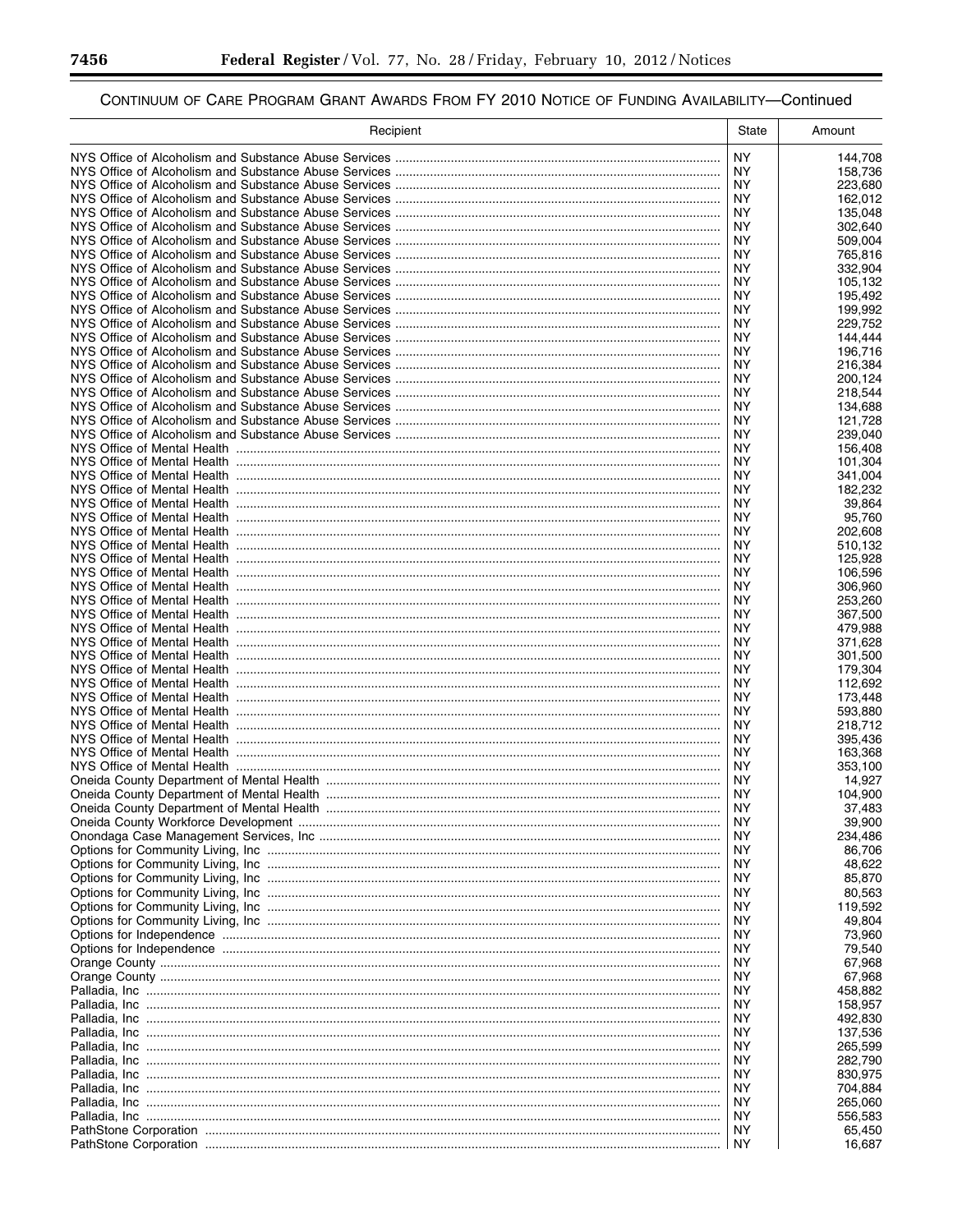| Recipient | State           | Amount             |
|-----------|-----------------|--------------------|
|           | <b>NY</b>       | 274,156            |
|           | ΝY              | 538.701            |
|           | ΝY              | 154,015            |
|           | NY<br>NY        | 426,777<br>584,268 |
|           | ΝY              | 305,947            |
|           | ΝY              | 137,838            |
|           | NY.             | 463,234            |
|           | ΝY              | 110,712            |
|           | ΝY<br>ΝY        | 55.356<br>472.677  |
|           | NY.             | 800,633            |
|           | ΝY              | 477,034            |
|           | NY.             | 371,843            |
|           | ΝY              | 409,798            |
|           | NY.<br>ΝY       | 328,300<br>135,568 |
|           | NY.             | 428,982            |
|           | NY              | 670,770            |
|           | NY.             | 322,845            |
|           | ΝY              | 532,669            |
|           | ΝY<br>ΝY        | 82,152<br>58,999   |
|           | ΝY              | 602.168            |
|           | ΝY              | 72,376             |
|           | ΝY              | 60,119             |
|           | ΝY              | 66.381             |
|           | ΝY              | 104.372            |
|           | NY.<br>ΝY       | 69.865<br>157,920  |
|           | <b>NY</b>       | 90,360             |
|           | ΝY              | 522,000            |
|           | NY              | 186,852            |
|           | ΝY              | 2,268,504          |
|           | <b>NY</b><br>ΝY | 880,692<br>357,120 |
|           | NY.             | 725,784            |
|           | ΝY              | 208,836            |
|           | ΝY              | 324,600            |
|           | ΝY              | 105,833            |
|           | ΝY<br>ΝY        | 74,000<br>215.610  |
|           | ΝY              | 157,500            |
|           | ΝY              | 48,267             |
|           | NY.             | 225,610            |
|           | ΝY              | 342.709            |
|           | NY.             | 183,750            |
|           | ΝY<br>NY        | 43,417<br>145,166  |
|           | ΝY              | 163,231            |
|           | NY.             | 165,905            |
|           | ΝY              | 110,205            |
|           | ΝY              | 467,232            |
|           | ΝY<br>NY.       | 141,516<br>404,203 |
|           | ΝY              | 345,362            |
|           | NY.             | 536,347            |
|           | ΝY              | 74,812             |
|           | NY.             | 210,728            |
|           | ΝY<br>NY.       | 588,490<br>103,571 |
|           | ΝY              | 252,559            |
|           | NY.             | 257,300            |
|           | ΝY              | 166,135            |
|           | NY.             | 214,894            |
|           | ΝY              | 154,509            |
|           | NY.<br>ΝY       | 135,640<br>89,273  |
|           | NY.             | 92,922             |
|           | ΝY              | 148,713            |
|           | NY.             | 225,038            |
|           |                 | 56,516             |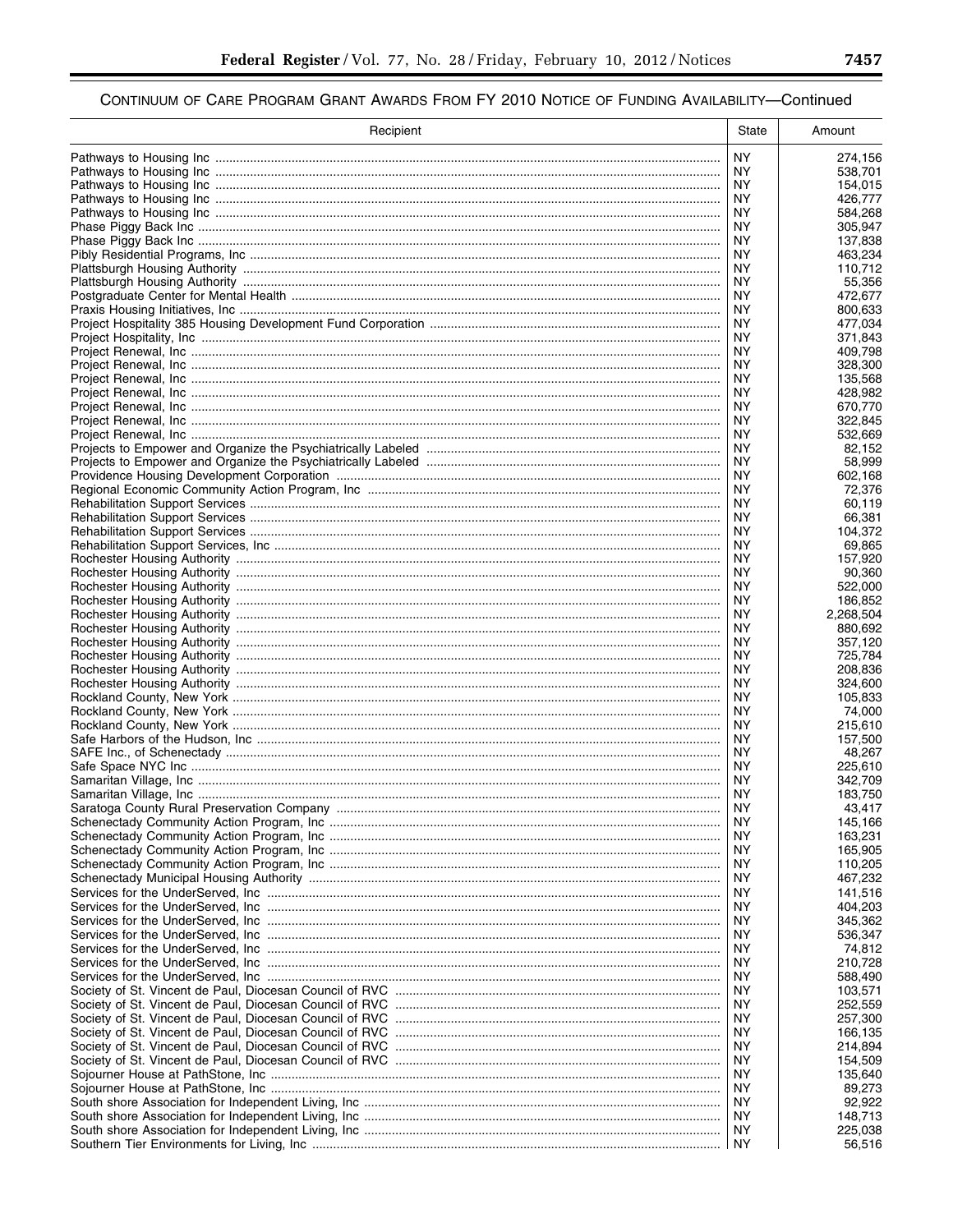▀

| Recipient                                                                             | State      | Amount             |
|---------------------------------------------------------------------------------------|------------|--------------------|
|                                                                                       | NY.        | 33,247             |
|                                                                                       |            | 143,149            |
|                                                                                       | ΝY         | 94,500             |
|                                                                                       | NY.        | 80,000             |
|                                                                                       | ΝY         | 68,137             |
|                                                                                       | NY.<br>ΝY  | 426.168<br>55,836  |
|                                                                                       | NY.        | 38,451             |
|                                                                                       | ΝY         | 123,680            |
|                                                                                       | NY.        | 42,000             |
|                                                                                       | ΝY         | 69,908             |
|                                                                                       | ΝY         | 112,137            |
|                                                                                       | ΝY         | 91,705             |
|                                                                                       | ΝY         | 182,292            |
|                                                                                       | ΝY         | 111,286            |
|                                                                                       | ΝY         | 272,450            |
|                                                                                       | ΝY<br>ΝY   | 105,256<br>83,988  |
|                                                                                       | NY.        | 95,899             |
|                                                                                       | NY.        | 95,252             |
|                                                                                       | ΝY         | 221,092            |
|                                                                                       | ΝY         | 187,426            |
|                                                                                       | <b>NY</b>  | 1,844,280          |
|                                                                                       | ΝY         | 759,432            |
|                                                                                       | NY.        | 126,622            |
|                                                                                       | ΝY         | 112,163            |
|                                                                                       | NY.        | 366,262            |
|                                                                                       | ΝY<br>NY.  | 115.431            |
|                                                                                       | ΝY         | 304,581<br>101.909 |
|                                                                                       | NY.        | 224,339            |
|                                                                                       | ΝY         | 33,251             |
|                                                                                       | NY.        | 126,871            |
|                                                                                       | ΝY         | 545,459            |
|                                                                                       | NY.        | 728,535            |
|                                                                                       | ΝY         | 348,447            |
|                                                                                       | NY.        | 1,062,269          |
|                                                                                       | NY         | 1,951,512          |
|                                                                                       | NY.<br>ΝY  | 448,157<br>78,210  |
|                                                                                       | NY.        | 29,932             |
|                                                                                       | ΝY         | 20,483             |
|                                                                                       | ΝY         | 20,256             |
|                                                                                       | ΝY         | 48,729             |
|                                                                                       | ΝY         | 450,840            |
|                                                                                       | ΝY         | 236,659            |
|                                                                                       | ΝY         | 32,333             |
|                                                                                       | NY.        | 102,274            |
| The Municipal Housing Authority for the City of Yonkers …………………………………………………………………………… | ΝY         | 20,256             |
| The Municipal Housing Authority for the City of Yonkers …………………………………………………………………………… | NY.<br>NY. | 73,049<br>105,000  |
|                                                                                       | NY.        | 46,034             |
|                                                                                       | NY.        | 180,713            |
|                                                                                       | NY.        | 100,000            |
|                                                                                       | NY.        | 51,427             |
|                                                                                       | NY.        | 83,702             |
|                                                                                       | NY.        | 221,056            |
|                                                                                       | NY.        | 99,999             |
|                                                                                       | NY.        | 115,448            |
|                                                                                       | NY.        | 163,244            |
|                                                                                       | NY.        | 52.789             |
|                                                                                       | NY.        | 236,697            |
|                                                                                       | NY.        | 293,290            |
|                                                                                       | NY.<br>NY. | 84,713<br>60,126   |
|                                                                                       | NY.        | 34,721             |
|                                                                                       | NY.        | 57,456             |
|                                                                                       | NY.        | 102,384            |
|                                                                                       | NY.        | 230,988            |
|                                                                                       | NY.        | 35,376             |
|                                                                                       | NY.        | 57,564             |
|                                                                                       | NY.        | 89,544             |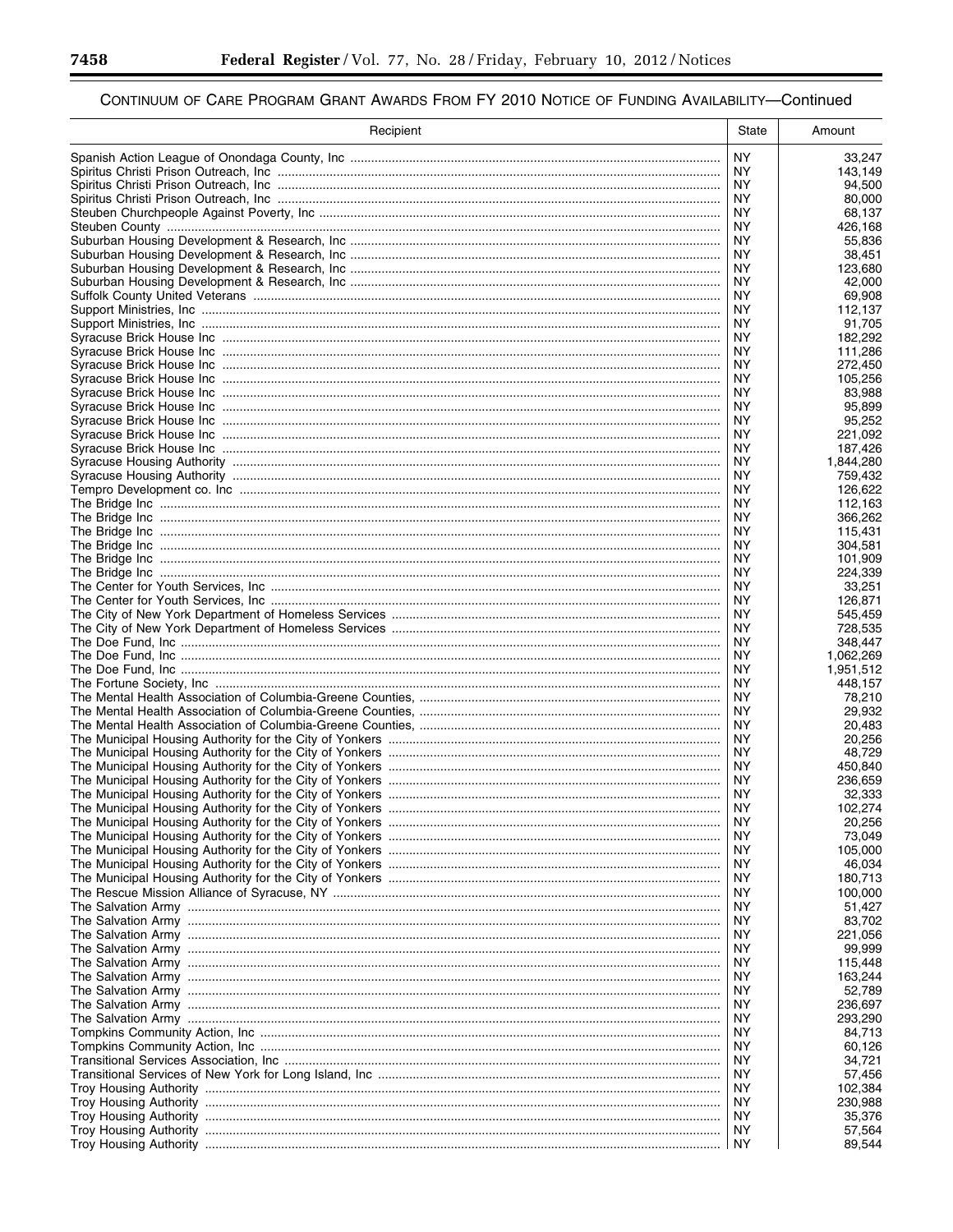| Recipient | State                  | Amount             |
|-----------|------------------------|--------------------|
|           | <b>NY</b>              | 26,532             |
|           | NY.                    | 250,188            |
|           | <b>NY</b><br><b>NY</b> | 179,472            |
|           | <b>NY</b>              | 309,456<br>419,528 |
|           | NY.                    | 175,085            |
|           | <b>NY</b>              | 654,525            |
|           | ΝY                     | 136,099            |
|           | ΝY<br>NY.              | 625,830<br>61,454  |
|           | ΝY                     | 183.170            |
|           | NY.                    | 244,998            |
|           | NY                     | 142,711            |
|           | NY.<br><b>NY</b>       | 109,686<br>357,451 |
|           | <b>NY</b>              | 174,673            |
|           | NY                     | 149,030            |
|           | <b>NY</b>              | 250,294            |
|           | <b>NY</b>              | 273,347            |
|           | <b>NY</b><br>NY        | 102,678<br>76,127  |
|           | <b>NY</b>              | 324,920            |
|           | <b>NY</b>              | 227,666            |
|           | ΝY                     | 278,854            |
|           | NY.                    | 90,016<br>166.000  |
|           | ΝY<br>NY.              | 430,000            |
|           | ΝY                     | 692,850            |
|           | NY.                    | 38,608             |
|           | ΝY                     | 39,099             |
|           | NY.<br><b>NY</b>       | 16,065<br>22,256   |
|           | NY.                    | 50,826             |
|           | ΝY                     | 362,197            |
|           | <b>NY</b>              | 155,715            |
|           | <b>NY</b>              | 110,205            |
|           | NY.<br><b>NY</b>       | 100,000<br>48,530  |
|           | NY.                    | 105,000            |
|           | ΝY                     | 525,185            |
|           | NY.                    | 30,000             |
|           | ΝY<br>NY.              | 121,776<br>205,485 |
|           | <b>NY</b>              | 345,652            |
|           | NY.                    | 224,900            |
|           | <b>NY</b>              | 139,025            |
|           | NY                     | 446,787            |
|           | <b>NY</b><br>ΝY        | 327,681<br>326,070 |
|           | ΝY                     | 405,062            |
|           | ΝY                     | 363,711            |
|           | ΝY                     | 265,059            |
|           | ΝY<br>ΝY               | 325,270            |
|           | ΝY                     | 161,836<br>354,107 |
|           | ΝY                     | 570,504            |
|           | ΝY                     | 165,768            |
|           | ΝY                     | 152,077            |
|           | ΝY<br>ΝY               | 107,081<br>99,074  |
|           | ΝY                     | 123,781            |
|           | ΝY                     | 211,271            |
|           | ΝY                     | 76,958             |
|           | ΝY                     | 26,250             |
|           | ΝY<br>ΝY               | 31,271<br>70,367   |
|           | ОH                     | 117,551            |
|           | OН                     | 118,711            |
|           | ОH                     | 247,716            |
|           | OН                     | 73,752             |
|           | OН<br>OН               | 200,784<br>441,996 |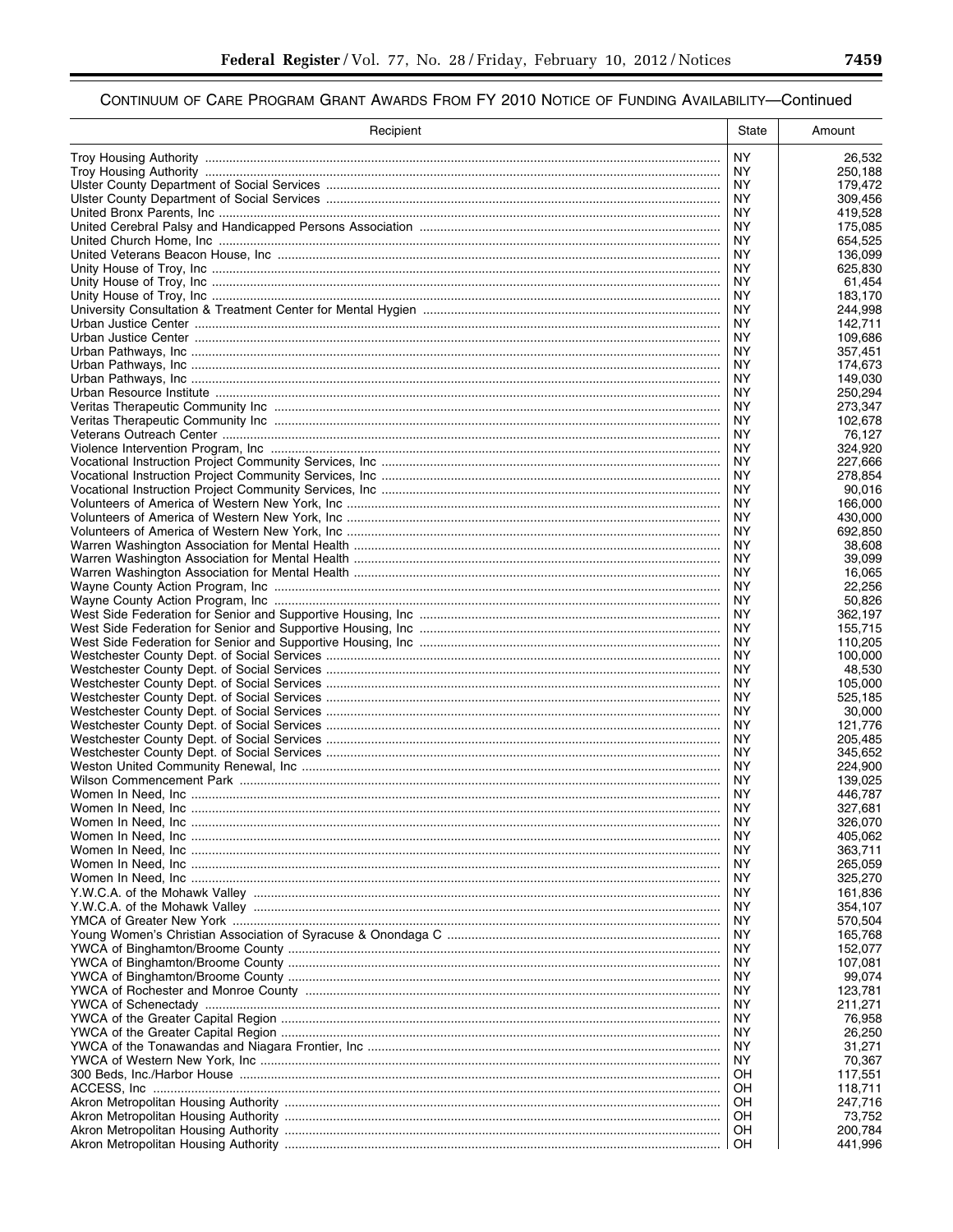▀

| Recipient | State    | Amount               |
|-----------|----------|----------------------|
|           | OH       | 178,200              |
|           | OH       | 126,786              |
|           | OН       | 202,003              |
|           | OH       | 163,120              |
|           | OН<br>OH | 67,549<br>316,992    |
|           | OН       | 164,040              |
|           | OH       | 219,108              |
|           | OН       | 103,772              |
|           | OН       | 207,028              |
|           | OН       | 141,334              |
|           | OH       | 134,435              |
|           | OН<br>OН | 316,538<br>26,174    |
|           | OН       | 128,108              |
|           | OH       | 89,397               |
|           | OН       | 86,552               |
|           | OН       | 51,888               |
|           | OН       | 314,386              |
|           | OH       | 159,420              |
|           | OН<br>OH | 285.701<br>95,645    |
|           | OH       | 179,765              |
|           | OН       | 117,600              |
|           | OH       | 5,089,308            |
|           | OH       | 276,696              |
|           | OH       | 858,060              |
|           | OН       | 422,520              |
|           | OH       | 441,000              |
|           | OН<br>OH | 443,856<br>1,885,464 |
|           | OН       | 160,080              |
|           | OH       | 31,680               |
|           | OН       | 249,840              |
|           | OH       | 52,500               |
|           | OН       | 97,735               |
|           | OH       | 89,462               |
|           | OH<br>OH | 70,000               |
|           | OН       | 70,927<br>31,521     |
|           | OН       | 36,667               |
|           | OН       | 224,028              |
|           | OН       | 30.240               |
|           | OН       | 30.240               |
|           | OН       | 1,214,460            |
|           | OН       | 1,313,004            |
|           | OН<br>OH | 687,708<br>119,400   |
|           | OН       | 735,564              |
|           | OH       | 93,480               |
|           | OН       | 95,730               |
|           | OН       | 64,914               |
|           | OН       | 56,371               |
|           | OН       | 29,049               |
|           | OН<br>OН | 73,165<br>116.475    |
|           | OН       | 226,315              |
|           | OН       | 245,103              |
|           | OН       | 260,673              |
|           | OН       | 97,293               |
|           | OН       | 184,834              |
|           | OН       | 236,416              |
|           | OН       | 35,233               |
|           | OН       | 298,939              |
|           | OН<br>OН | 656,422<br>87,316    |
|           | OН       | 83,283               |
|           | OН       | 59,060               |
|           | OH       | 17,850               |
|           | ΟH       | 133,333              |
|           | OН       | 166,413              |
|           | ΟH       | 396,824              |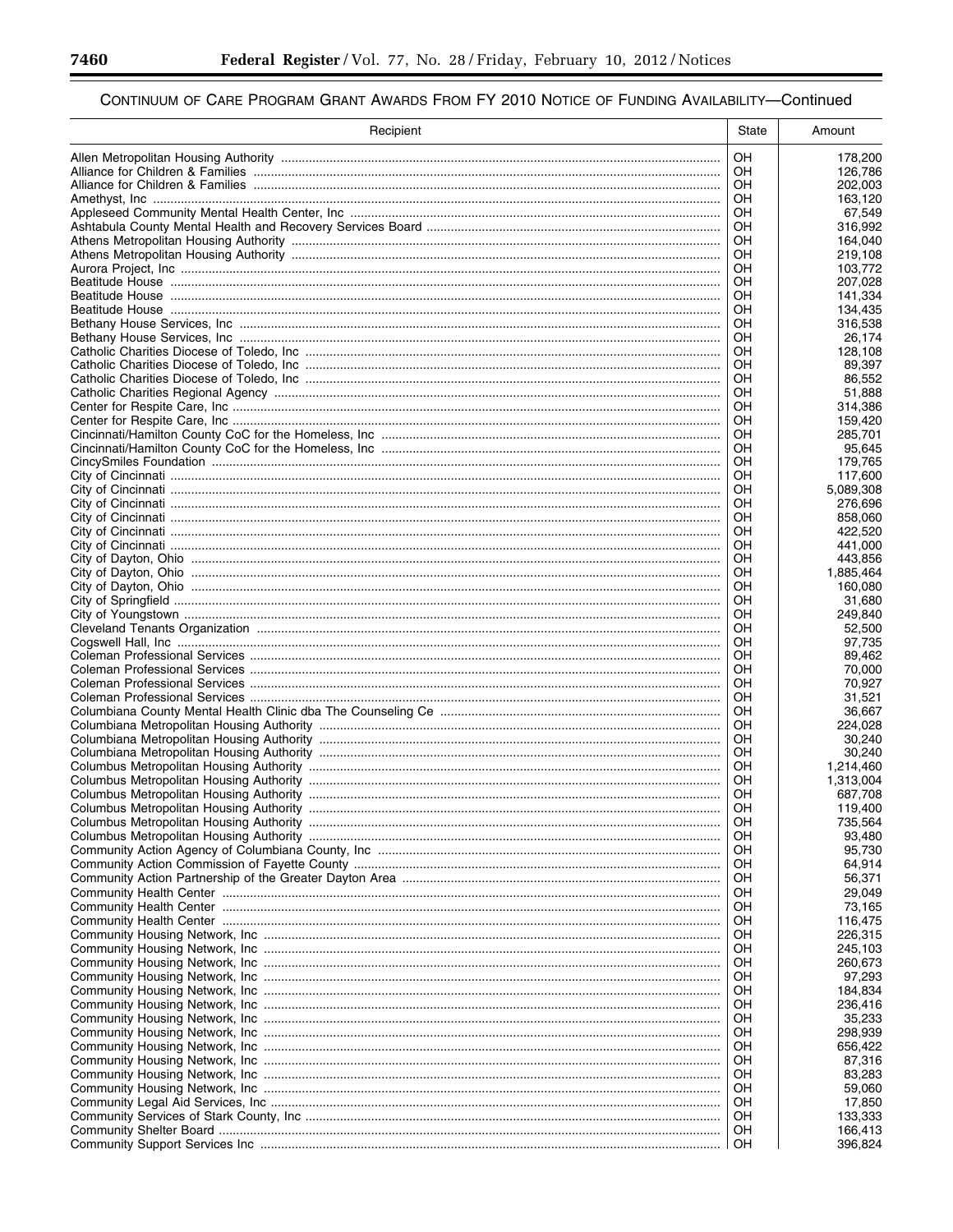| Recipient                                                                        | State    | Amount              |
|----------------------------------------------------------------------------------|----------|---------------------|
|                                                                                  | OН       | 878,580             |
|                                                                                  | OН       | 162,365             |
|                                                                                  | OН       | 212,973             |
|                                                                                  | OН<br>OН | 62,132<br>9,874,464 |
|                                                                                  | OН       | 148,236             |
|                                                                                  | OН       | 174,731             |
|                                                                                  | OН       | 317,109             |
|                                                                                  | OН       | 77,167              |
|                                                                                  | OН<br>OН | 157,872<br>432,600  |
|                                                                                  | OН       | 302,400             |
|                                                                                  | OН       | 270,705             |
|                                                                                  | OН       | 537,741             |
|                                                                                  | OН       | 447,540             |
|                                                                                  | OН<br>OH | 386,373<br>410,868  |
|                                                                                  | OН       | 191,774             |
|                                                                                  | OН       | 468,367             |
|                                                                                  | OН       | 703,431             |
|                                                                                  | OН       | 335,036             |
|                                                                                  | OН<br>OН | 471,666<br>555,615  |
|                                                                                  | OН       | 572,959             |
|                                                                                  | OН       | 27,276              |
|                                                                                  | OН       | 184.701             |
|                                                                                  | OН       | 37,124              |
|                                                                                  | OН<br>OН | 45.933<br>118,356   |
|                                                                                  | OН       | 42.000              |
|                                                                                  | OН       | 16,000              |
|                                                                                  | OН       | 119,220             |
|                                                                                  | OН       | 404,981             |
|                                                                                  | OН<br>OН | 88,915<br>271,820   |
|                                                                                  | OН       | 308,076             |
|                                                                                  | OН       | 70,606              |
|                                                                                  | OН       | 56,293              |
|                                                                                  | OН       | 66,761              |
|                                                                                  | OН<br>OН | 624,201<br>72,886   |
|                                                                                  | OН       | 170,449             |
|                                                                                  | OН       | 89,040              |
|                                                                                  | OН       | 147,768             |
|                                                                                  | OН       | 179,584             |
|                                                                                  | OН<br>OH | 275,403<br>236,841  |
|                                                                                  | OН       | 215,184             |
|                                                                                  | ОH       | 174,394             |
|                                                                                  | OН       | 235,406             |
|                                                                                  | ОH       | 76,624              |
|                                                                                  | OН       | 32,322              |
|                                                                                  | ОH<br>OН | 100,497<br>86,692   |
|                                                                                  | ОH       | 77,350              |
|                                                                                  | OН       | 48,134              |
|                                                                                  | ОH       | 89,860              |
|                                                                                  | OН       | 46,856              |
|                                                                                  | ОH<br>OН | 529,494<br>212,719  |
|                                                                                  | ОH       | 104,200             |
|                                                                                  | OН       | 138,432             |
|                                                                                  | ОH       | 234,372             |
| Jefferson County Prevention and Recovery Board ……………………………………………………………………………………… | OН       | 354,632             |
|                                                                                  | ОH<br>OН | 77,049<br>107,660   |
|                                                                                  | ОH       | 273,056             |
|                                                                                  | ОH       | 135,468             |
|                                                                                  | ОH       | 216,744             |
|                                                                                  | ОH       | 430,560             |
|                                                                                  | OН<br>OН | 41,398<br>360,408   |
|                                                                                  |          |                     |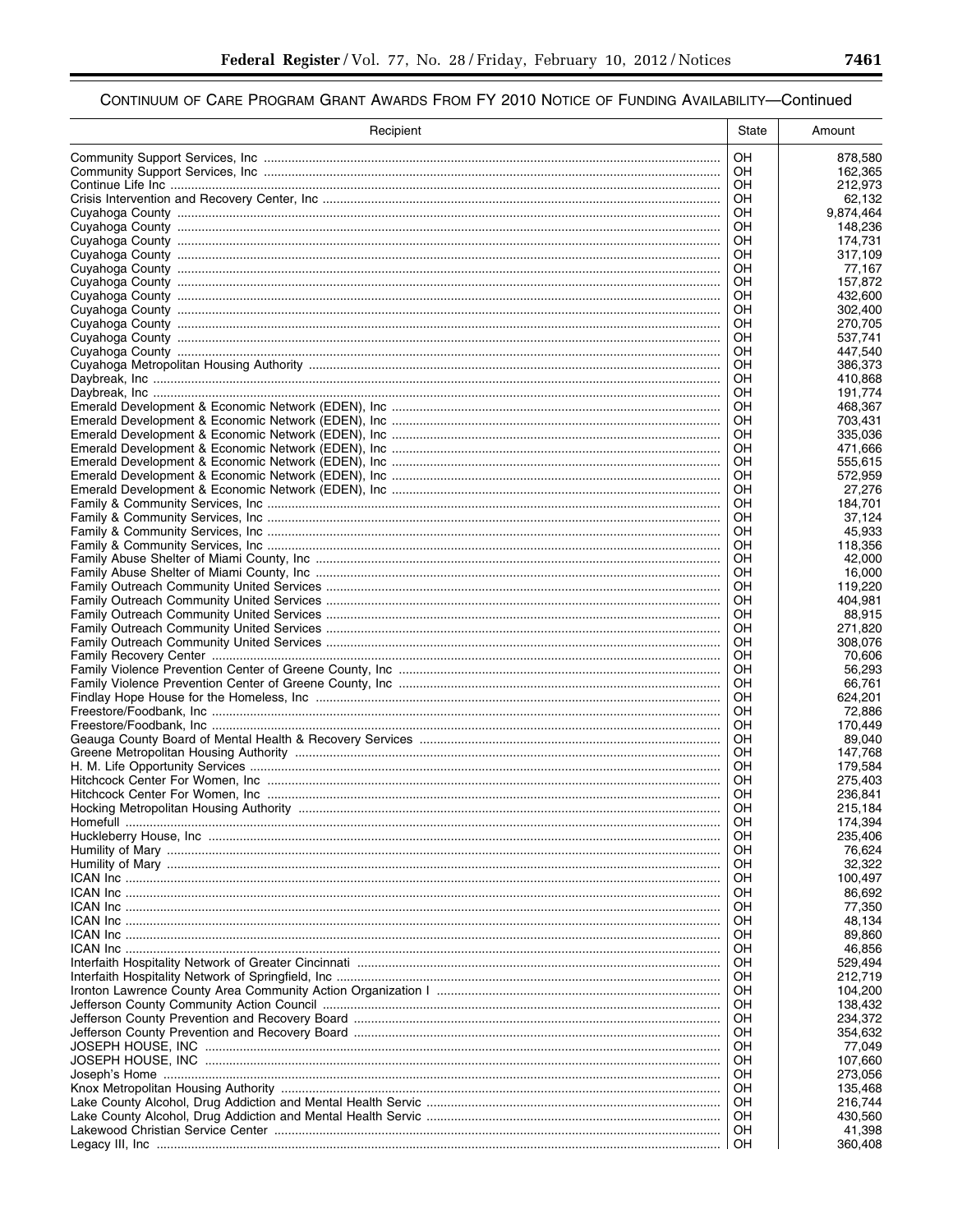▀

| Recipient | State     | Amount             |
|-----------|-----------|--------------------|
|           | <b>OH</b> | 75,920             |
|           | OH        | 588,371            |
|           | OН        | 106,080            |
|           | OH        | 202,428            |
|           | OH<br>OH  | 31.808<br>363,258  |
|           | OН        | 147,025            |
|           | OH        | 100,601            |
|           | OН        | 509,280            |
|           | OH        | 92,830             |
|           | OH        | 212,595            |
|           | OH        | 50,157             |
|           | OН<br>OН  | 48,015<br>137,936  |
|           | OН        | 40,615             |
|           | OН        | 199,207            |
|           | OН        | 345,504            |
|           | OН        | 73,361             |
|           | OН        | 60,580             |
|           | OH        | 94,140             |
|           | OН<br>OН  | 393,486<br>241,752 |
|           | OH        | 105.437            |
|           | OН        | 47,957             |
|           | OH        | 264,099            |
|           | OH        | 39,032             |
|           | OH        | 229,897            |
|           | OH        | 469,586            |
|           | OH        | 456,968            |
|           | OH<br>OH  | 446,546<br>459,931 |
|           | OН        | 509,646            |
|           | OH        | 206,741            |
|           | OH        | 1,318,590          |
|           | OH        | 40,348             |
|           | OН        | 101,718            |
|           | OH        | 136,786            |
|           | OН<br>OH  | 80,876<br>124,640  |
|           | OН        | 113,300            |
|           | OH        | 35,945             |
|           | OH        | 50,364             |
|           | OН        | 429,583            |
|           | OН        | 127,105            |
|           | OH        | 137,898            |
|           | OH<br>OH  | 424,210<br>250,092 |
|           | OH        | 52,979             |
|           | OН        | 77,675             |
|           | OH        | 229,249            |
|           | OН        | 239,499            |
|           | OН        | 180,088            |
|           | OН        | 108,889            |
|           | OН<br>OН  | 90,649             |
|           | OН        | 73,975<br>55,643   |
|           | OН        | 28,137             |
|           | OН        | 33,468             |
|           | OН        | 212,536            |
|           | OН        | 245,000            |
|           | OН        | 126,029            |
|           | OН        | 360,628            |
|           | OН<br>OН  | 172,001<br>15,225  |
|           | OН        | 109,922            |
|           | OН        | 56,037             |
|           | OН        | 123,145            |
|           | OН        | 71,081             |
|           | OН        | 214,781            |
|           | OН        | 735,220            |
|           | OН<br>ΟH  | 490,117            |
|           |           | 184,380            |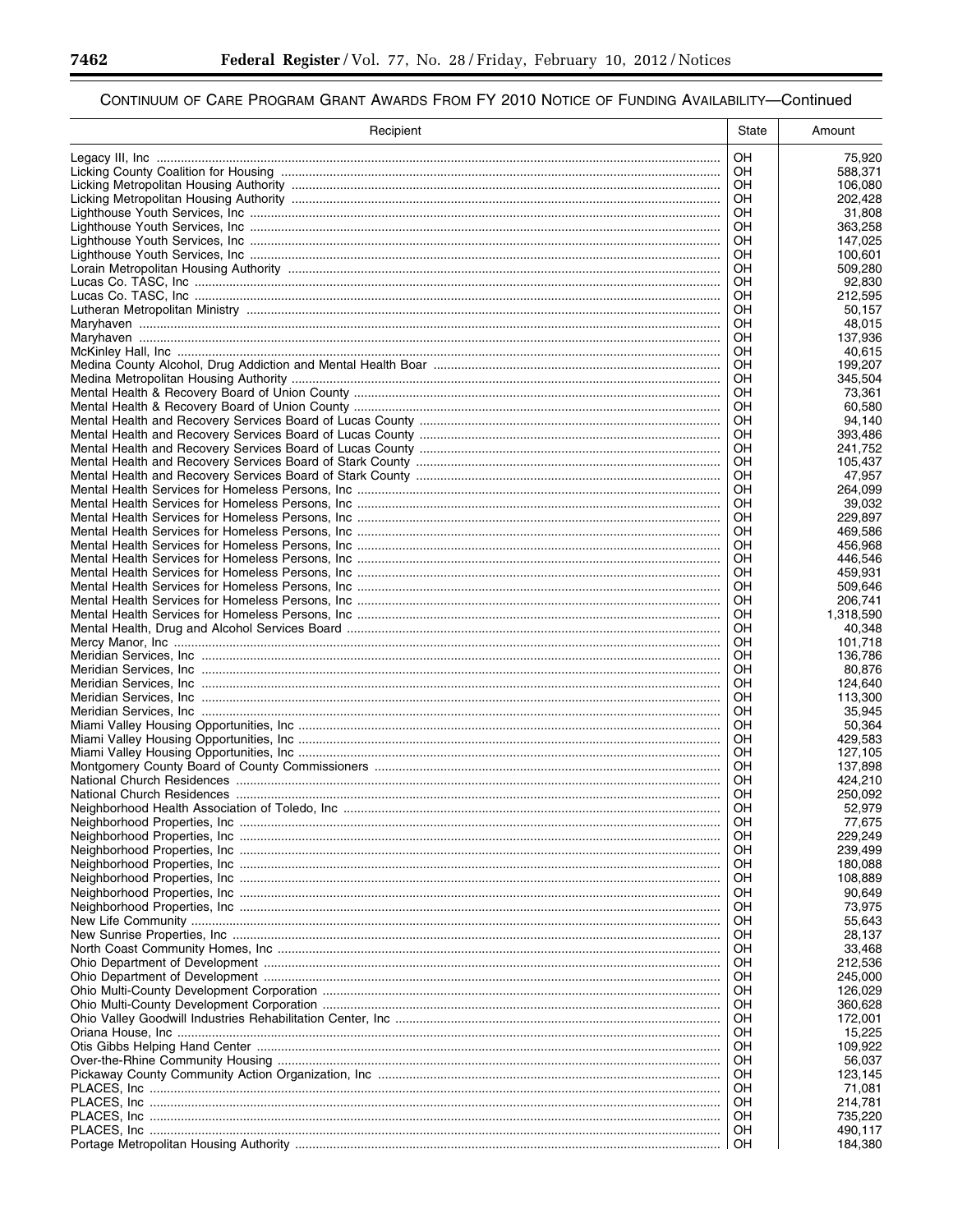| Recipient | State    | Amount             |
|-----------|----------|--------------------|
|           | OH.      | 66,666             |
|           | OН       | 35,679             |
|           | OН       | 102,721            |
|           | OH<br>OН | 95,962<br>93,000   |
|           | OН       | 247,062            |
|           | OН       | 260,680            |
|           | OН       | 23,040             |
|           | OН       | 107,448            |
|           | OН<br>OН | 183,816<br>399,487 |
|           | OН       | 181,200            |
|           | OН       | 106,910            |
|           | OН       | 109.410            |
|           | OН       | 167,628            |
|           | OΗ<br>OН | 178,920<br>413,688 |
|           | OН       | 115,643            |
|           | OН       | 165,000            |
|           | OН       | 299,491            |
|           | OН       | 58.630             |
|           | OН<br>OH | 111,330<br>75,655  |
|           | OН       | 56,066             |
|           | OН       | 178,615            |
|           | OН       | 29,644             |
|           | OH       | 52,500             |
|           | OН<br>OН | 122,528<br>36.408  |
|           | OН       | 230.436            |
|           | OH       | 97,767             |
|           | OН       | 1,395,720          |
|           | OH       | 132,744            |
|           | OН<br>OH | 286,661<br>291,955 |
|           | OН       | 357,325            |
|           | OН       | 262,500            |
|           | OH       | 246,967            |
|           | OН<br>OН | 79,155             |
|           | OН       | 184,574<br>390,159 |
|           | OН       | 120,901            |
|           | OН       | 19,339             |
|           | OН       | 127,829            |
|           | OН<br>OН | 97,182<br>53,774   |
|           | OН       | 435,196            |
|           | OН       | 293.822            |
|           | OН       | 905,203            |
|           | OН       | 187,351            |
|           | OН<br>OН | 162,559<br>99,015  |
|           | OН       | 47,951             |
|           | OН       | 55,728             |
|           | OН       | 136,595            |
|           | OН       | 89,353             |
|           | OН<br>OН | 105,248<br>132.141 |
|           | OН       | 72,063             |
|           | OН       | 50,308             |
|           | OН       | 405,799            |
|           | OН       | 860,470            |
|           | OН<br>OН | 116,706<br>120,932 |
|           | OН       | 423,315            |
|           | OН       | 146,067            |
|           | OН       | 119,320            |
|           | OН       | 47,520             |
|           | OK<br>OK | 34,075<br>63,932   |
|           | OK       | 34,571             |
|           | OK       | 67,882             |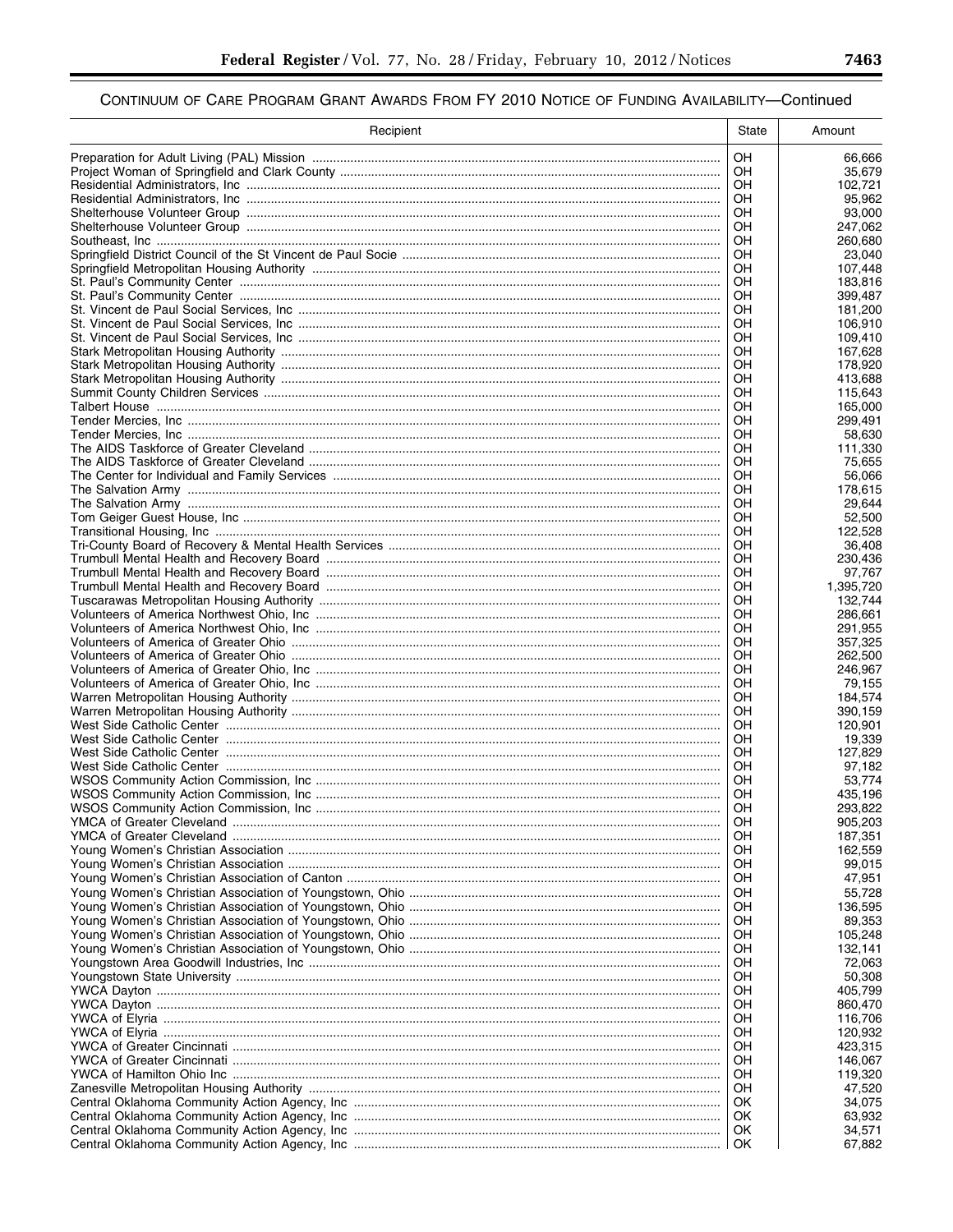▀

| Recipient | State     | Amount             |
|-----------|-----------|--------------------|
|           | 0K        | 134,840            |
|           | OK.       | 173,100            |
|           | 0K        | 16,824             |
|           | OK.       | 185,762            |
|           | OK.       | 69,240             |
|           | OK.<br>0K | 240,815<br>134,647 |
|           | OK.       | 134,840            |
|           | OK        | 51,710             |
|           | OK        | 299,999            |
|           | OK        | 89,872             |
|           | OK        | 66,424             |
|           | OK        | 79,999             |
|           | OK<br>OK  | 162,500<br>73,001  |
|           | OK        | 124,999            |
|           | OK.       | 358,654            |
|           | 0K        | 13,718             |
|           | OK        | 50,129             |
|           | OK        | 123,113            |
|           | OK        | 149,369            |
|           | 0K<br>OK  | 70.613             |
|           | OK        | 43,895<br>23,875   |
|           | OK        | 51,337             |
|           | OK        | 199,646            |
|           | OK        | 43,632             |
|           | OK        | 81,072             |
|           | OK        | 22,050             |
|           | OK        | 47,417             |
|           | OK<br>OK  | 111,919<br>88,456  |
|           | OK.       | 87,500             |
|           | 0K        | 23,625             |
|           | OK        | 222,768            |
|           | OK        | 121,046            |
|           | OK.       | 223,133            |
|           | OK        | 252,008            |
|           | OK<br>OK  | 213,113<br>26,708  |
|           | OK        | 31,370             |
|           | OK        | 118,544            |
|           | OK        | 162,451            |
|           | OK        | 336,679            |
|           | OK        | 110,431            |
|           | OK        | 48,468             |
|           | OK        | 179,976            |
|           | OK<br>OK  | 44,765<br>77,914   |
|           | OK        | 125,481            |
|           | OK        | 103,663            |
|           | OK        | 211,941            |
|           | OK        | 224,439            |
|           | OR        | 10,901             |
|           | OR        | 73,987             |
|           | OR        | 15,384             |
|           | OR<br>OR  | 698,336<br>271,872 |
|           | OR        | 125,582            |
|           | OR        | 104,772            |
|           | ΟR        | 160,602            |
|           | OR        | 223,014            |
|           | OR        | 236,968            |
|           | OR        | 241,074            |
|           | ΟR        | 271,986            |
|           | OR<br>OR  | 114,200<br>184,229 |
|           | OR        | 102,154            |
|           | ΟR        | 64,057             |
|           | OR        | 29,977             |
|           | OR        | 81,290             |
|           | <b>OR</b> | 17,951             |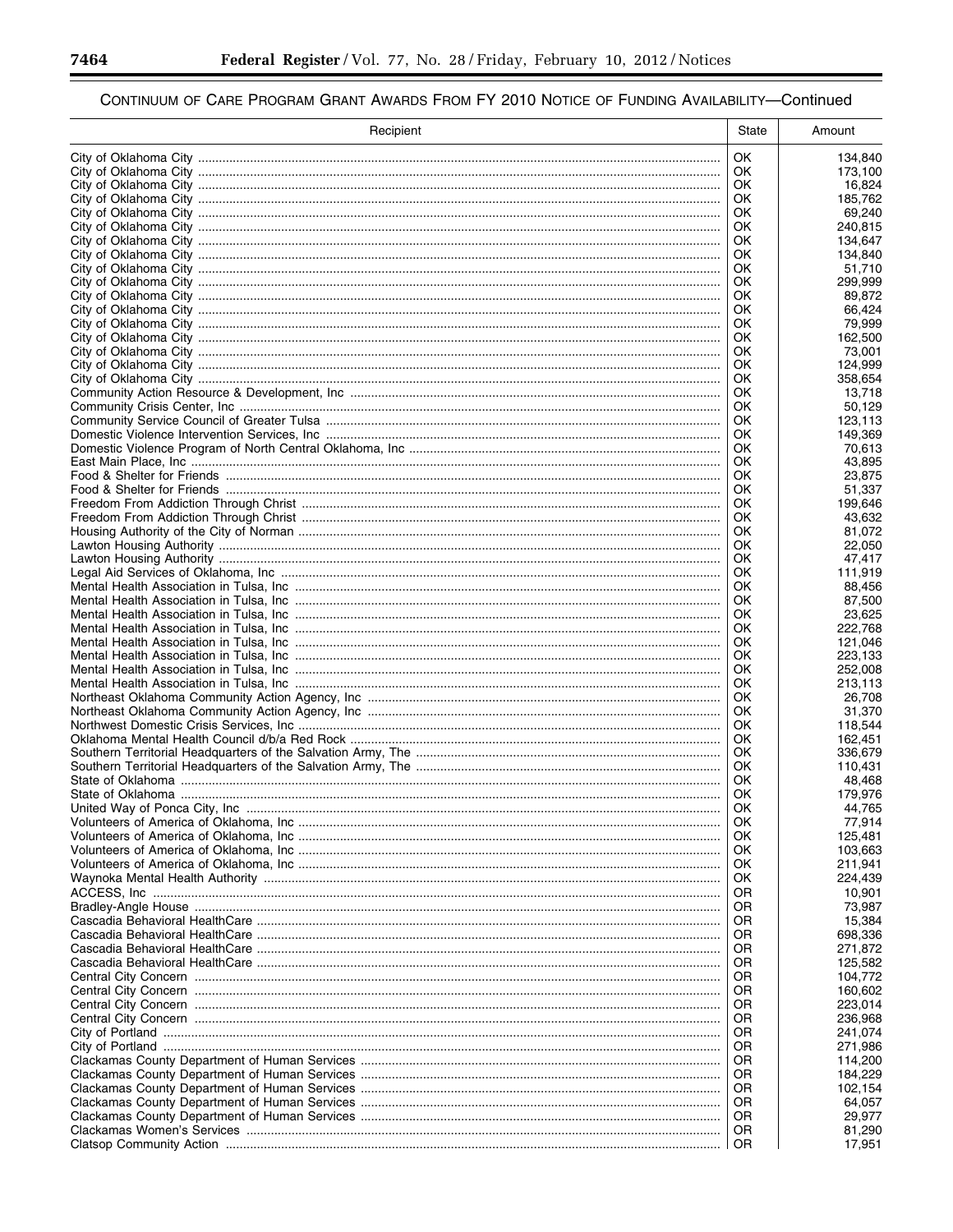| OR.<br>165,218<br>OR.<br>72,574<br>OR<br>28,996<br>OR<br>99,110<br>OR<br>26,767<br>OR.<br>67,594<br>OR<br>37,748<br>OR<br>56,658<br>OR<br>76,122<br>OR<br>119,700<br>OR<br>12.635<br>OR<br>462,083<br>OR<br>1,150,995<br>OR<br>142,142<br>OR<br>45,801<br>OR<br>278,736<br>OR<br>35,467<br>OR<br>423,132<br>OR<br>332,640<br>OR<br>71,886<br>OR<br>268,164<br>OR<br>1,944,384<br>OR<br>483,696<br>OR<br>511,272<br>OR<br>399,684<br>OR<br>470,592<br>OR<br>51.905<br>OR<br>104,928<br>OR<br>30,835<br>OR<br>174,549<br>OR<br>527,903<br>OR<br>131,705<br>OR<br>323,346<br>OR<br>96,260<br>OR<br>43,311<br>OR<br>66,578<br>OR.<br>11,605<br><b>OR</b><br>58,248<br>0R<br>83,572<br>OR<br>30,394<br>0R<br>306,901<br>OR<br>276.770<br>OR<br>302,996<br>OR<br>67,268<br>OR<br>235.025<br>OR<br>122,879<br>OR<br>38,095<br>OR<br>14,910<br>OR<br>97,387<br>OR<br>22,025<br>OR<br>26.463<br>14,314<br>OR<br>82,535<br>OR<br>0R<br>32,081<br>41,820<br>OR<br>OR<br>17,496<br>82,006<br>OR<br>0R<br>24,645<br>115,737<br>OR<br>OR<br>136,957<br>37,800<br>OR<br>OR<br>153,860<br>249,736<br>OR<br>OR<br>88,470<br>56,904<br>OR<br>OR<br>222,219<br>33,870<br>OR<br>244,192<br>OR<br>39,375<br>OR<br>50,000<br>OR<br>125,769<br>OR<br>539,104<br>OR. | Recipient | State | Amount |
|----------------------------------------------------------------------------------------------------------------------------------------------------------------------------------------------------------------------------------------------------------------------------------------------------------------------------------------------------------------------------------------------------------------------------------------------------------------------------------------------------------------------------------------------------------------------------------------------------------------------------------------------------------------------------------------------------------------------------------------------------------------------------------------------------------------------------------------------------------------------------------------------------------------------------------------------------------------------------------------------------------------------------------------------------------------------------------------------------------------------------------------------------------------------------------------------------------------------------------------------|-----------|-------|--------|
|                                                                                                                                                                                                                                                                                                                                                                                                                                                                                                                                                                                                                                                                                                                                                                                                                                                                                                                                                                                                                                                                                                                                                                                                                                              |           |       |        |
|                                                                                                                                                                                                                                                                                                                                                                                                                                                                                                                                                                                                                                                                                                                                                                                                                                                                                                                                                                                                                                                                                                                                                                                                                                              |           |       |        |
|                                                                                                                                                                                                                                                                                                                                                                                                                                                                                                                                                                                                                                                                                                                                                                                                                                                                                                                                                                                                                                                                                                                                                                                                                                              |           |       |        |
|                                                                                                                                                                                                                                                                                                                                                                                                                                                                                                                                                                                                                                                                                                                                                                                                                                                                                                                                                                                                                                                                                                                                                                                                                                              |           |       |        |
|                                                                                                                                                                                                                                                                                                                                                                                                                                                                                                                                                                                                                                                                                                                                                                                                                                                                                                                                                                                                                                                                                                                                                                                                                                              |           |       |        |
|                                                                                                                                                                                                                                                                                                                                                                                                                                                                                                                                                                                                                                                                                                                                                                                                                                                                                                                                                                                                                                                                                                                                                                                                                                              |           |       |        |
|                                                                                                                                                                                                                                                                                                                                                                                                                                                                                                                                                                                                                                                                                                                                                                                                                                                                                                                                                                                                                                                                                                                                                                                                                                              |           |       |        |
|                                                                                                                                                                                                                                                                                                                                                                                                                                                                                                                                                                                                                                                                                                                                                                                                                                                                                                                                                                                                                                                                                                                                                                                                                                              |           |       |        |
|                                                                                                                                                                                                                                                                                                                                                                                                                                                                                                                                                                                                                                                                                                                                                                                                                                                                                                                                                                                                                                                                                                                                                                                                                                              |           |       |        |
|                                                                                                                                                                                                                                                                                                                                                                                                                                                                                                                                                                                                                                                                                                                                                                                                                                                                                                                                                                                                                                                                                                                                                                                                                                              |           |       |        |
|                                                                                                                                                                                                                                                                                                                                                                                                                                                                                                                                                                                                                                                                                                                                                                                                                                                                                                                                                                                                                                                                                                                                                                                                                                              |           |       |        |
|                                                                                                                                                                                                                                                                                                                                                                                                                                                                                                                                                                                                                                                                                                                                                                                                                                                                                                                                                                                                                                                                                                                                                                                                                                              |           |       |        |
|                                                                                                                                                                                                                                                                                                                                                                                                                                                                                                                                                                                                                                                                                                                                                                                                                                                                                                                                                                                                                                                                                                                                                                                                                                              |           |       |        |
|                                                                                                                                                                                                                                                                                                                                                                                                                                                                                                                                                                                                                                                                                                                                                                                                                                                                                                                                                                                                                                                                                                                                                                                                                                              |           |       |        |
|                                                                                                                                                                                                                                                                                                                                                                                                                                                                                                                                                                                                                                                                                                                                                                                                                                                                                                                                                                                                                                                                                                                                                                                                                                              |           |       |        |
|                                                                                                                                                                                                                                                                                                                                                                                                                                                                                                                                                                                                                                                                                                                                                                                                                                                                                                                                                                                                                                                                                                                                                                                                                                              |           |       |        |
|                                                                                                                                                                                                                                                                                                                                                                                                                                                                                                                                                                                                                                                                                                                                                                                                                                                                                                                                                                                                                                                                                                                                                                                                                                              |           |       |        |
|                                                                                                                                                                                                                                                                                                                                                                                                                                                                                                                                                                                                                                                                                                                                                                                                                                                                                                                                                                                                                                                                                                                                                                                                                                              |           |       |        |
|                                                                                                                                                                                                                                                                                                                                                                                                                                                                                                                                                                                                                                                                                                                                                                                                                                                                                                                                                                                                                                                                                                                                                                                                                                              |           |       |        |
|                                                                                                                                                                                                                                                                                                                                                                                                                                                                                                                                                                                                                                                                                                                                                                                                                                                                                                                                                                                                                                                                                                                                                                                                                                              |           |       |        |
|                                                                                                                                                                                                                                                                                                                                                                                                                                                                                                                                                                                                                                                                                                                                                                                                                                                                                                                                                                                                                                                                                                                                                                                                                                              |           |       |        |
|                                                                                                                                                                                                                                                                                                                                                                                                                                                                                                                                                                                                                                                                                                                                                                                                                                                                                                                                                                                                                                                                                                                                                                                                                                              |           |       |        |
|                                                                                                                                                                                                                                                                                                                                                                                                                                                                                                                                                                                                                                                                                                                                                                                                                                                                                                                                                                                                                                                                                                                                                                                                                                              |           |       |        |
|                                                                                                                                                                                                                                                                                                                                                                                                                                                                                                                                                                                                                                                                                                                                                                                                                                                                                                                                                                                                                                                                                                                                                                                                                                              |           |       |        |
|                                                                                                                                                                                                                                                                                                                                                                                                                                                                                                                                                                                                                                                                                                                                                                                                                                                                                                                                                                                                                                                                                                                                                                                                                                              |           |       |        |
|                                                                                                                                                                                                                                                                                                                                                                                                                                                                                                                                                                                                                                                                                                                                                                                                                                                                                                                                                                                                                                                                                                                                                                                                                                              |           |       |        |
|                                                                                                                                                                                                                                                                                                                                                                                                                                                                                                                                                                                                                                                                                                                                                                                                                                                                                                                                                                                                                                                                                                                                                                                                                                              |           |       |        |
|                                                                                                                                                                                                                                                                                                                                                                                                                                                                                                                                                                                                                                                                                                                                                                                                                                                                                                                                                                                                                                                                                                                                                                                                                                              |           |       |        |
|                                                                                                                                                                                                                                                                                                                                                                                                                                                                                                                                                                                                                                                                                                                                                                                                                                                                                                                                                                                                                                                                                                                                                                                                                                              |           |       |        |
|                                                                                                                                                                                                                                                                                                                                                                                                                                                                                                                                                                                                                                                                                                                                                                                                                                                                                                                                                                                                                                                                                                                                                                                                                                              |           |       |        |
|                                                                                                                                                                                                                                                                                                                                                                                                                                                                                                                                                                                                                                                                                                                                                                                                                                                                                                                                                                                                                                                                                                                                                                                                                                              |           |       |        |
|                                                                                                                                                                                                                                                                                                                                                                                                                                                                                                                                                                                                                                                                                                                                                                                                                                                                                                                                                                                                                                                                                                                                                                                                                                              |           |       |        |
|                                                                                                                                                                                                                                                                                                                                                                                                                                                                                                                                                                                                                                                                                                                                                                                                                                                                                                                                                                                                                                                                                                                                                                                                                                              |           |       |        |
|                                                                                                                                                                                                                                                                                                                                                                                                                                                                                                                                                                                                                                                                                                                                                                                                                                                                                                                                                                                                                                                                                                                                                                                                                                              |           |       |        |
|                                                                                                                                                                                                                                                                                                                                                                                                                                                                                                                                                                                                                                                                                                                                                                                                                                                                                                                                                                                                                                                                                                                                                                                                                                              |           |       |        |
|                                                                                                                                                                                                                                                                                                                                                                                                                                                                                                                                                                                                                                                                                                                                                                                                                                                                                                                                                                                                                                                                                                                                                                                                                                              |           |       |        |
|                                                                                                                                                                                                                                                                                                                                                                                                                                                                                                                                                                                                                                                                                                                                                                                                                                                                                                                                                                                                                                                                                                                                                                                                                                              |           |       |        |
|                                                                                                                                                                                                                                                                                                                                                                                                                                                                                                                                                                                                                                                                                                                                                                                                                                                                                                                                                                                                                                                                                                                                                                                                                                              |           |       |        |
|                                                                                                                                                                                                                                                                                                                                                                                                                                                                                                                                                                                                                                                                                                                                                                                                                                                                                                                                                                                                                                                                                                                                                                                                                                              |           |       |        |
|                                                                                                                                                                                                                                                                                                                                                                                                                                                                                                                                                                                                                                                                                                                                                                                                                                                                                                                                                                                                                                                                                                                                                                                                                                              |           |       |        |
|                                                                                                                                                                                                                                                                                                                                                                                                                                                                                                                                                                                                                                                                                                                                                                                                                                                                                                                                                                                                                                                                                                                                                                                                                                              |           |       |        |
|                                                                                                                                                                                                                                                                                                                                                                                                                                                                                                                                                                                                                                                                                                                                                                                                                                                                                                                                                                                                                                                                                                                                                                                                                                              |           |       |        |
|                                                                                                                                                                                                                                                                                                                                                                                                                                                                                                                                                                                                                                                                                                                                                                                                                                                                                                                                                                                                                                                                                                                                                                                                                                              |           |       |        |
|                                                                                                                                                                                                                                                                                                                                                                                                                                                                                                                                                                                                                                                                                                                                                                                                                                                                                                                                                                                                                                                                                                                                                                                                                                              |           |       |        |
|                                                                                                                                                                                                                                                                                                                                                                                                                                                                                                                                                                                                                                                                                                                                                                                                                                                                                                                                                                                                                                                                                                                                                                                                                                              |           |       |        |
|                                                                                                                                                                                                                                                                                                                                                                                                                                                                                                                                                                                                                                                                                                                                                                                                                                                                                                                                                                                                                                                                                                                                                                                                                                              |           |       |        |
|                                                                                                                                                                                                                                                                                                                                                                                                                                                                                                                                                                                                                                                                                                                                                                                                                                                                                                                                                                                                                                                                                                                                                                                                                                              |           |       |        |
|                                                                                                                                                                                                                                                                                                                                                                                                                                                                                                                                                                                                                                                                                                                                                                                                                                                                                                                                                                                                                                                                                                                                                                                                                                              |           |       |        |
|                                                                                                                                                                                                                                                                                                                                                                                                                                                                                                                                                                                                                                                                                                                                                                                                                                                                                                                                                                                                                                                                                                                                                                                                                                              |           |       |        |
|                                                                                                                                                                                                                                                                                                                                                                                                                                                                                                                                                                                                                                                                                                                                                                                                                                                                                                                                                                                                                                                                                                                                                                                                                                              |           |       |        |
|                                                                                                                                                                                                                                                                                                                                                                                                                                                                                                                                                                                                                                                                                                                                                                                                                                                                                                                                                                                                                                                                                                                                                                                                                                              |           |       |        |
|                                                                                                                                                                                                                                                                                                                                                                                                                                                                                                                                                                                                                                                                                                                                                                                                                                                                                                                                                                                                                                                                                                                                                                                                                                              |           |       |        |
|                                                                                                                                                                                                                                                                                                                                                                                                                                                                                                                                                                                                                                                                                                                                                                                                                                                                                                                                                                                                                                                                                                                                                                                                                                              |           |       |        |
|                                                                                                                                                                                                                                                                                                                                                                                                                                                                                                                                                                                                                                                                                                                                                                                                                                                                                                                                                                                                                                                                                                                                                                                                                                              |           |       |        |
|                                                                                                                                                                                                                                                                                                                                                                                                                                                                                                                                                                                                                                                                                                                                                                                                                                                                                                                                                                                                                                                                                                                                                                                                                                              |           |       |        |
|                                                                                                                                                                                                                                                                                                                                                                                                                                                                                                                                                                                                                                                                                                                                                                                                                                                                                                                                                                                                                                                                                                                                                                                                                                              |           |       |        |
|                                                                                                                                                                                                                                                                                                                                                                                                                                                                                                                                                                                                                                                                                                                                                                                                                                                                                                                                                                                                                                                                                                                                                                                                                                              |           |       |        |
|                                                                                                                                                                                                                                                                                                                                                                                                                                                                                                                                                                                                                                                                                                                                                                                                                                                                                                                                                                                                                                                                                                                                                                                                                                              |           |       |        |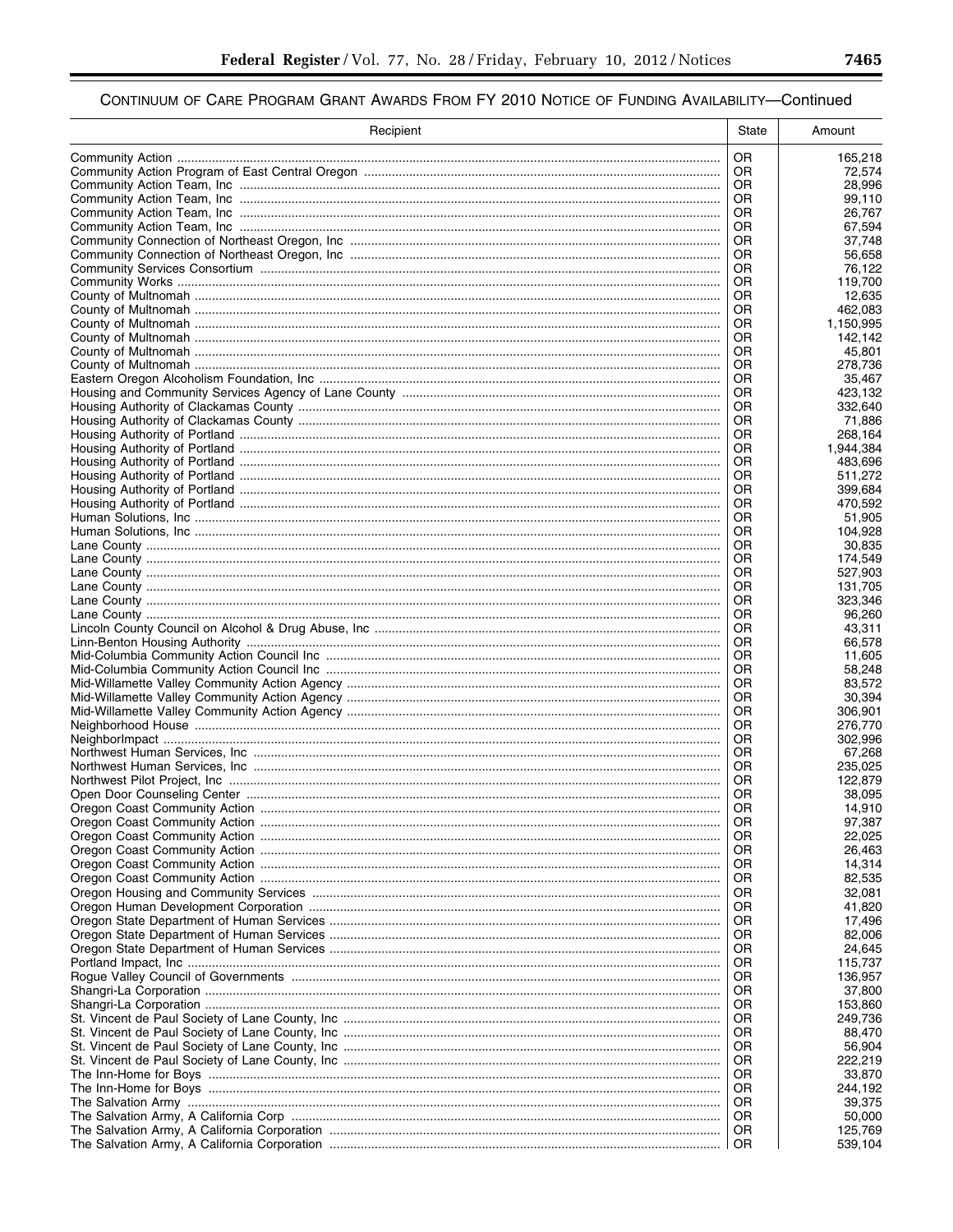▀

| Recipient | State           | Amount               |
|-----------|-----------------|----------------------|
|           | OR.             | 25,061               |
|           | OR.             | 112,175              |
|           | OR.             | 277,367              |
|           | OR.             | 116,302              |
|           | OR.<br>OR.      | 243.041<br>42,525    |
|           | 0R              | 35,555               |
|           | OR.             | 59,368               |
|           | OR.             | 80,425               |
|           | OR.             | 119,465              |
|           | <b>OR</b>       | 136,523              |
|           | OR.             | 83,868               |
|           | OR.<br>OR.      | 291.867              |
|           | OR.             | 39,000<br>31,027     |
|           | OR.             | 134,460              |
|           | OR.             | 1,074,780            |
|           | OR.             | 14,496               |
|           | OR.             | 41,046               |
|           | PA              | 144,900              |
|           | PA              | 201,685              |
|           | PA<br>PA        | 528,524<br>260,604   |
|           | PA              | 67.686               |
|           | PA              | 161,700              |
|           | PA              | 42,000               |
|           | PA              | 210,000              |
|           | PA              | 249.417              |
|           | <b>PA</b>       | 178,750              |
|           | PA<br><b>PA</b> | 39,745               |
|           | <b>PA</b>       | 361,877<br>838,500   |
|           | <b>PA</b>       | 350,870              |
|           | <b>PA</b>       | 64,890               |
|           | <b>PA</b>       | 606,630              |
|           | PA              | 177,471              |
|           |                 | 242,611              |
|           | PA<br>PA        | 99,378               |
|           | PA              | 55,282<br>105,875    |
|           | PA              | 27,384               |
|           | PA              | 91,862               |
|           | PA              | 106,050              |
|           | <b>PA</b>       | 68,404               |
|           | PA              | 251,514              |
|           | PA              | 173,157              |
|           | PA<br>PA        | 120,750<br>107,841   |
|           | <b>PA</b>       | 193,696              |
|           | <b>PA</b>       | 737,100              |
|           | <b>PA</b>       | 195,223              |
|           | PA              | 215,526              |
|           | PA              | 362,820              |
|           | PA              | 868,329              |
|           | PA<br>PA        | 87,995<br>251,286    |
|           | PA              | 39,454               |
|           | PA              | 386,977              |
|           | PA              | 259,638              |
|           | PA              | 73,143               |
|           | PA              | 55,556               |
|           | PA              | 68,355               |
|           | PA              | 174,237              |
|           | PA<br>PA        | 2,184,420<br>190,890 |
|           | PA              | 152,566              |
|           | PA              | 2,304,000            |
|           | PA              | 224,833              |
|           | PA              | 133,992              |
|           | PA              | 109,440              |
|           | PA              | 393,828              |
|           | PA              | 80,905               |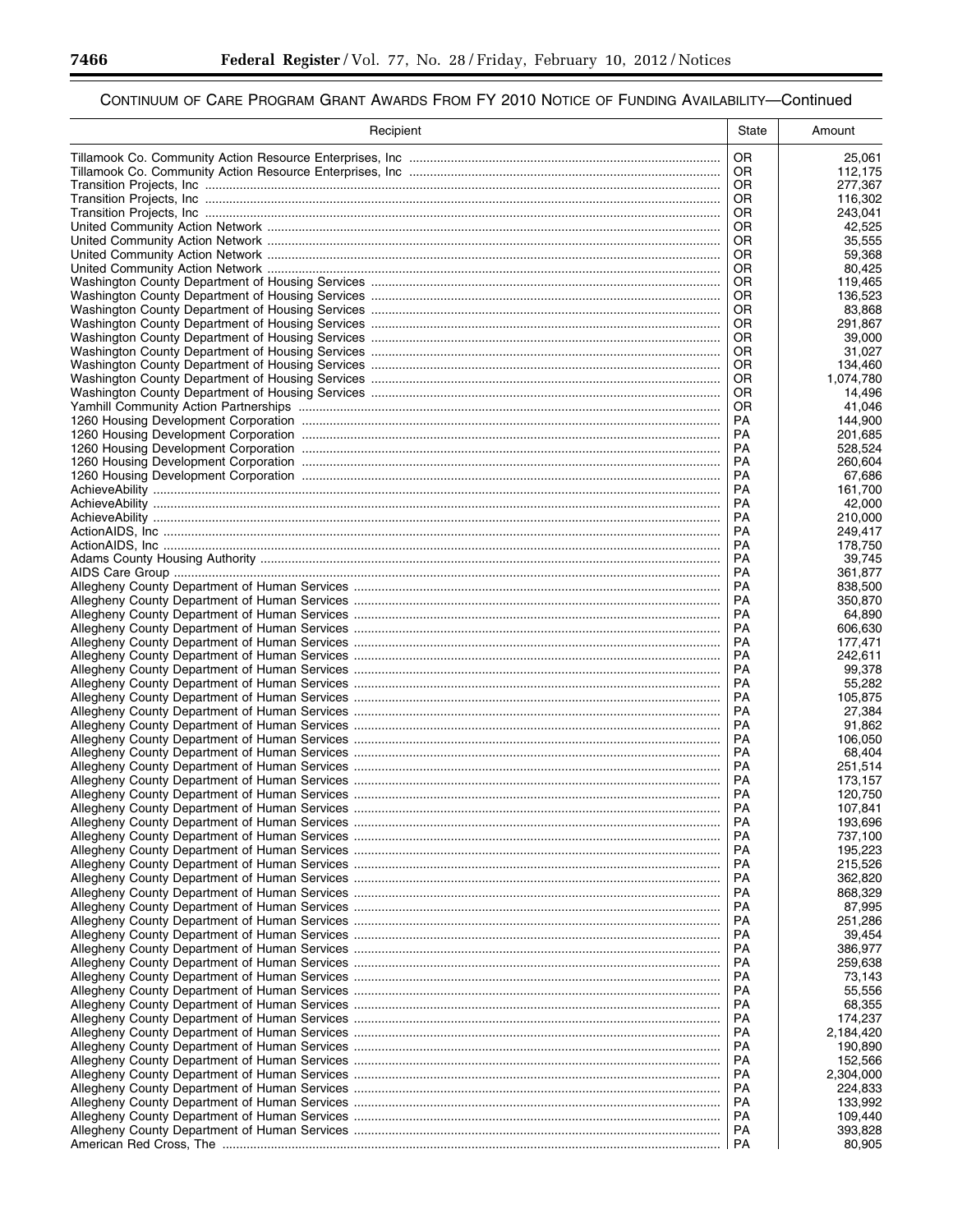| PA<br>116,793<br>PA<br>126,728<br>PA<br>121,082<br>PA<br>129,778<br>PA<br>149,711<br><b>PA</b><br>170,019<br>PA<br>79,135<br><b>PA</b><br>39,660<br>PA<br>133,745<br><b>PA</b><br>99,960<br>PA<br>70,570<br><b>PA</b><br>28,000<br>PA<br>223,761<br><b>PA</b><br>160.900<br>PA<br>357,374<br>PA<br>104,630<br>PA<br>132,199<br><b>PA</b><br>160,407<br>PA<br>75,455<br><b>PA</b><br>115,943<br><b>PA</b><br>67,732<br><b>PA</b><br>93,581<br><b>PA</b><br>353,396<br>РA<br>113.700<br><b>PA</b><br>138,399<br>РA<br>212,175<br>PA<br>87,780<br>PA<br>120,749<br><b>PA</b><br>60.245<br>РA<br>102.229<br>PA<br>88,200<br>РA<br>202,085<br>PA<br>212,700<br>PA<br>375,502<br>PA<br>125,924<br>PA<br>210,118<br><b>PA</b><br>125,401<br>PA<br>141,825<br><b>PA</b><br>39,871<br>PA<br>318,101<br><b>PA</b><br>52,870<br>PA<br>198,502<br>PA<br>83,868<br>PA<br>17,304<br>PA<br>100,000<br>PA<br>133,020<br>PA<br>56,832<br><b>PA</b><br>112,907<br>РA<br>105,000<br>РA<br>305,640<br>РA<br>106,560<br>РA<br>311,280<br>РA<br>133,417<br>РA<br>108,581<br>РA<br>116,496<br>РA<br>73,799<br>873,612<br>РA<br>РA<br>147,924<br>РA<br>430,920<br>РA<br>106,560<br>РA<br>221,550<br>РA<br>14,208<br>129,384<br>РA<br>РA<br>449,736<br>315,094<br>РA<br>РA<br>182,448<br>РA<br>313,416<br>РA<br>63,936<br>317,340<br>РA<br>РA<br>1,183,500<br>РA<br>955,404<br>РA<br>167,088 | Recipient | State | Amount |
|---------------------------------------------------------------------------------------------------------------------------------------------------------------------------------------------------------------------------------------------------------------------------------------------------------------------------------------------------------------------------------------------------------------------------------------------------------------------------------------------------------------------------------------------------------------------------------------------------------------------------------------------------------------------------------------------------------------------------------------------------------------------------------------------------------------------------------------------------------------------------------------------------------------------------------------------------------------------------------------------------------------------------------------------------------------------------------------------------------------------------------------------------------------------------------------------------------------------------------------------------------------------------------------------------------------------------------------------------------------------|-----------|-------|--------|
|                                                                                                                                                                                                                                                                                                                                                                                                                                                                                                                                                                                                                                                                                                                                                                                                                                                                                                                                                                                                                                                                                                                                                                                                                                                                                                                                                                     |           |       |        |
|                                                                                                                                                                                                                                                                                                                                                                                                                                                                                                                                                                                                                                                                                                                                                                                                                                                                                                                                                                                                                                                                                                                                                                                                                                                                                                                                                                     |           |       |        |
|                                                                                                                                                                                                                                                                                                                                                                                                                                                                                                                                                                                                                                                                                                                                                                                                                                                                                                                                                                                                                                                                                                                                                                                                                                                                                                                                                                     |           |       |        |
|                                                                                                                                                                                                                                                                                                                                                                                                                                                                                                                                                                                                                                                                                                                                                                                                                                                                                                                                                                                                                                                                                                                                                                                                                                                                                                                                                                     |           |       |        |
|                                                                                                                                                                                                                                                                                                                                                                                                                                                                                                                                                                                                                                                                                                                                                                                                                                                                                                                                                                                                                                                                                                                                                                                                                                                                                                                                                                     |           |       |        |
|                                                                                                                                                                                                                                                                                                                                                                                                                                                                                                                                                                                                                                                                                                                                                                                                                                                                                                                                                                                                                                                                                                                                                                                                                                                                                                                                                                     |           |       |        |
|                                                                                                                                                                                                                                                                                                                                                                                                                                                                                                                                                                                                                                                                                                                                                                                                                                                                                                                                                                                                                                                                                                                                                                                                                                                                                                                                                                     |           |       |        |
|                                                                                                                                                                                                                                                                                                                                                                                                                                                                                                                                                                                                                                                                                                                                                                                                                                                                                                                                                                                                                                                                                                                                                                                                                                                                                                                                                                     |           |       |        |
|                                                                                                                                                                                                                                                                                                                                                                                                                                                                                                                                                                                                                                                                                                                                                                                                                                                                                                                                                                                                                                                                                                                                                                                                                                                                                                                                                                     |           |       |        |
|                                                                                                                                                                                                                                                                                                                                                                                                                                                                                                                                                                                                                                                                                                                                                                                                                                                                                                                                                                                                                                                                                                                                                                                                                                                                                                                                                                     |           |       |        |
|                                                                                                                                                                                                                                                                                                                                                                                                                                                                                                                                                                                                                                                                                                                                                                                                                                                                                                                                                                                                                                                                                                                                                                                                                                                                                                                                                                     |           |       |        |
|                                                                                                                                                                                                                                                                                                                                                                                                                                                                                                                                                                                                                                                                                                                                                                                                                                                                                                                                                                                                                                                                                                                                                                                                                                                                                                                                                                     |           |       |        |
|                                                                                                                                                                                                                                                                                                                                                                                                                                                                                                                                                                                                                                                                                                                                                                                                                                                                                                                                                                                                                                                                                                                                                                                                                                                                                                                                                                     |           |       |        |
|                                                                                                                                                                                                                                                                                                                                                                                                                                                                                                                                                                                                                                                                                                                                                                                                                                                                                                                                                                                                                                                                                                                                                                                                                                                                                                                                                                     |           |       |        |
|                                                                                                                                                                                                                                                                                                                                                                                                                                                                                                                                                                                                                                                                                                                                                                                                                                                                                                                                                                                                                                                                                                                                                                                                                                                                                                                                                                     |           |       |        |
|                                                                                                                                                                                                                                                                                                                                                                                                                                                                                                                                                                                                                                                                                                                                                                                                                                                                                                                                                                                                                                                                                                                                                                                                                                                                                                                                                                     |           |       |        |
|                                                                                                                                                                                                                                                                                                                                                                                                                                                                                                                                                                                                                                                                                                                                                                                                                                                                                                                                                                                                                                                                                                                                                                                                                                                                                                                                                                     |           |       |        |
|                                                                                                                                                                                                                                                                                                                                                                                                                                                                                                                                                                                                                                                                                                                                                                                                                                                                                                                                                                                                                                                                                                                                                                                                                                                                                                                                                                     |           |       |        |
|                                                                                                                                                                                                                                                                                                                                                                                                                                                                                                                                                                                                                                                                                                                                                                                                                                                                                                                                                                                                                                                                                                                                                                                                                                                                                                                                                                     |           |       |        |
|                                                                                                                                                                                                                                                                                                                                                                                                                                                                                                                                                                                                                                                                                                                                                                                                                                                                                                                                                                                                                                                                                                                                                                                                                                                                                                                                                                     |           |       |        |
|                                                                                                                                                                                                                                                                                                                                                                                                                                                                                                                                                                                                                                                                                                                                                                                                                                                                                                                                                                                                                                                                                                                                                                                                                                                                                                                                                                     |           |       |        |
|                                                                                                                                                                                                                                                                                                                                                                                                                                                                                                                                                                                                                                                                                                                                                                                                                                                                                                                                                                                                                                                                                                                                                                                                                                                                                                                                                                     |           |       |        |
|                                                                                                                                                                                                                                                                                                                                                                                                                                                                                                                                                                                                                                                                                                                                                                                                                                                                                                                                                                                                                                                                                                                                                                                                                                                                                                                                                                     |           |       |        |
|                                                                                                                                                                                                                                                                                                                                                                                                                                                                                                                                                                                                                                                                                                                                                                                                                                                                                                                                                                                                                                                                                                                                                                                                                                                                                                                                                                     |           |       |        |
|                                                                                                                                                                                                                                                                                                                                                                                                                                                                                                                                                                                                                                                                                                                                                                                                                                                                                                                                                                                                                                                                                                                                                                                                                                                                                                                                                                     |           |       |        |
|                                                                                                                                                                                                                                                                                                                                                                                                                                                                                                                                                                                                                                                                                                                                                                                                                                                                                                                                                                                                                                                                                                                                                                                                                                                                                                                                                                     |           |       |        |
|                                                                                                                                                                                                                                                                                                                                                                                                                                                                                                                                                                                                                                                                                                                                                                                                                                                                                                                                                                                                                                                                                                                                                                                                                                                                                                                                                                     |           |       |        |
|                                                                                                                                                                                                                                                                                                                                                                                                                                                                                                                                                                                                                                                                                                                                                                                                                                                                                                                                                                                                                                                                                                                                                                                                                                                                                                                                                                     |           |       |        |
|                                                                                                                                                                                                                                                                                                                                                                                                                                                                                                                                                                                                                                                                                                                                                                                                                                                                                                                                                                                                                                                                                                                                                                                                                                                                                                                                                                     |           |       |        |
|                                                                                                                                                                                                                                                                                                                                                                                                                                                                                                                                                                                                                                                                                                                                                                                                                                                                                                                                                                                                                                                                                                                                                                                                                                                                                                                                                                     |           |       |        |
|                                                                                                                                                                                                                                                                                                                                                                                                                                                                                                                                                                                                                                                                                                                                                                                                                                                                                                                                                                                                                                                                                                                                                                                                                                                                                                                                                                     |           |       |        |
|                                                                                                                                                                                                                                                                                                                                                                                                                                                                                                                                                                                                                                                                                                                                                                                                                                                                                                                                                                                                                                                                                                                                                                                                                                                                                                                                                                     |           |       |        |
|                                                                                                                                                                                                                                                                                                                                                                                                                                                                                                                                                                                                                                                                                                                                                                                                                                                                                                                                                                                                                                                                                                                                                                                                                                                                                                                                                                     |           |       |        |
|                                                                                                                                                                                                                                                                                                                                                                                                                                                                                                                                                                                                                                                                                                                                                                                                                                                                                                                                                                                                                                                                                                                                                                                                                                                                                                                                                                     |           |       |        |
|                                                                                                                                                                                                                                                                                                                                                                                                                                                                                                                                                                                                                                                                                                                                                                                                                                                                                                                                                                                                                                                                                                                                                                                                                                                                                                                                                                     |           |       |        |
|                                                                                                                                                                                                                                                                                                                                                                                                                                                                                                                                                                                                                                                                                                                                                                                                                                                                                                                                                                                                                                                                                                                                                                                                                                                                                                                                                                     |           |       |        |
|                                                                                                                                                                                                                                                                                                                                                                                                                                                                                                                                                                                                                                                                                                                                                                                                                                                                                                                                                                                                                                                                                                                                                                                                                                                                                                                                                                     |           |       |        |
|                                                                                                                                                                                                                                                                                                                                                                                                                                                                                                                                                                                                                                                                                                                                                                                                                                                                                                                                                                                                                                                                                                                                                                                                                                                                                                                                                                     |           |       |        |
|                                                                                                                                                                                                                                                                                                                                                                                                                                                                                                                                                                                                                                                                                                                                                                                                                                                                                                                                                                                                                                                                                                                                                                                                                                                                                                                                                                     |           |       |        |
|                                                                                                                                                                                                                                                                                                                                                                                                                                                                                                                                                                                                                                                                                                                                                                                                                                                                                                                                                                                                                                                                                                                                                                                                                                                                                                                                                                     |           |       |        |
|                                                                                                                                                                                                                                                                                                                                                                                                                                                                                                                                                                                                                                                                                                                                                                                                                                                                                                                                                                                                                                                                                                                                                                                                                                                                                                                                                                     |           |       |        |
|                                                                                                                                                                                                                                                                                                                                                                                                                                                                                                                                                                                                                                                                                                                                                                                                                                                                                                                                                                                                                                                                                                                                                                                                                                                                                                                                                                     |           |       |        |
|                                                                                                                                                                                                                                                                                                                                                                                                                                                                                                                                                                                                                                                                                                                                                                                                                                                                                                                                                                                                                                                                                                                                                                                                                                                                                                                                                                     |           |       |        |
|                                                                                                                                                                                                                                                                                                                                                                                                                                                                                                                                                                                                                                                                                                                                                                                                                                                                                                                                                                                                                                                                                                                                                                                                                                                                                                                                                                     |           |       |        |
|                                                                                                                                                                                                                                                                                                                                                                                                                                                                                                                                                                                                                                                                                                                                                                                                                                                                                                                                                                                                                                                                                                                                                                                                                                                                                                                                                                     |           |       |        |
|                                                                                                                                                                                                                                                                                                                                                                                                                                                                                                                                                                                                                                                                                                                                                                                                                                                                                                                                                                                                                                                                                                                                                                                                                                                                                                                                                                     |           |       |        |
|                                                                                                                                                                                                                                                                                                                                                                                                                                                                                                                                                                                                                                                                                                                                                                                                                                                                                                                                                                                                                                                                                                                                                                                                                                                                                                                                                                     |           |       |        |
|                                                                                                                                                                                                                                                                                                                                                                                                                                                                                                                                                                                                                                                                                                                                                                                                                                                                                                                                                                                                                                                                                                                                                                                                                                                                                                                                                                     |           |       |        |
|                                                                                                                                                                                                                                                                                                                                                                                                                                                                                                                                                                                                                                                                                                                                                                                                                                                                                                                                                                                                                                                                                                                                                                                                                                                                                                                                                                     |           |       |        |
|                                                                                                                                                                                                                                                                                                                                                                                                                                                                                                                                                                                                                                                                                                                                                                                                                                                                                                                                                                                                                                                                                                                                                                                                                                                                                                                                                                     |           |       |        |
|                                                                                                                                                                                                                                                                                                                                                                                                                                                                                                                                                                                                                                                                                                                                                                                                                                                                                                                                                                                                                                                                                                                                                                                                                                                                                                                                                                     |           |       |        |
|                                                                                                                                                                                                                                                                                                                                                                                                                                                                                                                                                                                                                                                                                                                                                                                                                                                                                                                                                                                                                                                                                                                                                                                                                                                                                                                                                                     |           |       |        |
|                                                                                                                                                                                                                                                                                                                                                                                                                                                                                                                                                                                                                                                                                                                                                                                                                                                                                                                                                                                                                                                                                                                                                                                                                                                                                                                                                                     |           |       |        |
|                                                                                                                                                                                                                                                                                                                                                                                                                                                                                                                                                                                                                                                                                                                                                                                                                                                                                                                                                                                                                                                                                                                                                                                                                                                                                                                                                                     |           |       |        |
|                                                                                                                                                                                                                                                                                                                                                                                                                                                                                                                                                                                                                                                                                                                                                                                                                                                                                                                                                                                                                                                                                                                                                                                                                                                                                                                                                                     |           |       |        |
|                                                                                                                                                                                                                                                                                                                                                                                                                                                                                                                                                                                                                                                                                                                                                                                                                                                                                                                                                                                                                                                                                                                                                                                                                                                                                                                                                                     |           |       |        |
|                                                                                                                                                                                                                                                                                                                                                                                                                                                                                                                                                                                                                                                                                                                                                                                                                                                                                                                                                                                                                                                                                                                                                                                                                                                                                                                                                                     |           |       |        |
|                                                                                                                                                                                                                                                                                                                                                                                                                                                                                                                                                                                                                                                                                                                                                                                                                                                                                                                                                                                                                                                                                                                                                                                                                                                                                                                                                                     |           |       |        |
|                                                                                                                                                                                                                                                                                                                                                                                                                                                                                                                                                                                                                                                                                                                                                                                                                                                                                                                                                                                                                                                                                                                                                                                                                                                                                                                                                                     |           |       |        |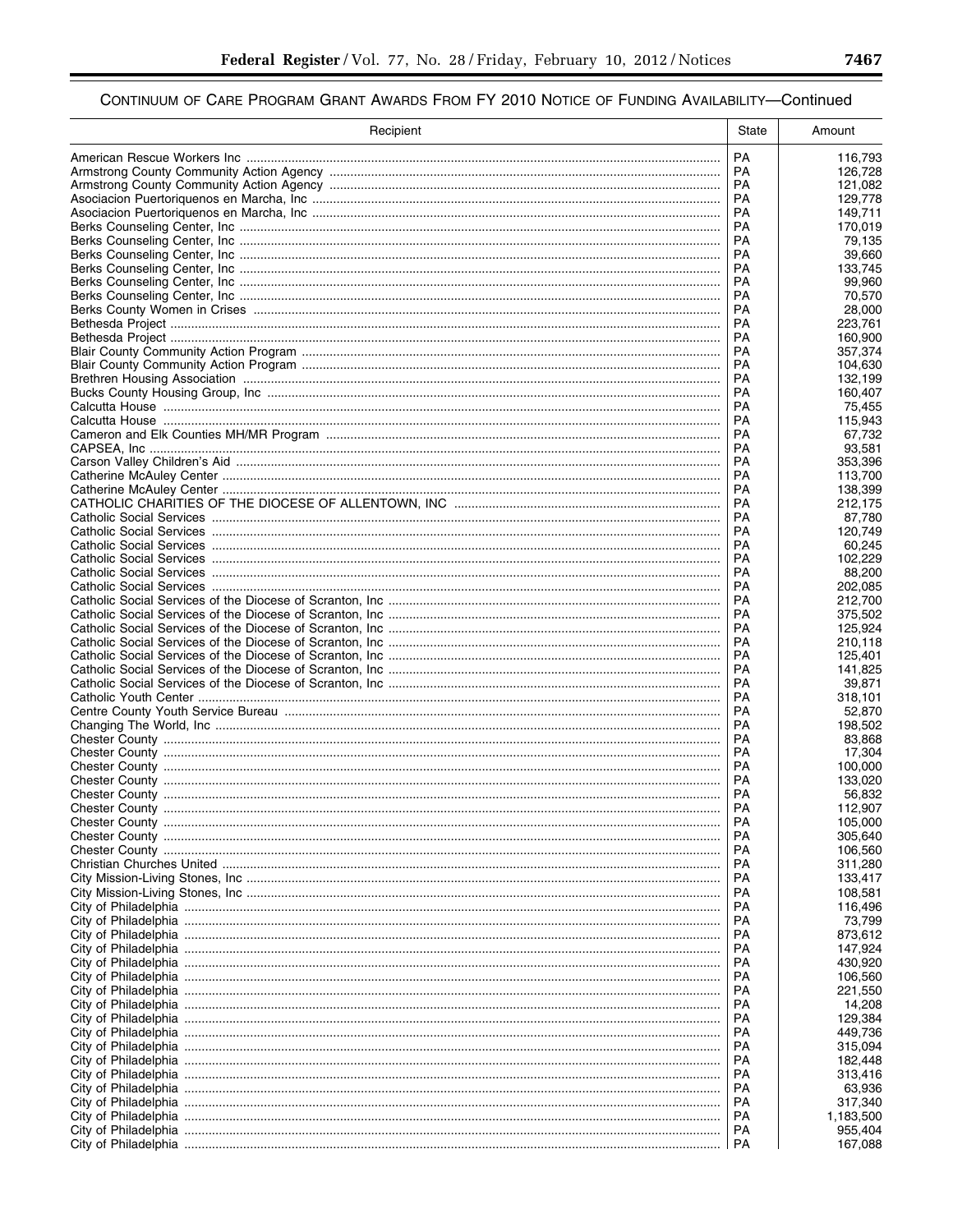▀

| Recipient | State           | Amount             |
|-----------|-----------------|--------------------|
|           | <b>PA</b>       | 85,248             |
|           | PA              | 71,040             |
|           | <b>PA</b>       | 381,001            |
|           | <b>PA</b>       | 432,000            |
|           | <b>PA</b><br>PA | 99,272<br>381,144  |
|           | PA              | 707,544            |
|           | <b>PA</b>       | 133,476            |
|           | PA              | 296,172            |
|           | PA              | 28,416             |
|           | PA              | 378,000            |
|           | PA<br><b>PA</b> | 108,000<br>812,340 |
|           | PA              | 108,000            |
|           | PA              | 88,237             |
|           | <b>PA</b>       | 285,805            |
|           | PA              | 509,646            |
|           | PA              | 187,682            |
|           | PA<br><b>PA</b> | 203,236<br>110,224 |
|           | PA              | 179,869            |
|           | PA              | 171,124            |
|           | <b>PA</b>       | 164,485            |
|           | PA              | 80,255             |
|           | PA              | 260,818            |
|           | PA<br>PA        | 122,253<br>30,569  |
|           | PA              | 212,306            |
|           | PA              | 234,949            |
|           | PA              | 438,961            |
|           | PA              | 340,865            |
|           | PA<br><b>PA</b> | 69,999             |
|           | PA              | 51,498<br>60,257   |
|           | PA              | 80,905             |
|           | PA              | 36,228             |
|           | PA              | 67,165             |
|           | PA              | 86,567             |
|           | PA<br>PA        | 37,262<br>175,879  |
|           | PA              | 116,443            |
|           | PA              | 92,209             |
|           | PA              | 116,539            |
|           | <b>PA</b>       | 113,761            |
|           | PA<br>PA        | 44,982<br>54,268   |
|           | PA              | 44,593             |
|           | <b>PA</b>       | 259,346            |
|           | PA              | 121,579            |
|           | PA              | 106,824            |
|           | PA              | 54,602             |
|           | PA<br>PA        | 82,869<br>108,796  |
|           | РA              | 108,000            |
|           | PA              | 83,975             |
|           | РA              | 165,376            |
|           | PA              | 329,798            |
|           | РA              | 125,604            |
|           | PA<br>РA        | 205,800<br>492,319 |
|           | PA              | 142.044            |
|           | РA              | 210,180            |
|           | PA              | 360,600            |
|           | РA              | 136,368            |
|           | PA              | 254,457            |
|           | РA<br>PA        | 177,297<br>341,712 |
|           | PA              | 94,588             |
|           | PA              | 134,315            |
|           | PA              | 86,751             |
|           | PA              | 556,762            |
|           | PA              | 177,120            |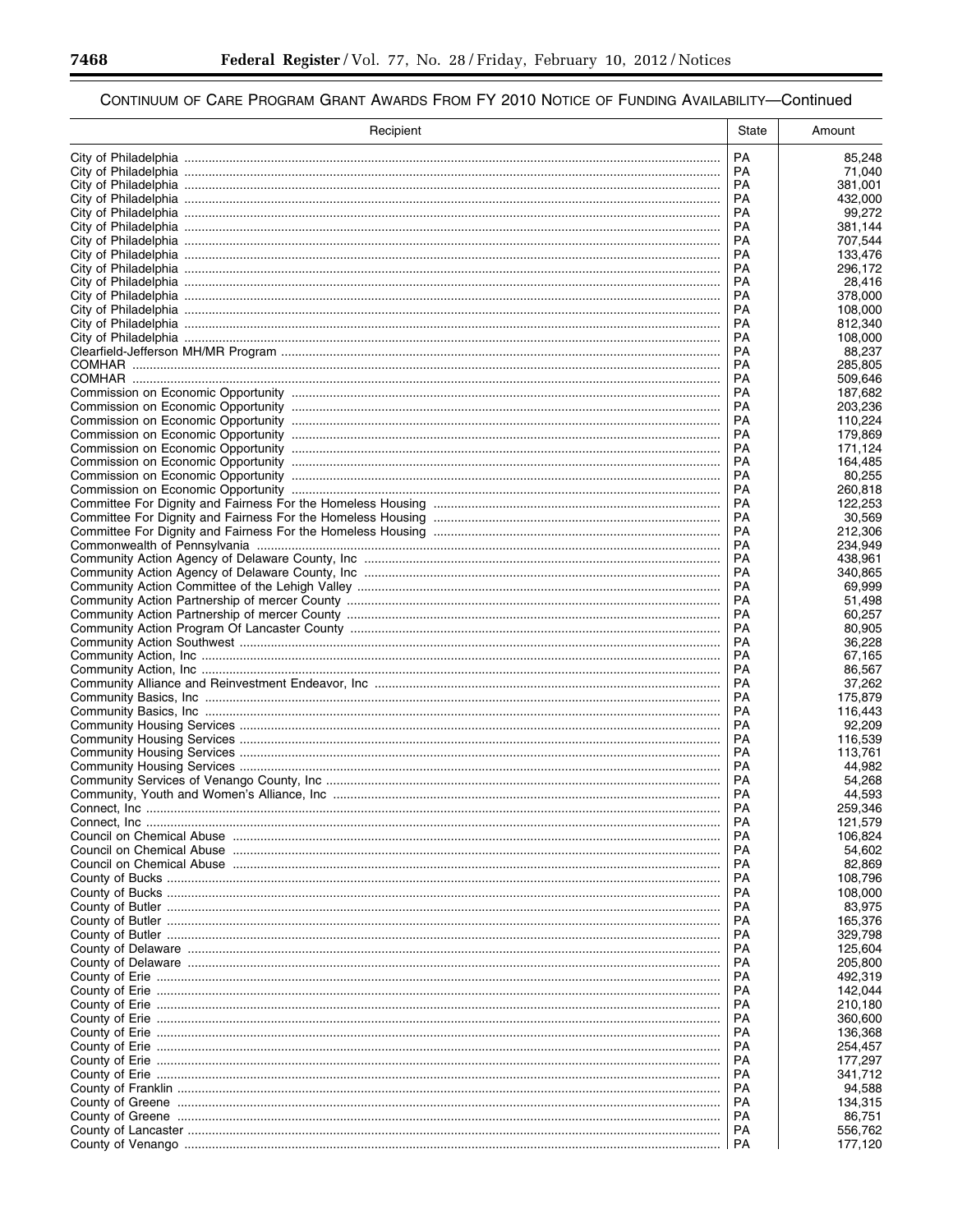| Recipient | State           | Amount             |
|-----------|-----------------|--------------------|
|           | <b>PA</b>       | 65,415             |
|           | PA              | 61,765             |
|           | <b>PA</b>       | 225,654            |
|           | PA              | 70.875             |
|           | <b>PA</b><br>PA | 170,880<br>141.147 |
|           | PA              | 93,816             |
|           | PA              | 202,210            |
|           | PA              | 165,950            |
|           | <b>PA</b>       | 145,812            |
|           | PA              | 122.062            |
|           | <b>PA</b>       | 40,759             |
|           | <b>PA</b>       | 161,616            |
|           | PA<br>PA        | 91,783<br>121,800  |
|           | <b>PA</b>       | 83,121             |
|           | PA              | 136,639            |
|           | PA              | 159,660            |
|           | PA              | 137,485            |
|           | PA              | 149,652            |
|           | PA<br>PA        | 450,588            |
|           | PA              | 131,220<br>212,724 |
|           | PA              | 136,133            |
|           | PA              | 150,903            |
|           | PA              | 89,302             |
|           | <b>PA</b>       | 290,090            |
|           | PA              | 57.015             |
|           | <b>PA</b>       | 1,081,414          |
|           | PA<br><b>PA</b> | 347,388<br>338,270 |
|           | РA              | 65,333             |
|           | PA              | 31,040             |
|           | PA              | 114,853            |
|           | <b>PA</b>       | 647,203            |
|           | PA              | 108,069            |
|           | PA<br>PA        | 127,661<br>188,614 |
|           | <b>PA</b>       | 245,355            |
|           | PA              | 65,695             |
|           | <b>PA</b>       | 62,982             |
|           | <b>PA</b>       | 130,807            |
|           | PA              | 143,000            |
|           | PA              | 35,882             |
|           | PA<br>PA        | 233,175<br>65,953  |
|           | <b>PA</b>       | 138,601            |
|           | <b>PA</b>       | 82,564             |
|           | РA              | 186,490            |
|           | PA              | 487,622            |
|           | РA              | 116,999            |
|           | РA              | 210,216            |
|           | РA<br>РA        | 226,223<br>351,217 |
|           | РA              | 347,215            |
|           | РA              | 404,384            |
|           | РA              | 801,713            |
|           | РA              | 228.199            |
|           | РA              | 644,582            |
|           | РA<br>РA        | 96,201<br>69.024   |
|           | PA              | 170,760            |
|           | РA              | 240,840            |
|           | РA              | 141,216            |
|           | РA              | 37,879             |
|           | РA              | 52,447             |
|           | РA<br>РA        | 141,750            |
|           | РA              | 62,651<br>302,245  |
|           | PA              | 63,555             |
|           | РA              | 229,995            |
|           | РA              | 395,280            |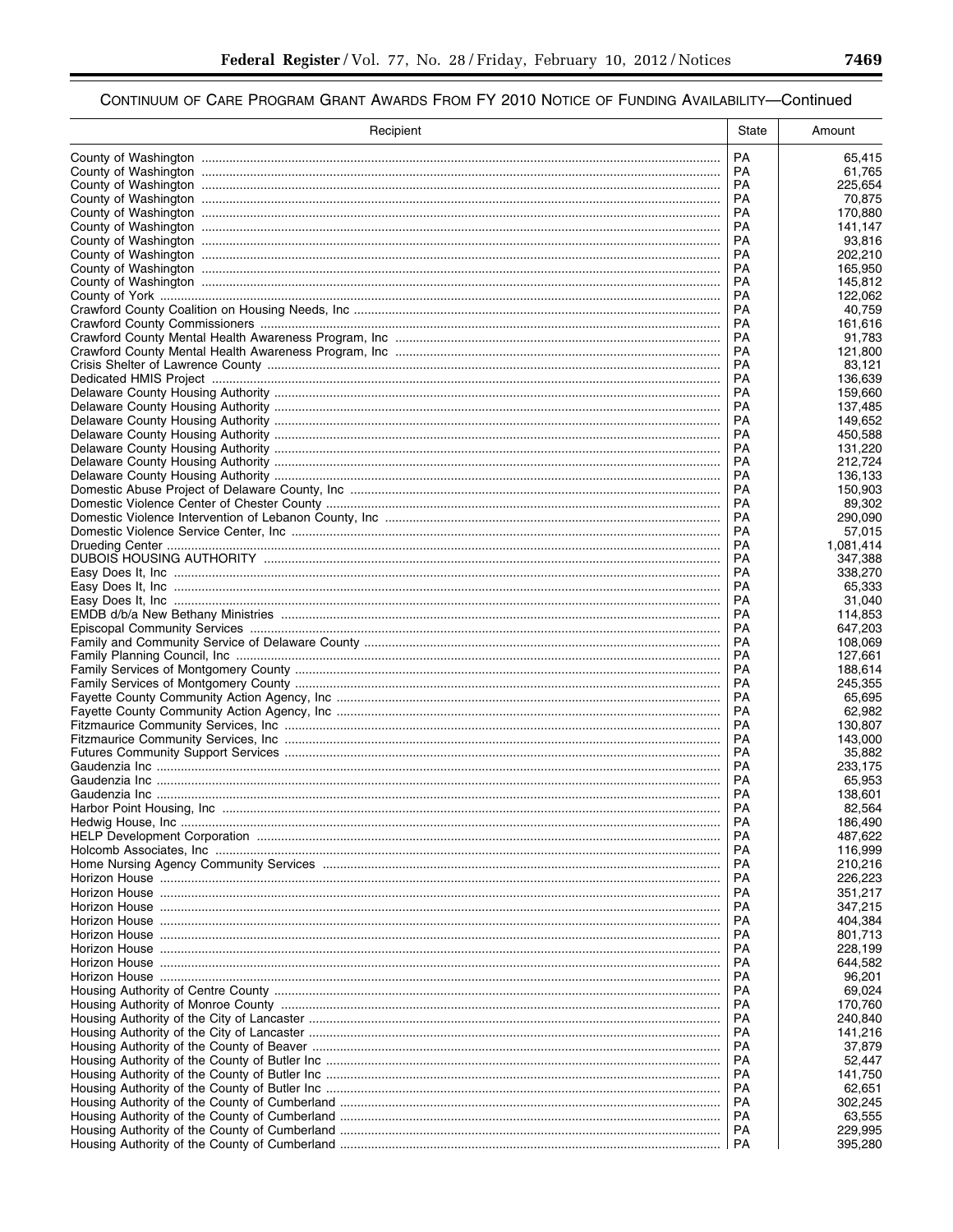-

▀

| Recipient                                                                         | State           | Amount             |
|-----------------------------------------------------------------------------------|-----------------|--------------------|
|                                                                                   | <b>PA</b>       | 242,124            |
|                                                                                   | <b>PA</b>       | 117,470            |
|                                                                                   | <b>PA</b>       | 181,642            |
|                                                                                   | PA              | 169,223            |
|                                                                                   | <b>PA</b>       | 136,087            |
|                                                                                   | PA<br>PA        | 99,128<br>221,543  |
|                                                                                   | PA              | 60,195             |
|                                                                                   | PA              | 624,728            |
|                                                                                   | PA              | 268,304            |
|                                                                                   | PA              | 31,896             |
|                                                                                   | PA              | 82,842             |
|                                                                                   | PA              | 13,393             |
|                                                                                   | PA<br>PA        | 344,844<br>29,410  |
|                                                                                   | <b>PA</b>       | 44,989             |
|                                                                                   | PA              | 88,928             |
|                                                                                   | PA              | 76,650             |
|                                                                                   | PA              | 42,593             |
|                                                                                   | PA              | 126,936            |
|                                                                                   | PA              | 26,234             |
|                                                                                   | PA<br>PA        | 203,542<br>168,716 |
|                                                                                   | PA              | 207,648            |
|                                                                                   | PA              | 63.210             |
|                                                                                   | PA              | 184,010            |
|                                                                                   | PA              | 105,138            |
|                                                                                   | <b>PA</b>       | 261,796            |
|                                                                                   | <b>PA</b>       | 28,551             |
|                                                                                   | PA<br><b>PA</b> | 174,351<br>140,034 |
|                                                                                   | PA              | 186,634            |
|                                                                                   | PA              | 80,724             |
|                                                                                   | <b>PA</b>       | 250,354            |
|                                                                                   | PA              | 181,227            |
|                                                                                   | PA              | 39,999             |
|                                                                                   | PA              | 59,216             |
|                                                                                   | PA<br>PA        | 271,341<br>196,791 |
|                                                                                   | PA              | 42,880             |
|                                                                                   | PA              | 67,543             |
|                                                                                   | PA              | 100,440            |
|                                                                                   | PA              | 51,209             |
|                                                                                   | PA              | 63,414             |
|                                                                                   | PA              | 69,232             |
|                                                                                   | PA<br><b>PA</b> | 131.843<br>78,131  |
|                                                                                   | PA              | 102,504            |
|                                                                                   | PA              | 84,000             |
|                                                                                   | PA              | 58,997             |
|                                                                                   | PA              | 42,827             |
|                                                                                   | PA              | 30,654             |
|                                                                                   | PA              | 225,959            |
|                                                                                   | PA              | 1,098,000          |
|                                                                                   | PA<br>PA        | 66,272<br>83,239   |
|                                                                                   | PA              | 72,904             |
|                                                                                   | PA              | 369,810            |
|                                                                                   | PA              | 98,188             |
|                                                                                   | PA              | 496,362            |
|                                                                                   | PA              | 34,815             |
|                                                                                   | PA<br>PA        | 78,995<br>103.670  |
|                                                                                   | PA              | 53,384             |
|                                                                                   | PA              | 241,083            |
|                                                                                   | PA              | 71,040             |
|                                                                                   | PA              | 42,624             |
|                                                                                   | PA              | 103,612            |
|                                                                                   | РA              | 124,922            |
|                                                                                   | PA              | 773,964            |
| Redevelopment Authority of the County of Lancaster ……………………………………………………………………………… | PA<br>PA        | 68,977<br>50,307   |
|                                                                                   |                 |                    |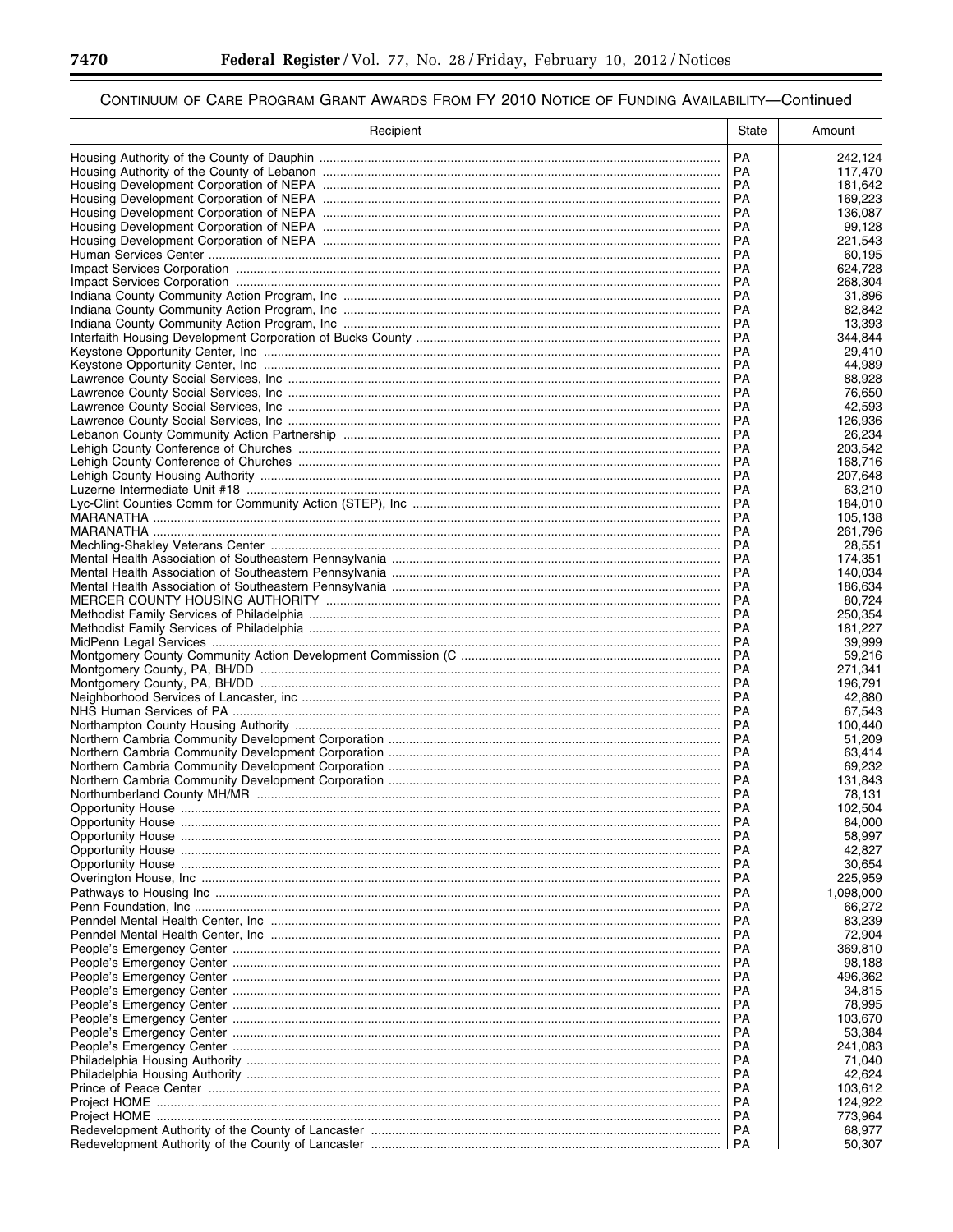| PA<br>486,335<br>PA<br>166,378<br>PA<br>257,887<br>PA<br>326,308<br>PA<br>225,435<br>PA<br>52,810<br>PA<br>33,328<br>PA<br>55,125<br>PA<br>107,075<br>PA<br>164,430<br>PA<br>175,561<br><b>PA</b><br>391,422<br>PA<br>115,972<br>PA<br>43,157<br>PA<br>85,116<br>PA<br>137,733<br>PA<br>39,274<br><b>PA</b><br>161,860<br>PA<br>301,698<br><b>PA</b><br>110,408<br>PA<br>70,024<br><b>PA</b><br>159,570<br><b>PA</b><br>183,193<br>PA<br>60,375<br>PA<br>207,199<br>PA<br>286,812<br>PA<br>86,135<br>PA<br>99,806<br>PA<br>203,440<br>PA<br>181,941<br>PA<br>278,869<br>PA<br>95,485<br>PA<br>67,860<br>PA<br>359,951<br><b>PA</b><br>131,428<br>PA<br>255,735<br>PA<br>204,155<br><b>PA</b><br>113,111<br>PA<br>140,919<br><b>PA</b><br>202,337<br>PA<br>87,959<br><b>PA</b><br>90,403<br>PA<br>169,913<br>PA<br>59,556<br>PA<br>213,919<br>PA<br>135,954<br>PA<br>136,437<br>PA<br>120,626<br>PA<br>215,964<br>PA<br>131,770<br>PA<br>468,880<br>PA<br>236,273<br>PA<br>497,322<br>PA<br>87,178<br>PA<br>300,835<br>PA<br>291,572<br>PA<br>114,744<br>PA<br>15,927<br>PA<br>61,675<br>PA<br>521,940<br>PA<br>26,199<br>PA<br>466,388<br>PA<br>40,950<br>PA<br>181,225<br>PA<br>288,230<br>PA<br>133,423<br>PA<br>98,568<br>PA<br>88,987<br>PA<br>396,601<br>PA<br>148,050<br>PA<br>259,312<br><b>PA</b><br>100,000 | Recipient | State | Amount |
|----------------------------------------------------------------------------------------------------------------------------------------------------------------------------------------------------------------------------------------------------------------------------------------------------------------------------------------------------------------------------------------------------------------------------------------------------------------------------------------------------------------------------------------------------------------------------------------------------------------------------------------------------------------------------------------------------------------------------------------------------------------------------------------------------------------------------------------------------------------------------------------------------------------------------------------------------------------------------------------------------------------------------------------------------------------------------------------------------------------------------------------------------------------------------------------------------------------------------------------------------------------------------------------------------------------------|-----------|-------|--------|
|                                                                                                                                                                                                                                                                                                                                                                                                                                                                                                                                                                                                                                                                                                                                                                                                                                                                                                                                                                                                                                                                                                                                                                                                                                                                                                                      |           |       |        |
|                                                                                                                                                                                                                                                                                                                                                                                                                                                                                                                                                                                                                                                                                                                                                                                                                                                                                                                                                                                                                                                                                                                                                                                                                                                                                                                      |           |       |        |
|                                                                                                                                                                                                                                                                                                                                                                                                                                                                                                                                                                                                                                                                                                                                                                                                                                                                                                                                                                                                                                                                                                                                                                                                                                                                                                                      |           |       |        |
|                                                                                                                                                                                                                                                                                                                                                                                                                                                                                                                                                                                                                                                                                                                                                                                                                                                                                                                                                                                                                                                                                                                                                                                                                                                                                                                      |           |       |        |
|                                                                                                                                                                                                                                                                                                                                                                                                                                                                                                                                                                                                                                                                                                                                                                                                                                                                                                                                                                                                                                                                                                                                                                                                                                                                                                                      |           |       |        |
|                                                                                                                                                                                                                                                                                                                                                                                                                                                                                                                                                                                                                                                                                                                                                                                                                                                                                                                                                                                                                                                                                                                                                                                                                                                                                                                      |           |       |        |
|                                                                                                                                                                                                                                                                                                                                                                                                                                                                                                                                                                                                                                                                                                                                                                                                                                                                                                                                                                                                                                                                                                                                                                                                                                                                                                                      |           |       |        |
|                                                                                                                                                                                                                                                                                                                                                                                                                                                                                                                                                                                                                                                                                                                                                                                                                                                                                                                                                                                                                                                                                                                                                                                                                                                                                                                      |           |       |        |
|                                                                                                                                                                                                                                                                                                                                                                                                                                                                                                                                                                                                                                                                                                                                                                                                                                                                                                                                                                                                                                                                                                                                                                                                                                                                                                                      |           |       |        |
|                                                                                                                                                                                                                                                                                                                                                                                                                                                                                                                                                                                                                                                                                                                                                                                                                                                                                                                                                                                                                                                                                                                                                                                                                                                                                                                      |           |       |        |
|                                                                                                                                                                                                                                                                                                                                                                                                                                                                                                                                                                                                                                                                                                                                                                                                                                                                                                                                                                                                                                                                                                                                                                                                                                                                                                                      |           |       |        |
|                                                                                                                                                                                                                                                                                                                                                                                                                                                                                                                                                                                                                                                                                                                                                                                                                                                                                                                                                                                                                                                                                                                                                                                                                                                                                                                      |           |       |        |
|                                                                                                                                                                                                                                                                                                                                                                                                                                                                                                                                                                                                                                                                                                                                                                                                                                                                                                                                                                                                                                                                                                                                                                                                                                                                                                                      |           |       |        |
|                                                                                                                                                                                                                                                                                                                                                                                                                                                                                                                                                                                                                                                                                                                                                                                                                                                                                                                                                                                                                                                                                                                                                                                                                                                                                                                      |           |       |        |
|                                                                                                                                                                                                                                                                                                                                                                                                                                                                                                                                                                                                                                                                                                                                                                                                                                                                                                                                                                                                                                                                                                                                                                                                                                                                                                                      |           |       |        |
|                                                                                                                                                                                                                                                                                                                                                                                                                                                                                                                                                                                                                                                                                                                                                                                                                                                                                                                                                                                                                                                                                                                                                                                                                                                                                                                      |           |       |        |
|                                                                                                                                                                                                                                                                                                                                                                                                                                                                                                                                                                                                                                                                                                                                                                                                                                                                                                                                                                                                                                                                                                                                                                                                                                                                                                                      |           |       |        |
|                                                                                                                                                                                                                                                                                                                                                                                                                                                                                                                                                                                                                                                                                                                                                                                                                                                                                                                                                                                                                                                                                                                                                                                                                                                                                                                      |           |       |        |
|                                                                                                                                                                                                                                                                                                                                                                                                                                                                                                                                                                                                                                                                                                                                                                                                                                                                                                                                                                                                                                                                                                                                                                                                                                                                                                                      |           |       |        |
|                                                                                                                                                                                                                                                                                                                                                                                                                                                                                                                                                                                                                                                                                                                                                                                                                                                                                                                                                                                                                                                                                                                                                                                                                                                                                                                      |           |       |        |
|                                                                                                                                                                                                                                                                                                                                                                                                                                                                                                                                                                                                                                                                                                                                                                                                                                                                                                                                                                                                                                                                                                                                                                                                                                                                                                                      |           |       |        |
|                                                                                                                                                                                                                                                                                                                                                                                                                                                                                                                                                                                                                                                                                                                                                                                                                                                                                                                                                                                                                                                                                                                                                                                                                                                                                                                      |           |       |        |
|                                                                                                                                                                                                                                                                                                                                                                                                                                                                                                                                                                                                                                                                                                                                                                                                                                                                                                                                                                                                                                                                                                                                                                                                                                                                                                                      |           |       |        |
|                                                                                                                                                                                                                                                                                                                                                                                                                                                                                                                                                                                                                                                                                                                                                                                                                                                                                                                                                                                                                                                                                                                                                                                                                                                                                                                      |           |       |        |
|                                                                                                                                                                                                                                                                                                                                                                                                                                                                                                                                                                                                                                                                                                                                                                                                                                                                                                                                                                                                                                                                                                                                                                                                                                                                                                                      |           |       |        |
|                                                                                                                                                                                                                                                                                                                                                                                                                                                                                                                                                                                                                                                                                                                                                                                                                                                                                                                                                                                                                                                                                                                                                                                                                                                                                                                      |           |       |        |
|                                                                                                                                                                                                                                                                                                                                                                                                                                                                                                                                                                                                                                                                                                                                                                                                                                                                                                                                                                                                                                                                                                                                                                                                                                                                                                                      |           |       |        |
|                                                                                                                                                                                                                                                                                                                                                                                                                                                                                                                                                                                                                                                                                                                                                                                                                                                                                                                                                                                                                                                                                                                                                                                                                                                                                                                      |           |       |        |
|                                                                                                                                                                                                                                                                                                                                                                                                                                                                                                                                                                                                                                                                                                                                                                                                                                                                                                                                                                                                                                                                                                                                                                                                                                                                                                                      |           |       |        |
|                                                                                                                                                                                                                                                                                                                                                                                                                                                                                                                                                                                                                                                                                                                                                                                                                                                                                                                                                                                                                                                                                                                                                                                                                                                                                                                      |           |       |        |
|                                                                                                                                                                                                                                                                                                                                                                                                                                                                                                                                                                                                                                                                                                                                                                                                                                                                                                                                                                                                                                                                                                                                                                                                                                                                                                                      |           |       |        |
|                                                                                                                                                                                                                                                                                                                                                                                                                                                                                                                                                                                                                                                                                                                                                                                                                                                                                                                                                                                                                                                                                                                                                                                                                                                                                                                      |           |       |        |
|                                                                                                                                                                                                                                                                                                                                                                                                                                                                                                                                                                                                                                                                                                                                                                                                                                                                                                                                                                                                                                                                                                                                                                                                                                                                                                                      |           |       |        |
|                                                                                                                                                                                                                                                                                                                                                                                                                                                                                                                                                                                                                                                                                                                                                                                                                                                                                                                                                                                                                                                                                                                                                                                                                                                                                                                      |           |       |        |
|                                                                                                                                                                                                                                                                                                                                                                                                                                                                                                                                                                                                                                                                                                                                                                                                                                                                                                                                                                                                                                                                                                                                                                                                                                                                                                                      |           |       |        |
|                                                                                                                                                                                                                                                                                                                                                                                                                                                                                                                                                                                                                                                                                                                                                                                                                                                                                                                                                                                                                                                                                                                                                                                                                                                                                                                      |           |       |        |
|                                                                                                                                                                                                                                                                                                                                                                                                                                                                                                                                                                                                                                                                                                                                                                                                                                                                                                                                                                                                                                                                                                                                                                                                                                                                                                                      |           |       |        |
|                                                                                                                                                                                                                                                                                                                                                                                                                                                                                                                                                                                                                                                                                                                                                                                                                                                                                                                                                                                                                                                                                                                                                                                                                                                                                                                      |           |       |        |
|                                                                                                                                                                                                                                                                                                                                                                                                                                                                                                                                                                                                                                                                                                                                                                                                                                                                                                                                                                                                                                                                                                                                                                                                                                                                                                                      |           |       |        |
|                                                                                                                                                                                                                                                                                                                                                                                                                                                                                                                                                                                                                                                                                                                                                                                                                                                                                                                                                                                                                                                                                                                                                                                                                                                                                                                      |           |       |        |
|                                                                                                                                                                                                                                                                                                                                                                                                                                                                                                                                                                                                                                                                                                                                                                                                                                                                                                                                                                                                                                                                                                                                                                                                                                                                                                                      |           |       |        |
|                                                                                                                                                                                                                                                                                                                                                                                                                                                                                                                                                                                                                                                                                                                                                                                                                                                                                                                                                                                                                                                                                                                                                                                                                                                                                                                      |           |       |        |
|                                                                                                                                                                                                                                                                                                                                                                                                                                                                                                                                                                                                                                                                                                                                                                                                                                                                                                                                                                                                                                                                                                                                                                                                                                                                                                                      |           |       |        |
|                                                                                                                                                                                                                                                                                                                                                                                                                                                                                                                                                                                                                                                                                                                                                                                                                                                                                                                                                                                                                                                                                                                                                                                                                                                                                                                      |           |       |        |
|                                                                                                                                                                                                                                                                                                                                                                                                                                                                                                                                                                                                                                                                                                                                                                                                                                                                                                                                                                                                                                                                                                                                                                                                                                                                                                                      |           |       |        |
|                                                                                                                                                                                                                                                                                                                                                                                                                                                                                                                                                                                                                                                                                                                                                                                                                                                                                                                                                                                                                                                                                                                                                                                                                                                                                                                      |           |       |        |
|                                                                                                                                                                                                                                                                                                                                                                                                                                                                                                                                                                                                                                                                                                                                                                                                                                                                                                                                                                                                                                                                                                                                                                                                                                                                                                                      |           |       |        |
|                                                                                                                                                                                                                                                                                                                                                                                                                                                                                                                                                                                                                                                                                                                                                                                                                                                                                                                                                                                                                                                                                                                                                                                                                                                                                                                      |           |       |        |
|                                                                                                                                                                                                                                                                                                                                                                                                                                                                                                                                                                                                                                                                                                                                                                                                                                                                                                                                                                                                                                                                                                                                                                                                                                                                                                                      |           |       |        |
|                                                                                                                                                                                                                                                                                                                                                                                                                                                                                                                                                                                                                                                                                                                                                                                                                                                                                                                                                                                                                                                                                                                                                                                                                                                                                                                      |           |       |        |
|                                                                                                                                                                                                                                                                                                                                                                                                                                                                                                                                                                                                                                                                                                                                                                                                                                                                                                                                                                                                                                                                                                                                                                                                                                                                                                                      |           |       |        |
|                                                                                                                                                                                                                                                                                                                                                                                                                                                                                                                                                                                                                                                                                                                                                                                                                                                                                                                                                                                                                                                                                                                                                                                                                                                                                                                      |           |       |        |
|                                                                                                                                                                                                                                                                                                                                                                                                                                                                                                                                                                                                                                                                                                                                                                                                                                                                                                                                                                                                                                                                                                                                                                                                                                                                                                                      |           |       |        |
|                                                                                                                                                                                                                                                                                                                                                                                                                                                                                                                                                                                                                                                                                                                                                                                                                                                                                                                                                                                                                                                                                                                                                                                                                                                                                                                      |           |       |        |
|                                                                                                                                                                                                                                                                                                                                                                                                                                                                                                                                                                                                                                                                                                                                                                                                                                                                                                                                                                                                                                                                                                                                                                                                                                                                                                                      |           |       |        |
|                                                                                                                                                                                                                                                                                                                                                                                                                                                                                                                                                                                                                                                                                                                                                                                                                                                                                                                                                                                                                                                                                                                                                                                                                                                                                                                      |           |       |        |
|                                                                                                                                                                                                                                                                                                                                                                                                                                                                                                                                                                                                                                                                                                                                                                                                                                                                                                                                                                                                                                                                                                                                                                                                                                                                                                                      |           |       |        |
|                                                                                                                                                                                                                                                                                                                                                                                                                                                                                                                                                                                                                                                                                                                                                                                                                                                                                                                                                                                                                                                                                                                                                                                                                                                                                                                      |           |       |        |
|                                                                                                                                                                                                                                                                                                                                                                                                                                                                                                                                                                                                                                                                                                                                                                                                                                                                                                                                                                                                                                                                                                                                                                                                                                                                                                                      |           |       |        |
|                                                                                                                                                                                                                                                                                                                                                                                                                                                                                                                                                                                                                                                                                                                                                                                                                                                                                                                                                                                                                                                                                                                                                                                                                                                                                                                      |           |       |        |
|                                                                                                                                                                                                                                                                                                                                                                                                                                                                                                                                                                                                                                                                                                                                                                                                                                                                                                                                                                                                                                                                                                                                                                                                                                                                                                                      |           |       |        |
|                                                                                                                                                                                                                                                                                                                                                                                                                                                                                                                                                                                                                                                                                                                                                                                                                                                                                                                                                                                                                                                                                                                                                                                                                                                                                                                      |           |       |        |
|                                                                                                                                                                                                                                                                                                                                                                                                                                                                                                                                                                                                                                                                                                                                                                                                                                                                                                                                                                                                                                                                                                                                                                                                                                                                                                                      |           |       |        |
|                                                                                                                                                                                                                                                                                                                                                                                                                                                                                                                                                                                                                                                                                                                                                                                                                                                                                                                                                                                                                                                                                                                                                                                                                                                                                                                      |           |       |        |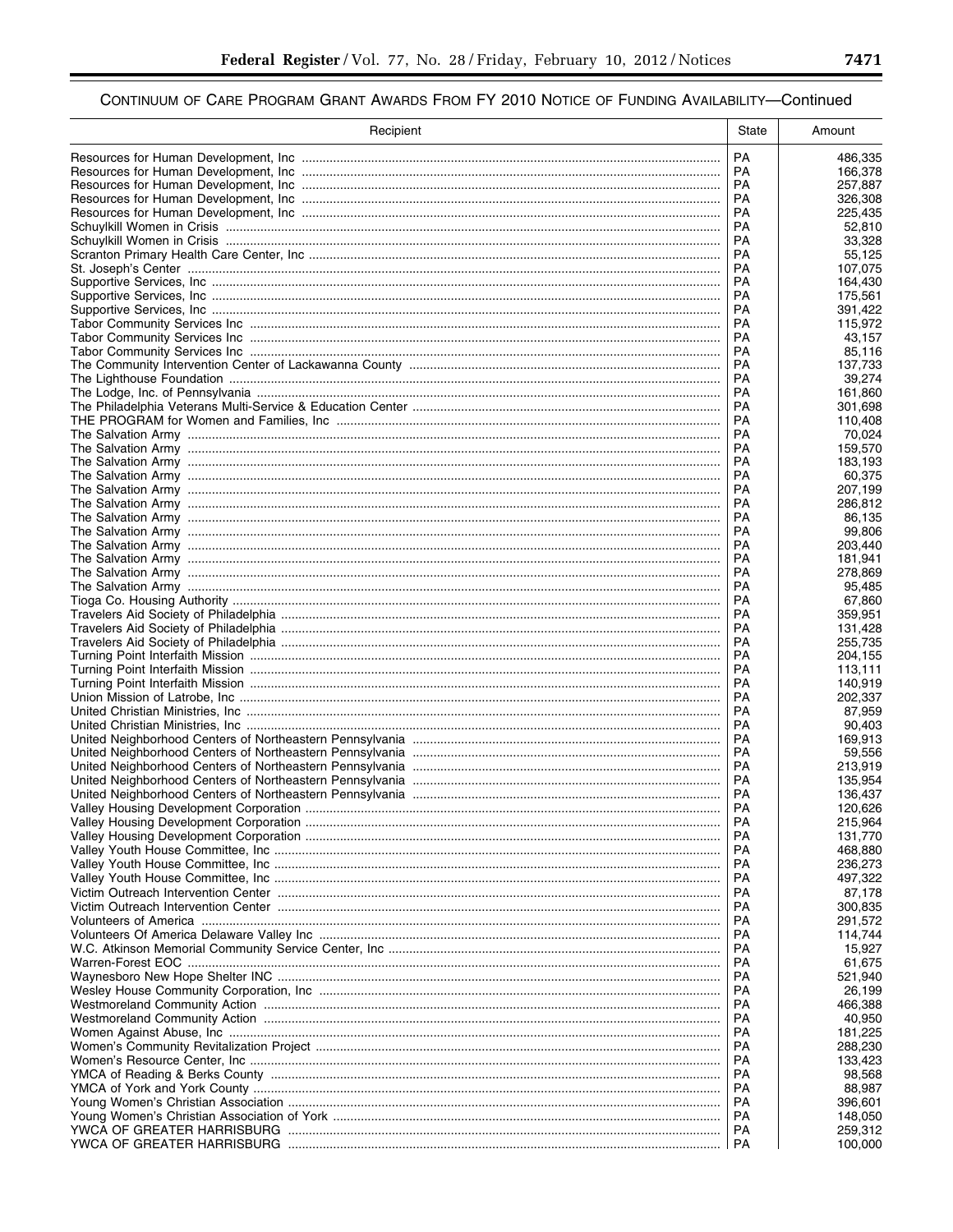۳

▀

| Recipient | State                  | Amount             |
|-----------|------------------------|--------------------|
|           | <b>PA</b>              | 78,071             |
|           | <b>PA</b>              | 58,729             |
|           | <b>PA</b>              | 96,199             |
|           | <b>PR</b><br><b>PR</b> | 283,970<br>405,460 |
|           | <b>PR</b>              | 379,956            |
|           | <b>PR</b>              | 188,188            |
|           | <b>PR</b>              | 1,437,855          |
|           | <b>PR</b><br><b>PR</b> | 516,705<br>780,625 |
|           | <b>PR</b>              | 2,061,050          |
|           | <b>PR</b>              | 202,491            |
|           | <b>PR</b><br><b>PR</b> | 483,546<br>657.039 |
|           | <b>PR</b>              | 463,000            |
|           | <b>PR</b>              | 201,122            |
|           | <b>PR</b>              | 148,137            |
|           | <b>PR</b><br><b>PR</b> | 99,855<br>197,803  |
|           | <b>PR</b>              | 288,179            |
|           | <b>PR</b>              | 232,745            |
|           | <b>PR</b>              | 154,795            |
|           | <b>PR</b><br><b>PR</b> | 135,477<br>221,244 |
|           | <b>PR</b>              | 237,609            |
|           | <b>PR</b>              | 784,650            |
|           | <b>PR</b>              | 688,548            |
|           | <b>PR</b><br><b>PR</b> | 207,650<br>149,964 |
|           | <b>PR</b>              | 118,738            |
|           | <b>PR</b>              | 145,637            |
|           | <b>PR</b>              | 267,578            |
|           | <b>PR</b><br><b>PR</b> | 882,000<br>77,086  |
|           | <b>PR</b>              | 575,880            |
|           | <b>PR</b>              | 180,963            |
|           | <b>PR</b>              | 1,978,515          |
|           | <b>PR</b><br><b>PR</b> | 726,000<br>308,569 |
|           | <b>PR</b>              | 220,320            |
|           | <b>PR</b>              | 611,520            |
|           | <b>PR</b><br><b>PR</b> | 423,396            |
|           | <b>PR</b>              | 88,816<br>330.939  |
|           | <b>PR</b>              | 282,043            |
|           | <b>PR</b>              | 974,700            |
|           | <b>PR</b><br><b>PR</b> | 300.354            |
|           | <b>PR</b>              | 314,286<br>298,510 |
|           | <b>PR</b>              | 477,084            |
|           | <b>PR</b>              | 430,532            |
|           | <b>PR</b><br><b>PR</b> | 425,560<br>240,219 |
|           | <b>PR</b>              | 153,417            |
|           | <b>PR</b>              | 157,920            |
|           | PR                     | 1,029,150          |
|           | <b>PR</b><br><b>PR</b> | 460,800<br>389,100 |
|           | <b>PR</b>              | 597,450            |
|           | PR                     | 594,112            |
|           | RI                     | 32,428             |
|           | RI<br>RI               | 8,204<br>90,029    |
|           | RI                     | 117,959            |
|           | RI                     | 45,299             |
|           | RI                     | 82,625             |
|           | RI<br>RI               | 95,250<br>78,000   |
|           | RI                     | 166,666            |
|           | RI                     | 26,517             |
|           | <b>RI</b>              | 71,332             |
|           | RI                     | 17,864             |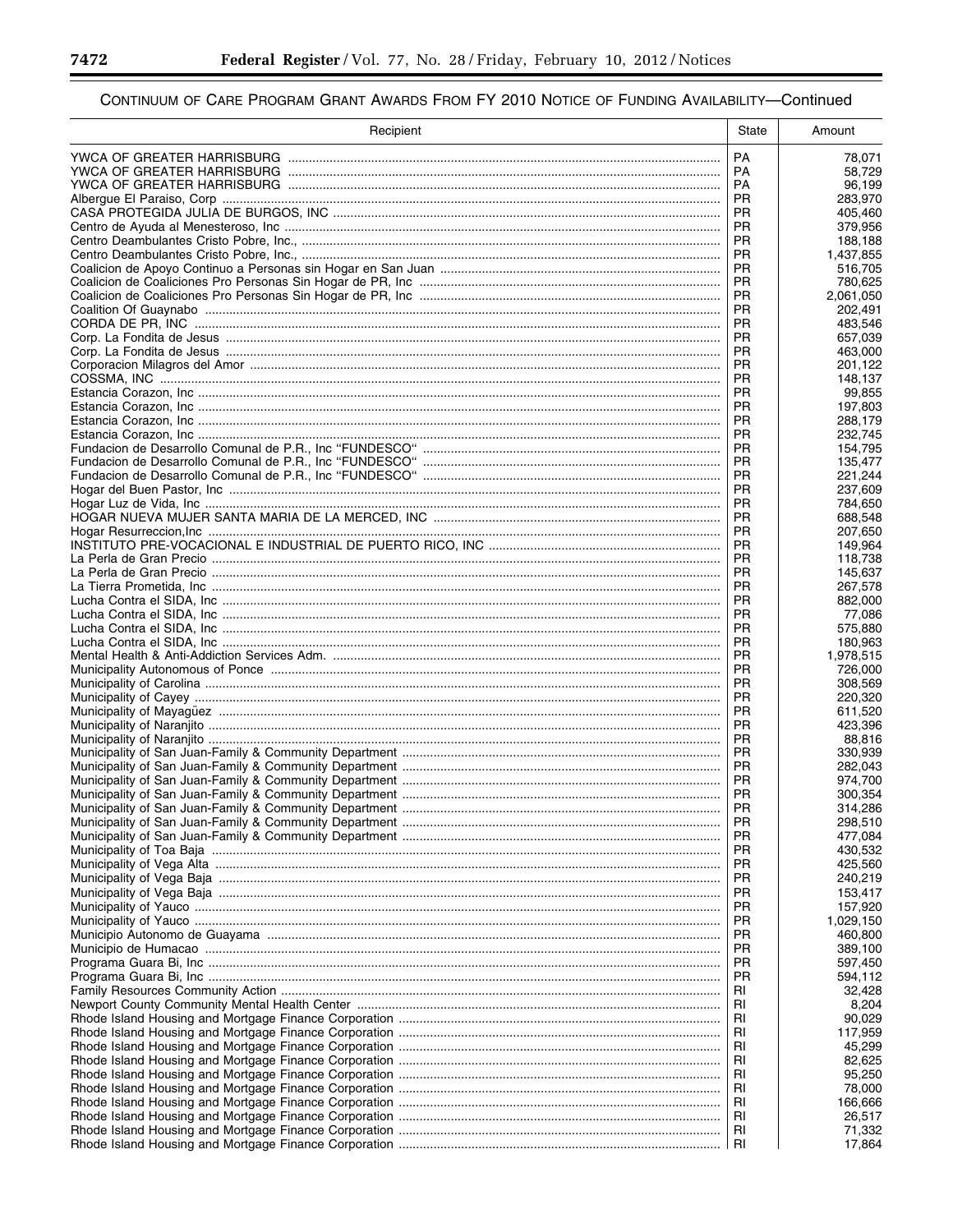| RI<br>232,131<br>RI<br>125,517<br>RI<br>120,220<br><b>RI</b><br>26,705<br>RI<br>88,334<br>RI<br>178,087<br>RI<br>107,716<br>RI<br>22,880<br>RI<br>57,424<br>RI<br>161,879<br>RI<br>32,800<br>RI<br>67,916<br>RI<br>32,456<br>RI<br>30,924<br>RI<br>47,482<br>RI<br>1,169,832<br>RI<br>23,605<br>RI<br>253,752<br>RI<br>64,692<br><b>RI</b><br>60,897<br>RI<br>126,393<br>RI<br>93,779<br>RI<br>11,248<br>RI<br>539,880<br>RI<br>149,797<br>RI<br>190,474<br>RI<br>32.340<br>RI<br>619,140<br>RI<br>63,813<br>RI<br>24,712<br>RI<br>129,639<br><b>RI</b><br>55,000<br><b>RI</b><br>41,133<br><b>RI</b><br>103,217<br>SC<br>78,746<br>SC<br>80,326<br>SC<br>176,937<br>SC<br>283,500<br>SC<br>69,698<br>SC<br>71,598<br>SC<br>45,765<br>SC<br>101,136<br>SC<br>73,336<br>SC<br>67,741<br>SC<br>77,752<br>SC<br>126,360<br>SC<br>122,550<br>SC<br>199,206<br>SC<br>143,072<br>SC<br>49,946<br>SC<br>21,775<br>SC<br>26,250<br>SC<br>36,750<br>SC<br>68,645<br>SC<br>23,332<br>SC<br>98,650<br>SC<br>68,606<br>SC<br>128,000<br>SC<br>55,866<br>SC<br>223,358<br>SC<br>160,089<br>SC<br>159,563<br>SC<br>429,641<br>SC<br>219,396<br>SC<br>75,913<br>SC<br>315,000<br>SC<br>179,098<br>SC<br>46,552<br>SC<br>166,667<br>SC<br>160,566<br>SC<br>80,544<br>SC<br>77,664 | Recipient | State | Amount |
|-------------------------------------------------------------------------------------------------------------------------------------------------------------------------------------------------------------------------------------------------------------------------------------------------------------------------------------------------------------------------------------------------------------------------------------------------------------------------------------------------------------------------------------------------------------------------------------------------------------------------------------------------------------------------------------------------------------------------------------------------------------------------------------------------------------------------------------------------------------------------------------------------------------------------------------------------------------------------------------------------------------------------------------------------------------------------------------------------------------------------------------------------------------------------------------------------------------------------------------------------------------------|-----------|-------|--------|
|                                                                                                                                                                                                                                                                                                                                                                                                                                                                                                                                                                                                                                                                                                                                                                                                                                                                                                                                                                                                                                                                                                                                                                                                                                                                   |           |       |        |
|                                                                                                                                                                                                                                                                                                                                                                                                                                                                                                                                                                                                                                                                                                                                                                                                                                                                                                                                                                                                                                                                                                                                                                                                                                                                   |           |       |        |
|                                                                                                                                                                                                                                                                                                                                                                                                                                                                                                                                                                                                                                                                                                                                                                                                                                                                                                                                                                                                                                                                                                                                                                                                                                                                   |           |       |        |
|                                                                                                                                                                                                                                                                                                                                                                                                                                                                                                                                                                                                                                                                                                                                                                                                                                                                                                                                                                                                                                                                                                                                                                                                                                                                   |           |       |        |
|                                                                                                                                                                                                                                                                                                                                                                                                                                                                                                                                                                                                                                                                                                                                                                                                                                                                                                                                                                                                                                                                                                                                                                                                                                                                   |           |       |        |
|                                                                                                                                                                                                                                                                                                                                                                                                                                                                                                                                                                                                                                                                                                                                                                                                                                                                                                                                                                                                                                                                                                                                                                                                                                                                   |           |       |        |
|                                                                                                                                                                                                                                                                                                                                                                                                                                                                                                                                                                                                                                                                                                                                                                                                                                                                                                                                                                                                                                                                                                                                                                                                                                                                   |           |       |        |
|                                                                                                                                                                                                                                                                                                                                                                                                                                                                                                                                                                                                                                                                                                                                                                                                                                                                                                                                                                                                                                                                                                                                                                                                                                                                   |           |       |        |
|                                                                                                                                                                                                                                                                                                                                                                                                                                                                                                                                                                                                                                                                                                                                                                                                                                                                                                                                                                                                                                                                                                                                                                                                                                                                   |           |       |        |
|                                                                                                                                                                                                                                                                                                                                                                                                                                                                                                                                                                                                                                                                                                                                                                                                                                                                                                                                                                                                                                                                                                                                                                                                                                                                   |           |       |        |
|                                                                                                                                                                                                                                                                                                                                                                                                                                                                                                                                                                                                                                                                                                                                                                                                                                                                                                                                                                                                                                                                                                                                                                                                                                                                   |           |       |        |
|                                                                                                                                                                                                                                                                                                                                                                                                                                                                                                                                                                                                                                                                                                                                                                                                                                                                                                                                                                                                                                                                                                                                                                                                                                                                   |           |       |        |
|                                                                                                                                                                                                                                                                                                                                                                                                                                                                                                                                                                                                                                                                                                                                                                                                                                                                                                                                                                                                                                                                                                                                                                                                                                                                   |           |       |        |
|                                                                                                                                                                                                                                                                                                                                                                                                                                                                                                                                                                                                                                                                                                                                                                                                                                                                                                                                                                                                                                                                                                                                                                                                                                                                   |           |       |        |
|                                                                                                                                                                                                                                                                                                                                                                                                                                                                                                                                                                                                                                                                                                                                                                                                                                                                                                                                                                                                                                                                                                                                                                                                                                                                   |           |       |        |
|                                                                                                                                                                                                                                                                                                                                                                                                                                                                                                                                                                                                                                                                                                                                                                                                                                                                                                                                                                                                                                                                                                                                                                                                                                                                   |           |       |        |
|                                                                                                                                                                                                                                                                                                                                                                                                                                                                                                                                                                                                                                                                                                                                                                                                                                                                                                                                                                                                                                                                                                                                                                                                                                                                   |           |       |        |
|                                                                                                                                                                                                                                                                                                                                                                                                                                                                                                                                                                                                                                                                                                                                                                                                                                                                                                                                                                                                                                                                                                                                                                                                                                                                   |           |       |        |
|                                                                                                                                                                                                                                                                                                                                                                                                                                                                                                                                                                                                                                                                                                                                                                                                                                                                                                                                                                                                                                                                                                                                                                                                                                                                   |           |       |        |
|                                                                                                                                                                                                                                                                                                                                                                                                                                                                                                                                                                                                                                                                                                                                                                                                                                                                                                                                                                                                                                                                                                                                                                                                                                                                   |           |       |        |
|                                                                                                                                                                                                                                                                                                                                                                                                                                                                                                                                                                                                                                                                                                                                                                                                                                                                                                                                                                                                                                                                                                                                                                                                                                                                   |           |       |        |
|                                                                                                                                                                                                                                                                                                                                                                                                                                                                                                                                                                                                                                                                                                                                                                                                                                                                                                                                                                                                                                                                                                                                                                                                                                                                   |           |       |        |
|                                                                                                                                                                                                                                                                                                                                                                                                                                                                                                                                                                                                                                                                                                                                                                                                                                                                                                                                                                                                                                                                                                                                                                                                                                                                   |           |       |        |
|                                                                                                                                                                                                                                                                                                                                                                                                                                                                                                                                                                                                                                                                                                                                                                                                                                                                                                                                                                                                                                                                                                                                                                                                                                                                   |           |       |        |
|                                                                                                                                                                                                                                                                                                                                                                                                                                                                                                                                                                                                                                                                                                                                                                                                                                                                                                                                                                                                                                                                                                                                                                                                                                                                   |           |       |        |
|                                                                                                                                                                                                                                                                                                                                                                                                                                                                                                                                                                                                                                                                                                                                                                                                                                                                                                                                                                                                                                                                                                                                                                                                                                                                   |           |       |        |
|                                                                                                                                                                                                                                                                                                                                                                                                                                                                                                                                                                                                                                                                                                                                                                                                                                                                                                                                                                                                                                                                                                                                                                                                                                                                   |           |       |        |
|                                                                                                                                                                                                                                                                                                                                                                                                                                                                                                                                                                                                                                                                                                                                                                                                                                                                                                                                                                                                                                                                                                                                                                                                                                                                   |           |       |        |
|                                                                                                                                                                                                                                                                                                                                                                                                                                                                                                                                                                                                                                                                                                                                                                                                                                                                                                                                                                                                                                                                                                                                                                                                                                                                   |           |       |        |
|                                                                                                                                                                                                                                                                                                                                                                                                                                                                                                                                                                                                                                                                                                                                                                                                                                                                                                                                                                                                                                                                                                                                                                                                                                                                   |           |       |        |
|                                                                                                                                                                                                                                                                                                                                                                                                                                                                                                                                                                                                                                                                                                                                                                                                                                                                                                                                                                                                                                                                                                                                                                                                                                                                   |           |       |        |
|                                                                                                                                                                                                                                                                                                                                                                                                                                                                                                                                                                                                                                                                                                                                                                                                                                                                                                                                                                                                                                                                                                                                                                                                                                                                   |           |       |        |
|                                                                                                                                                                                                                                                                                                                                                                                                                                                                                                                                                                                                                                                                                                                                                                                                                                                                                                                                                                                                                                                                                                                                                                                                                                                                   |           |       |        |
|                                                                                                                                                                                                                                                                                                                                                                                                                                                                                                                                                                                                                                                                                                                                                                                                                                                                                                                                                                                                                                                                                                                                                                                                                                                                   |           |       |        |
|                                                                                                                                                                                                                                                                                                                                                                                                                                                                                                                                                                                                                                                                                                                                                                                                                                                                                                                                                                                                                                                                                                                                                                                                                                                                   |           |       |        |
|                                                                                                                                                                                                                                                                                                                                                                                                                                                                                                                                                                                                                                                                                                                                                                                                                                                                                                                                                                                                                                                                                                                                                                                                                                                                   |           |       |        |
|                                                                                                                                                                                                                                                                                                                                                                                                                                                                                                                                                                                                                                                                                                                                                                                                                                                                                                                                                                                                                                                                                                                                                                                                                                                                   |           |       |        |
|                                                                                                                                                                                                                                                                                                                                                                                                                                                                                                                                                                                                                                                                                                                                                                                                                                                                                                                                                                                                                                                                                                                                                                                                                                                                   |           |       |        |
|                                                                                                                                                                                                                                                                                                                                                                                                                                                                                                                                                                                                                                                                                                                                                                                                                                                                                                                                                                                                                                                                                                                                                                                                                                                                   |           |       |        |
|                                                                                                                                                                                                                                                                                                                                                                                                                                                                                                                                                                                                                                                                                                                                                                                                                                                                                                                                                                                                                                                                                                                                                                                                                                                                   |           |       |        |
|                                                                                                                                                                                                                                                                                                                                                                                                                                                                                                                                                                                                                                                                                                                                                                                                                                                                                                                                                                                                                                                                                                                                                                                                                                                                   |           |       |        |
|                                                                                                                                                                                                                                                                                                                                                                                                                                                                                                                                                                                                                                                                                                                                                                                                                                                                                                                                                                                                                                                                                                                                                                                                                                                                   |           |       |        |
|                                                                                                                                                                                                                                                                                                                                                                                                                                                                                                                                                                                                                                                                                                                                                                                                                                                                                                                                                                                                                                                                                                                                                                                                                                                                   |           |       |        |
|                                                                                                                                                                                                                                                                                                                                                                                                                                                                                                                                                                                                                                                                                                                                                                                                                                                                                                                                                                                                                                                                                                                                                                                                                                                                   |           |       |        |
|                                                                                                                                                                                                                                                                                                                                                                                                                                                                                                                                                                                                                                                                                                                                                                                                                                                                                                                                                                                                                                                                                                                                                                                                                                                                   |           |       |        |
|                                                                                                                                                                                                                                                                                                                                                                                                                                                                                                                                                                                                                                                                                                                                                                                                                                                                                                                                                                                                                                                                                                                                                                                                                                                                   |           |       |        |
|                                                                                                                                                                                                                                                                                                                                                                                                                                                                                                                                                                                                                                                                                                                                                                                                                                                                                                                                                                                                                                                                                                                                                                                                                                                                   |           |       |        |
|                                                                                                                                                                                                                                                                                                                                                                                                                                                                                                                                                                                                                                                                                                                                                                                                                                                                                                                                                                                                                                                                                                                                                                                                                                                                   |           |       |        |
|                                                                                                                                                                                                                                                                                                                                                                                                                                                                                                                                                                                                                                                                                                                                                                                                                                                                                                                                                                                                                                                                                                                                                                                                                                                                   |           |       |        |
|                                                                                                                                                                                                                                                                                                                                                                                                                                                                                                                                                                                                                                                                                                                                                                                                                                                                                                                                                                                                                                                                                                                                                                                                                                                                   |           |       |        |
|                                                                                                                                                                                                                                                                                                                                                                                                                                                                                                                                                                                                                                                                                                                                                                                                                                                                                                                                                                                                                                                                                                                                                                                                                                                                   |           |       |        |
|                                                                                                                                                                                                                                                                                                                                                                                                                                                                                                                                                                                                                                                                                                                                                                                                                                                                                                                                                                                                                                                                                                                                                                                                                                                                   |           |       |        |
|                                                                                                                                                                                                                                                                                                                                                                                                                                                                                                                                                                                                                                                                                                                                                                                                                                                                                                                                                                                                                                                                                                                                                                                                                                                                   |           |       |        |
|                                                                                                                                                                                                                                                                                                                                                                                                                                                                                                                                                                                                                                                                                                                                                                                                                                                                                                                                                                                                                                                                                                                                                                                                                                                                   |           |       |        |
|                                                                                                                                                                                                                                                                                                                                                                                                                                                                                                                                                                                                                                                                                                                                                                                                                                                                                                                                                                                                                                                                                                                                                                                                                                                                   |           |       |        |
|                                                                                                                                                                                                                                                                                                                                                                                                                                                                                                                                                                                                                                                                                                                                                                                                                                                                                                                                                                                                                                                                                                                                                                                                                                                                   |           |       |        |
|                                                                                                                                                                                                                                                                                                                                                                                                                                                                                                                                                                                                                                                                                                                                                                                                                                                                                                                                                                                                                                                                                                                                                                                                                                                                   |           |       |        |
|                                                                                                                                                                                                                                                                                                                                                                                                                                                                                                                                                                                                                                                                                                                                                                                                                                                                                                                                                                                                                                                                                                                                                                                                                                                                   |           |       |        |
|                                                                                                                                                                                                                                                                                                                                                                                                                                                                                                                                                                                                                                                                                                                                                                                                                                                                                                                                                                                                                                                                                                                                                                                                                                                                   |           |       |        |
|                                                                                                                                                                                                                                                                                                                                                                                                                                                                                                                                                                                                                                                                                                                                                                                                                                                                                                                                                                                                                                                                                                                                                                                                                                                                   |           |       |        |
|                                                                                                                                                                                                                                                                                                                                                                                                                                                                                                                                                                                                                                                                                                                                                                                                                                                                                                                                                                                                                                                                                                                                                                                                                                                                   |           |       |        |
|                                                                                                                                                                                                                                                                                                                                                                                                                                                                                                                                                                                                                                                                                                                                                                                                                                                                                                                                                                                                                                                                                                                                                                                                                                                                   |           |       |        |
|                                                                                                                                                                                                                                                                                                                                                                                                                                                                                                                                                                                                                                                                                                                                                                                                                                                                                                                                                                                                                                                                                                                                                                                                                                                                   |           |       |        |
|                                                                                                                                                                                                                                                                                                                                                                                                                                                                                                                                                                                                                                                                                                                                                                                                                                                                                                                                                                                                                                                                                                                                                                                                                                                                   |           |       |        |
|                                                                                                                                                                                                                                                                                                                                                                                                                                                                                                                                                                                                                                                                                                                                                                                                                                                                                                                                                                                                                                                                                                                                                                                                                                                                   |           |       |        |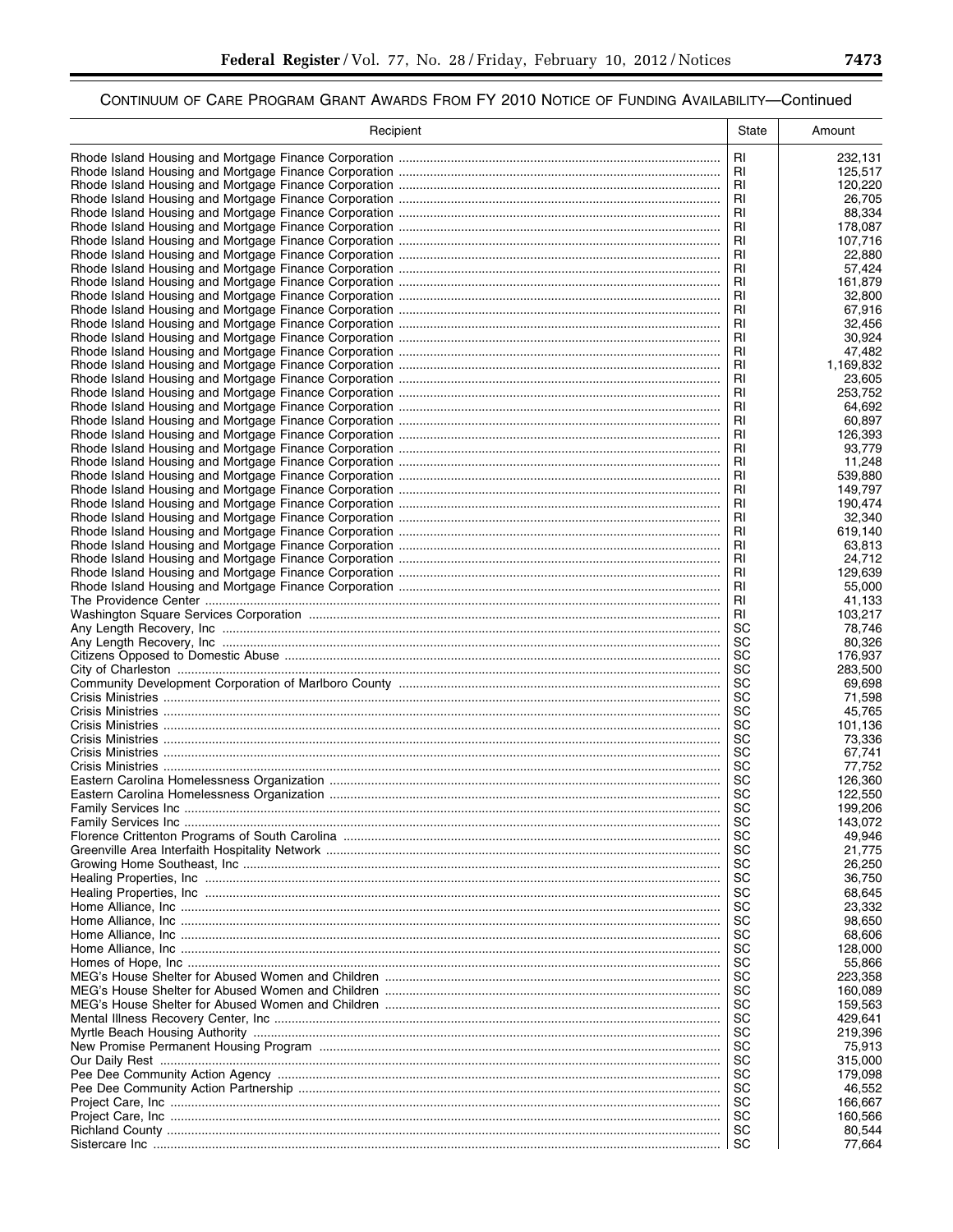۳

▀

| Recipient | State     | Amount             |
|-----------|-----------|--------------------|
|           | SC        | 110,380            |
|           | <b>SC</b> | 91,366             |
|           | SC        | 124,764            |
|           | SC<br>SC  | 113,760<br>193,716 |
|           | SC        | 280,308            |
|           | SC        | 219,708            |
|           | SC        | 721,300            |
|           | SC        | 52,090             |
|           | SC<br>SC  | 100.076<br>144,825 |
|           | SC        | 208,477            |
|           | SC        | 68,996             |
|           | SC        | 101,812            |
|           | SC        | 80,316             |
|           | SC<br>SC  | 83,100<br>110,000  |
|           | SC        | 158,818            |
|           | SC        | 133,875            |
|           | SC        | 160,163            |
|           | SC        | 184,305            |
|           | SC<br>SC  | 642,151            |
|           | SD        | 128,041<br>73.704  |
|           | SD.       | 319.373            |
|           | SD        | 126,978            |
|           | <b>SD</b> | 459,060            |
|           | SD        | 183,108            |
|           | SD<br>SD  | 130,320<br>288,516 |
|           | <b>SD</b> | 40,443             |
|           | TN        | 193,040            |
|           | TN        | 245,477            |
|           | TN        | 154,726            |
|           | TN<br>TN  | 165,900<br>142,158 |
|           | TN        | 106,888            |
|           | TN        | 93,424             |
|           | TN        | 102,952            |
|           | TN        | 20,702             |
|           | TN<br>ΤN  | 72,775<br>78,750   |
|           | TN        | 73,047             |
|           | TN        | 228,444            |
|           | TN        | 445,651            |
|           | TN        | 24,850             |
|           | TN<br>TN  | 72,836<br>49.575   |
|           | ΤN        | 444,151            |
|           | TN        | 131,539            |
|           | TN        | 71,375             |
|           | ΤN        | 132,370            |
|           | ΤN<br>ΤN  | 61,595<br>25,107   |
|           | ΤN        | 17,150             |
|           | ΤN        | 87,173             |
|           | ΤN        | 13,537             |
|           | TN        | 135,899            |
|           | ΤN<br>ΤN  | 116,698<br>84,180  |
|           | ΤN        | 490,963            |
|           | TN        | 454,894            |
|           | ΤN        | 296,565            |
|           | ΤN        | 90,873             |
|           | ΤN<br>TN  | 94,827<br>105,874  |
|           | ΤN        | 34,240             |
|           | ΤN        | 100,558            |
|           | ΤN        | 322,080            |
|           | ΤN        | 81,528             |
|           | ΤN        | 36,600             |
|           | TN        | 268,697            |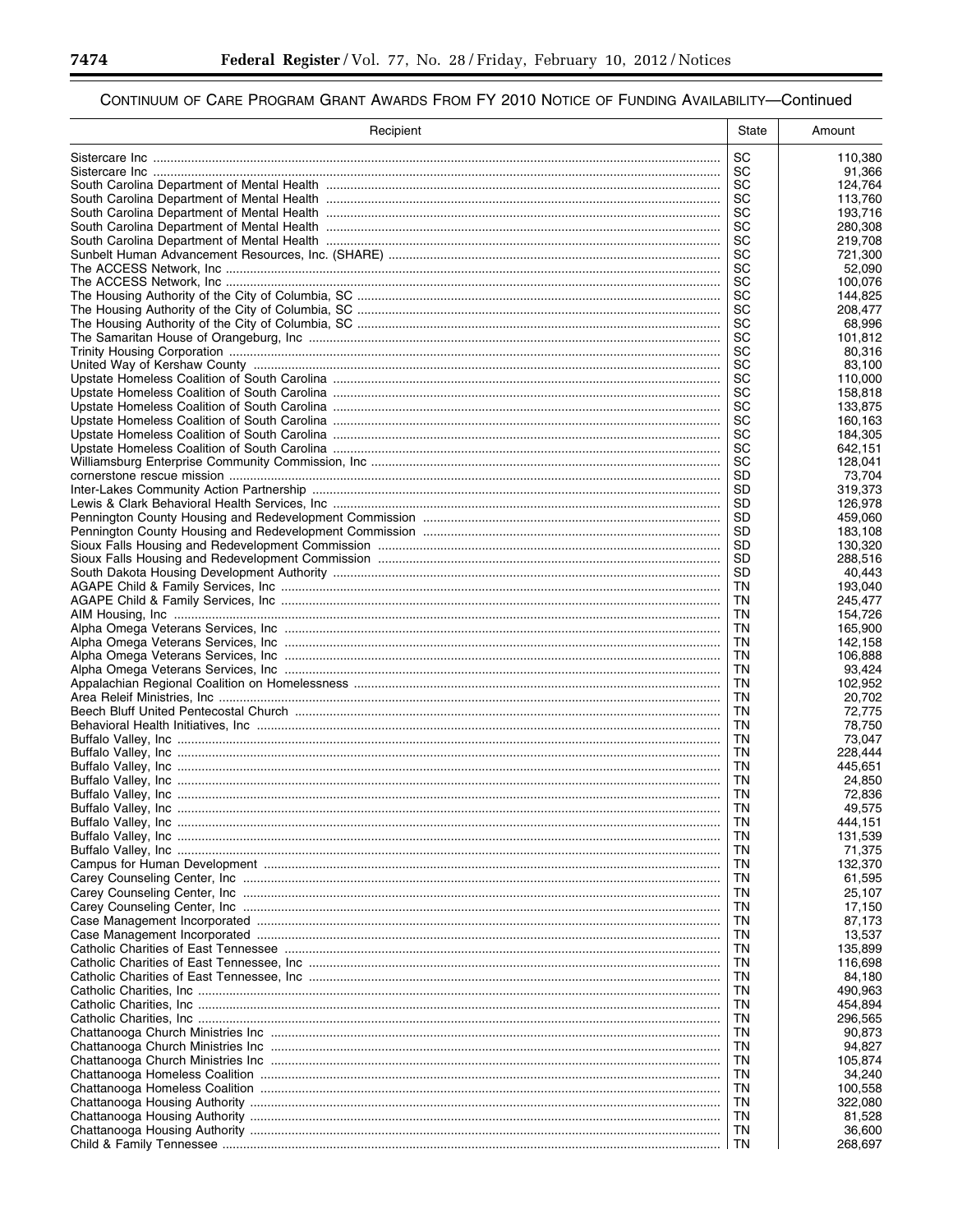| Recipient | State     | Amount             |
|-----------|-----------|--------------------|
|           | ΤN        | 201,936            |
|           | ΤN        | 128,880            |
|           | ΤN        | 131,856            |
|           | ΤN<br>ΤN  | 318,240            |
|           | ΤN        | 196,416<br>168,748 |
|           | ΤN        | 46,514             |
|           | ΤN        | 100,170            |
|           | ΤN        | 37,572             |
|           | ΤN        | 57,580             |
|           | ΤN<br>ΤN  | 88,338<br>36.426   |
|           | ΤN        | 49,257             |
|           | ΤN        | 65,352             |
|           | ΤN        | 30,766             |
|           | ΤN<br>ΤN  | 435,294<br>158,237 |
|           | ΤN        | 123,499            |
|           | ΤN        | 38,369             |
|           | ΤN        | 138,649            |
|           | ΤN        | 217,500            |
|           | ΤN<br>ΤN  | 64,161<br>39,183   |
|           | ΤN        | 25,061             |
|           | ΤN        | 61,209             |
|           | ΤN        | 187,764            |
|           | ΤN        | 74,212             |
|           | ΤN<br>ΤN  | 78,357<br>19,202   |
|           | ΤN        | 81,608             |
|           | ΤN        | 83,166             |
|           | ΤN        | 63,408             |
|           | ΤN<br>ΤN  | 118,464<br>42,732  |
|           | ΤN        | 41,613             |
|           | ΤN        | 41,004             |
|           | TN        | 57,000             |
|           | ΤN        | 179,436            |
|           | ΤN<br>ΤN  | 65,761<br>279,420  |
|           | TN        | 139,050            |
|           | ΤN        | 90,096             |
|           | ΤN        | 104,580            |
|           | ΤN<br>ΤN  | 17,713             |
|           | ΤN        | 129,822<br>37,041  |
|           | ΤN        | 197,886            |
|           | <b>TN</b> | 58,161             |
|           | ΤN        | 60,144             |
|           | ΤN<br>ΤN  | 1,721,352          |
|           | ΤN        | 45,504<br>103,440  |
|           | ΤN        | 145,621            |
|           | ΤN        | 497,674            |
|           | ΤN        | 70,020             |
|           | ΤN<br>ΤN  | 295,980<br>15,718  |
|           | ΤN        | 50,000             |
|           | ΤN        | 124,080            |
|           | ΤN        | 27,978             |
|           | ΤN        | 51,861             |
|           | ΤN<br>ΤN  | 70,204<br>9,000    |
|           | ΤN        | 68,595             |
|           | ΤN        | 60,443             |
|           | ΤN        | 75,728             |
|           | ΤN        | 56,910             |
|           | ΤN<br>ΤN  | 228,782<br>240,504 |
|           | ΤN        | 549,435            |
|           | ΤN        | 39,549             |
|           | ΤN        | 55,956             |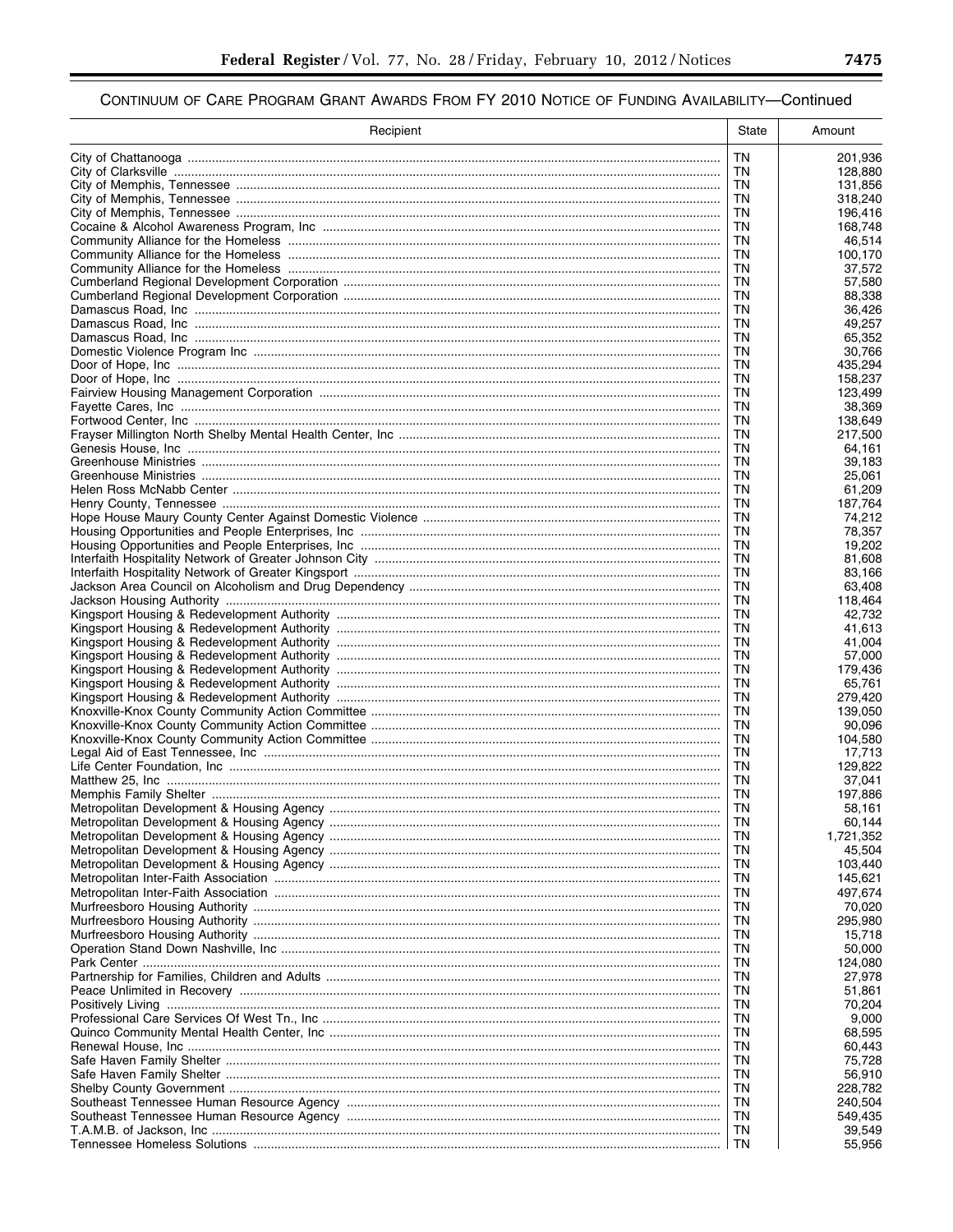-

▀

| Recipient                                                                             | State     | Amount             |
|---------------------------------------------------------------------------------------|-----------|--------------------|
|                                                                                       | <b>TN</b> | 45,017             |
|                                                                                       | TN.       | 111,185            |
|                                                                                       | TN        | 71,384             |
|                                                                                       | TN.       | 211,254            |
|                                                                                       | TN<br>TN. | 35.361             |
|                                                                                       | <b>TN</b> | 48,301<br>34,330   |
|                                                                                       | TN        | 117,400            |
|                                                                                       | TN        | 385,192            |
|                                                                                       | TN        | 207,648            |
|                                                                                       | TN        | 70,099             |
|                                                                                       | TN        | 229,565            |
|                                                                                       | TN        | 132,282            |
|                                                                                       | TN        | 30.564             |
|                                                                                       | ΤN<br>ΤN  | 71,400<br>160,643  |
|                                                                                       | TN        | 72,744             |
|                                                                                       | TN        | 105,853            |
|                                                                                       | TN        | 168,705            |
|                                                                                       | TN        | 119,000            |
|                                                                                       | TN        | 255,300            |
|                                                                                       | TN        | 61,125             |
|                                                                                       | <b>TN</b> | 50,000             |
|                                                                                       | TN<br>TN. | 47,981             |
|                                                                                       | <b>TN</b> | 72,976<br>173,769  |
|                                                                                       | TX        | 113,922            |
|                                                                                       | TХ        | 409,192            |
|                                                                                       | ТX        | 963,357            |
|                                                                                       | TХ        | 613,230            |
|                                                                                       | ТX        | 396,314            |
|                                                                                       | TX        | 56,883             |
|                                                                                       | TХ        | 384,720            |
|                                                                                       | TX        | 83,686             |
|                                                                                       | ТX<br>TХ  | 63,471<br>348,007  |
|                                                                                       | ТX        | 28,893             |
|                                                                                       | TX        | 78,533             |
|                                                                                       | ТX        | 234,005            |
|                                                                                       | TX        | 107,210            |
|                                                                                       | ТX        | 176,876            |
|                                                                                       | TX        | 35,016             |
|                                                                                       | TХ        | 117,110            |
|                                                                                       | TX<br>TХ  | 303,712<br>196,492 |
|                                                                                       | TХ        | 401,884            |
|                                                                                       | TХ        | 198,885            |
|                                                                                       | TX        | 333,435            |
| Catholic Charities of the Archdiocese Galveston-Houston …………………………………………………………………………… | тх        | 183,655            |
|                                                                                       | TХ        | 1,174,633          |
|                                                                                       | TХ        | 82,929             |
|                                                                                       | TХ        | 139,998            |
|                                                                                       | TХ        | 337,959            |
|                                                                                       | TХ<br>TХ  | 88,293<br>120,750  |
|                                                                                       | TХ        | 206,564            |
|                                                                                       | TХ        | 346,452            |
|                                                                                       | TХ        | 109,680            |
|                                                                                       | TХ        | 128,394            |
|                                                                                       | TХ        | 134,971            |
|                                                                                       | тх        | 160,255            |
|                                                                                       | TХ        | 122,673            |
|                                                                                       | TХ        | 142.720            |
|                                                                                       | TХ        | 142,569            |
|                                                                                       | тх<br>TХ  | 181,142<br>257,606 |
|                                                                                       | TХ        | 154,027            |
|                                                                                       | TХ        | 384,000            |
|                                                                                       | тх        | 903,960            |
|                                                                                       | TХ        | 470,880            |
|                                                                                       | TХ        | 88,560             |
|                                                                                       | TХ        | 701,906            |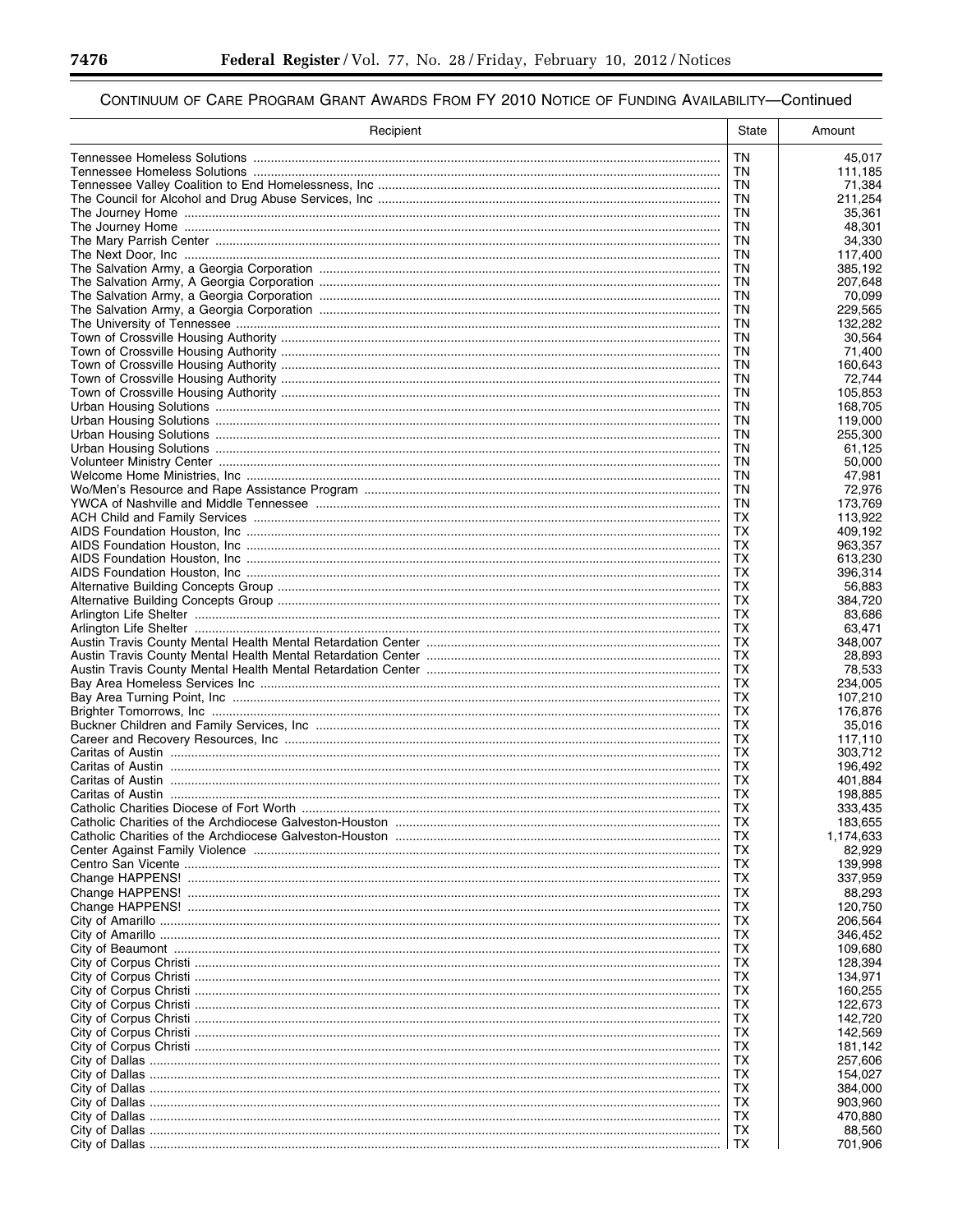| ТX<br>285,684<br>ТX<br>25,211<br>ТX<br>136,335<br>ТX<br>429,597<br>ТX<br>268,738<br>ТX<br>93.954<br>ТX<br>171,729<br>ТX<br>138,909<br>ТX<br>216,048<br>ТX<br>352,562<br>ТX<br>210,000<br>ТX<br>385,718<br>ТX<br>382,764<br>ТX<br>387,273<br>ТX<br>398,126<br>ТX<br>358,268<br>ТX<br>364,296<br>ТX<br>131,250<br>ТX<br>392,021<br>ТX<br>91,974<br>ТX<br>614,811<br>ТX<br>194,864<br>ТX<br>907.635<br>ТX<br>63,709<br>ТX<br>610,110<br>ТX<br>504,983<br>ТX<br>185,117<br>TХ<br>167,709<br>ТX<br>185,480<br>ТX<br>603,707<br>ТX<br>169,445<br>ТX<br>222,846<br>ТX<br>65,985<br>ТX<br>161,275<br>ТX<br>394,932<br>ТX<br>181,996<br>ТX<br>146,632<br>ТX<br>264,318<br>ТX<br>356,143<br>ТX<br>107,902<br>ТX<br>347,986<br><b>TX</b><br>176,761<br>ТX<br>203,982<br><b>TX</b><br>268,902<br>ТX<br>146,446<br>ТX<br>198,018<br><b>TX</b><br>42,438<br>TX<br>523,900<br>150,701<br>TХ<br>ТX<br>150,977<br>ТX<br>668,360<br>ТX<br>94,668<br>133,571<br>ТX<br>ТX<br>358,470<br>ТX<br>36,816<br>ТX<br>82,836<br>186,180<br>ТX<br>ТX<br>124,320<br>2,381,340<br>ТX<br>ТX<br>160,656<br>470,184<br>ТX<br>ТX<br>589,548<br>ТX<br>291,576<br>ТX<br>196,407<br>243,812<br>ТX<br>ТX<br>439,456<br>ТX<br>67,333<br>ТX<br>33,873<br>161,710<br>ТX<br>ТX<br>69,345<br>156,168<br>TХ<br>ТХ<br>262,378 | Recipient | State | Amount |
|---------------------------------------------------------------------------------------------------------------------------------------------------------------------------------------------------------------------------------------------------------------------------------------------------------------------------------------------------------------------------------------------------------------------------------------------------------------------------------------------------------------------------------------------------------------------------------------------------------------------------------------------------------------------------------------------------------------------------------------------------------------------------------------------------------------------------------------------------------------------------------------------------------------------------------------------------------------------------------------------------------------------------------------------------------------------------------------------------------------------------------------------------------------------------------------------------------------------------------------------------------------------------------|-----------|-------|--------|
|                                                                                                                                                                                                                                                                                                                                                                                                                                                                                                                                                                                                                                                                                                                                                                                                                                                                                                                                                                                                                                                                                                                                                                                                                                                                                 |           |       |        |
|                                                                                                                                                                                                                                                                                                                                                                                                                                                                                                                                                                                                                                                                                                                                                                                                                                                                                                                                                                                                                                                                                                                                                                                                                                                                                 |           |       |        |
|                                                                                                                                                                                                                                                                                                                                                                                                                                                                                                                                                                                                                                                                                                                                                                                                                                                                                                                                                                                                                                                                                                                                                                                                                                                                                 |           |       |        |
|                                                                                                                                                                                                                                                                                                                                                                                                                                                                                                                                                                                                                                                                                                                                                                                                                                                                                                                                                                                                                                                                                                                                                                                                                                                                                 |           |       |        |
|                                                                                                                                                                                                                                                                                                                                                                                                                                                                                                                                                                                                                                                                                                                                                                                                                                                                                                                                                                                                                                                                                                                                                                                                                                                                                 |           |       |        |
|                                                                                                                                                                                                                                                                                                                                                                                                                                                                                                                                                                                                                                                                                                                                                                                                                                                                                                                                                                                                                                                                                                                                                                                                                                                                                 |           |       |        |
|                                                                                                                                                                                                                                                                                                                                                                                                                                                                                                                                                                                                                                                                                                                                                                                                                                                                                                                                                                                                                                                                                                                                                                                                                                                                                 |           |       |        |
|                                                                                                                                                                                                                                                                                                                                                                                                                                                                                                                                                                                                                                                                                                                                                                                                                                                                                                                                                                                                                                                                                                                                                                                                                                                                                 |           |       |        |
|                                                                                                                                                                                                                                                                                                                                                                                                                                                                                                                                                                                                                                                                                                                                                                                                                                                                                                                                                                                                                                                                                                                                                                                                                                                                                 |           |       |        |
|                                                                                                                                                                                                                                                                                                                                                                                                                                                                                                                                                                                                                                                                                                                                                                                                                                                                                                                                                                                                                                                                                                                                                                                                                                                                                 |           |       |        |
|                                                                                                                                                                                                                                                                                                                                                                                                                                                                                                                                                                                                                                                                                                                                                                                                                                                                                                                                                                                                                                                                                                                                                                                                                                                                                 |           |       |        |
|                                                                                                                                                                                                                                                                                                                                                                                                                                                                                                                                                                                                                                                                                                                                                                                                                                                                                                                                                                                                                                                                                                                                                                                                                                                                                 |           |       |        |
|                                                                                                                                                                                                                                                                                                                                                                                                                                                                                                                                                                                                                                                                                                                                                                                                                                                                                                                                                                                                                                                                                                                                                                                                                                                                                 |           |       |        |
|                                                                                                                                                                                                                                                                                                                                                                                                                                                                                                                                                                                                                                                                                                                                                                                                                                                                                                                                                                                                                                                                                                                                                                                                                                                                                 |           |       |        |
|                                                                                                                                                                                                                                                                                                                                                                                                                                                                                                                                                                                                                                                                                                                                                                                                                                                                                                                                                                                                                                                                                                                                                                                                                                                                                 |           |       |        |
|                                                                                                                                                                                                                                                                                                                                                                                                                                                                                                                                                                                                                                                                                                                                                                                                                                                                                                                                                                                                                                                                                                                                                                                                                                                                                 |           |       |        |
|                                                                                                                                                                                                                                                                                                                                                                                                                                                                                                                                                                                                                                                                                                                                                                                                                                                                                                                                                                                                                                                                                                                                                                                                                                                                                 |           |       |        |
|                                                                                                                                                                                                                                                                                                                                                                                                                                                                                                                                                                                                                                                                                                                                                                                                                                                                                                                                                                                                                                                                                                                                                                                                                                                                                 |           |       |        |
|                                                                                                                                                                                                                                                                                                                                                                                                                                                                                                                                                                                                                                                                                                                                                                                                                                                                                                                                                                                                                                                                                                                                                                                                                                                                                 |           |       |        |
|                                                                                                                                                                                                                                                                                                                                                                                                                                                                                                                                                                                                                                                                                                                                                                                                                                                                                                                                                                                                                                                                                                                                                                                                                                                                                 |           |       |        |
|                                                                                                                                                                                                                                                                                                                                                                                                                                                                                                                                                                                                                                                                                                                                                                                                                                                                                                                                                                                                                                                                                                                                                                                                                                                                                 |           |       |        |
|                                                                                                                                                                                                                                                                                                                                                                                                                                                                                                                                                                                                                                                                                                                                                                                                                                                                                                                                                                                                                                                                                                                                                                                                                                                                                 |           |       |        |
|                                                                                                                                                                                                                                                                                                                                                                                                                                                                                                                                                                                                                                                                                                                                                                                                                                                                                                                                                                                                                                                                                                                                                                                                                                                                                 |           |       |        |
|                                                                                                                                                                                                                                                                                                                                                                                                                                                                                                                                                                                                                                                                                                                                                                                                                                                                                                                                                                                                                                                                                                                                                                                                                                                                                 |           |       |        |
|                                                                                                                                                                                                                                                                                                                                                                                                                                                                                                                                                                                                                                                                                                                                                                                                                                                                                                                                                                                                                                                                                                                                                                                                                                                                                 |           |       |        |
|                                                                                                                                                                                                                                                                                                                                                                                                                                                                                                                                                                                                                                                                                                                                                                                                                                                                                                                                                                                                                                                                                                                                                                                                                                                                                 |           |       |        |
|                                                                                                                                                                                                                                                                                                                                                                                                                                                                                                                                                                                                                                                                                                                                                                                                                                                                                                                                                                                                                                                                                                                                                                                                                                                                                 |           |       |        |
|                                                                                                                                                                                                                                                                                                                                                                                                                                                                                                                                                                                                                                                                                                                                                                                                                                                                                                                                                                                                                                                                                                                                                                                                                                                                                 |           |       |        |
|                                                                                                                                                                                                                                                                                                                                                                                                                                                                                                                                                                                                                                                                                                                                                                                                                                                                                                                                                                                                                                                                                                                                                                                                                                                                                 |           |       |        |
|                                                                                                                                                                                                                                                                                                                                                                                                                                                                                                                                                                                                                                                                                                                                                                                                                                                                                                                                                                                                                                                                                                                                                                                                                                                                                 |           |       |        |
|                                                                                                                                                                                                                                                                                                                                                                                                                                                                                                                                                                                                                                                                                                                                                                                                                                                                                                                                                                                                                                                                                                                                                                                                                                                                                 |           |       |        |
|                                                                                                                                                                                                                                                                                                                                                                                                                                                                                                                                                                                                                                                                                                                                                                                                                                                                                                                                                                                                                                                                                                                                                                                                                                                                                 |           |       |        |
|                                                                                                                                                                                                                                                                                                                                                                                                                                                                                                                                                                                                                                                                                                                                                                                                                                                                                                                                                                                                                                                                                                                                                                                                                                                                                 |           |       |        |
|                                                                                                                                                                                                                                                                                                                                                                                                                                                                                                                                                                                                                                                                                                                                                                                                                                                                                                                                                                                                                                                                                                                                                                                                                                                                                 |           |       |        |
|                                                                                                                                                                                                                                                                                                                                                                                                                                                                                                                                                                                                                                                                                                                                                                                                                                                                                                                                                                                                                                                                                                                                                                                                                                                                                 |           |       |        |
|                                                                                                                                                                                                                                                                                                                                                                                                                                                                                                                                                                                                                                                                                                                                                                                                                                                                                                                                                                                                                                                                                                                                                                                                                                                                                 |           |       |        |
|                                                                                                                                                                                                                                                                                                                                                                                                                                                                                                                                                                                                                                                                                                                                                                                                                                                                                                                                                                                                                                                                                                                                                                                                                                                                                 |           |       |        |
|                                                                                                                                                                                                                                                                                                                                                                                                                                                                                                                                                                                                                                                                                                                                                                                                                                                                                                                                                                                                                                                                                                                                                                                                                                                                                 |           |       |        |
|                                                                                                                                                                                                                                                                                                                                                                                                                                                                                                                                                                                                                                                                                                                                                                                                                                                                                                                                                                                                                                                                                                                                                                                                                                                                                 |           |       |        |
|                                                                                                                                                                                                                                                                                                                                                                                                                                                                                                                                                                                                                                                                                                                                                                                                                                                                                                                                                                                                                                                                                                                                                                                                                                                                                 |           |       |        |
|                                                                                                                                                                                                                                                                                                                                                                                                                                                                                                                                                                                                                                                                                                                                                                                                                                                                                                                                                                                                                                                                                                                                                                                                                                                                                 |           |       |        |
|                                                                                                                                                                                                                                                                                                                                                                                                                                                                                                                                                                                                                                                                                                                                                                                                                                                                                                                                                                                                                                                                                                                                                                                                                                                                                 |           |       |        |
|                                                                                                                                                                                                                                                                                                                                                                                                                                                                                                                                                                                                                                                                                                                                                                                                                                                                                                                                                                                                                                                                                                                                                                                                                                                                                 |           |       |        |
|                                                                                                                                                                                                                                                                                                                                                                                                                                                                                                                                                                                                                                                                                                                                                                                                                                                                                                                                                                                                                                                                                                                                                                                                                                                                                 |           |       |        |
|                                                                                                                                                                                                                                                                                                                                                                                                                                                                                                                                                                                                                                                                                                                                                                                                                                                                                                                                                                                                                                                                                                                                                                                                                                                                                 |           |       |        |
|                                                                                                                                                                                                                                                                                                                                                                                                                                                                                                                                                                                                                                                                                                                                                                                                                                                                                                                                                                                                                                                                                                                                                                                                                                                                                 |           |       |        |
|                                                                                                                                                                                                                                                                                                                                                                                                                                                                                                                                                                                                                                                                                                                                                                                                                                                                                                                                                                                                                                                                                                                                                                                                                                                                                 |           |       |        |
|                                                                                                                                                                                                                                                                                                                                                                                                                                                                                                                                                                                                                                                                                                                                                                                                                                                                                                                                                                                                                                                                                                                                                                                                                                                                                 |           |       |        |
|                                                                                                                                                                                                                                                                                                                                                                                                                                                                                                                                                                                                                                                                                                                                                                                                                                                                                                                                                                                                                                                                                                                                                                                                                                                                                 |           |       |        |
|                                                                                                                                                                                                                                                                                                                                                                                                                                                                                                                                                                                                                                                                                                                                                                                                                                                                                                                                                                                                                                                                                                                                                                                                                                                                                 |           |       |        |
|                                                                                                                                                                                                                                                                                                                                                                                                                                                                                                                                                                                                                                                                                                                                                                                                                                                                                                                                                                                                                                                                                                                                                                                                                                                                                 |           |       |        |
|                                                                                                                                                                                                                                                                                                                                                                                                                                                                                                                                                                                                                                                                                                                                                                                                                                                                                                                                                                                                                                                                                                                                                                                                                                                                                 |           |       |        |
|                                                                                                                                                                                                                                                                                                                                                                                                                                                                                                                                                                                                                                                                                                                                                                                                                                                                                                                                                                                                                                                                                                                                                                                                                                                                                 |           |       |        |
|                                                                                                                                                                                                                                                                                                                                                                                                                                                                                                                                                                                                                                                                                                                                                                                                                                                                                                                                                                                                                                                                                                                                                                                                                                                                                 |           |       |        |
|                                                                                                                                                                                                                                                                                                                                                                                                                                                                                                                                                                                                                                                                                                                                                                                                                                                                                                                                                                                                                                                                                                                                                                                                                                                                                 |           |       |        |
|                                                                                                                                                                                                                                                                                                                                                                                                                                                                                                                                                                                                                                                                                                                                                                                                                                                                                                                                                                                                                                                                                                                                                                                                                                                                                 |           |       |        |
|                                                                                                                                                                                                                                                                                                                                                                                                                                                                                                                                                                                                                                                                                                                                                                                                                                                                                                                                                                                                                                                                                                                                                                                                                                                                                 |           |       |        |
|                                                                                                                                                                                                                                                                                                                                                                                                                                                                                                                                                                                                                                                                                                                                                                                                                                                                                                                                                                                                                                                                                                                                                                                                                                                                                 |           |       |        |
|                                                                                                                                                                                                                                                                                                                                                                                                                                                                                                                                                                                                                                                                                                                                                                                                                                                                                                                                                                                                                                                                                                                                                                                                                                                                                 |           |       |        |
|                                                                                                                                                                                                                                                                                                                                                                                                                                                                                                                                                                                                                                                                                                                                                                                                                                                                                                                                                                                                                                                                                                                                                                                                                                                                                 |           |       |        |
|                                                                                                                                                                                                                                                                                                                                                                                                                                                                                                                                                                                                                                                                                                                                                                                                                                                                                                                                                                                                                                                                                                                                                                                                                                                                                 |           |       |        |
|                                                                                                                                                                                                                                                                                                                                                                                                                                                                                                                                                                                                                                                                                                                                                                                                                                                                                                                                                                                                                                                                                                                                                                                                                                                                                 |           |       |        |
|                                                                                                                                                                                                                                                                                                                                                                                                                                                                                                                                                                                                                                                                                                                                                                                                                                                                                                                                                                                                                                                                                                                                                                                                                                                                                 |           |       |        |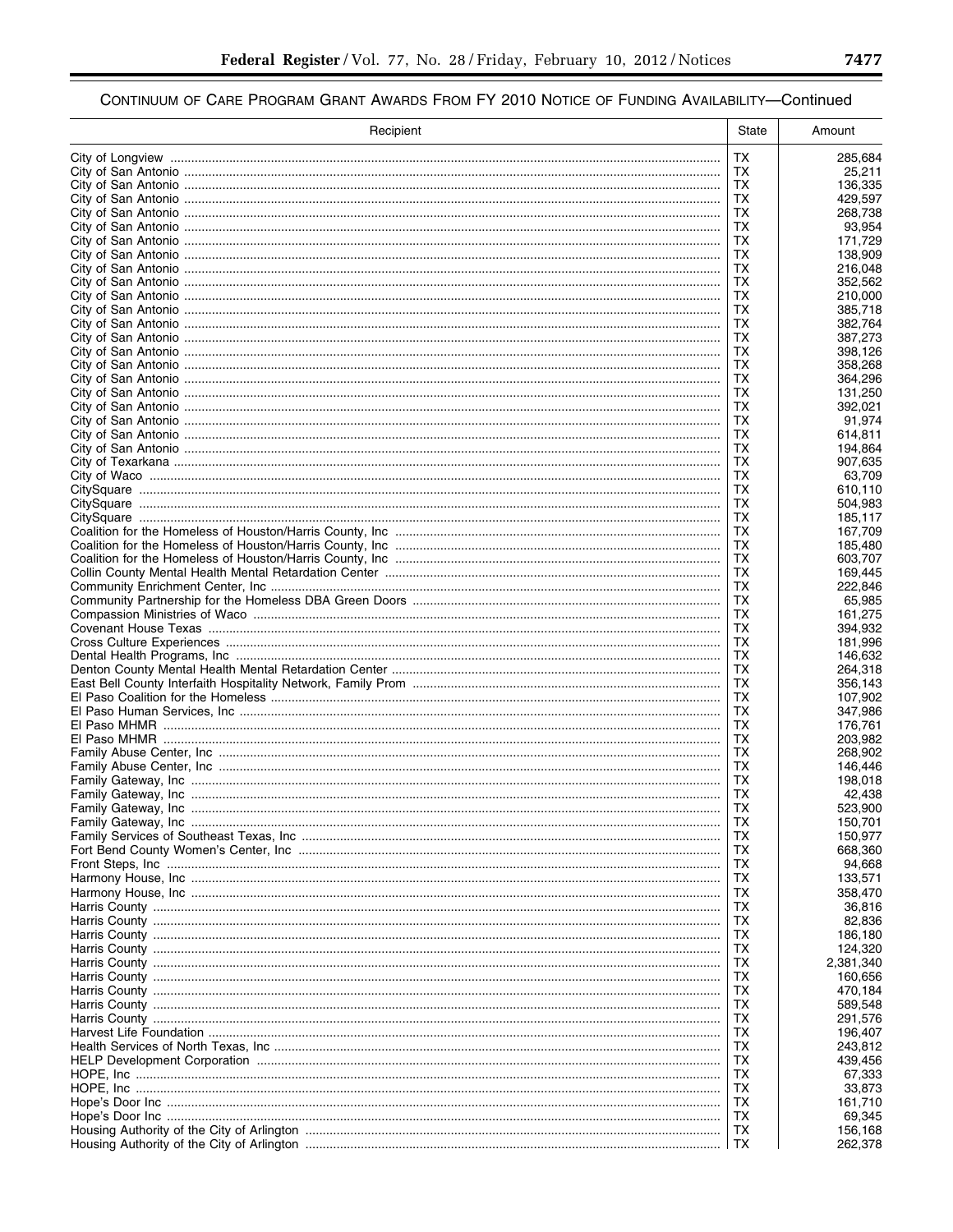-

▀

| Recipient | State     | Amount             |
|-----------|-----------|--------------------|
|           | <b>TX</b> | 179,112            |
|           | TX        | 361,116            |
|           | TX        | 94,140             |
|           | TX.       | 1,623,252          |
|           | TX        | 1,965,180          |
|           | TX<br>TX  | 352,272<br>283,776 |
|           | ТX        | 707,664            |
|           | TХ        | 532,944            |
|           | ТX        | 194,271            |
|           | ТX        | 188,196            |
|           | ТX        | 106,200            |
|           | TX<br>ТX  | 334,321<br>650,000 |
|           | TX        | 665,647            |
|           | ТX        | 646,747            |
|           | TX        | 291,402            |
|           | TХ        | 610,858            |
|           | TX        | 79,194             |
|           | TХ        | 348,885            |
|           | TX<br>TХ  | 43,898<br>89.026   |
|           | TХ        | 53,544             |
|           | TХ        | 142,932            |
|           | ТX        | 1,318,381          |
|           | ТX        | 350,446            |
|           | ТX        | 295,780            |
|           | TХ        | 169,395            |
|           | ТX        | 280,240            |
|           | ТX<br>ТX  | 168,588<br>792,229 |
|           | TX        | 413,004            |
|           | TХ        | 67,435             |
|           | TX        | 164,345            |
|           | ТX        | 47,050             |
|           | TX        | 27,331             |
|           | ТХ        | 101,753            |
|           | ТX<br>ТX  | 105,259<br>148,604 |
|           | TX        | 192,928            |
|           | ТX        | 501,892            |
|           | ТX        | 300.730            |
|           | ТX        | 735,060            |
|           | TX        | 78,721             |
|           | ТX        | 161,091            |
|           | TX<br>TX. | 108,551<br>250,734 |
|           | TX        | 115.136            |
|           | TХ        | 132,870            |
|           | TX        | 171,920            |
|           | TX.       | 92,983             |
|           | TX        | 46,368             |
|           | TХ        | 33,111             |
|           | TX<br>TX  | 175,037<br>712,008 |
|           | TX        | 181,077            |
|           | TХ        | 269,737            |
|           | TX        | 220,986            |
|           | TХ        | 574,389            |
|           | TХ        | 257,237            |
|           | TХ        | 234,831            |
|           | TX        | 46,796             |
|           | TХ<br>TX  | 123,480<br>124,226 |
|           | TХ        | 104,596            |
|           | TX        | 487,280            |
|           | TХ        | 330,673            |
|           | TX        | 96,520             |
|           | TХ        | 93,390             |
|           | TX        | 111,888            |
|           | TX<br>TX  | 23,008<br>349,188  |
|           |           |                    |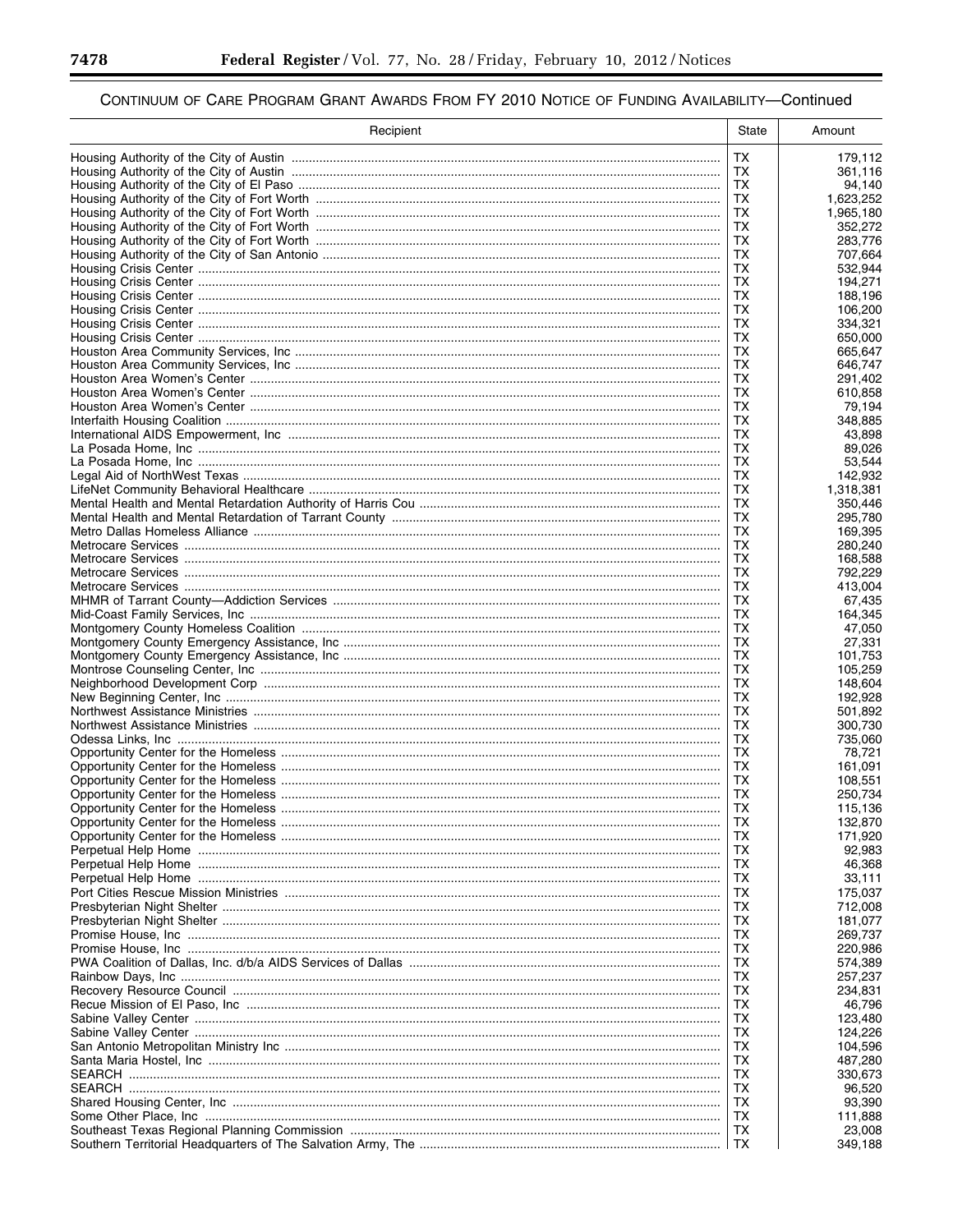| Recipient | State           | Amount               |
|-----------|-----------------|----------------------|
|           | ТX              | 1,154,460            |
|           | ТX              | 207,406              |
|           | ТX<br>ТX        | 1,041,806            |
|           | ТX              | 24,237<br>21,815     |
|           | ТX              | 166,404              |
|           | ТX              | 106,864              |
|           | <b>TX</b><br>ТX | 212,663              |
|           | ТX              | 103,445<br>1,063,427 |
|           | ТX              | 124,665              |
|           | <b>TX</b>       | 322,293              |
|           | ТX<br>ТX        | 145,435              |
|           | ТX              | 50,680<br>97,293     |
|           | ТX              | 85,617               |
|           | ТX              | 108,491              |
|           | ТX              | 333,435              |
|           | ТX<br>ТX        | 276,849<br>633,666   |
|           | ТX              | 104,482              |
|           | TX              | 124,908              |
|           | ТX              | 932,248              |
|           | ТX<br>ТX        | 160,000<br>170,495   |
|           | ТX              | 192,237              |
|           | <b>TX</b>       | 477,452              |
|           | ТX              | 981,236              |
|           | ТX<br>ТX        | 216.499<br>525,537   |
|           | ТX              | 60,942               |
|           | ТX              | 120,271              |
|           | ТX              | 150,552              |
|           | ТX<br>ТX        | 547,392<br>198,096   |
|           | ТX              | 245,903              |
|           | <b>TX</b>       | 538,081              |
|           | ТX<br>ТX        | 845,113<br>137,777   |
|           | ТX              | 126,717              |
|           | <b>TX</b>       | 613,002              |
|           | ТX              | 165,991              |
|           | ТX<br>ТX        | 61,363<br>230,234    |
|           | ТX              | 32,332               |
|           | ТX              | 489,977              |
|           | TХ              | 110,441              |
|           | <b>TX</b><br>TХ | 166,441<br>212,069   |
|           | ТX              | 77,293               |
|           | TX.             | 104,168              |
|           | ТX              | 212,969              |
|           | ТX<br>ТX        | 229,728<br>270,616   |
|           | UT              | 49,564               |
|           | UT              | 13,912               |
|           | UT              | 51,692               |
|           | UT<br>UT        | 16,252<br>34,926     |
|           | UT              | 228,653              |
|           | UT              | 104,036              |
|           | UT              | 171,149              |
|           | UT<br>UT        | 32,844<br>13,003     |
|           | UT              | 67,698               |
|           | UT              | 35,056               |
|           | UT<br>UT        | 365,532              |
|           | UT              | 39,648<br>181,320    |
|           | UT              | 824,496              |
|           | UT              | 411,000              |
|           | UT              | 348,600              |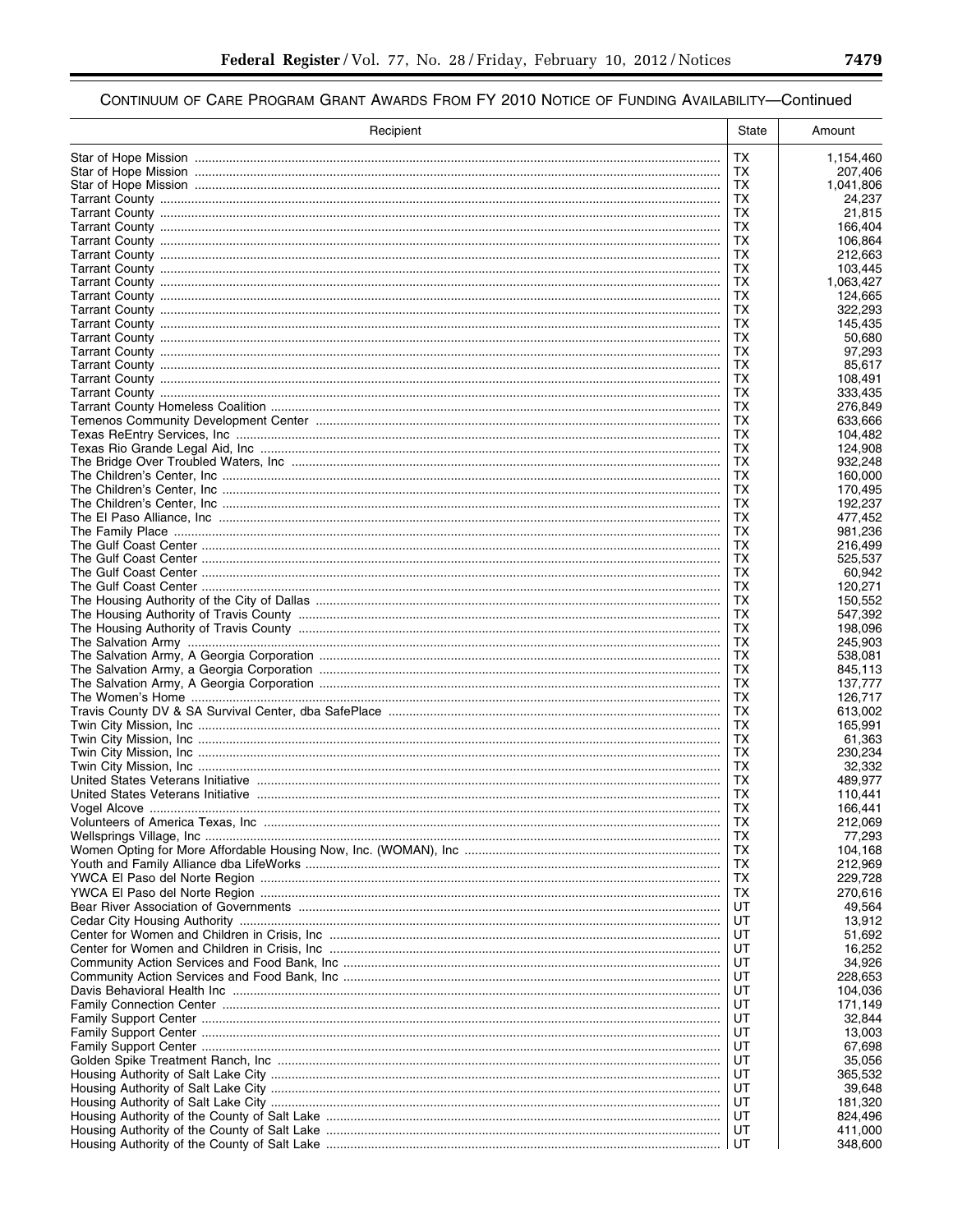▀

| Recipient | State    | Amount             |
|-----------|----------|--------------------|
|           | UT       | 82,200             |
|           | UT       | 308,280            |
|           | UT<br>UT | 14,688             |
|           | UT       | 278,436<br>70,307  |
|           | UT       | 124,913            |
|           | UT       | 264,384            |
|           | UT       | 21,379             |
|           | UT<br>UT | 27,182<br>75,091   |
|           | UT       | 111,209            |
|           | UT       | 36,850             |
|           | UT       | 25,495             |
|           | UT       | 26,985             |
|           | UT<br>UT | 128,047<br>95,104  |
|           | UT       | 17,455             |
|           | UT       | 50,741             |
|           | UT       | 29,904             |
|           | UT       | 29,899             |
|           | UT<br>UT | 8,220<br>34,913    |
|           | UT       | 52,545             |
|           | UT       | 833,556            |
|           | UT       | 99,750             |
|           | UT       | 118,696            |
|           | UT       | 205,500            |
|           | UT<br>UT | 155,989<br>67,023  |
|           | VA       | 60,004             |
|           | VA       | 54,608             |
|           | VA       | 29,812             |
|           | VA       | 98,150             |
|           | VA<br>VA | 131,643<br>102,963 |
|           | VA       | 94,872             |
|           | VA       | 222,324            |
|           | VA       | 102,024            |
|           | VA       | 139,212            |
|           | VA<br>VA | 90,248<br>211,446  |
|           | VA       | 166,058            |
|           | VA       | 143,238            |
|           | VA       | 64,454             |
|           | VA       | 144,913            |
|           | VA<br>VA | 168,911<br>179,212 |
|           | VA       | 272,097            |
|           | VA       | 11,580             |
|           | VA       | 30,943             |
|           | VA.      | 24,885             |
|           | VA<br>VA | 135,673<br>76,220  |
|           | VA       | 120.676            |
|           | VA       | 24,885             |
|           | VA       | 291,788            |
|           | VA       | 216,780            |
|           | VA<br>VA | 81,168<br>69,013   |
|           | VA       | 414,768            |
|           | VA       | 1,051,488          |
|           | VA       | 60,480             |
|           | VA       | 175,140            |
|           | VA       | 137,669            |
|           | VA<br>VA | 174,900<br>26,250  |
|           | VA       | 60,855             |
|           | VA       | 111,014            |
|           | VA       | 79,049             |
|           | VA       | 366,954            |
|           | VA<br>VA | 80,232<br>17,457   |
|           |          |                    |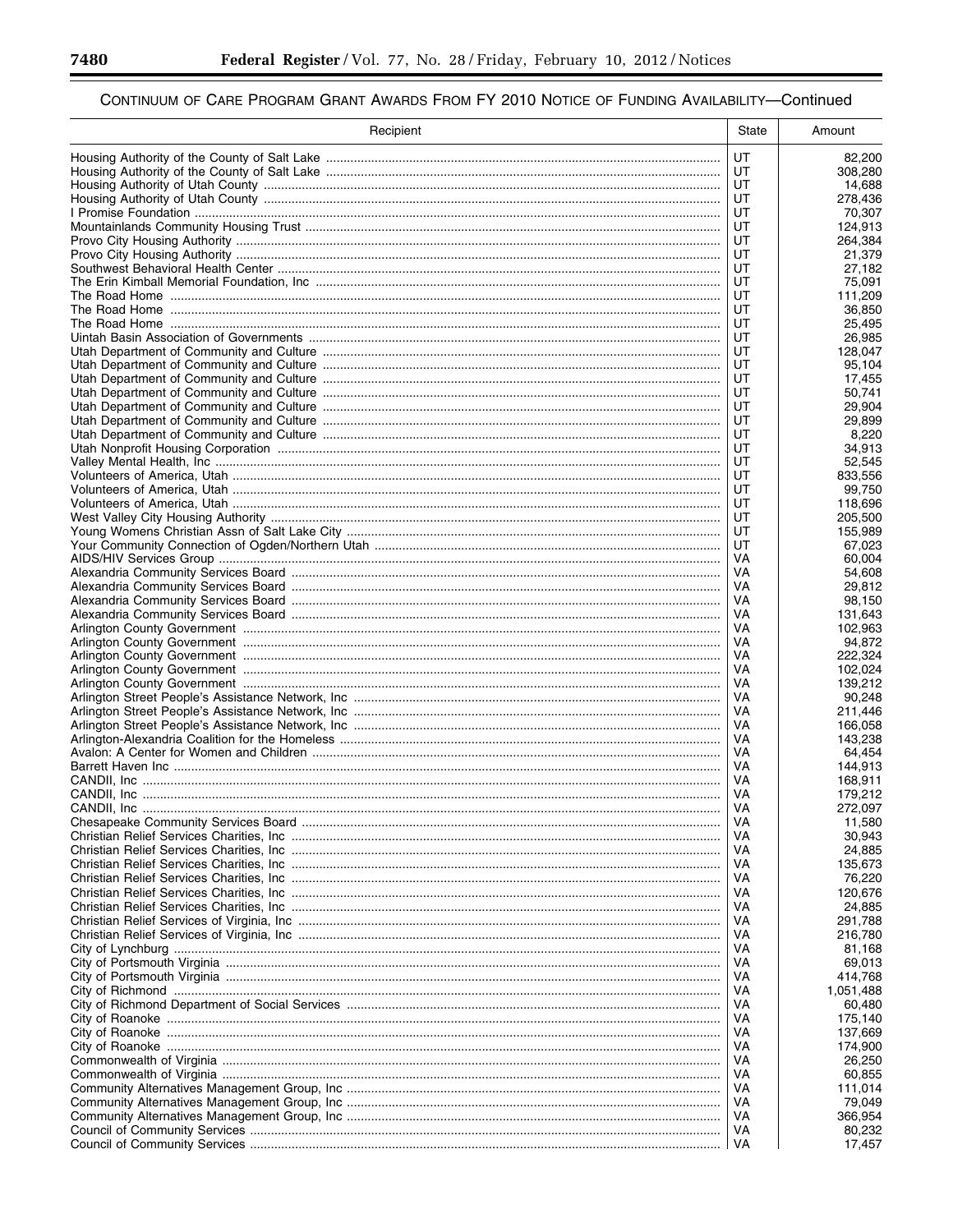| Recipient | State    | Amount             |
|-----------|----------|--------------------|
|           | VA       | 106,429            |
|           | VA       | 64,386             |
|           | VA       | 67,200             |
|           | VA<br>VA | 544,806<br>99,960  |
|           | VA       | 431,580            |
|           | VA       | 453,346            |
|           | VA       | 172,212            |
|           | VA       | 61,872             |
|           | VA<br>VA | 511,488<br>458,892 |
|           | VA       | 331,020            |
|           | VA       | 254,652            |
|           | VA       | 149,166            |
|           | VA<br>VA | 23,434<br>264,687  |
|           | VA       | 125,038            |
|           | VA       | 103,804            |
|           | VA       | 46,426             |
|           | VA       | 242,043            |
|           | VA<br>VA | 42,884<br>59,305   |
|           | VA       | 287,796            |
|           | VA       | 57.446             |
|           | VA       | 42,000             |
|           | VA       | 83,818             |
|           | VA<br>VA | 144.845<br>262,917 |
|           | VA       | 150,727            |
|           | VA       | 15,802             |
|           | VA       | 21,654             |
|           | VA<br>VA | 26,745<br>56,247   |
|           | VA       | 438,973            |
|           | VA       | 323,934            |
|           | VA       | 80,359             |
|           | VA       | 114,872            |
|           | VA<br>VA | 256,582<br>44,665  |
|           | VA       | 64,748             |
|           | VA       | 27,031             |
|           | VA       | 62,988             |
|           | VA<br>VA | 87,252<br>21,357   |
|           | VA       | 245,541            |
|           | VA       | 121,850            |
|           | VA       | 58,850             |
|           | VA       | 221,122            |
|           | VA<br>VA | 92,640<br>25,000   |
|           | VA       | 130,641            |
|           | VA       | 330,739            |
|           | VA       | 556,968            |
|           | VA       | 36,750             |
|           | VA<br>VA | 57,101<br>61,299   |
|           | VA       | 234,312            |
|           | VA       | 111,492            |
|           | VA       | 250,069            |
|           | VA       | 109,798            |
|           | VA<br>VA | 153,657<br>157,788 |
|           | VA       | 186,700            |
|           | VA       | 24,751             |
|           | VA       | 122,421            |
|           | VA       | 45,123             |
|           | VA<br>VA | 53,550<br>104,832  |
|           | VA       | 79,309             |
|           | VA       | 55,650             |
|           | VA       | 91,900             |
|           | VA       | 7,094              |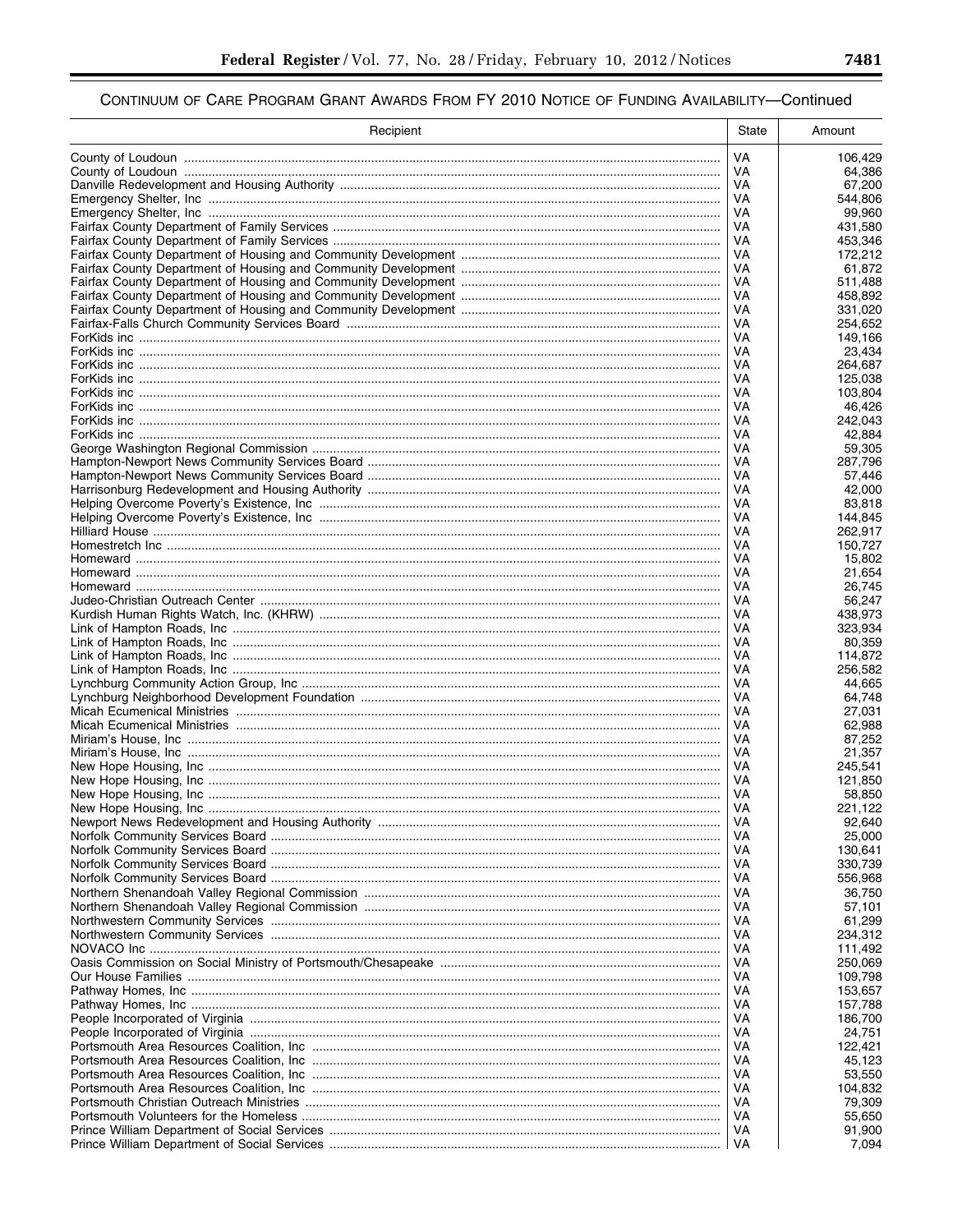Ξ

▀

| Recipient | State    | Amount             |
|-----------|----------|--------------------|
|           | VA       | 141,156            |
|           | VA.      | 126.463            |
|           | VA       | 134,032            |
|           | VA       | 143,585            |
|           | VA       | 36,230             |
|           | VA.      | 168,450            |
|           | VA<br>VA | 57,918<br>146,160  |
|           | VA       | 122,772            |
|           | VA       | 69.237             |
|           | VA       | 51,100             |
|           | VA       | 109.848            |
|           | VA       | 36,887             |
|           | VA<br>VA | 77.748<br>89,288   |
|           | VA       | 38,033             |
|           | VA       | 130,179            |
|           | VA       | 272,000            |
|           | VA       | 208,171            |
|           | VA       | 90,300             |
|           | VA       | 50,533             |
|           | VA<br>VA | 54.090<br>94,505   |
|           | VA       | 282,604            |
|           | VA       | 26,074             |
|           | VA       | 264,316            |
|           | VA       | 137,852            |
|           | VA       | 56,551             |
|           | VA       | 138,216            |
|           | VA<br>VA | 70,350<br>122,018  |
|           | VA       | 75,084             |
|           | VA       | 4,620              |
|           | VA       | 371,406            |
|           | VA       | 39,860             |
|           | VA<br>VA | 48,466             |
|           | VA       | 313,769<br>421,688 |
|           | VA       | 306,441            |
|           | VA       | 38,154             |
|           | VA       | 38,516             |
|           | VI       | 168,352            |
|           | VI<br>VT | 65,938             |
|           | VT       | 145,045<br>219,144 |
|           | VT       | 81,516             |
|           | VT       | 116,460            |
|           | VT       | 76,824             |
|           | VT       | 76,824             |
|           | VT       | 222,440            |
|           | VT<br>VT | 200,402<br>181,146 |
|           | VT       | 62,733             |
|           | VT       | 38,535             |
|           | VT       | 128,400            |
|           | VT       | 1,470,384          |
|           | VT       | 30,000             |
|           | VT<br>VT | 55,524             |
|           | VT       | 74,592<br>37,247   |
|           | VT       | 90,455             |
|           | VT       | 71,642             |
|           | VT       | 26,568             |
|           | VT       | 122,136            |
|           | VT       | 8,427              |
|           | VT<br>VT | 55,939<br>69,904   |
|           | VT       | 148,815            |
|           | WA       | 197,739            |
|           | WA       | 105,422            |
|           | WA       | 123,286            |
|           | WA       | 222,144            |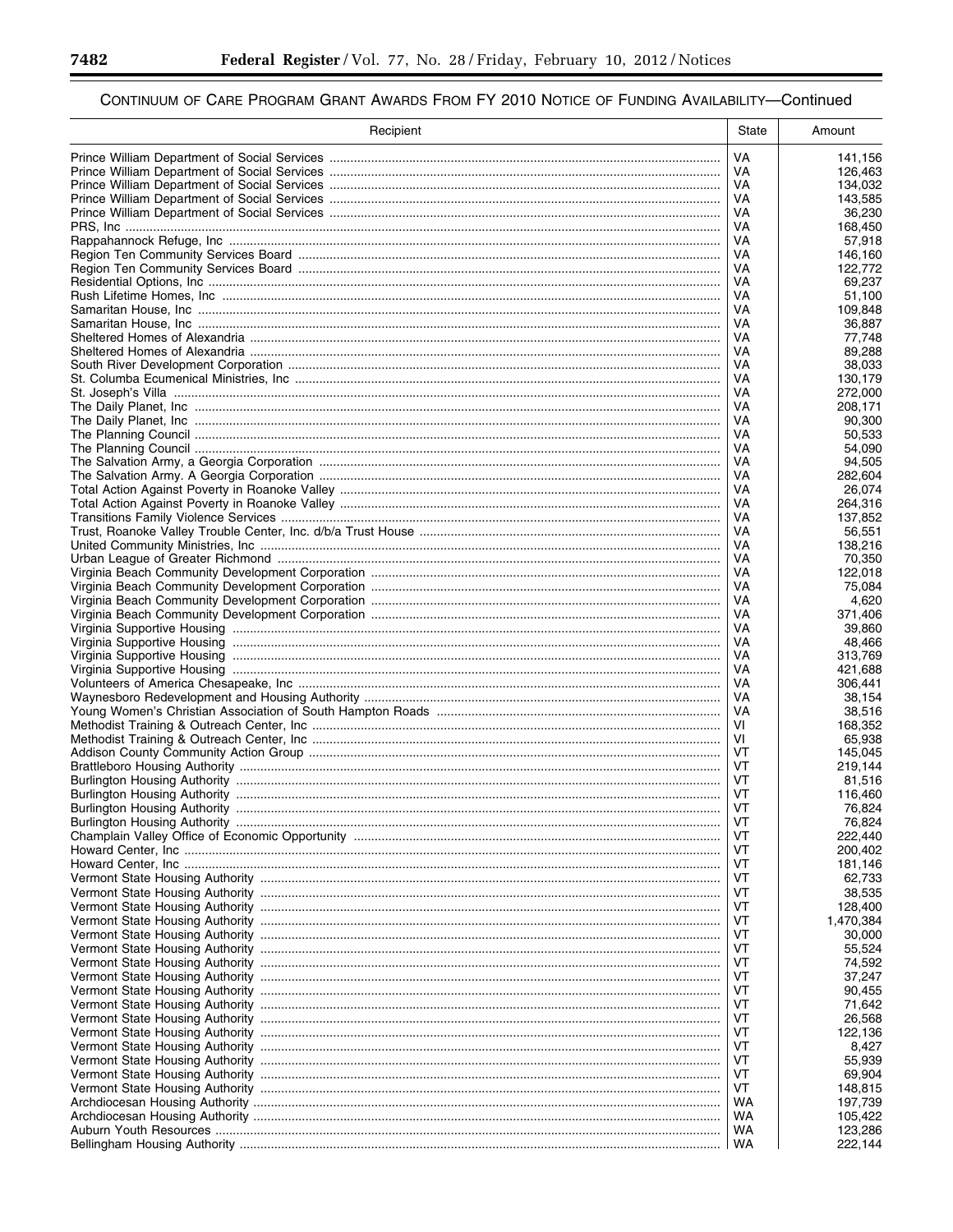| Recipient | State     | Amount               |
|-----------|-----------|----------------------|
|           | <b>WA</b> | 863,388              |
|           | WA        | 95,976               |
|           | WA        | 74,472               |
|           | WA        | 125,704              |
|           | WA<br>WA  | 128,308              |
|           | WA        | 180,369<br>142,724   |
|           | WA        | 387,191              |
|           | WA        | 201,576              |
|           | WA        | 110,000              |
|           | WA        | 529.095              |
|           | WA        | 57,278               |
|           | WA<br>WA  | 110,712              |
|           | WA        | 50,136<br>39,744     |
|           | WA        | 105,000              |
|           | WA        | 548,598              |
|           | WA        | 326,054              |
|           | WA        | 462,500              |
|           | WA<br>WA  | 80,012<br>121,545    |
|           | WA        | 30,000               |
|           | WA        | 838,688              |
|           | WA        | 183,540              |
|           | WA        | 181,306              |
|           | WA        | 25,422               |
|           | WA        | 517,251              |
|           | WA<br>WA  | 492,048<br>443,471   |
|           | WA        | 79.906               |
|           | WA        | 114,450              |
|           | WA        | 168,153              |
|           | WA        | 294,978              |
|           | WA        | 586,377              |
|           | <b>WA</b> | 81,370               |
|           | WA<br>WA  | 1,129,355<br>507,350 |
|           | WA        | 915,072              |
|           | WA        | 116,397              |
|           | WA        | 545,049              |
|           | WA        | 696,732              |
|           | WA        | 44,028               |
|           | WA<br>WA  | 51,424<br>77,484     |
|           | WA        | 38,215               |
|           | WA        | 38,802               |
|           | WA        | 113,220              |
|           | WA        | 6,660                |
|           | WA        | 85,723               |
|           | WA<br>WA  | 106,003              |
|           | WA        | 27,739<br>280,581    |
|           | WA        | 118,908              |
|           | WA        | 14,917               |
|           | WA        | 77,175               |
|           | WA        | 56,251               |
|           | WA        | 88,698               |
|           | WA<br>WA  | 106,082<br>42,621    |
|           | WA        | 187,365              |
|           | WA        | 169,684              |
|           | WA        | 169,687              |
|           | WA        | 149,232              |
|           | WA        | 167,591              |
|           | WA<br>WA  | 67,164<br>381,960    |
|           | WA        | 27,799               |
|           | WA        | 89,932               |
|           | WA        | 34,332               |
|           | WA        | 122,414              |
|           | WA        | 19,152               |
|           | WA        | 75,171               |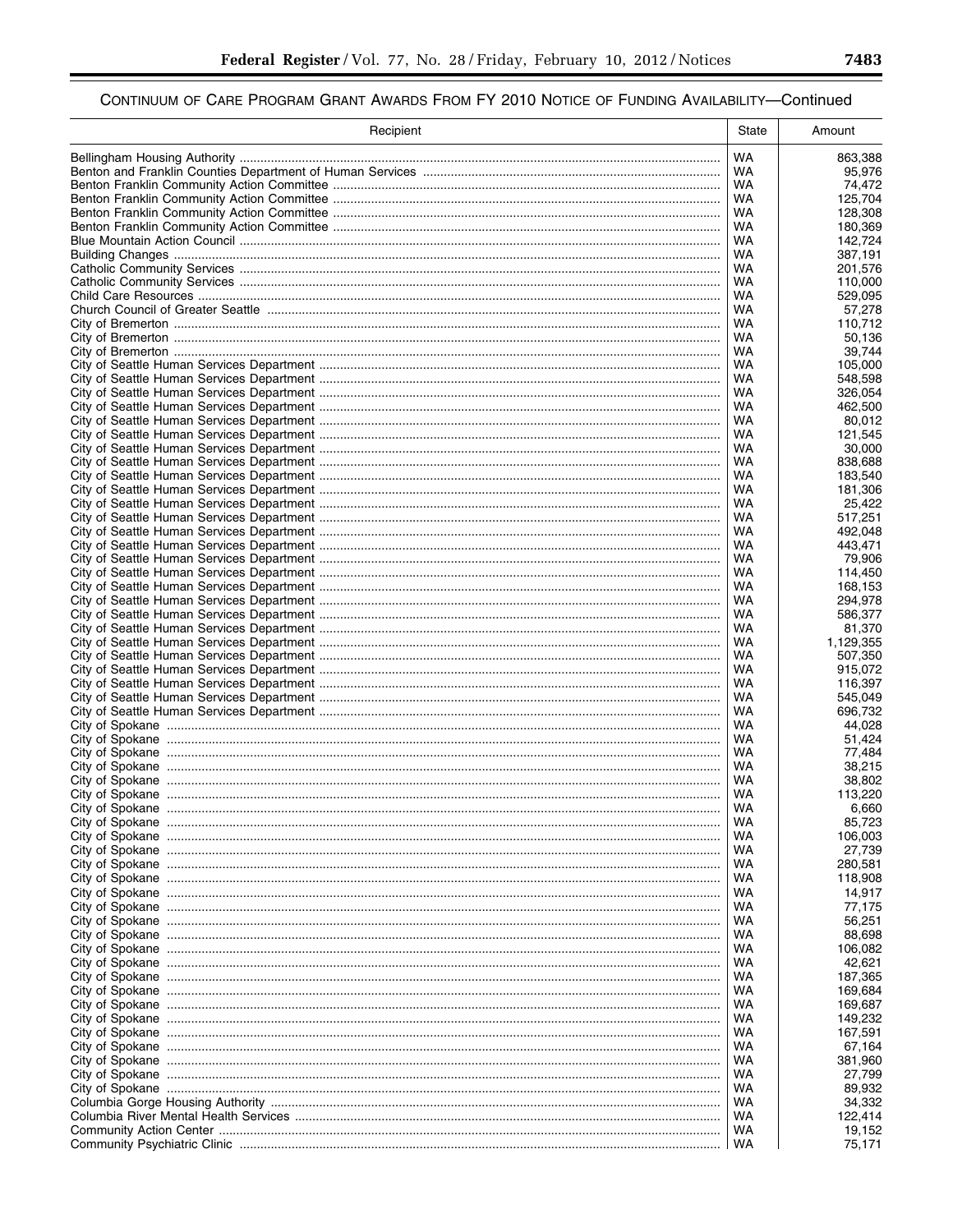Ξ

▀

| <b>WA</b><br>348,156<br>WA<br>91,700<br>WA<br>51,578<br>WA<br>151,516<br><b>WA</b><br>57,259<br>WA<br>34,600<br>WA<br>41,393<br>WA<br>26,284<br>WA<br>72,697<br>WA<br>56,642<br>WA<br>28,596<br>WA<br>17,603<br>WA<br>123,062<br>WA<br>46,346<br>WA<br>90,720<br>WA<br>41,040<br>WA<br>2,928,744<br>WA<br>136,450<br>WA<br>62,880<br>WA<br>137,664<br>WA<br>133.921<br>WA<br>29,828<br>WA<br>80.315<br>WA<br>36,316<br>WA<br>38,134<br>WA<br>624,566<br><b>WA</b><br>939,036<br>WA<br>389,052<br>WA<br>99,739<br>WA<br>140,085<br>WA<br>63,258<br>WA<br>303,975<br>WA<br>121,939<br>WA<br>74,613<br>WA<br>5,525,304<br>WA<br>251,744<br>WA<br>24,938<br>WA<br>108,814<br>WA<br>398,285<br>WA<br>36,141<br>WA<br>56,085<br>WA<br>31,500<br>WA<br>98,299<br>WA<br>26,724<br>WA<br>46,835<br>WA<br>261,785<br>WA<br>135,599<br>WA<br>84,130<br>225,514<br>WA<br>WA<br>140,868<br>WA<br>190,188<br>WA<br>59,885<br>WA<br>76,855<br>WA<br>340,986<br>WA<br>32,444<br>WA<br>111,377<br>WA<br>143,477<br>WA<br>66,539<br>WA<br>89,527<br>167,339<br>WA<br>29,512<br>WA<br>WA<br>45,150<br>165,201<br>WA<br>34,701<br>WA<br>WA<br>201,499<br>WA<br>24,324<br>24,741<br>WA<br>WA<br>162,335<br>259,033<br>WA<br>WA<br>136,799<br>WA<br>312,900<br>WA<br>94,032 | Recipient | State | Amount |
|-------------------------------------------------------------------------------------------------------------------------------------------------------------------------------------------------------------------------------------------------------------------------------------------------------------------------------------------------------------------------------------------------------------------------------------------------------------------------------------------------------------------------------------------------------------------------------------------------------------------------------------------------------------------------------------------------------------------------------------------------------------------------------------------------------------------------------------------------------------------------------------------------------------------------------------------------------------------------------------------------------------------------------------------------------------------------------------------------------------------------------------------------------------------------------------------------------------------------------------------------------|-----------|-------|--------|
|                                                                                                                                                                                                                                                                                                                                                                                                                                                                                                                                                                                                                                                                                                                                                                                                                                                                                                                                                                                                                                                                                                                                                                                                                                                       |           |       |        |
|                                                                                                                                                                                                                                                                                                                                                                                                                                                                                                                                                                                                                                                                                                                                                                                                                                                                                                                                                                                                                                                                                                                                                                                                                                                       |           |       |        |
|                                                                                                                                                                                                                                                                                                                                                                                                                                                                                                                                                                                                                                                                                                                                                                                                                                                                                                                                                                                                                                                                                                                                                                                                                                                       |           |       |        |
|                                                                                                                                                                                                                                                                                                                                                                                                                                                                                                                                                                                                                                                                                                                                                                                                                                                                                                                                                                                                                                                                                                                                                                                                                                                       |           |       |        |
|                                                                                                                                                                                                                                                                                                                                                                                                                                                                                                                                                                                                                                                                                                                                                                                                                                                                                                                                                                                                                                                                                                                                                                                                                                                       |           |       |        |
|                                                                                                                                                                                                                                                                                                                                                                                                                                                                                                                                                                                                                                                                                                                                                                                                                                                                                                                                                                                                                                                                                                                                                                                                                                                       |           |       |        |
|                                                                                                                                                                                                                                                                                                                                                                                                                                                                                                                                                                                                                                                                                                                                                                                                                                                                                                                                                                                                                                                                                                                                                                                                                                                       |           |       |        |
|                                                                                                                                                                                                                                                                                                                                                                                                                                                                                                                                                                                                                                                                                                                                                                                                                                                                                                                                                                                                                                                                                                                                                                                                                                                       |           |       |        |
|                                                                                                                                                                                                                                                                                                                                                                                                                                                                                                                                                                                                                                                                                                                                                                                                                                                                                                                                                                                                                                                                                                                                                                                                                                                       |           |       |        |
|                                                                                                                                                                                                                                                                                                                                                                                                                                                                                                                                                                                                                                                                                                                                                                                                                                                                                                                                                                                                                                                                                                                                                                                                                                                       |           |       |        |
|                                                                                                                                                                                                                                                                                                                                                                                                                                                                                                                                                                                                                                                                                                                                                                                                                                                                                                                                                                                                                                                                                                                                                                                                                                                       |           |       |        |
|                                                                                                                                                                                                                                                                                                                                                                                                                                                                                                                                                                                                                                                                                                                                                                                                                                                                                                                                                                                                                                                                                                                                                                                                                                                       |           |       |        |
|                                                                                                                                                                                                                                                                                                                                                                                                                                                                                                                                                                                                                                                                                                                                                                                                                                                                                                                                                                                                                                                                                                                                                                                                                                                       |           |       |        |
|                                                                                                                                                                                                                                                                                                                                                                                                                                                                                                                                                                                                                                                                                                                                                                                                                                                                                                                                                                                                                                                                                                                                                                                                                                                       |           |       |        |
|                                                                                                                                                                                                                                                                                                                                                                                                                                                                                                                                                                                                                                                                                                                                                                                                                                                                                                                                                                                                                                                                                                                                                                                                                                                       |           |       |        |
|                                                                                                                                                                                                                                                                                                                                                                                                                                                                                                                                                                                                                                                                                                                                                                                                                                                                                                                                                                                                                                                                                                                                                                                                                                                       |           |       |        |
|                                                                                                                                                                                                                                                                                                                                                                                                                                                                                                                                                                                                                                                                                                                                                                                                                                                                                                                                                                                                                                                                                                                                                                                                                                                       |           |       |        |
|                                                                                                                                                                                                                                                                                                                                                                                                                                                                                                                                                                                                                                                                                                                                                                                                                                                                                                                                                                                                                                                                                                                                                                                                                                                       |           |       |        |
|                                                                                                                                                                                                                                                                                                                                                                                                                                                                                                                                                                                                                                                                                                                                                                                                                                                                                                                                                                                                                                                                                                                                                                                                                                                       |           |       |        |
|                                                                                                                                                                                                                                                                                                                                                                                                                                                                                                                                                                                                                                                                                                                                                                                                                                                                                                                                                                                                                                                                                                                                                                                                                                                       |           |       |        |
|                                                                                                                                                                                                                                                                                                                                                                                                                                                                                                                                                                                                                                                                                                                                                                                                                                                                                                                                                                                                                                                                                                                                                                                                                                                       |           |       |        |
|                                                                                                                                                                                                                                                                                                                                                                                                                                                                                                                                                                                                                                                                                                                                                                                                                                                                                                                                                                                                                                                                                                                                                                                                                                                       |           |       |        |
|                                                                                                                                                                                                                                                                                                                                                                                                                                                                                                                                                                                                                                                                                                                                                                                                                                                                                                                                                                                                                                                                                                                                                                                                                                                       |           |       |        |
|                                                                                                                                                                                                                                                                                                                                                                                                                                                                                                                                                                                                                                                                                                                                                                                                                                                                                                                                                                                                                                                                                                                                                                                                                                                       |           |       |        |
|                                                                                                                                                                                                                                                                                                                                                                                                                                                                                                                                                                                                                                                                                                                                                                                                                                                                                                                                                                                                                                                                                                                                                                                                                                                       |           |       |        |
|                                                                                                                                                                                                                                                                                                                                                                                                                                                                                                                                                                                                                                                                                                                                                                                                                                                                                                                                                                                                                                                                                                                                                                                                                                                       |           |       |        |
|                                                                                                                                                                                                                                                                                                                                                                                                                                                                                                                                                                                                                                                                                                                                                                                                                                                                                                                                                                                                                                                                                                                                                                                                                                                       |           |       |        |
|                                                                                                                                                                                                                                                                                                                                                                                                                                                                                                                                                                                                                                                                                                                                                                                                                                                                                                                                                                                                                                                                                                                                                                                                                                                       |           |       |        |
|                                                                                                                                                                                                                                                                                                                                                                                                                                                                                                                                                                                                                                                                                                                                                                                                                                                                                                                                                                                                                                                                                                                                                                                                                                                       |           |       |        |
|                                                                                                                                                                                                                                                                                                                                                                                                                                                                                                                                                                                                                                                                                                                                                                                                                                                                                                                                                                                                                                                                                                                                                                                                                                                       |           |       |        |
|                                                                                                                                                                                                                                                                                                                                                                                                                                                                                                                                                                                                                                                                                                                                                                                                                                                                                                                                                                                                                                                                                                                                                                                                                                                       |           |       |        |
|                                                                                                                                                                                                                                                                                                                                                                                                                                                                                                                                                                                                                                                                                                                                                                                                                                                                                                                                                                                                                                                                                                                                                                                                                                                       |           |       |        |
|                                                                                                                                                                                                                                                                                                                                                                                                                                                                                                                                                                                                                                                                                                                                                                                                                                                                                                                                                                                                                                                                                                                                                                                                                                                       |           |       |        |
|                                                                                                                                                                                                                                                                                                                                                                                                                                                                                                                                                                                                                                                                                                                                                                                                                                                                                                                                                                                                                                                                                                                                                                                                                                                       |           |       |        |
|                                                                                                                                                                                                                                                                                                                                                                                                                                                                                                                                                                                                                                                                                                                                                                                                                                                                                                                                                                                                                                                                                                                                                                                                                                                       |           |       |        |
|                                                                                                                                                                                                                                                                                                                                                                                                                                                                                                                                                                                                                                                                                                                                                                                                                                                                                                                                                                                                                                                                                                                                                                                                                                                       |           |       |        |
|                                                                                                                                                                                                                                                                                                                                                                                                                                                                                                                                                                                                                                                                                                                                                                                                                                                                                                                                                                                                                                                                                                                                                                                                                                                       |           |       |        |
|                                                                                                                                                                                                                                                                                                                                                                                                                                                                                                                                                                                                                                                                                                                                                                                                                                                                                                                                                                                                                                                                                                                                                                                                                                                       |           |       |        |
|                                                                                                                                                                                                                                                                                                                                                                                                                                                                                                                                                                                                                                                                                                                                                                                                                                                                                                                                                                                                                                                                                                                                                                                                                                                       |           |       |        |
|                                                                                                                                                                                                                                                                                                                                                                                                                                                                                                                                                                                                                                                                                                                                                                                                                                                                                                                                                                                                                                                                                                                                                                                                                                                       |           |       |        |
|                                                                                                                                                                                                                                                                                                                                                                                                                                                                                                                                                                                                                                                                                                                                                                                                                                                                                                                                                                                                                                                                                                                                                                                                                                                       |           |       |        |
|                                                                                                                                                                                                                                                                                                                                                                                                                                                                                                                                                                                                                                                                                                                                                                                                                                                                                                                                                                                                                                                                                                                                                                                                                                                       |           |       |        |
|                                                                                                                                                                                                                                                                                                                                                                                                                                                                                                                                                                                                                                                                                                                                                                                                                                                                                                                                                                                                                                                                                                                                                                                                                                                       |           |       |        |
|                                                                                                                                                                                                                                                                                                                                                                                                                                                                                                                                                                                                                                                                                                                                                                                                                                                                                                                                                                                                                                                                                                                                                                                                                                                       |           |       |        |
|                                                                                                                                                                                                                                                                                                                                                                                                                                                                                                                                                                                                                                                                                                                                                                                                                                                                                                                                                                                                                                                                                                                                                                                                                                                       |           |       |        |
|                                                                                                                                                                                                                                                                                                                                                                                                                                                                                                                                                                                                                                                                                                                                                                                                                                                                                                                                                                                                                                                                                                                                                                                                                                                       |           |       |        |
|                                                                                                                                                                                                                                                                                                                                                                                                                                                                                                                                                                                                                                                                                                                                                                                                                                                                                                                                                                                                                                                                                                                                                                                                                                                       |           |       |        |
|                                                                                                                                                                                                                                                                                                                                                                                                                                                                                                                                                                                                                                                                                                                                                                                                                                                                                                                                                                                                                                                                                                                                                                                                                                                       |           |       |        |
|                                                                                                                                                                                                                                                                                                                                                                                                                                                                                                                                                                                                                                                                                                                                                                                                                                                                                                                                                                                                                                                                                                                                                                                                                                                       |           |       |        |
|                                                                                                                                                                                                                                                                                                                                                                                                                                                                                                                                                                                                                                                                                                                                                                                                                                                                                                                                                                                                                                                                                                                                                                                                                                                       |           |       |        |
|                                                                                                                                                                                                                                                                                                                                                                                                                                                                                                                                                                                                                                                                                                                                                                                                                                                                                                                                                                                                                                                                                                                                                                                                                                                       |           |       |        |
|                                                                                                                                                                                                                                                                                                                                                                                                                                                                                                                                                                                                                                                                                                                                                                                                                                                                                                                                                                                                                                                                                                                                                                                                                                                       |           |       |        |
|                                                                                                                                                                                                                                                                                                                                                                                                                                                                                                                                                                                                                                                                                                                                                                                                                                                                                                                                                                                                                                                                                                                                                                                                                                                       |           |       |        |
|                                                                                                                                                                                                                                                                                                                                                                                                                                                                                                                                                                                                                                                                                                                                                                                                                                                                                                                                                                                                                                                                                                                                                                                                                                                       |           |       |        |
|                                                                                                                                                                                                                                                                                                                                                                                                                                                                                                                                                                                                                                                                                                                                                                                                                                                                                                                                                                                                                                                                                                                                                                                                                                                       |           |       |        |
|                                                                                                                                                                                                                                                                                                                                                                                                                                                                                                                                                                                                                                                                                                                                                                                                                                                                                                                                                                                                                                                                                                                                                                                                                                                       |           |       |        |
|                                                                                                                                                                                                                                                                                                                                                                                                                                                                                                                                                                                                                                                                                                                                                                                                                                                                                                                                                                                                                                                                                                                                                                                                                                                       |           |       |        |
|                                                                                                                                                                                                                                                                                                                                                                                                                                                                                                                                                                                                                                                                                                                                                                                                                                                                                                                                                                                                                                                                                                                                                                                                                                                       |           |       |        |
|                                                                                                                                                                                                                                                                                                                                                                                                                                                                                                                                                                                                                                                                                                                                                                                                                                                                                                                                                                                                                                                                                                                                                                                                                                                       |           |       |        |
|                                                                                                                                                                                                                                                                                                                                                                                                                                                                                                                                                                                                                                                                                                                                                                                                                                                                                                                                                                                                                                                                                                                                                                                                                                                       |           |       |        |
|                                                                                                                                                                                                                                                                                                                                                                                                                                                                                                                                                                                                                                                                                                                                                                                                                                                                                                                                                                                                                                                                                                                                                                                                                                                       |           |       |        |
|                                                                                                                                                                                                                                                                                                                                                                                                                                                                                                                                                                                                                                                                                                                                                                                                                                                                                                                                                                                                                                                                                                                                                                                                                                                       |           |       |        |
|                                                                                                                                                                                                                                                                                                                                                                                                                                                                                                                                                                                                                                                                                                                                                                                                                                                                                                                                                                                                                                                                                                                                                                                                                                                       |           |       |        |
|                                                                                                                                                                                                                                                                                                                                                                                                                                                                                                                                                                                                                                                                                                                                                                                                                                                                                                                                                                                                                                                                                                                                                                                                                                                       |           |       |        |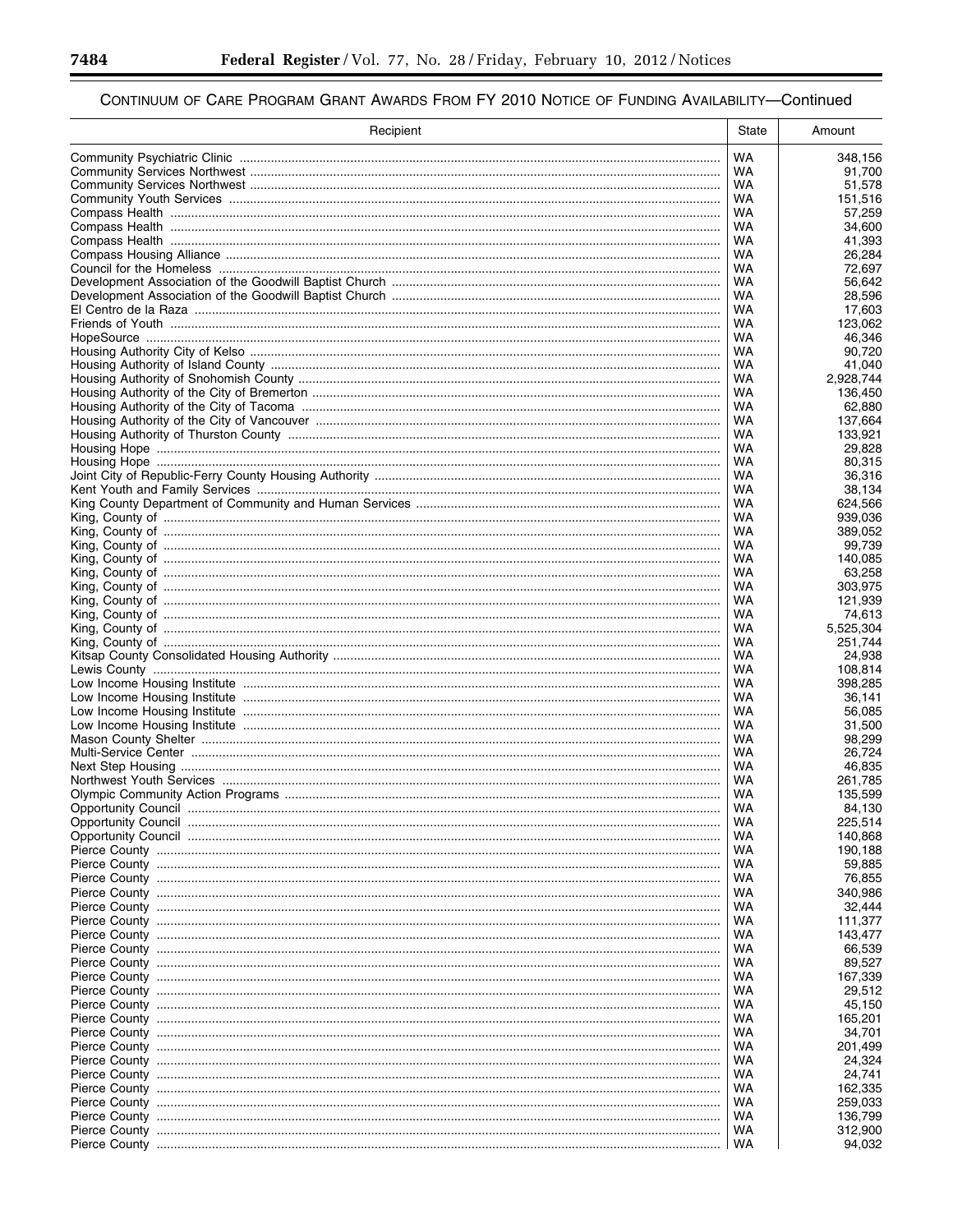| Recipient | State     | Amount             |
|-----------|-----------|--------------------|
|           | <b>WA</b> | 34,106             |
|           | WA.       | 54,023             |
|           | WA        | 36,902             |
|           | WA        | 89,568             |
|           | WA        | 9,896              |
|           | WA<br>WA  | 164,101<br>92,365  |
|           | WA        | 142,951            |
|           | WA        | 138,769            |
|           | WA        | 78,481             |
|           | WA        | 83,229             |
|           | WA        | 61,267             |
|           | WA        | 34,429             |
|           | WA.       | 50,054             |
|           | WA<br>WA  | 136,987<br>70,369  |
|           | WA        | 175,532            |
|           | WA        | 124,476            |
|           | WA        | 161,634            |
|           | WA        | 109,270            |
|           | WA        | 87,928             |
|           | WA        | 75,435             |
|           | WA        | 164,820            |
|           | WA        | 60,349             |
|           | WA<br>WA  | 43,636<br>87,585   |
|           | WA        | 163,659            |
|           | WA        | 35,931             |
|           | WA        | 58,203             |
|           | WA        | 23,609             |
|           | WA        | 81,523             |
|           | WA        | 101,356            |
|           | WA        | 158,620            |
|           | WA        | 134,839            |
|           | WA<br>WA  | 133,448<br>36,013  |
|           | WA        | 54,810             |
|           | WA        | 77,838             |
|           | WA        | 253,988            |
|           | WA        | 158,792            |
|           | WA        | 343,565            |
|           | WA        | 23,579             |
|           | WA.       | 143,082            |
|           | WA<br>WA  | 66,101<br>109,986  |
|           | WA        | 38,758             |
|           | WA        | 10,815             |
|           | WA        | 48,188             |
|           | WA        | 61,468             |
|           | WA        | 60,879             |
|           | WA        | 69,191             |
|           | WA        | 10,568             |
|           | WA        | 105,602            |
|           | WA<br>WA  | 151,856<br>78,878  |
|           | WA        | 167,867            |
|           | WA        | 29,683             |
|           | WA        | 103,619            |
|           | WA        | 57,319             |
|           | WA        | 85,614             |
|           | WA        | 42,540             |
|           | WA        | 72,245             |
|           | wı<br>wı  | 197,658            |
|           | wı        | 158,583<br>110,216 |
|           | wı        | 105,025            |
|           | wı        | 55,053             |
|           | WI        | 132,021            |
|           | WI        | 170,568            |
|           | WI        | 94,831             |
|           | WI        | 947,043            |
|           | WI        | 415,911            |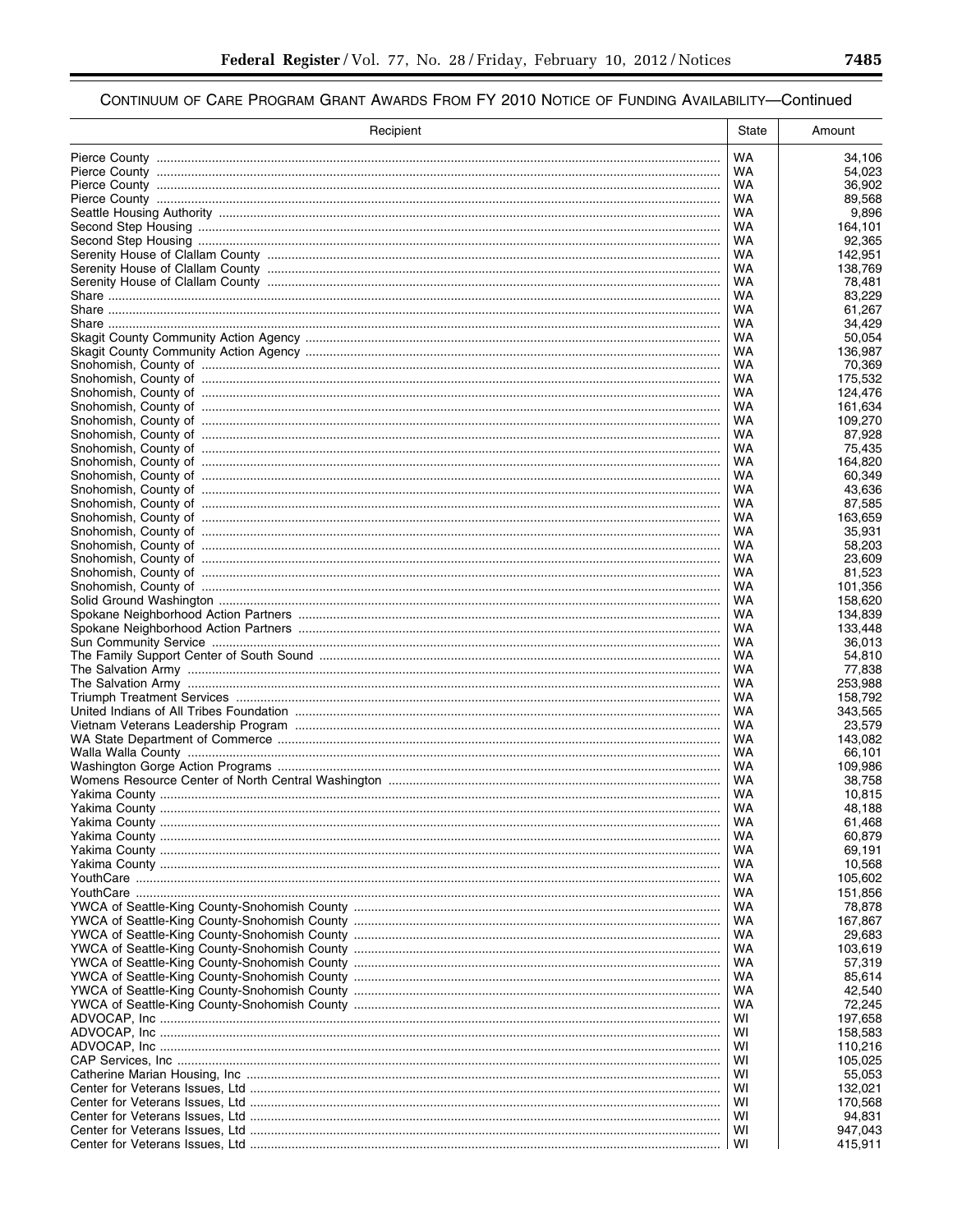▀

| Recipient | State    | Amount             |
|-----------|----------|--------------------|
|           | WI       | 262,322            |
|           | WI       | 51,513             |
|           | WI       | 177,763            |
|           | WI<br>WI | 226.190            |
|           | WI       | 165,020<br>517.583 |
|           | WI       | 428,544            |
|           | WI       | 120,514            |
|           | WI       | 693,053            |
|           | WI       | 403,631            |
|           | WI       | 97,815             |
|           | WI       | 126,721            |
|           | WI<br>WI | 366,316<br>254,126 |
|           | WI       | 737,846            |
|           | WI       | 815,028            |
|           | WI       | 159,800            |
|           | WI       | 402,991            |
|           | WI       | 837,503            |
|           | WI       | 235,625            |
|           | WI       | 180,454            |
|           | WI<br>WI | 196,230<br>255,068 |
|           | WI       | 450.454            |
|           | WI       | 167,071            |
|           | WI       | 116,535            |
|           | WI       | 304,934            |
|           | WI       | 114,804            |
|           | WI       | 114,428            |
|           | WI       | 579,715            |
|           | WI<br>WI | 65,514<br>30,679   |
|           | WI       | 51,969             |
|           | WI       | 11,659             |
|           | WI       | 126,651            |
|           | WI       | 141,095            |
|           | WI       | 117,663            |
|           | WI       | 80,536             |
|           | WI       | 111,300            |
|           | WI<br>WI | 16,000<br>130,385  |
|           | WI       | 328,031            |
|           | WI       | 121,092            |
|           | WI       | 419,979            |
|           | WI       | 2,841,696          |
|           | WI       | 183,547            |
|           | WI       | 177,165            |
|           | WI       | 92,612             |
|           | WI<br>WI | 113,670<br>123,827 |
|           | WI       | 62,194             |
|           | WI       | 61,820             |
|           | WI       | 162,742            |
|           | WI       | 50,768             |
|           | WI       | 111,373            |
|           | WI       | 344,766            |
|           | WI       | 152,028            |
|           | WI<br>WI | 28,941<br>112,555  |
|           | WI       | 144,841            |
|           | WI       | 167,828            |
|           | WI       | 144,379            |
|           | WI       | 182,179            |
|           | WI       | 509,525            |
|           | WI       | 117,400            |
|           | WI       | 364,486            |
|           | WI       | 244,404            |
|           | WI<br>WI | 155,106            |
|           | WI       | 66,415<br>249,165  |
|           | WI       | 64,575             |
|           | WI       | 54,995             |